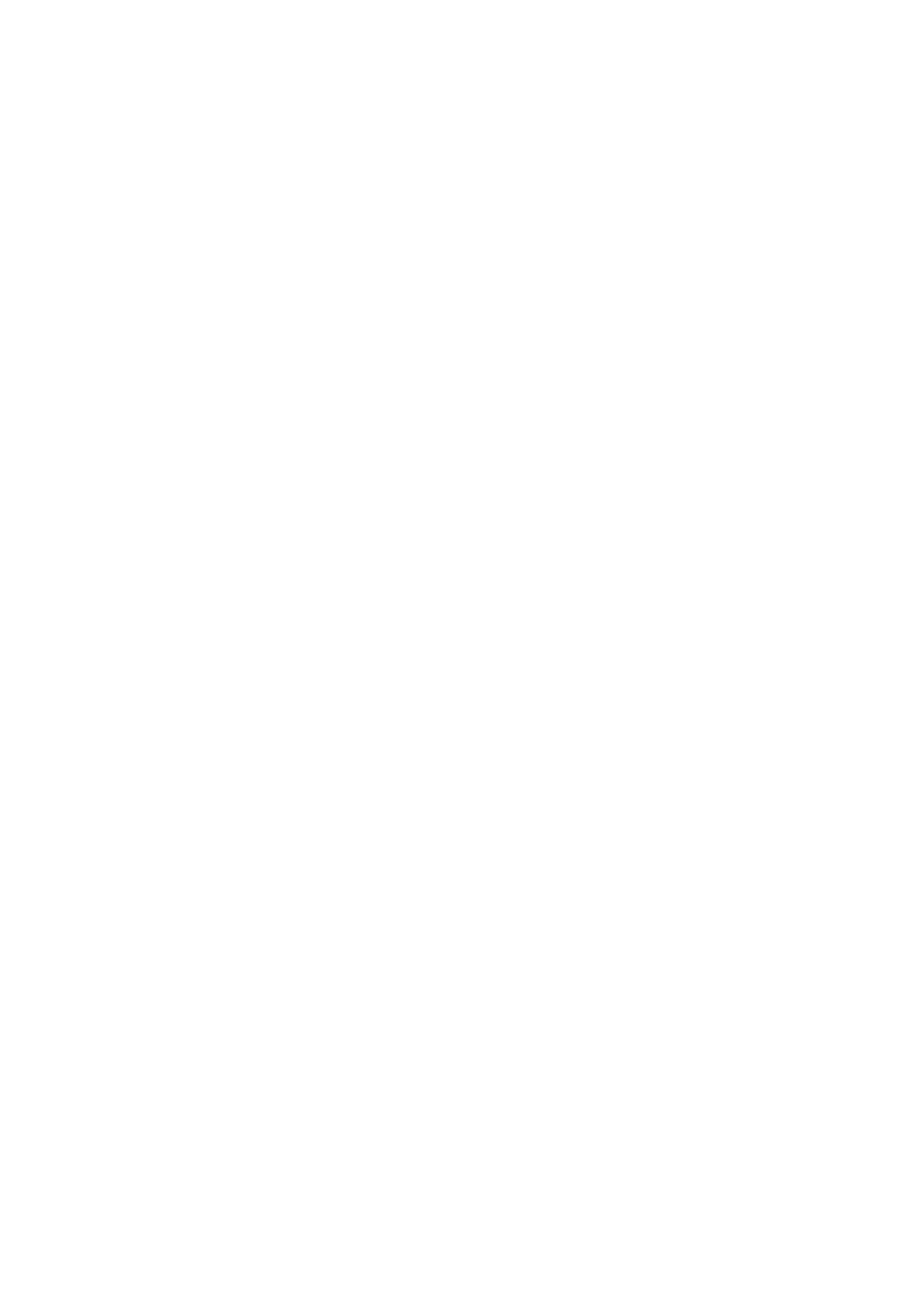# Contents

| 1              |  |
|----------------|--|
| 1.1            |  |
| 1.2            |  |
| 1.3            |  |
| 1.4            |  |
| 1.5            |  |
| 1.6            |  |
| $\overline{2}$ |  |
| 2.1            |  |
| 2.2            |  |
| 2.3            |  |
| 3              |  |
| 3.1            |  |
| 3.2            |  |
| 3.3            |  |
| 3.4            |  |
| 3.5            |  |
| 3.6            |  |
| 3.7            |  |
| 3.8            |  |
| 3.9            |  |
| 3.10           |  |
| 3.11           |  |
| 3.12           |  |
| 3.13           |  |
| 4              |  |
| 4.1            |  |
| 4.2            |  |
| 4.3            |  |
| 4.4            |  |
| 4.5            |  |
| 5              |  |
| 5.1            |  |
| 5.2            |  |
| 5.3            |  |
| 5.4            |  |
| 5.6            |  |
|                |  |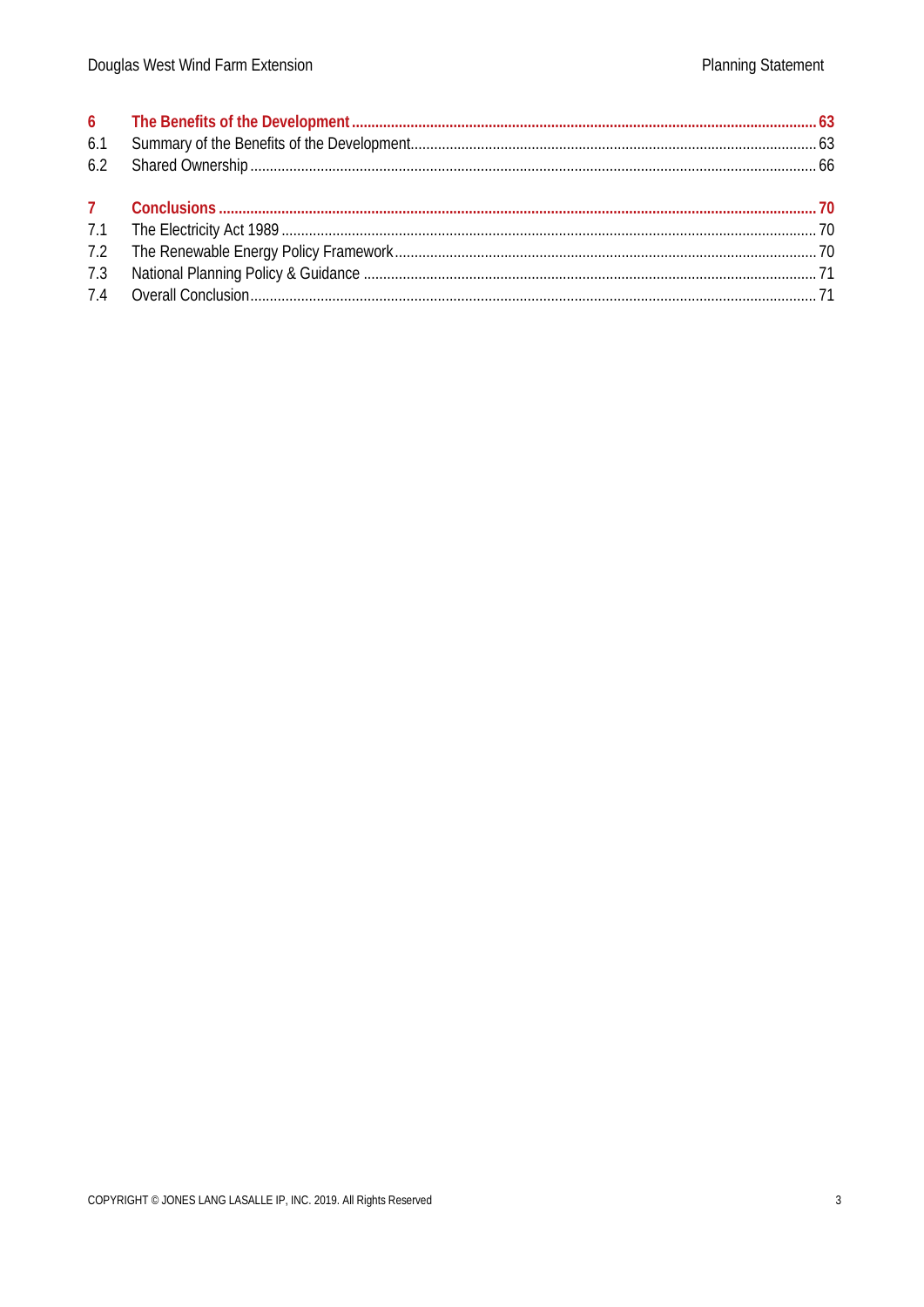### 1 Introduction

#### **1.1 Background**

- 1.1.1 JLL has been commissioned by Douglas West Extension Ltd ("the Applicant"), a member of the same group of companies as 3R Energy Solutions Ltd, to provide planning and development advice in relation to an application to the Scottish Ministers under Section 36 ("s.36") of the Electricity Act 1989 ("the 1989 Act") to extend the Douglas West Wind Farm (hereafter referred to as the "Existing Development"). This will involve the construction and operation of 13 turbines of up to 200m maximum tip height (6MW capacity each) (hereafter referred to as the "Proposed Development").
- 1.1.2 The Proposed Development is located within the South Lanarkshire Council ("SLC") area. SLC will be one of several consultees for the consideration of the application.
- 1.1.3 The application is accompanied by an Environmental Impact Assessment Report ("EIA Report") which has been undertaken in accordance with the Electricity Works (Environmental Impact Assessment) (Scotland) Regulations 2017 ("the EIA Regulations"). The EIA Report presents information on the identification and assessment of the likely significant positive and negative environmental effects of the Proposed Development.
- 1.1.4 This Planning Statement makes various cross references to information contained in the EIA Report and presents an assessment of the Proposed Development against relevant policy with due regard given to the provisions of the statutory Development Plan for the SLC area, national energy and planning policy, and other relevant material considerations. The Planning Statement is supplementary to, and should be read in conjunction with, the EIA Report submitted with the application.
- 1.1.5 The Proposed Development represents an exciting and important milestone in Scotland's renewable energy sector, featuring the new generation of larger, more efficient turbines which enable onshore wind to compete without subsidy and help to underpin Scotland's long term renewable energy, electricity and climate change targets.

#### **1.2 Planning History & Approach**

- 1.2.1 In December 2015, planning permission was granted for the Existing Development, which was the first commercial scale wind farm project on this part of the 3R Energy's landholding at Douglas West. This comprised the erection of 15 turbines with an overall capacity of 45MW to a height of 126.5m. Following Government changes to support mechanisms for onshore wind energy, 3R Energy applied to amend this permission in October 2017 to reduce the number of turbines to 13, with an increased height to 149.9m and to increase the overall generating capacity to 49MW. This application was granted consent by SLC in May 2018.
- 1.2.2 The current Proposed Development has been discussed with the Scottish Government Energy Consents Unit ("ECU"), SLC and other relevant consultees to inform the approach and scope of the EIA. A formal Scoping Opinion was received from the ECU in February 2019, as detailed in each of the technical assessment chapters in the EIA Report.
- 1.2.3 The submission of this application for the Proposed Development marks an important step in 3R Energy's Forward Strategy for their business and landholding in the Douglas Valley (refer to EIA Report Appendix 1.1).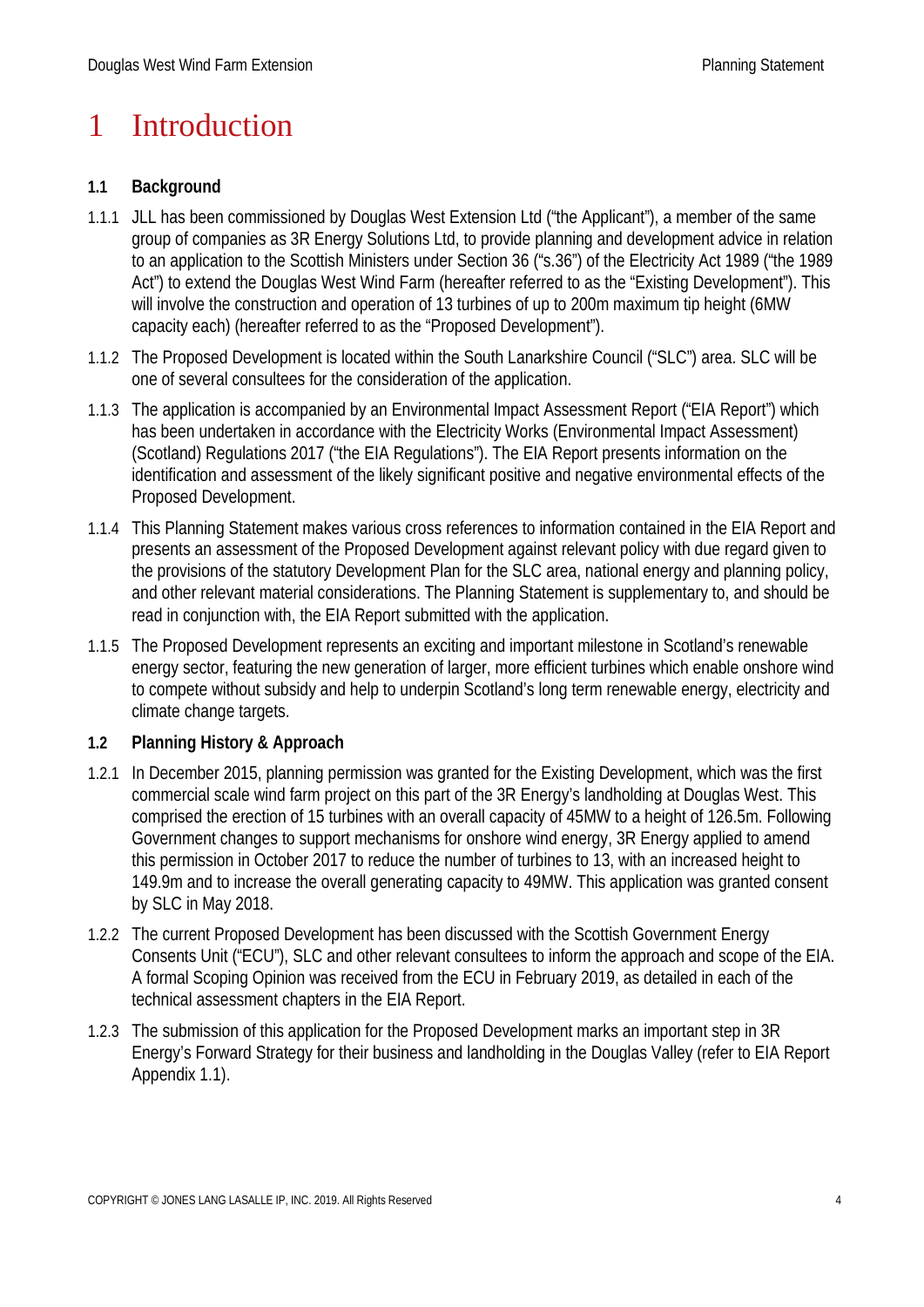#### **1.3 Site Location and Description**

- 1.3.1 The village of Douglas is approximately 2.68km south-east of the nearest turbine and Coalburn lies approximately1.56km to the north.
- 1.3.2 The proposed turbines are approximately 3.75km west of the M74 motorway. The surrounding area is generally sparsely populated with no residential properties within the site boundary. The closest residential properties are located to the west of Douglas, approximately 1.3km south-east of the nearest proposed turbine.
- 1.3.3 The site covers a total area of 372 hectares ("ha"). The site is located within a commercial forestry plantation. The Existing Hagshaw Hill Wind Farm and Extension lie directly to the south of the application site boundary.
- 1.3.4 There are no statutory designations within the site boundary. Within a 5km perimeter of the site boundary are the following designations: one Special Area of Conservation ("SAC"), one Special Protection Area ("SPA") six Sites of Special Scientific Interest ("SSSI"), two Scheduled Monuments, the Douglas Conservation Area, two Grade A-listed buildings, 16 Grade B-listed buildings and four Geological Conservation Review Sites.
- 1.3.5 A detailed description of the application site is provided in Chapter 3 of the EIA Report.

#### **1.4 The Proposed Development**

- 1.4.1 Chapter 3 of the EIA Report provides a detailed description of the Proposed Development, including all ancillary infrastructure such as access and electrical connections. The formal application plans comprise Figures 1.1 – 3.13 (inclusive) contained within Volume 2 of the EIA Report.
- 1.4.2 The key development components of the project include:
	- $\bullet$  [1](#page-5-0)3 turbines<sup>1</sup> (each with a generating capacity of circa 6MW) to a maximum tip height of 200m, maximum rotor diameter of 155m and maximum blade length of 76m.
	- Crane hard-standings;
	- Access tracks connecting infrastructure elements;
	- Watercourse crossings;
	- Drainage channels;
	- A grid connection;
	- Substation and energy storage compound (to east of site) and underground cabling;
	- Two permanent meteorological monitoring masts;
	- A construction compound;
	- A concrete batching plant:
	- A temporary turbine laydown area; and
	- Borrow pits.
- 1.4.3 Access to the proposed turbines locations utilises the existing road from junction 11 on the M74, through the consented industrial area (M74 Heat and Power Park) and existing Douglas West site. At this point, the proposed track heads west, along an existing tarmac road to the corner of Cumberhead Forest,

<span id="page-5-0"></span><sup>&</sup>lt;u>.</u> <sup>1</sup> The model and manufacturer of wind turbine to be installed at the Proposed Development will be determined following a future procurement exercise by the Applicant.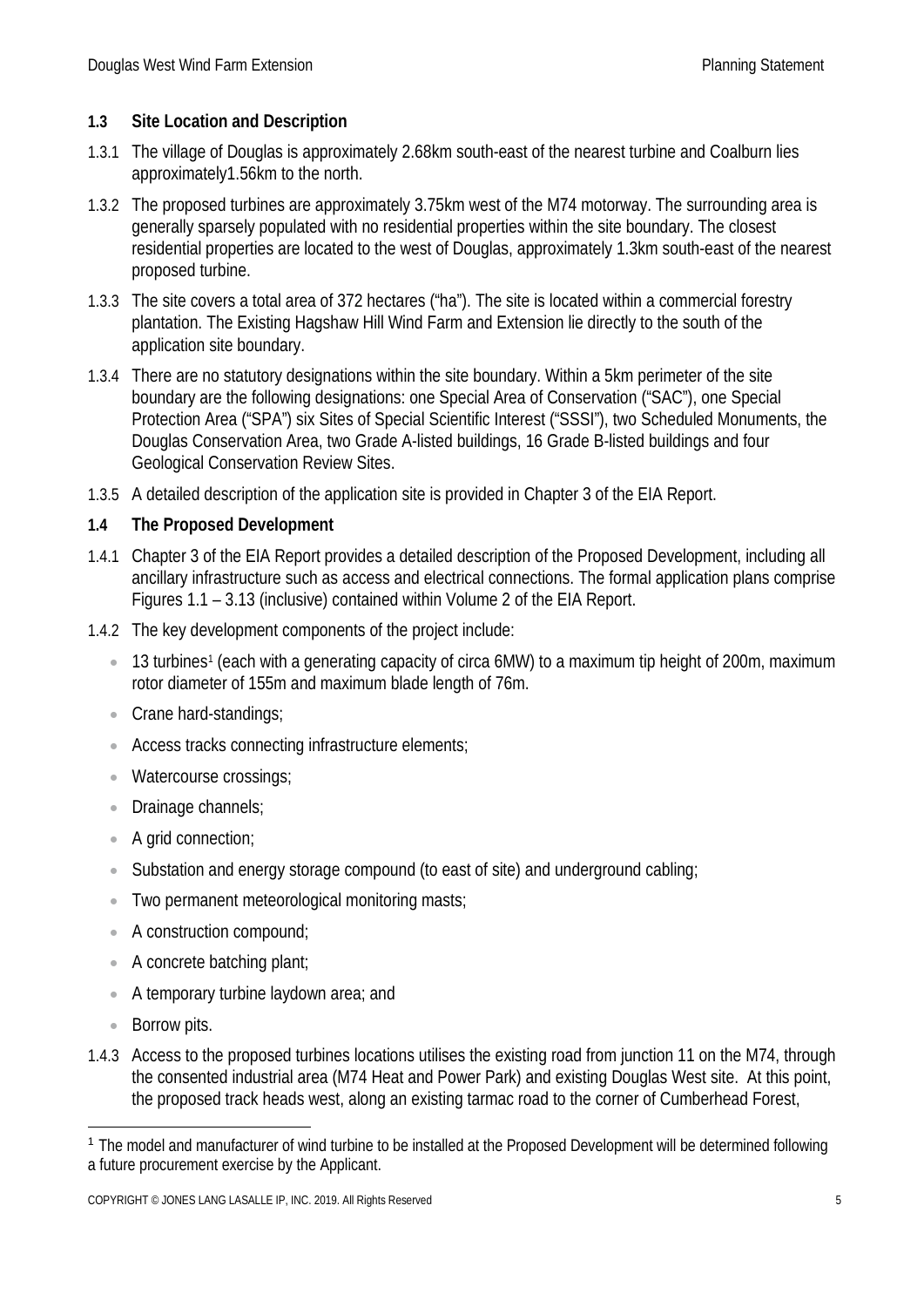where the proposed track turns south-west to the main body of the site. Where necessary, existing onsite access/forestry tracks would be retained, reused and upgraded. Some additional access tracks will be required to connect the proposed turbines to the existing track network. Timber will be removed from the site via the existing permitted forestry access to Station Road at Douglas West.

- 1.4.4 The Proposed Development will most likely be connected to the wider electricity network via a new collector substation at junction 11 of the M74, then on to the Coalburn Transmission Substation to the north east of the site. The final routing and design of the grid connection is still under discussion with National Grid and Scottish Power Transmission, however permission is being sought within this application to lay underground export cables alongside the main access track/existing tarmac road to a proposed collector substation (to be separately consented) at junction 11 of the M74 (refer to EIAR Figure 3.13).
- 1.4.5 The Douglas West Extension is only one element of a wider strategy for the development of the 3R Energy's landholding and the Hagshaw Wind Cluster over the next five years. This is demonstrated in 3R Energy's Forward Strategy in Appendix 1.1 of the accompanying EIA Report.

#### **1.5 Pre-Application Consultation**

- 1.5.1 Although not a statutory requirement for a s.36 application, the Applicant has undertaken a programme of pre-application community engagement. A Pre-Application Consultation ("PAC") Report provides more detail of the consultation undertaken.
- 1.5.2 In summary, the feedback from the community engagement events in Douglas and Coalburn has generally been positive or neutral. Local communities were supportive of the potential community benefit contributions from the Proposed Development and requested further discussions on how the contributions could be best managed to benefit local communities. Both communities also acknowledged the gap remaining in the centre of the wind farm cluster and the opportunity for the Proposed Development to fill this gap. In addition, there were some points raised in respect of ensuring all construction traffic accesses the site directly from the M74 and measures are put in place to discourage unauthorised use of the wind farm roads by motorised trail bikes. Local people supported any proposed enhancement of public access and recreation opportunities on the site.

#### **1.6 Structure of Planning Statement**

- 1.6.1 The structure of this Planning Statement is as follows:
	- Chapter 2 sets out an overview of the relevant statutory and regulatory framework applicable to the s.36 application;
	- Chapter 3 provides an assessment of the Proposed Development against the relevant Development Plan policies and applicable Supplementary Guidance;
	- Chapter 4 addresses out relevant national planning policy and guidance;
	- Chapter 5 explains the renewable energy policy framework;
	- Chapter 6 sets out the benefits that would arise from the Proposed Development; and,
	- Chapter 7 presents overall conclusions.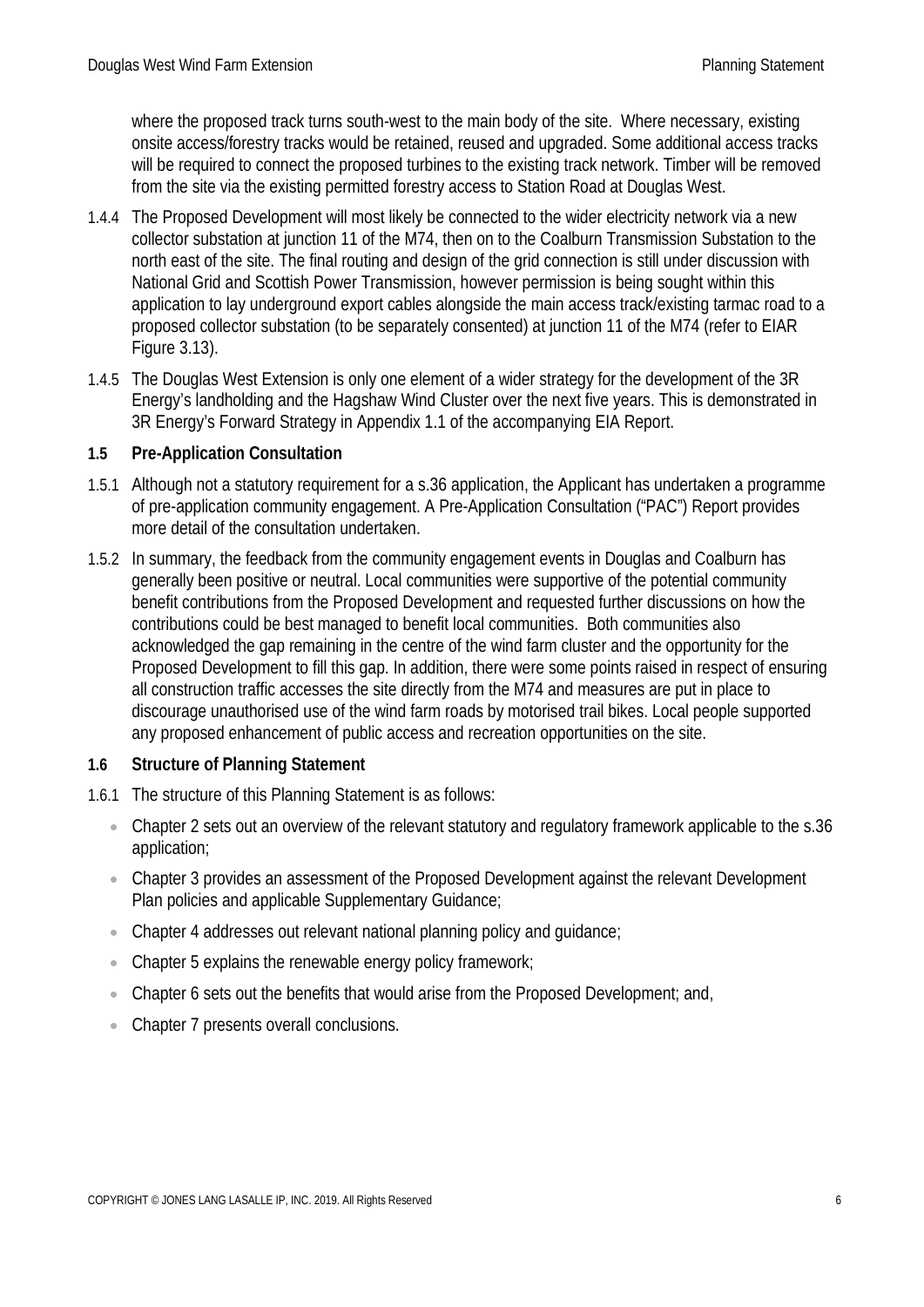# 2 The Statutory Framework

#### **2.1 Introduction**

2.1.1 The Application for the Proposed Development is being submitted to the Scottish Government under s.36 and of the1989 Act. As part of this application process, the Applicant is also seeking that the Scottish Ministers issue a Direction under s.57(2) of the Town and Country Planning (Scotland) Act 1997 ("the 1997 Act") that deemed planning permission be granted for the Proposed Development. This Chapter summarises the legislative framework within which the Proposed Development requires to be considered.

#### **2.2 Statutory Duties**

- 2.2.1 A decision on the Application under the 1989 Act is the principal decision to be made in this case.
- 2.2.2 Paragraph 3 of Schedule 9 to the Electricity Act 1989 deals with preservation of amenity. In summary, the provisions set out a number of environmental features to which regard must be had and that mitigation must be considered. Sub-paragraph 1 can be relevant to an Applicant if they hold a License at the date a s.36 application is made. Sub-paragraph 2 applies in any event. Sub-paragraphs 1 and 2 state:

(1) "*In formulating any relevant proposals, a licence holder or a person authorised by exemption to generate, transmit, distribute or supply electricity*

*(a) shall have regard to the desirability of preserving natural beauty, of conserving flora, fauna and geological or physiographical features of special interest and of protecting sites, buildings and objects of architectural, historic or archeological interest; and*

*(b) shall do what he reasonably can to mitigate any effect which the proposals would have on the natural beauty of the countryside or on any such flora, fauna, features, sites, buildings or objects.*

*(2) In considering any relevant proposals for which his consent is required under section 36 or 37 of this Act, the Secretary of State shall have regard to*—

(a) *the desirability of the matters mentioned in paragraph (a) of sub-paragraph (1) above; and*

*(b) the extent to which the person by whom the proposals were formulated has complied with his duty under paragraph (b) of that sub-paragraph*."

*3 ) Without prejudice to sub-paragrapghs (1) and (2) above ,in exercising any relevant functions each of the following,namely,a licence holder,a person authorised by exemption to generate or supply electricity and the Secretary of State shall avoid ,so far as possible,causing injury to fisheries or to the stock of fish in any waters*.

- 2.2.3 The Applicant has sought to develop a project that takes full account of the Schedule 9 duties. It is relevant to note the use of the terms 'desirability' and 'reasonably' with regard to project design, siting and mitigation. This recognises that there are balances and reconciliations to be considered in decision making for this type of application.
- 2.2.4 Although the Applicant is not bound at the present time by the requirements of Schedule 9 of the 1989 Act, the Scottish Ministers will have to have regard to sub paragraph 2 and 3. As a consequence, the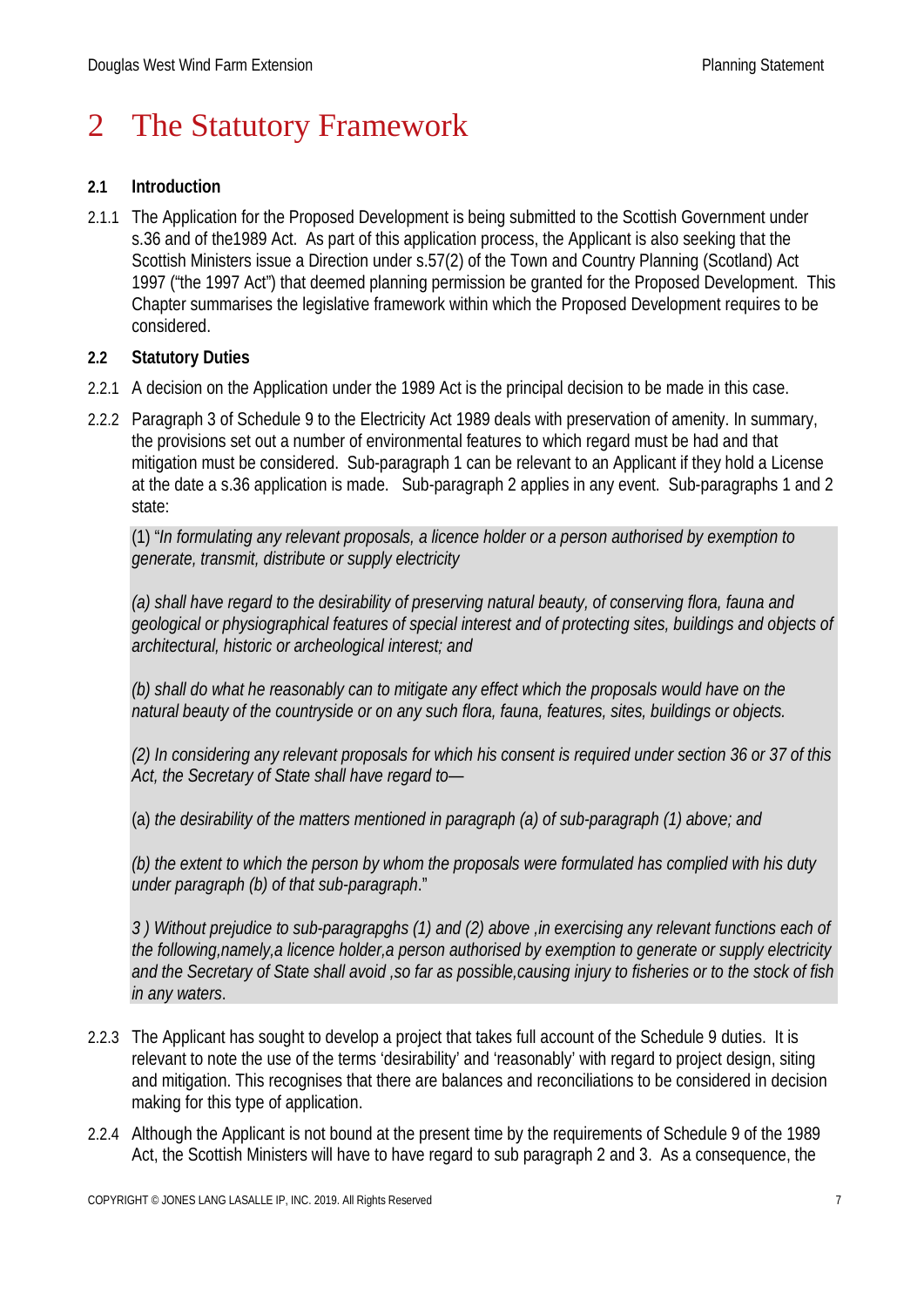Applicant has considered these matters during the design of the Proposed Development. This is demonstrated by the robust evaluation and assessment of effects as set out within the EIA Report. This approach was identified by Lord Hodge in delivering the Judgement of the Supreme Court in Trump International V The Scottish Ministers {2015} UKSC 74 (see paragraph17).

2.2.5 In the Fauch Hill / Harburnhead s.36 recommendation report (page 5, paragraph 1) it was set out by the Reporters with regard to Schedule 9 of the 1989 Act that:

"*The provisions of Schedule 9 of the Electricity Act 1989 apply to the assessment of wind farms with an installed capacity of over 50 MW. The Scottish Government's position is that whether an applicant is licensed or not, Ministers will have regard to the Schedule 9 provisions and expect them to be addressed through the Environmental Statement. We are satisfied that both applications have submitted sufficient environmental information and that the relevant requirements have been complied with. We are also satisfied that both applications have had regard to the relevant environmental matters and within the parameters of their chosen design have done what they reasonably could to mitigate any impact*."

2.2.6 The EIA for the Proposed Development demonstrates that due regard has been paid to Schedule 9 of the 1989 Act and appropriate mitigation has been considered in detail.

#### **2.3 The Role of the Development Plan**

- 2.3.1 In considering the overall statutory and regulatory framework within which the Proposed Development should be assessed, the statutory Development Plan is a consideration which should be taken into account in the round with all other relevant considerations. It is important to note however, that s.25 of the 1997 Act is not engaged for applications pursuant to s36. This matter is now settled following various High Court and Court of Session cases in recent years.
- 2.3.2 In January 2012 the High Court made clear in its decision in the English case of Samuel Smith Old Brewery (Tadcaster) v Secretary of State for Energy & Climate Change that the provisions of section 38(6[\)2](#page-8-0), requiring planning determinations to be made in accordance with the Development Plan unless material considerations indicate otherwise, do not apply in respect of a direction under section 90 of the Town & Country Planning Act 1990 that planning permission be deemed to be granted. This decision related to a 'direction' in connection with an application for section 37 consent under the 1989 Act.
- 2.3.3 It was decided that a "direction" that planning permission shall be deemed to be granted was not a "determination" under the Planning Acts. The Court stated (para 75) that "*as a matter of construction I consider that it is a direction that such a determination is not required*". Therefore, there was no duty on the Secretary of State in making a direction under section 90 to comply with the requirement in section 38(6) that determinations must be made in accordance with the Development Plan unless material considerations indicate otherwise.
- 2.3.4 The matter was addressed in the William Grant / Dorenell s.36 Wind Farm Judicial Review case of June 2012 in the Court of Session where Lord Malcolm ruled that s.25 [the equivalent of s.38(6) of the 2004 Act in England] did not apply to an Electricity Act case. This is generally considered to be one of the leading cases on the matter.
- 2.3.5 It is helpful to look at what Lord Malcolm said with regard to Schedule 9. On page 10 of the Judgment, Lord Malcolm stated:

<span id="page-8-0"></span> <sup>2</sup> s.38(6) of the Planning and Compulsory Purchase Act 2004 – the equivalent of s.25 of the 1997 Act in Scotland.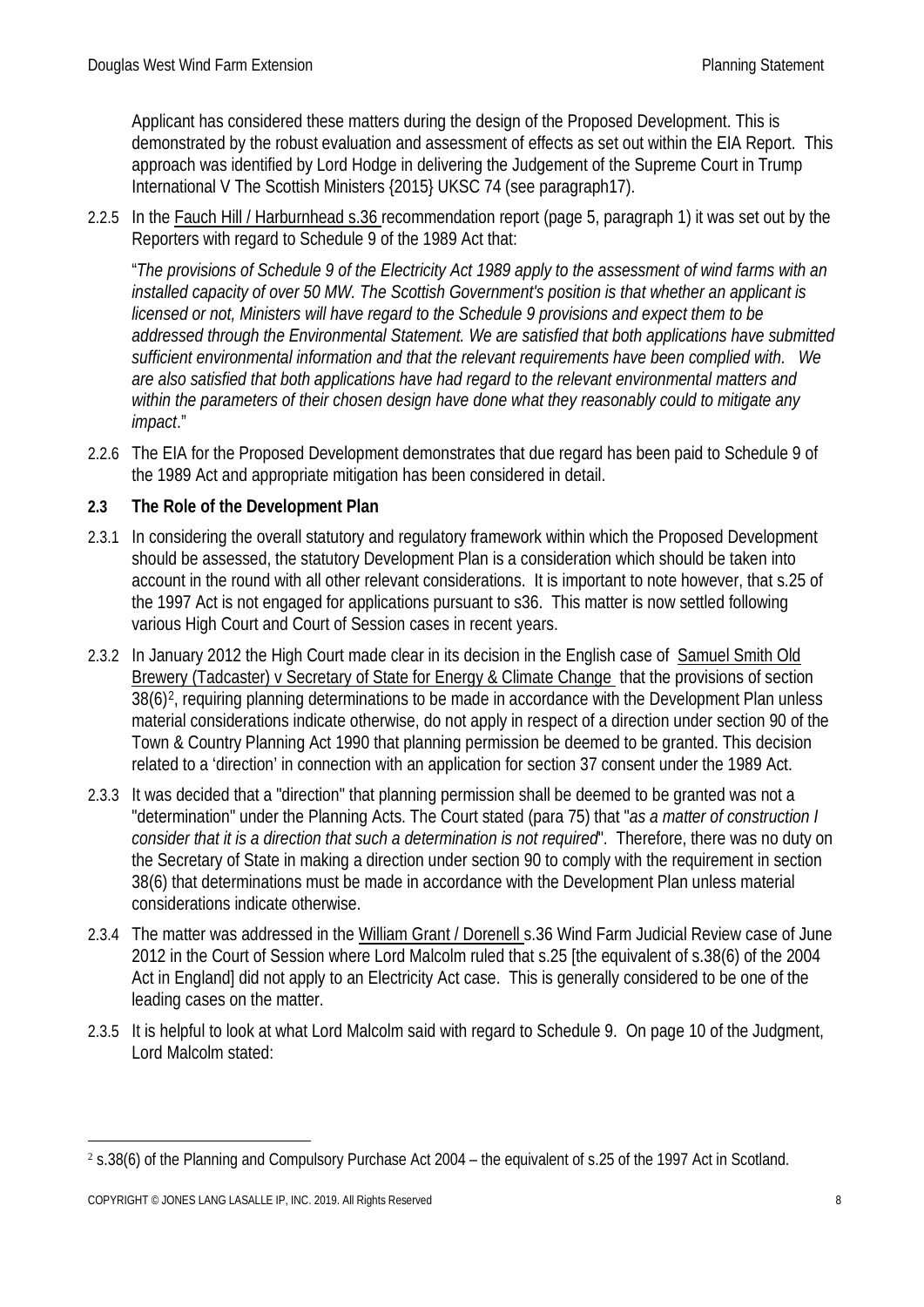"*I consider that Parliament intended that the relevant provisions of the 1989 Act would provide a selfcontained code…….Schedule 9 narrates the relevant considerations, dealing with, amongst other things, the preservation of amenity……By contrast, section 25 [s.38(6) in England] applies to decisions under the planning acts when it is a requirement that regard is to be had to the development plan*".

2.3.6 There is therefore no 'primacy' of the Development Plan in an Electricity Act case. Lord Malcolm went on to state (page 10):

"*my decision is broadly in line with the decision of Mr Justice Edwards-Stuart in the Samuel Smith Old Brewery Case. I agree with his reasoning at paragraphs 70/81*".

2.3.7 In the Fauch Hill / Harburnhead s.36 decision (page 17, paragraphs 2.4 and 2.8), it was set out by the Reporters that the basis for their recommendation to the Scottish Minsters was as follows:

"*There was general agreement that section 25 of the Town and Country planning (Scotland) Act 1997*  was not engaged in a section 36 Electricity Act application. Nonetheless, there was also agreement that *this did not mean that the development plan was irrelevant, not least because it contained policies*  relating to many of the environmental features listed in Schedule 9. There was also general agreement *that the Scottish Government energy policy is a further important consideration."* 

*"We consider the basis of our decision is the consideration of the impact on the environmental features listed in Schedule 9, the policies of the development plan and other relevant practical considerations (such as the impact on aviation radar) bearing in mind the context set by the Scottish Government energy policy*."

2.3.8 In the sections of the Planning Statement below, all of these matters are addressed, namely the relevant environmental topics in Schedule 9, the Development Plan and Scottish Government planning and energy policy.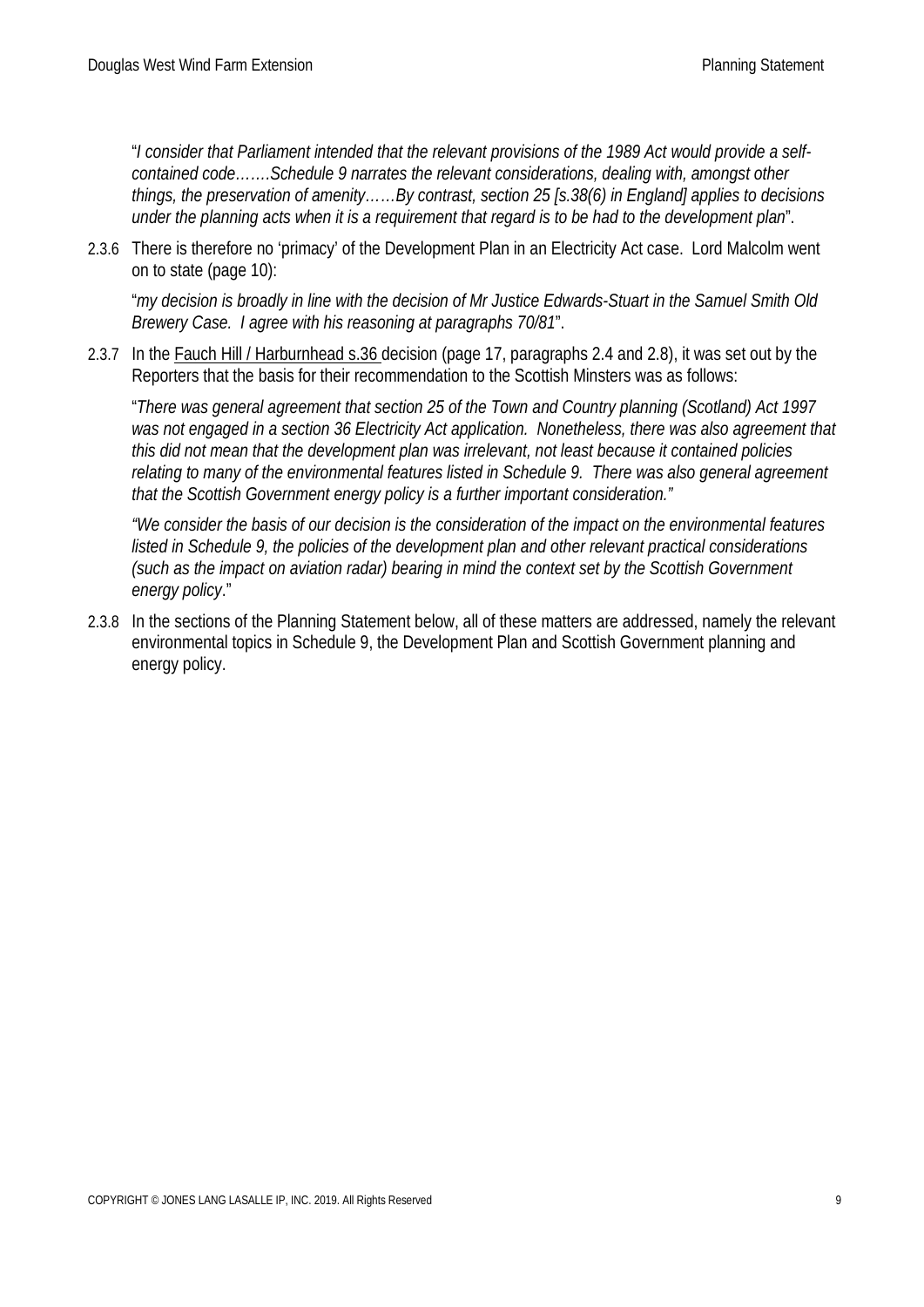# 3 Development Plan Policy Appraisal

#### **3.1 Introduction**

- 3.1.1 This Chapter provides an assessment of the Proposed Development against the relevant policies of the statutory Development Plan. The statutory Development Plan for the site comprises:
	- The Glasgow and the Clyde Valley Strategic Development Plan ("Clydeplan") (Approved with modification July 2017).
	- The South Lanarkshire Local Development Plan (the "LDP") (adopted 29th June 2015); and
	- Supplementary Guidance 10: Renewable Energy (2015) (the "SG").
- 3.1.2 This Chapter considers the relevant policies and draws upon the conclusions reached in the EIA Report.

#### **3.2 ClydePlan**

- 3.2.1 Section 7 of Clydeplan is entitled 'City Region as a low carbon place' it sets out that delivering a low carbon future in support of the Scottish Government's ambition to achieve at least an 80% reduction in greenhouse gas emissions by 2050 is central to the vision and development strategy of the plan (paragraph 7.3).
- 3.2.2 The plan presents a high level onshore wind Spatial Framework (paragraph 7.8) and in Diagram 6 illustrates this on a high-level basis. The majority of the Proposed Development site falls within the 'areas with potential for wind farm development' as per Group 3 of SPP. A smaller area lies within "Group 2 - Areas of Significant Protection". This is addressed in detail in this Chapter and in Chapter 6 of the EIA Report.
- 3.2.3 Policy 10 of Clydeplan states that "*in support of the transition to a low carbon economy and realisation of the Vision and Spatial Development Strategy, support should be given, where appropriate to alternative, renewable technologies and associated infrastructure*". In terms of onshore wind, the policy states:

*"In order to support onshore wind farms, Local Development Plans should finalise the detailed spatial framework for onshore wind for their areas in accordance with SPP, confirming which scale of development it relates to and the separation distances around settlements. Local Development Plans should also set out the considerations which will apply to proposals for wind energy development, including landscape capacity and impacts on communities and natural heritage. Proposals should accord with the spatial framework set out in Diagram 6 and finalised in Local Development Plans."*

- 3.2.4 It is clear from the wording of policy 10 that its provisions are largely relevant to Local Planning Authorities with regard to plan preparation. The policy requires LDPs to contain finalised detailed spatial frameworks in accordance with SPP and to confirm separation distances around settlements. Critically, SPP does not indicate that development within 2km of settlements should be prohibited. Part of the Proposed Development does fall within 2km of the settlement of Coalburn. This is addressed fully below and within Chapter 6 of the EIA Report.
- 3.2.5 Policy 10 also requires LDPs to set out the various considerations that would apply to proposals for wind energy development. In this regard the LDP policy 19 makes specific reference to the requirements listed at paragraph 169 of SPP, therefore satisfying the requirements of policy 10.
- 3.2.6 It is only the final part of policy 10 that is relevant for development management purposes: namely it says that proposals should accord with the Spatial Framework set out in Diagram 6 and as finalised in LDPs. However, for development management purposes it is not a matter of whether or not a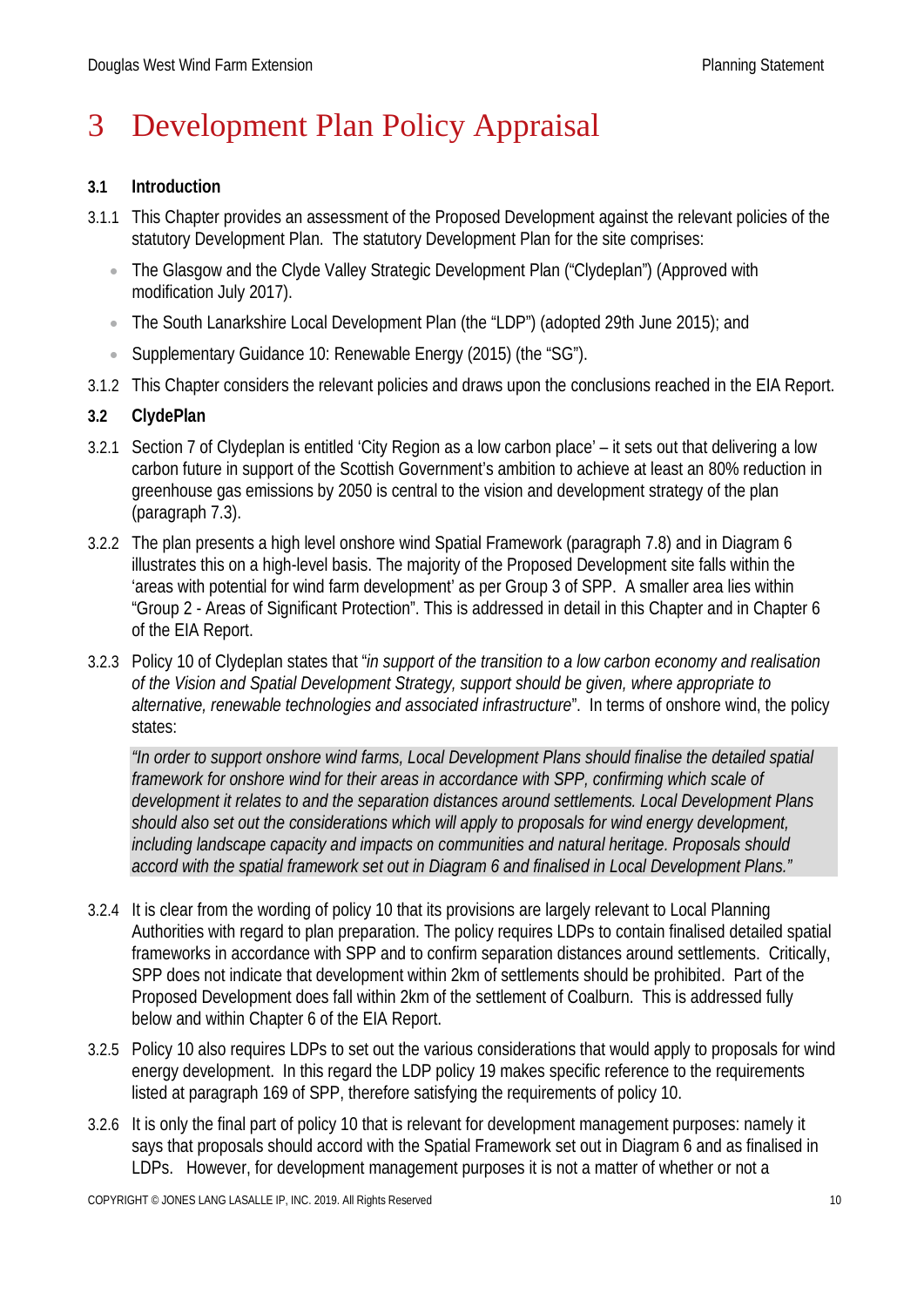proposed development accords with a Spatial Framework or not: the important matter is the consideration of a development against the various factors listed at paragraph 169 of SPP. For the purposes of this application, the Proposed Development falls principally within Group 3 of the Spatial Framework approach. In such areas wind farms are likely to be acceptable subject to detailed development management considerations. It is however noted that part of the site falls within Group 2 by virtue of its proximity to the village of Coalburn, therefore, assessment is required to ensure that any significant effects on the qualities of the settlement of Coalburn can be substantially overcome (see Sections (3.4.13 - 3.4.15).

3.2.7 Overall it is considered that the Proposed Development is consistent with policy 10 of Clydeplan as far as its provisions are relevant. Furthermore, as set out below, the Applicant has undertaken a detailed review of the various considerations listed at paragraph 169 of SPP and concludes that the Proposed Development is consistent with them.

#### **3.3 Local Development Plan Policies**

3.3.1 Table 3.1 sets out the LDP policies which are of relevance to the consideration of the Proposed Development.

| <b>Policy Topic</b>                                | <b>LDP Policies</b>                              |
|----------------------------------------------------|--------------------------------------------------|
| <b>General Policies</b>                            | Policy 1: Spatial Strategy                       |
|                                                    | Policy 4: Development Management and Placemaking |
| Renewable Energy                                   | Policy 19: Renewable Energy                      |
|                                                    | Policy 2: Climate Change                         |
| Landscape and Visual                               | Policy 3: Green Belt and Rural Area              |
|                                                    | Policy 14: Green Network and Greenspace          |
| <b>Cultural Heritage and Archaeology</b>           | Policy 15: Natural and Historic Environment      |
| Ecology                                            | Policy 15 Natural and Historic Environment       |
| Geology and Hydrology                              | Policy 17: Water Environment and Flooding        |
| Access, Traffic, and Transport                     | Policy 16: Travel and Transport                  |
| Socio-economics (including recreation and tourism) | Policy 11: Economic Development and Regeneration |

#### **Table 3.1: Relevant LDP Policies**

- 3.3.2 In the sections which follow below, these policies are addressed. The approach has been to focus on the lead policies relating to renewable energy: Policy 19: Renewable Energy, Policy 2 Climate Change and SG 10: Renewable Energy.
- 3.3.3 The assessment of SG 10 Renewable Energy also considers the South Lanarkshire Landscape Capacity Study for Wind Energy (2016) and the South Lanarkshire Tall Wind Turbines: Landscape Capacity, Siting, and Design Guidance (Draft) (2016), as they act as supporting documents to the SG. The remaining development management policies are then addressed.
- 3.3.4 Policy 19 has been specifically formulated to deal with renewable energy including wind energy developments. The policy assessment which follows below therefore has a focus on this particular policy.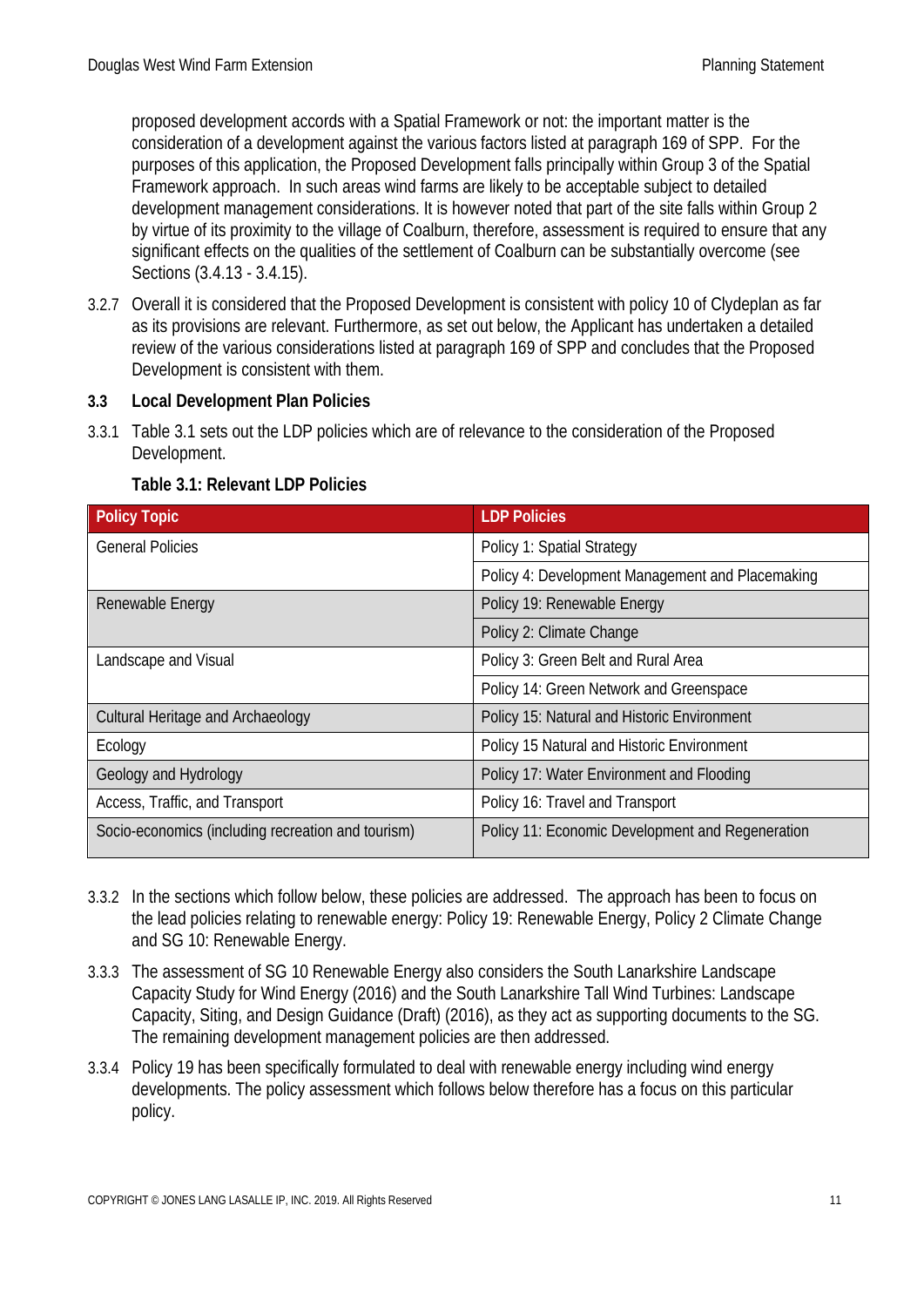#### **3.4 Renewable Energy Policies**

3.4.1 **LDP Policy 19: 'Renewable Energy'** states that:

*"Applications for renewable energy infrastructure developments will be supported subject to an assessment against the principles set out in the 2014 SPP, in particular, the considerations set out in paragraph 169 and additionally, for onshore wind developments, the terms of Table 1: Spatial Frameworks.*

*The council will produce statutory supplementary guidance, which accords with the 2014 SPP, and which contains the spatial framework for onshore wind energy, and sets policy considerations against*  which all proposals for renewable energy infrastructure developments will be assessed. Development *proposals must also accord with other relevant policies and proposals in the development plan and with supplementary guidance."*

- 3.4.2 Policy 19 outlines the overall approach to the assessment of proposed renewable energy infrastructure developments. Specifically, applications relating to onshore wind developments will be subject to an assessment against the principles set out in SPP.
- 3.4.3 As referred to in policy 19 above, following the adoption of the LDP in 2015, SLC produced and adopted SG 10: Renewable Energy in 2015. The SG provides detailed policy and guidance for developers on the requirements for wind energy and other renewable energy development.
- 3.4.4 The remainder of this Chapter sets out conclusions regarding the predicted environmental effects and their relationship to the remaining relevant policy framework. The overall conclusion is that the Proposed Development and its resulting effects are acceptable and, moreover, that there would be a range of benefits arising that should attract significant weight in the planning balance.
- 3.4.5 The Proposed Development is considered to be in accordance with Policy 19.
- 3.4.6 **Policy 2: 'Climate Change'** states that:

*Proposals for new development must, where possible, seek to minimise and mitigate against the effects of climate change by;*

- *i. Being sustainably located;*
- *ii. Maximising the reuse of vacant and derelict land;*
- *iii. Utilising renewable energy sources;*
- *iv. Being designed to be as carbon neutral as possible;*
- *v. Using, where appropriate, low and zero carbon energy generating technologies, that reduce predicted carbon dioxide emissions to meet current building standards within new buildings;*
- *vi. Avoiding areas of medium to high flood risk;*
- *vii. Having no significant adverse impacts on the water and soils environment, air quality, biodiversity (including Natura 2000 sites and protected species) and green networks;*
- *viii. Ensuring new development includes opportunities for active travel routes and provisions for public transport and for the creation and enhancement of green networks;*
- *ix. Providing electric vehicle recharging infrastructure in new developments to encourage the adoption of low carbon vehicles;*
- *x. Minimising waste.*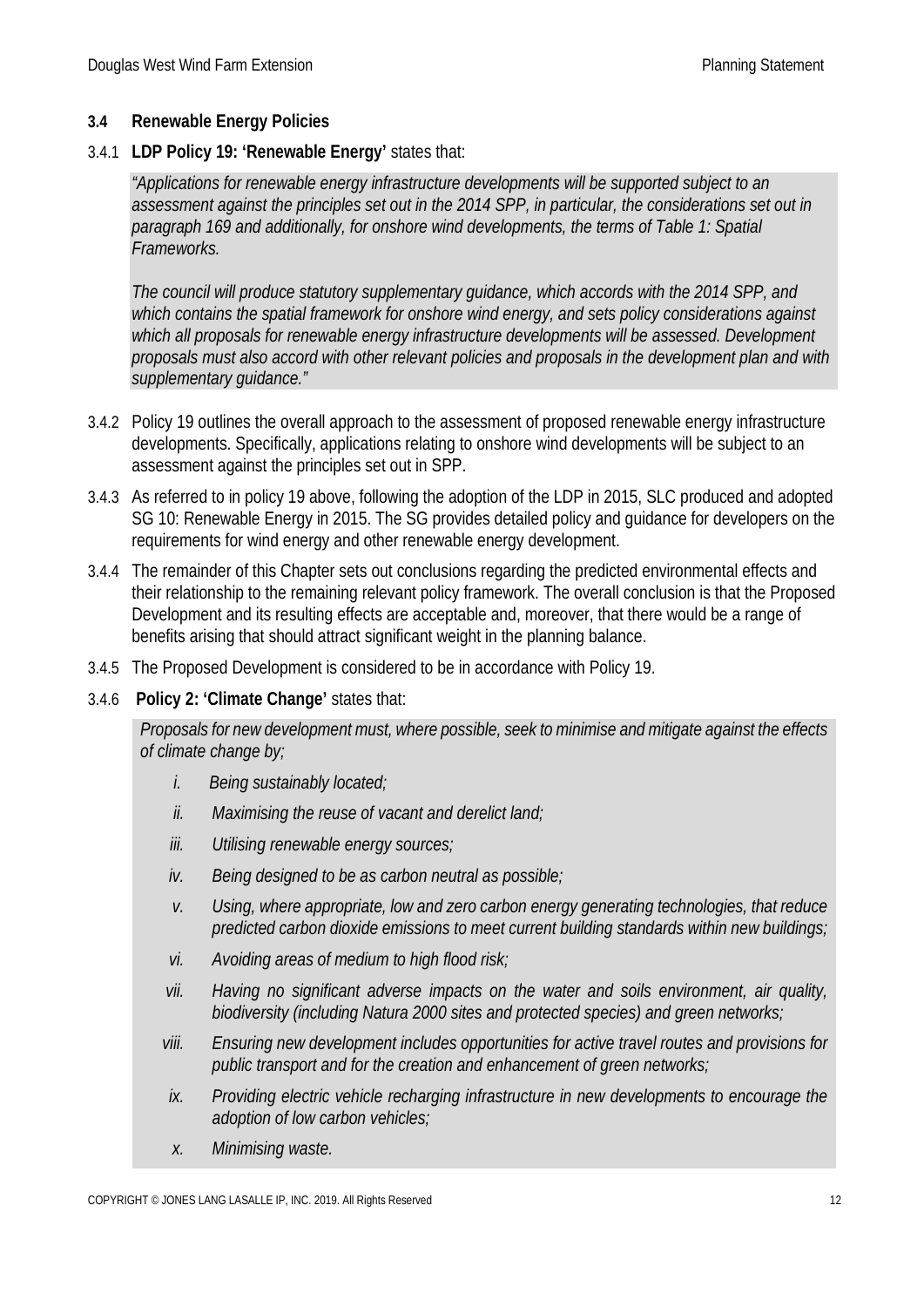- 3.4.7 Developments proposals must also accord with other relevant policies and proposals in the development plan and other appropriate supplementary guidance.
- 3.4.8 The Proposed Development supports climate change mitigation by replacing fossil fuel energy generation with renewable energy, thereby reducing emissions of climate changing gases. The Proposed Development is in accordance with Policy 2.

#### 3.4.9 **Supplementary Guidance 10 – Renewable Energy**

3.4.10 Due to the timing of the preparation of the LDP and the publication of the SPP, the Renewable Energy SG contains the detailed policy guidance relating to renewable energy. SG 10 Renewable Energy is considered to be the most relevant Policy document with which to assess the Proposed Development as it specifically deals with wind energy development. It lists a number of criteria that require to be taken into account when judging the acceptability of any proposed wind energy project. The specific topic matters are dealt with below and follow the policy's headings.

#### **Spatial Framework for Wind Energy**

#### 3.4.11 **SG Policy RE1 'Spatial Framework for Wind Energy'** states:

*Applications for onshore wind turbine developments of a height to blade tip of 15m or over must accord with the Spatial Framework and meet the relevant criteria set out in:* 

- *Section 6 Development Management considerations for the assessment of renewable energy proposal.*
- *Table 7.1 Assessment Checklist for Renewable Energy Proposals*.
- 3.4.12 The SG sets out the Spatial Framework for onshore wind energy developments. In accordance with SPP, the SG states three groupings in relation to wind energy development, namely:
	- Group 1: Areas where wind farms will not be acceptable (National parks and National Scenic Areas).
	- Group 2: Areas of significant protection (National and international designations, other mapped environmental interests, and community separation for consideration of visual impacts).
	- Group 3: Areas with potential for wind farm development. Beyond groups 1 and 2, wind farms are likely to be acceptable in group 3 areas, subject to detailed consideration against identified policy criteria.
- 3.4.13 The site lies largely within a Group 3 area but a part of the northern portion of the site falls within Group 2 by virtue of its proximity to the village of Coalburn therefore, assessment is required to ensure that any significant effects on the qualities of the settlement of Coalburn can be substantially overcome. In respect of the settlement of Coalburn the cumulative LVIA (EIA R - Chapter 6), that is considered to present the most realistic context against which the acceptability of the Proposed Development should be assessed, concludes:

*"In cumulative scenario 1, the baseline landscape in views from Coalburn and Braehead would already be notably changed by the addition of the Douglas West Wind Farm, Cumberhead Wind Farm and Dalquhandy Wind Farm. This is demonstrated by the cumulative wireframe and future baseline photomontage included with the visualisations for Viewpoint 1. As such, throughout Coalburn and Braehead the proposed turbines would be seen as an extension of the existing wind farm landscape*  which extends across the foothills up into the rolling moorland. In this regard, it is noted that the turbines *within the Proposed Development are further away from Coalburn than those already consented and as such would not appear any greater in vertical extent within the view, notwithstanding their greater*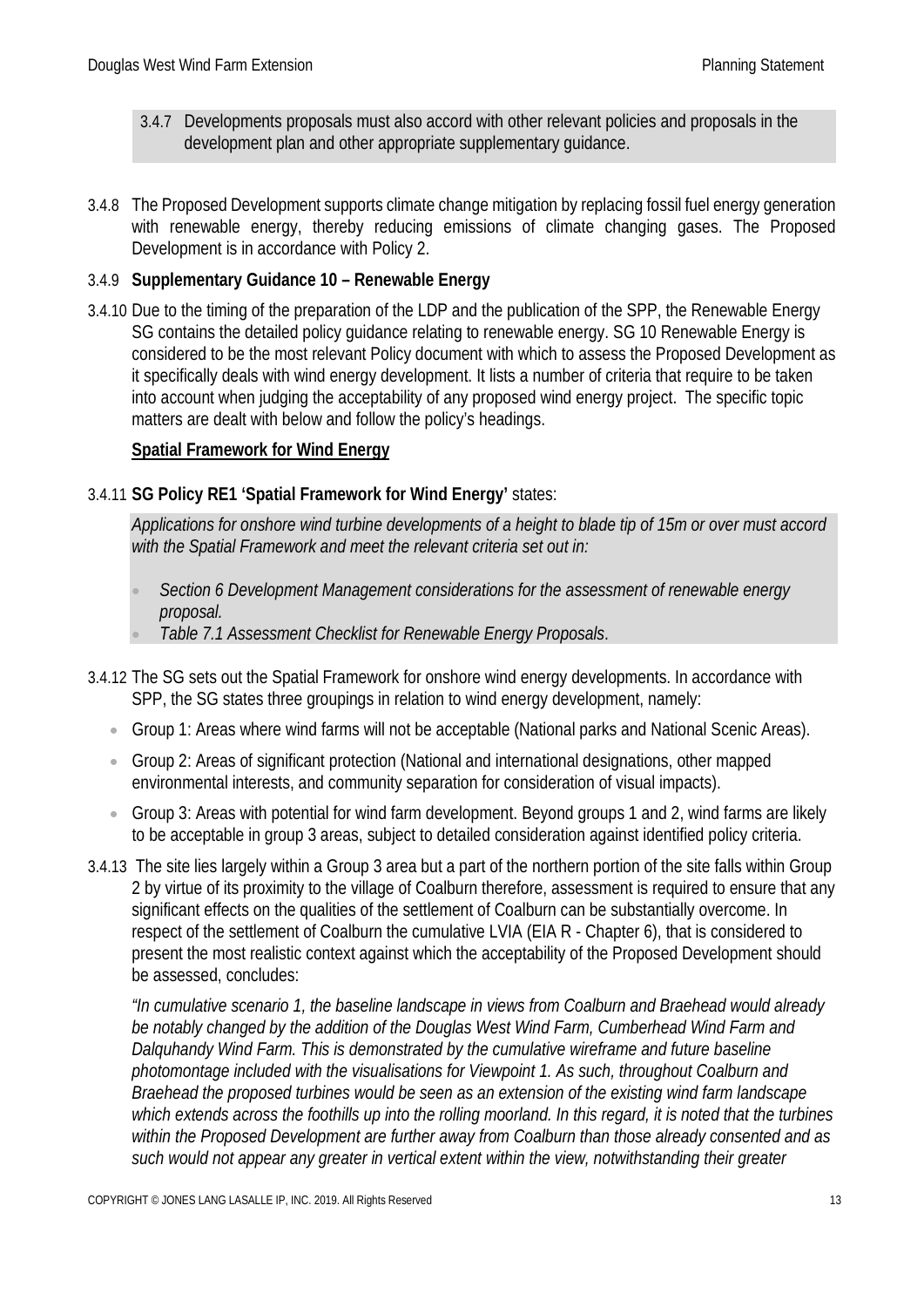*height. With these turbines in the baseline, the potential for the Proposed Development to impact on the visual amenity of the residents of Coalburn and Braehead would be reduced when compared with that set out in the main assessment. Indeed, the identified significant effect on visual receptors in this area would reduce to a non-significant level."*

- 3.4.14 Furthermore, the Residential Visual Amenity Study (RVAS) concludes that no properties within 2 km of the Proposed Development would experience such an effect that any property would become an unattractive place to live or visit.
- 3.4.15 In addition, Chapters 9 (Noise) and 15 (Shadow Flicker) of the EIA Report confirm that there will be no significant adverse effects on properties within Coalburn (or any closer residential properties) as a result of noise or shadow flicker from the Proposed Development. Chapter 11 (Transport) of the EIA Report confirms that no traffic from the Proposed Development will pass through the village of Coalburn. It is therefore concluded that the Proposed Development will not have any significant adverse effects in relation to noise, shadow flicker or traffic, and as a result, in relation to overall residential amenity. The Proposed Development is therefore considered to be in accordance with policy RE1.

#### **Development Management Considerations**

3.4.16 The SG sets out factors which must be taken into account when assessing proposals for renewable energy. These factors correspond to the considerations outlined in paragraph 169 of the SPP. It states that SLC will aim to take a balanced approach in the assessment of renewable energy proposals against these factors. Each factor is addressed below in relation to the Proposed Development.

#### **Net Economic Impact**

- 3.4.17 Chapter 13 of the EIA Report addresses socio-economic matters. The Proposed Development represents a major investment in the South Lanarkshire and Scottish economies with a capital expenditure of £104.3 million. This would deliver a range of positive economic impacts.
- 3.4.18 The development would generate a £11.7 million community benefit contribution to communities in the Douglas Valley over the life of the project, and in addition, a local supplier approach would be taken to support local supplier contracts, sustain local businesses and which would provide employment opportunities for local people.
- 3.4.19 Chapter 6 below sets out further detail on the range of economic benefits that are expected to result from the Proposed Development

#### **Contribution to renewable energy generation targets**

3.4.20 Chapter 5 of this Planning Statement provides a summary of the renewable energy policy framework and makes specific reference to current Government targets for renewable energy and electricity generation at both the UK and Scottish levels. Given the Proposed Development has a generation capacity of circa 78MW, it can draw significant support from this policy position. Given the scale of the Proposed Development, it would make a valuable contribution to unmet Government renewables targets.

#### **Effect on greenhouse gas emissions**

3.4.21 The Proposed Development would make a valuable contribution to reducing greenhouse gas emissions. Chapter 5 below, outlines the effect on greenhouse gas emissions in more detail with reference to specific saving figures.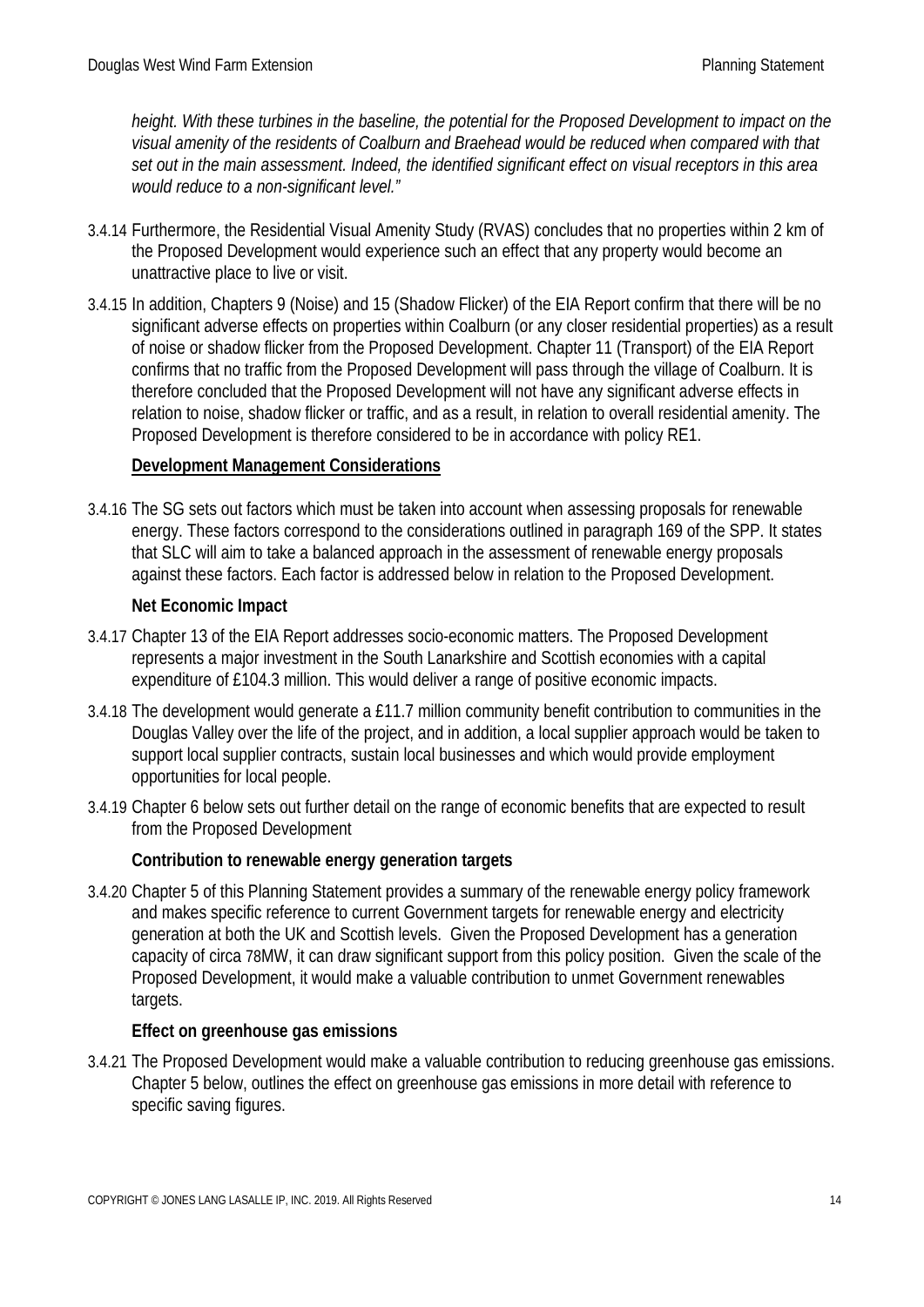#### **Effects on the natural heritage, including birds**

- 3.4.22 Chapter 7 of the EIA Report presents an assessment of the likely effects of the Proposed Development on non-avian ecology. Habitat surveys identified that the study area is dominated by low conservation value mature conifer plantation. Beyond this the study area contains a mix of typical upland marshy grassland, acid grassland, mire and woodland communities. Surveys also recorded potential groundwater dependent terrestrial ecosystems ("GWDTEs") in the form of flushes and rush pasture (highly groundwater dependent) and wet heath and some wet grassland habitats of moderate groundwater dependency.
- 3.4.23 Protected species surveys recorded no evidence of otter, water vole, red squirrel, pine marten or great crested newt within the study area. However, suitable habitats are present for a number of these species and otters have been recorded in surveys for other local wind farms. Evidence of badger was identified with a latrine recorded within the study area. Bat surveys indicated that various species of bat also utilise the site. No other protected species were recorded.
- 3.4.24 Two Important Ecological Features ("IEFs") were taken forward for further assessment due to their higher conservation value and sensitivity to remaining impacts: blanket bog (including wet modified bog) and Nyctalus and pipistrelle bats. Direct and indirect habitat loss, construction disturbance and collision risk impacts to bats were assessed.
- 3.4.25 No significant effects on blanket bog and wet modified bog were predicted, with the extent of losses considered to be not significant in a regional context. The assessment determined that although a collision risk exists for pipistrelle species, collision rates due to the Proposed Development alone would not be significant in a regional population context. As a further safeguard, post construction monitoring would be implemented to determine whether a Bat Mitigation Plan would be required.
- 3.4.26 Cumulative effects were also assessed in relation to other wind farm developments within 10km of the application site and concluded that effects would be not significant for Pipistrelle/ Nyctalus bats or blanket and wet modified bog habitats.
- 3.4.27 The EIA Report explains that the residual effects on IEFs are considered to be at worse, minor adverse and therefore not significant.
- 3.4.28 Chapter 8 of the EIA report addresses ornithology. The chapter explains that the important ornithological features ("IOFs") taken forward to assessment stage includes: wildfowl (whooper swan, pink-footed goose and greylag goose), goshawk, black grouse, lapwing, curlew and golden plover.
- 3.4.29 The ornithological assessment identified habitat loss and disturbance during the construction and decommissioning phases, and displacement, collision risk and lighting effects during the operational phase, as potential effects. The unmitigated effects from construction, operation and decommissioning activities on all IOFs were assessed as being at worst minor adverse and not significant in the context of the EIA Regulations. A Breeding Bird Protection Plan and pre-construction surveys would be produced as standard to avoid the destruction or disturbance of any nest site, with species-specific temporal and spatial restrictions around construction works.
- 3.4.30 A cumulative assessment was undertaken, which concluded that except for black grouse, no further mitigation is required for the Proposed Development, and all cumulative construction and operational effects are not significant. For black grouse, mitigation measures are proposed including screening by native woodland planting and replanting of conifers, to reduce the residual risk of displacement from moderate adverse to minor adverse and not significant.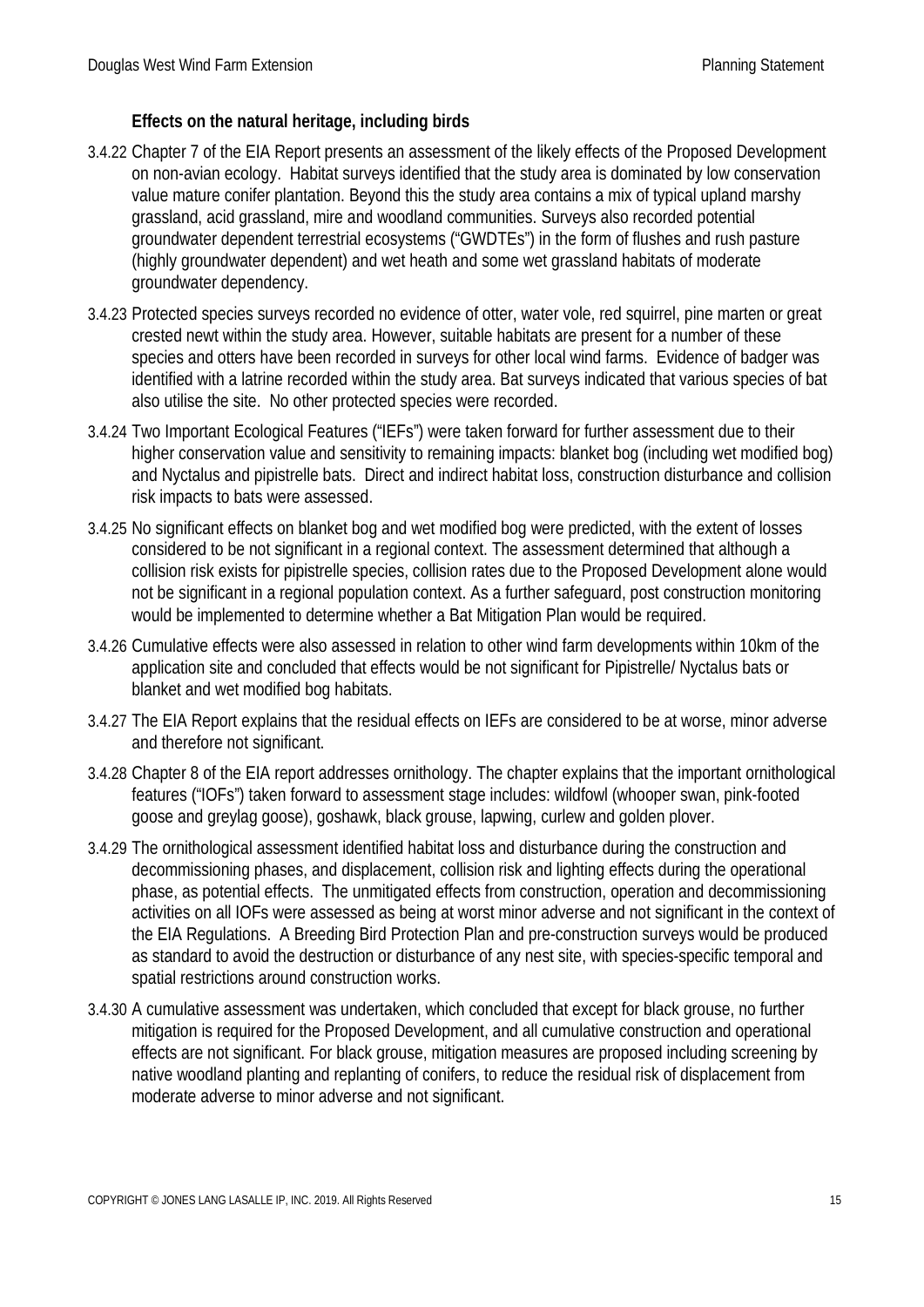#### **Landscape and visual Impacts**

- 3.4.31 A detailed and comprehensive review of the potential landscape and visual impacts that would arise as a result of the Proposed Development is provided in EIA Report (Chapter 6). However, a summary position is outlined below with regard to landscape and visual impacts. The SG makes reference to landscape and visual impacts, including cumulative considerations and the impacts in relation to communities, individual dwellings and residential amenity in a broader sense, covering noise and shadow flicker.
- 3.4.32 The site does not fall within a National Scenic Area, National Park, Regional Scenic Area, or locally designated Special Landscape Area, but it is located directly north of the Douglas Valley Special Landscape Area ("SLA").
- 3.4.33 The Proposed Development turbines would be located within one Landscape Character Type/Landscape Character Sub Type described in the South Lanarkshire Landscape Character Assessment (2010), namely: LCST 7A – 'Rolling Moorland Forestry'.
- 3.4.34 The host landscape is currently covered with coniferous plantation that is due to be felled and replanted in phases, in line with the felling plan as that set out within Chapter 16 of the EIA Report. The felling of the plantation would occur regardless of the presence of the Proposed Development which would bring about change to the baseline landscape, albeit temporary in any event. The Proposed Development would be implemented within the plantation with restocking occurring outwith the areas required for the presence of the proposed turbines and the associated ground level components, and thus the proposed turbines would be located within plantation forest during the lifetime of the Proposed Development.
- 3.4.35 The landscape local to the site has seen considerable change in the past 30 years and continues to evolve as a result of further wind farm development, opencast mine restoration and forestry activities. Part of the local landscape is already considered to be a 'wind farm landscape' as set out within the published Character Assessment, and it is considered that with the addition of the other wind developments now consented to the immediate east, north and north-west of the site, this wind farm landscape area extends much further across the local area than just that in the vicinity of Hagshaw Hill. This context is highly relevant when considering the baseline against which the Proposed Development is to be assessed.
- 3.4.36 The design of the Proposed Development is the result of a considered iterative process which has sought to minimise landscape and visual effects whilst achieving the technical and commercial requirements to ensure project viability without public subsidy. It was acknowledged that to date only turbines of up to 150 m had been consented in the immediate vicinity of the site and it would be important to ensure that turbines of a greater height would relate well to these other developments and would not be incongruous with the overall pattern or scale of the landscape.
- 3.4.37 Through consideration of a range of turbines sizes, it was established that notwithstanding the greater overall height of the proposed 200 m turbines, the manner in which they relate to their immediate landscape context is broadly similar to that of the lower turbine heights considered, but they produce much more renewable energy. When the additional energy generation, carbon reduction and community benefits of these turbines was considered as part of the wider design iteration exercise, it was subsequently determined by the project team that they were the most appropriate way in which to proceed.
- 3.4.38 Notably, in relation to the taller turbine height, South Lanarkshire Council's 'Tall Wind Turbines: Landscape Capacity, Siting and Design Guidance, September 2017' states that: 'Most of the areas in which the [tall] turbines could be most comfortably located either already host substantial wind energy development, or have similar developments consented. Turbines vary between 55m and 149.9m height.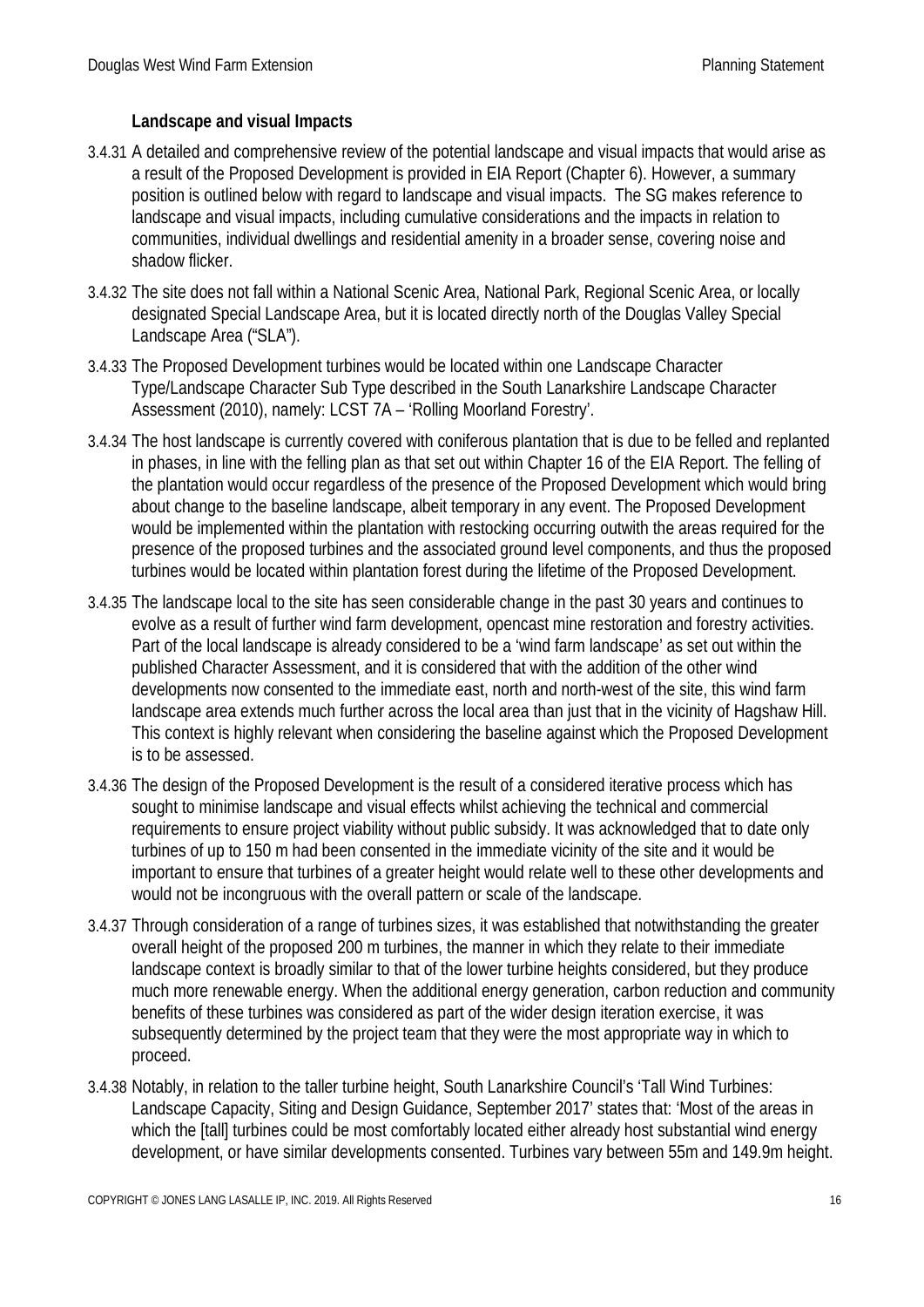The addition of larger turbines could therefore often be, or at least perceived as, an extension to an operational or consented windfarm'.

- 3.4.39 In the main part of the LVIA, the baseline against which the Proposed Development is considered includes other wind farms which are operational but not those which are consented or the subject of a planning application. This accords with the requirements of GLVIA3 and in this scenario the following observations have been made.
- 3.4.40 As with almost any onshore wind farm development it is recognised that the Proposed Development would give rise to some additional localised significant effects on landscape character and visual amenity.
- 3.4.41 The Proposed Development would result in a direct significant effect on landscape character of the character type within which the site is located: LCST 7A – Rolling Moorland Forestry. The structural form of the proposed turbines is such that a high degree of visual permeability would be maintained. The proposed turbines are relatively slender structures which would not obstruct the longer distance views experienced from any given direction. Whilst undeniably tall structures, the underlying landform is of a medium to large scale. Within this context the Proposed Development turbines would not diminish the overall scale of the local landscape although in the immediate vicinity of the site the presence of the turbines would be clearly dominant.
- 3.4.42 In addition, it is recognised that the Proposed Development would have a significant indirect effect in some adjoining character types. Within LCT 5 – Plateau Farmland it is assessed that significant effects on landscape character would extend east to the B7078 and northwards to the row of pylons which run south of Auldton Heights (i.e. within approximately 5 km of the proposed turbines). The significant effects would also extend over the small area of LCT 6 – Plateau Moorland north of the site and which is in essence an extension of LCT 5.
- 3.4.43 Finally, it is recognised that there would be a significant effect on landscape character within part of the Douglas Water Valley area of LCT 8 – Upland River Valley. Significant effects would extend up to 5 km from the site but would not include the Conservation Area of Douglas where visibility of the turbines would be generally obscured by intervening buildings and vegetation. This area lies within the Douglas Valley SLA, but it is not considered the Proposed Development would have an overbearing impact on the sense of scale or prevent an appreciation of the underlying valley to the extent that it would prevent an understanding and enjoyment of either LCT 8 or the locally designated landscape.
- 3.4.44 In relation to visual effects, it is accepted that the Proposed Development would be visible from various nearby properties and settlements as well as the surrounding road network, public footpaths and recreational spaces. However, it has been assessed that the significant effects on visual amenity would be localised to within approximately 7 km of the Proposed Development.
- 3.4.45 Of the 17 representative viewpoints considered it has been assessed that there would be a significant visual effect at 8 locations.
- 3.4.46 There are 12 residential properties or groups of properties within 2 km of the proposed turbines. The RVAS, presented at Appendix 6.4 in the EIA Report concludes that there would be significant effects experienced at seven of the assessed properties or groups, but none of the residents at the properties would experience such an effect on visual amenity that any property would become an unattractive place to live or visit.
- 3.4.47 It is recognised that certain other residential properties located within Douglas would also experience some significant effects as a result of the Proposed Development. Outside of Douglas, there are a number of residential properties or groups of properties which would have views of the Proposed Development, largely located within Coalburn and Bellfield. It is considered that where there are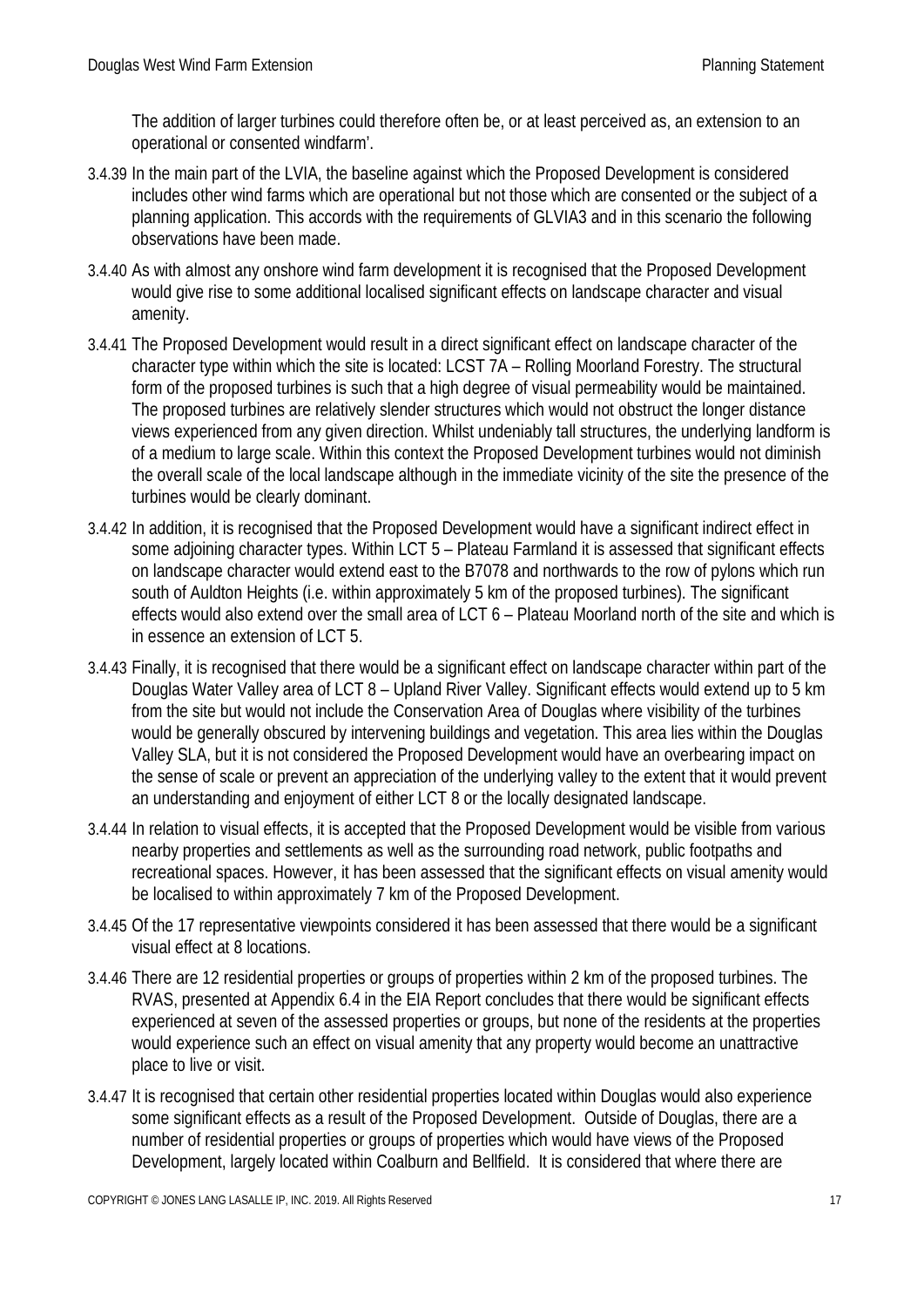unobstructed views towards the site there would be significant visual effects. Again, between 2 km and 5 km of the proposed turbines and where properties have largely unrestricted views of the turbines, there would also be some significant effects on visual amenity.

- 3.4.48 When considering Core Paths, Aspirational Core Paths and Wider Network paths within 2 km of the site, some of these routes will experience significant effects where views of the proposed turbines are available. However, such views would be reduced on the establishment of the restocked plantation, which would restrict close range views of the turbines from routes passing through the site.
- 3.4.49 The only section of road within the LVIA study area that would experience a significant level of effect is the section of the A70 within 3 km to 4 km of the Proposed Development.
- 3.4.50 Some localised significant effects have been identified from parts of an area of local recreational activity around Douglas Castle due to the ability to gain some views of parts of the proposed turbines. The introduction of the proposed turbines would however not prevent an enjoyment of the recreational activities experienced in this landscape or an understanding of the underlying landscape which forms the setting for these activities.
- 3.4.51 The assessment of visible turbine lighting (refer to Appendix 6.5) has identified that the visible lighting would be screened by landform and topography from much of the surrounding 10 km, in particular from large sections of the M74 and A70, with views generally seen in areas where night time lighting is a familiar element of the landscape. There would be the potential for significant effects on the character of the landscape in the immediate vicinity of the site during low-light levels. In terms of visual effects, significant effects have been identified in the vicinity of Coalburn due to the increased presence of proposed turbine lights visible in the baseline landscape. From elsewhere, the effects of the proposed aviation lighting would not give rise to significant landscape and visual effects.
- 3.4.52 Whilst the above scenario is the one which GLVIA3 requires an LVIA to address first, it is perhaps the first cumulative scenario which presents the most realistic context against which the acceptability of the Proposed Development should be considered. In this scenario, other consented (but as yet unbuilt) wind farms are taken into account in the baseline against which the effects of the scheme are assessed. In the case of this application, the consented (but as yet unbuilt) wind farms in the surrounding landscape are likely to be a key material consideration in determining the acceptability of the Proposed Development. It is therefore important to consider in particular, how the recently consented Douglas West Wind Farm, consented Dalquhandy Wind Farm, consented Cumberhead Wind Farm and Poniel turbines (as well as other consented wind farms in the surrounding landscape) affect the baseline. To this end a 'future baseline' image has been included amongst the visual material prepared for each of the assessment viewpoints which illustrates this scenario.
- 3.4.53 In this first cumulative scenario the character of the landscape context within which the Proposed Development is located would be markedly different. With reference to the typologies referred to in the SLLCSWE, these schemes collectively create a 'wind turbine landscape' which would extend over the character type within which the Proposed Development is located and others in the locality of the site. In this context, the introduction of the Proposed Development would not alter the defining characteristics of the character types in the local area but would instead reinforce the existing characteristics of the baseline landscape.
- 3.4.54 It is acknowledged that wherever more than one wind farm is present in the landscape there will be a greater overall or combined effect on landscape character than if just one wind farm was visible in the landscape. Likewise, it is acknowledged that the more wind turbines that are constructed in any given landscape, the greater will be the magnitude of overall (or combined) change to the landscape character that prevailed prior to the introduction of the first turbines. However, it is also noted that in any given landscape where turbines are already present the additional effect on landscape character of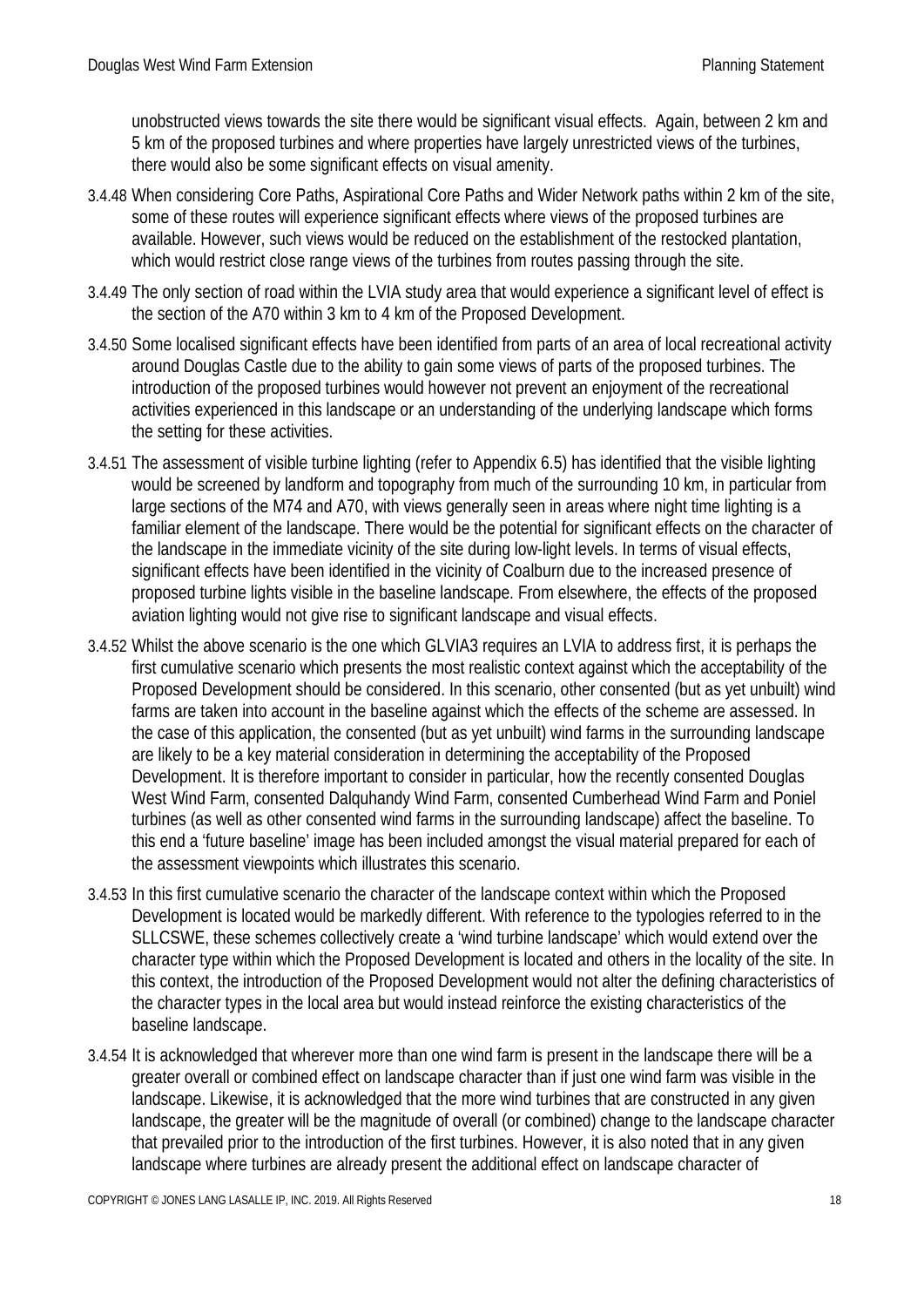introducing further turbines may not be as significant as the initial introduction of turbines. Furthermore, in general, the greater the number of turbines in the baseline landscape the less significant the addition of further turbines may be in landscape character terms as the landscape will be more heavily characterised by turbines in the baseline situation.

- 3.4.55 Taking this into account it is considered that in the first cumulative scenario, the effect of introducing the Proposed Development on the landscape character of a local area in which the Douglas West Wind Farm, consented Dalquhandy Wind Farm, Poniel turbines, and consented Cumberhead Wind Farm were already present would be less significant than previously assessed in the main LVIA. The combined effect on the local landscape would be significant but this level of significance would occur in any event in the absence of the Proposed Development.
- 3.4.56 Similar observations can be made about most of the surrounding LCTs, however in some cases the addition of the additional consented schemes to the baseline would serve to reduce the level of effect to such a degree that it would become non-significant. This would be the case for the section of LCT 8 up to 5 km from the site; the area of LCT 5 up to 5 km to the north of the site; and areas of LCT 7 up to 6 km to the south of the site. In each of the LCTs considered, where the overall combined effect would be greater and significant, this level of significance would generally occur in any event in the absence of the Proposed Development.
- 3.4.57 Within the lower lying land of the Douglas Valley SLA, the Proposed Development would be visible alongside the Existing Hagshaw Hill, Hagshaw Hill Extension, and Hazelside Farm turbines and the consented Douglas West Wind Farm and Poniel turbines. However, wind energy development beyond the lower sections of the valley would not become the single most dominant characteristic of the landscape. The valley topography, mature vegetation and the Douglas Water would prevail as the defining characteristics of this landscape. The introduction of the Proposed Development would be significant, as would the combined effect, but there would already be a significant effect on the character of this area as a result of the already consented developments. The introduction of the Proposed Development adjacent to the SLA would not increase the level of cumulative effect of wind farm development such that the combined effect crosses the threshold of the whole SLA becoming part of the wind farm landscape.
- 3.4.58 In terms of cumulative visual effects in cumulative scenario 1, it is noted that the Proposed Development turbines would, from the vast majority of locations, be visible in combination with, and appear as, an extension to the consented Douglas West Wind Farm, and would also be seen in the immediate context of the consented Dalquhandy Wind Farm and consented Cumberhead Wind Farms, in addition to the existing operational wind farms of Hagshaw Hill, Hagshaw Hill Extension, Hazelside Farm, Galawhistle, and Nutberry Wind Farms. Together these schemes would form a concentration of turbines extending from the rolling moorland down into the foothills bordering the farmland to the east. Furthermore, from most locations the proposed turbines would be visible either in combination with or in succession with the consented Poniel turbines and, also to the north of the Proposed Development, either in combination with or in succession with the scattered existing and consented medium to large scale individual turbines in the farmland along the M74 corridor (including Auchren Farm, Broken Cross Small, JJ Farm, M74 Eco-Park, Nether Fauldhouse, Letham Farm, Low Whiteside Farm and Yonderton Farm).
- 3.4.59 In general, where visible, the Proposed Development would reinforce the presence of turbines in views rather than introduce turbines into any views which are currently unaffected by turbines.
- 3.4.60 Measured against this baseline in cumulative scenario 1, whilst the overall combined impact might be greater, the additional effects arising as a result of introducing the Proposed Development would typically be less significant than reported earlier in the main assessment. Indeed, the significant effects identified in the main assessment for the areas around Coalburn and Braehead; the eastern part of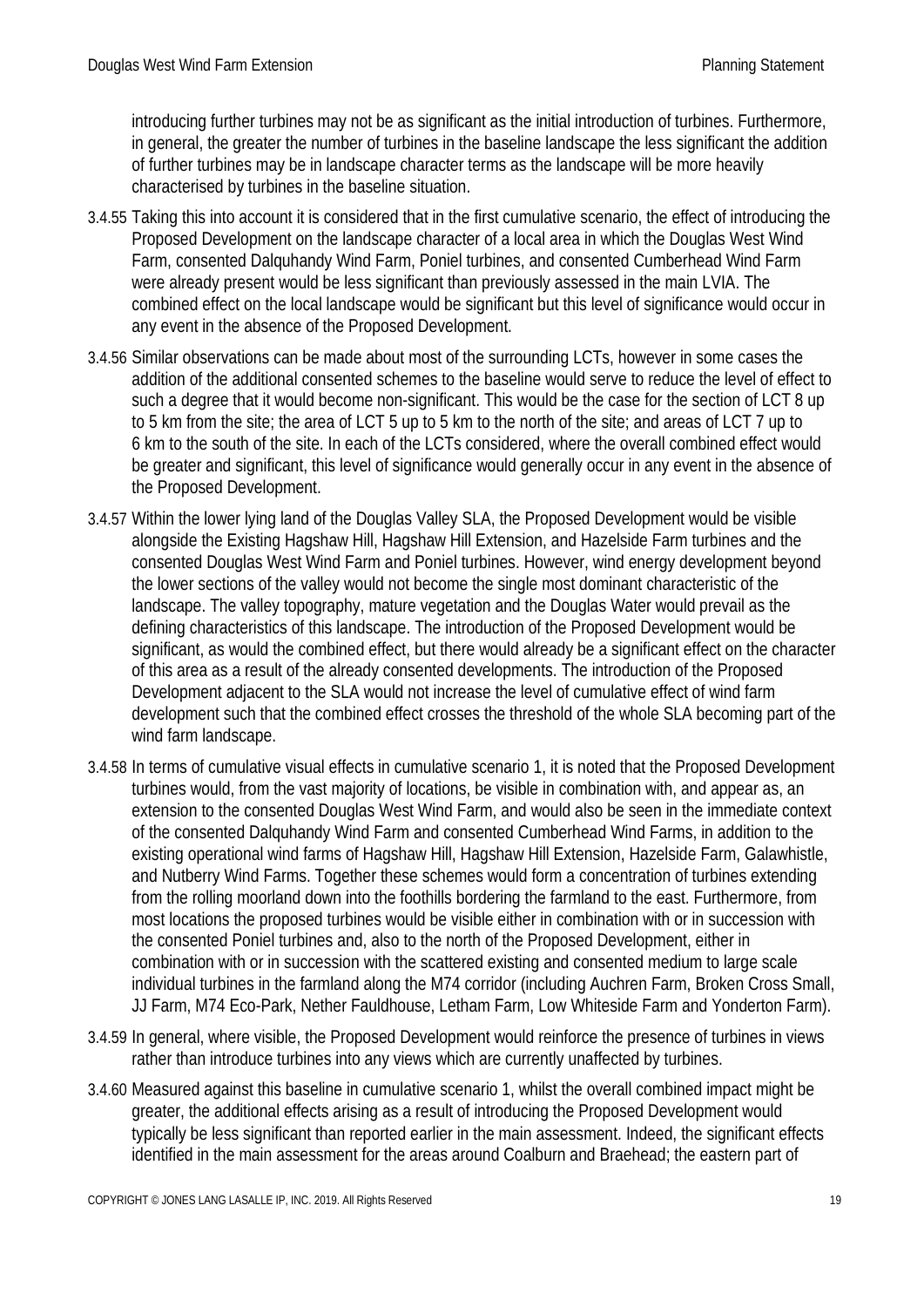Douglas; the farmsteads and dwellings scattered along the eastern side of Bellfield Road; and properties in and around Rigside and Lesmahagow; would reduce to a non-significant level.

- 3.4.61 With regard to viewpoints in the wider landscape, the identified significant effect on visual receptors at viewpoints 4 (B7078 south of Lesmahagow) and 5 (A70 Rigside) would also reduce to a non-significant level once the revised baseline including the consented schemes is considered.
- 3.4.62 It is recognised that there would be some sequential cumulative effects along the M74, A70, B7078 and NCN 74. However, in the context of the already consented and operational wind farms in this landscape, the additional effect of introducing the Proposed Development would not be significant. The overall effect on these routes is likely to be significant but this effect would occur in any case in the absence of the proposed turbines.
- 3.4.63 It is noted that whilst the effects are considered to be long term, they are not ultimately permanent and upon decommissioning of the Proposed Development the effects are almost entirely reversible. Therefore, there would be no permanent or irreversible effects on landscape character or visual amenity and these residual effects would not be significant.
- 3.4.64 Given the relatively high number of operational and consented schemes considered in cumulative scenario 1, the change to the baseline brought about by the other schemes in planning in scenario 2 would be minimal. Therefore, it is not considered that the cumulative effects would be discernibly greater in cumulative scenario 2 than in scenario 1 and no additional significant cumulative effects are predicted.
- 3.4.65 It is noted that localised significant effects on landscape character and visual amenity are inevitable as a result of commercial wind energy development anywhere in the UK. Whilst the LVIA has identified some significant landscape and visual effects it is considered that the landscape has the capacity to accommodate the effects identified, particularly when the consented but as yet unbuilt wind farms are taken into account in the baseline.
- 3.4.66 The recent consents for other commercial scale wind farms, such as, Douglas West Wind Farm, Dalquhandy Wind Farm, Cumberhead Wind Farm and Poniel turbines, are particularly relevant as once built they will serve to create a wind farm landscape across the locality of the site. In the context of these consented turbines the Proposed Development will sit in the middle of an area already surrounded by large scale wind turbines and in this regard, would constitute an obvious 'infill' and completion of the pattern and distribution of wind turbines in this area.

#### **Noise**

3.4.67 Chapter 9 of the EIA Report evaluates the noise and vibration effects of the Proposed Development. The Proposed Development would not have significant residual effects on nearby residential properties in terms of the noise immission they would experience. The combined noise impacts of the Proposed Development plus all operational and consented wind turbines within 5km of the site was calculated and the EIA concludes that the effect is considered to be not significant in EIA terms.

#### **Shadow Flicker**

3.4.68 In terms of shadow flicker, Chapter 15 of the EIA Report presents an assessment of the potential shadow flicker effects from the Proposed Development on residential and commercial receptors. The EIA highlights that there are two residential properties within the study area for shadow flicker effects. A consented housing development (planning permission in principle) at Gunsgreen, south-west of Coalburn, has also been considered within the shadow flicker assessment. The EIA concludes that the Proposed Development would have no significant shadow flicker effects at the 3 receptor locations.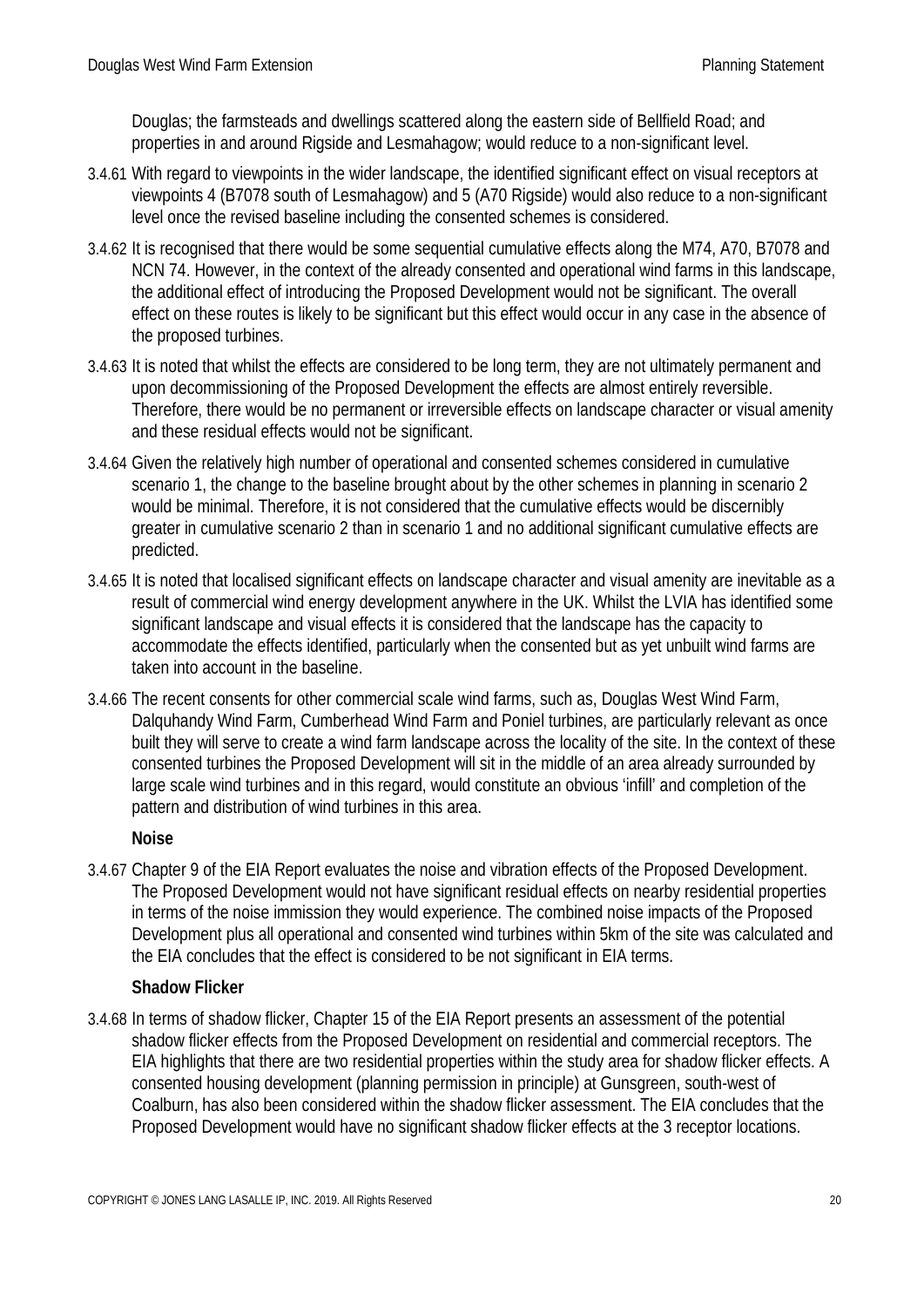#### **Impacts on peatland and carbon rich soils, using the carbon calculator**

- 3.4.69 Whilst there are some localised areas of peat in the application site, site specific surveys have identified minimal peat at proposed infrastructure locations, with most probes identifying no peat. The Carbon and Peatland Map (SNH, 2016) indicates that there is no Class 1 or Class 2 peatland within the site, and peat sampling recorded no locations of >0.5m peat depth (EIAR Figure 11. 5). In addition, the design approach has allowed areas of peat to avoided as much as practically possible. A peat slide risk assessment has identified negligible risks across the site.
- 3.4.70 In summary, the application site is regarded as being of Group 3 status given the lack of carbon rich soils, deep peat and priority peatland. Any peat in the Proposed Development site has been addressed through siting and design.

#### **Impacts on the historic environment, including scheduled monuments, listed buildings and their settings**

- 3.4.71 Chapter 10 of the EIA Report addresses cultural heritage. A comprehensive desk-based assessment for the EIA Report identified three heritage assets within the site boundary. The site is predominantly occupied by commercial forestry which is planted over the identified heritage assets.
- 3.4.72 The design of the wind farm layout has ensured the avoidance of the identified heritage assets within the site. The EIA concludes that the potential for further archaeological discoveries within the site boundary is assessed as low or negligible.
- 3.4.73 The EIA Report identifies one Scheduled Monument and two Category A Listed Buildings within 5km of the Proposed Development. The assessment concluded that the effects would be of moderate significance, but not to an extent to compromise the cultural significance of the sites. The effect on all other assets in the EIA Outer Study Area, including the New Lanark World Heritage Site, are assessed as not significant.
- 3.4.74 The EIA assessment also considered the potential cumulative impacts arising from other existing and consented wind farms in the surrounding landscape and concluded that the addition of the Proposed Development would have a cumulative impact of neglibile magnitude - not significant in EIA terms.

#### **Impacts on tourism and recreation**

- 3.4.75 The assessment of effects on tourism and local recreation is assessed within Chapter 13 of the EIA Report. The Chapter reports a review of the latest research which suggests that there is no evidence that wind farm developments adversely impact upon the tourism industry in Scotland. However, an assessment of the potential tourism impacts has nevertheless been undertaken. The EIA notes that there is limited tourism activity in the surrounding area, and the closest attractions are a substantial distance from the site. Therefore, no adverse effects were identified. The assessment notes the potential beneficial effects on the tourism industry as revenue from the community benefit and shared ownership can be invested in developing the area's tourism offering.
- 3.4.76 In relation to recreation, consideration is given to current patterns of recreational access that could potentially be affected by the Proposed Development. There are several local walking routes nearby including a section of the River Ayr Walkway and Clyde Walkway however no significant adverse effects are identified in relation to existing routes. The assessment also considered future tourist routes, and the potential for the Douglas/Coalburn area to play a role in connecting long distance routes. In particular, the application site and the Applicant's adjoining land could facilitate extending the Clyde Walkway and boost the recreation and tourism offering in the area. The potential effect of the proposed network was assessed as moderate.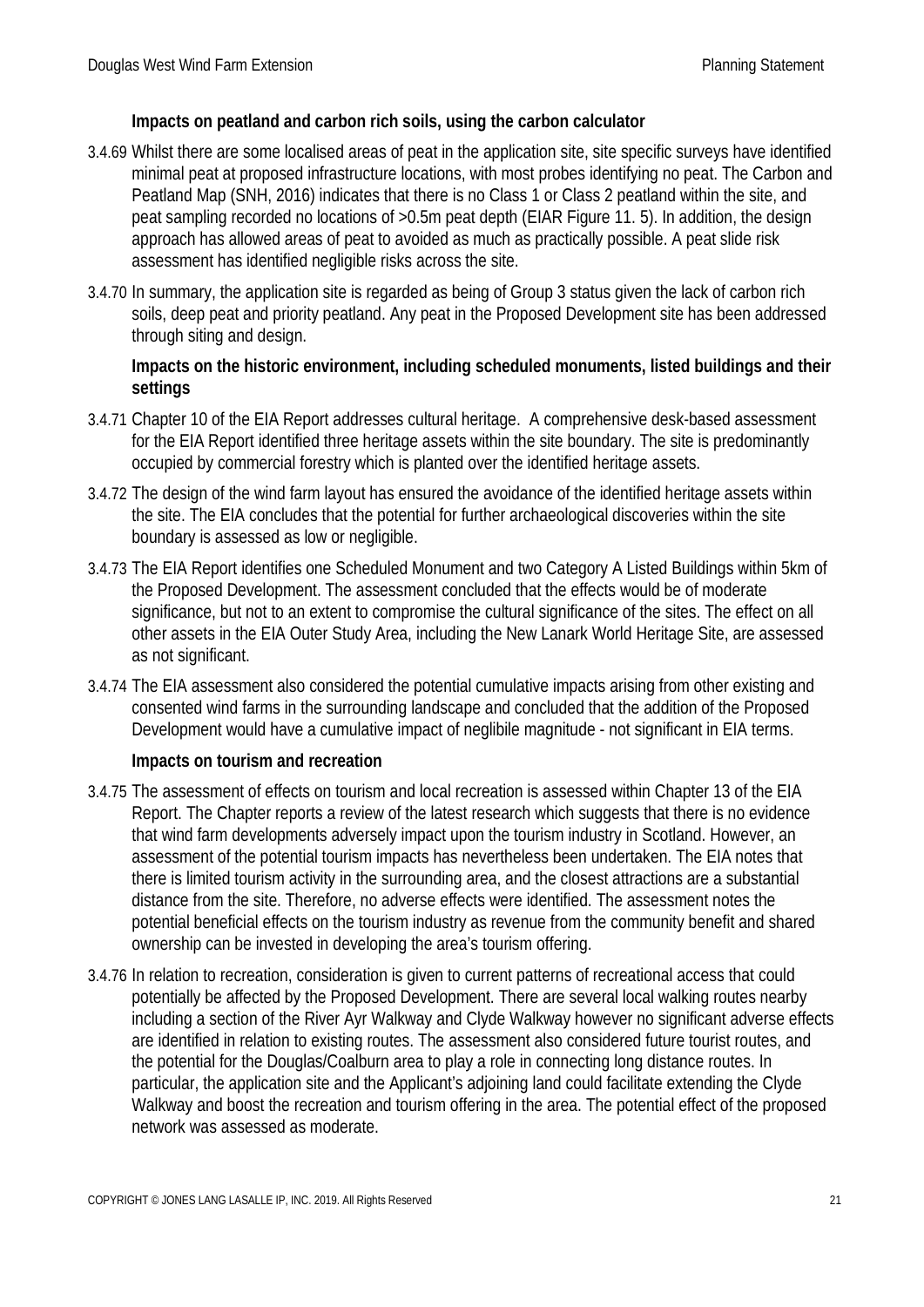- 3.4.77 The EIA Report also notes that the Applicant's community benefit proposal would result in investment in the local area which could include developing the area's adventure tourism offering, boosting the recreation facilities in the area. This has been assessed as a moderate beneficial effect to the local community.
- 3.4.78 Overall, there were no significant adverse effects on tourism and recreation identified.

#### **Impacts on aviation and defence interests and seismological recording**

- 3.4.79 Chapter 14 of the EIA Report summarises the consultation responses received relating to civil and military aviation interests.
- 3.4.80 The EIA identified impacts on National Air Traffic Services ("NATS") and Glasgow Airport radars. Mitigation measures and schemes have been identified to meet the needs of these stakeholders with no residual effects. Agreements would be put in place with these organisations, to support their conditional position of no objection to the Proposed Development, subject to the implementation of mitigation schemes prior to turbine erection.
- 3.4.81 The EIA concludes that there would be no significant residual effects on aviation interests as a result of the operation of the Proposed Development.

#### **Impacts on telecommunications and broadcasting installations**

3.4.82 In terms of telecommunications interests, the EIA Report explains that consultations have been carried out with organisations that own or operate communications infrastructure. The EIA concludes that no effects were identified on telecommunications or television broadcasting infrastructure. Therefore, there would be no significant residual effects on telecommunications or broadcasting installations as a result of the operation of the Proposed Development.

#### **Impacts on road traffic and on adjacent trunk roads**

- 3.4.83 Chapter 12 of the EIA Report considers the impact of the Proposed Development on traffic and transport. The EIA Report concludes that the effects of the additional traffic generated during the construction of the Proposed Development is considered to be negligible. Therefore, no mitigation is proposed however 'good practice' measures would be implemented including the preparation of a Traffic Management Plan. The assessment notes that the number of vehicles generated during both the operational and decommissioning phases would be less than the construction phase, and effects are therefore considered negligible
- 3.4.84 The EIA concludes that the cumulative effects arising from the Proposed Development and other consented developments would also be negligible.
- 3.4.85 The existing road network can accommodate the anticipated construction and operational phase traffic. The development would not result in any unacceptable access or traffic effects and is considered to be acceptable.

#### **Effects on hydrology, the water environment and flood risk**

3.4.86 Chapter 11 of the EIA report addresses Hydrology, Hydrogeology and Geology. Potential construction and operational effects arising from the Proposed Development include changes to groundwater flow regime, the risk of pollution to watercourses and effects on integrity of watercourse banks. A number of mitigation measures are proposed including implementing a Construction Environmental Management Plan, felling works in accordance with good practice, replanting and surface water quality monitoring. Following the implementation of mitigation measures, no significant residual effects are predicted on hydrology, the water environment and flood risk. In addition, no cumulative effects are predicted.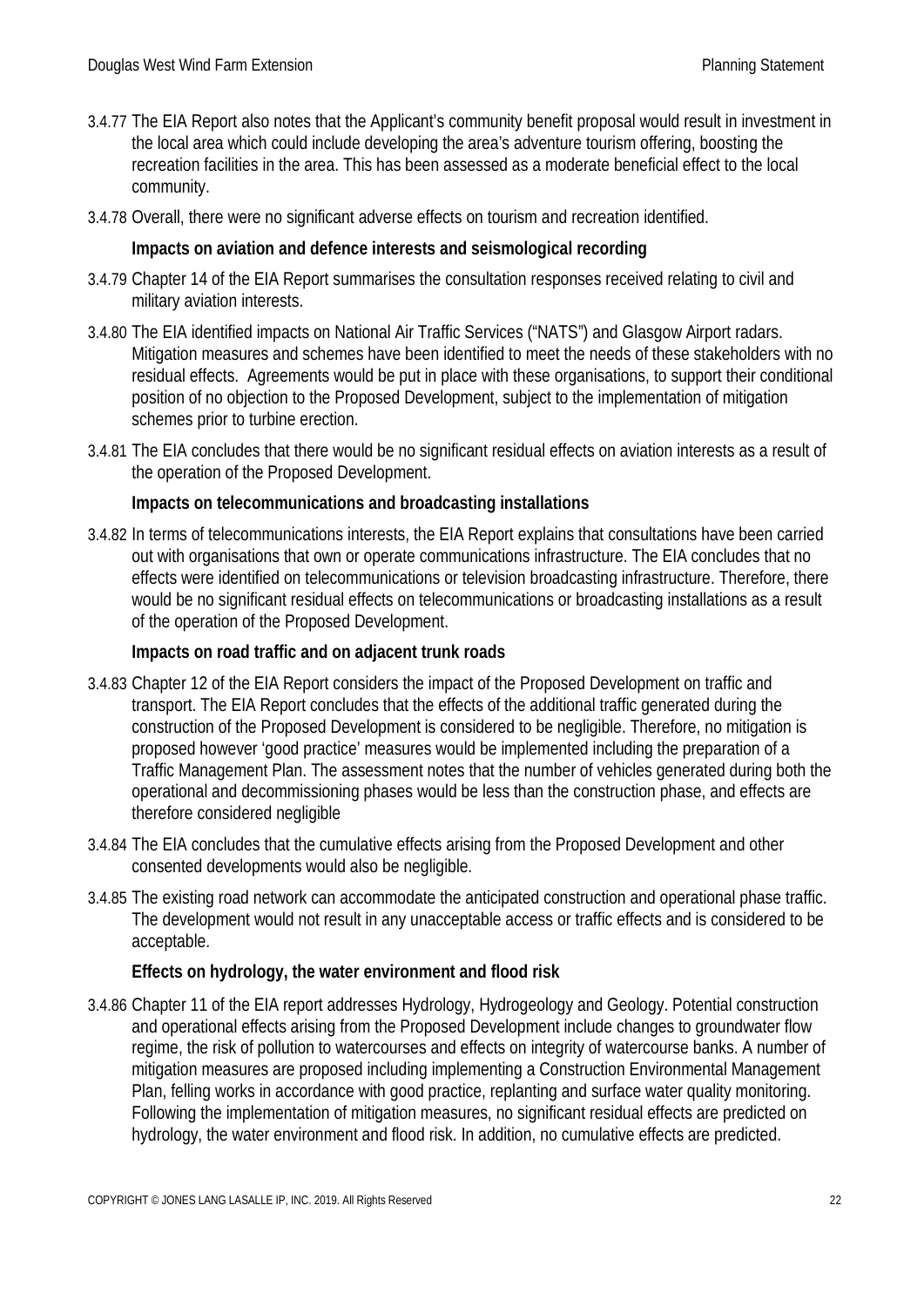#### **The need for conditions relating to the decommissioning of developments, including ancillary infrastructure and site restoration**

- 3.4.87 Chapter 3 of the EIA Report addresses the matter of decommissioning and restoration. The Proposed Development would have an operational life of 30 years. After this time, if the consent is not renewed, the Proposed Development would be decommissioned and the land restored. It is anticipated that the decommissioning period would be approximately 12 months. The EIA concludes that the decommissioning effects of the development on landscape character are deemed to be not significant.
- 3.4.88 Prior to decommissioning works commencing, a decommissioning method statement would be submitted to and agreed by SLC. This would describe the baseline environment and set out the detailed approval/licencing requirements, based upon best practice guidelines available at the time.

#### **The need for a robust planning obligation to ensure that operators achieve site restoration**

3.4.89 An appropriate planning condition could be attached to a grant of consent to ensure that site restoration will be achieved.

#### **Assessment Checklist**

#### 3.4.90 **SG Policy RE2 'Renewable Energy Developments'** states:

*Applications for renewable energy developments will only be acceptable if they accord with the relevant guidance set out in:*

- *Section 6 Development Management considerations for the assessment of renewable energy proposals.*
- *Table 7.1 Assessment Checklist for Renewable Energy Proposals.*
- 3.4.91 As outlined above, the Proposed Development is considered to comply with the development management considerations set out within SG10. The factors listed in the Assessment Checklist in Table 1 are covered in the development management considerations listed above, and in detail within the EIA Report. The Proposed Development is considered to be in accordance with SG Policy RE2.

#### **South Lanarkshire Tall Wind Turbines: Landscape Capacity, Siting, and Design Guidance (Draft) (2017)**

- 3.4.92 The South Lanarkshire Tall Wind Turbines: Landscape Capacity, Siting and Design Guidance ("SLTWT") (2017) is an addendum to the SLLCS (2016) which focuses on the capacity of the landscape in South Lanarkshire to accommodate taller turbines and provides further guidance on local siting and design. The SLTWT assesses the capacity of the Landscape Character Sub-type in which the site is located as being medium in relation to turbines 150 m – 200 m to blade tip.
- 3.4.93 The guidance considers the effects of tall turbines on the landscape and, the appropriate levels of landscape change to be accommodated. In addition, this study highlights key issues associated with larger turbines; horizontal and vertical scale, aviation lighting, extensions, and siting near smaller turbines. These factors are addressed in detail earlier in this chapter and in the EIA Report. In short and as explained, the Applicant has taken a considered approach to ensure the Proposed Development fits into the landscape successfully.
- 3.4.94 As discussed earlier in this Chapter, the Proposed Development has been carefully considered and would have a relatively limited visual impact in the context of the existing wind farms in the area which already result in a characterising effect.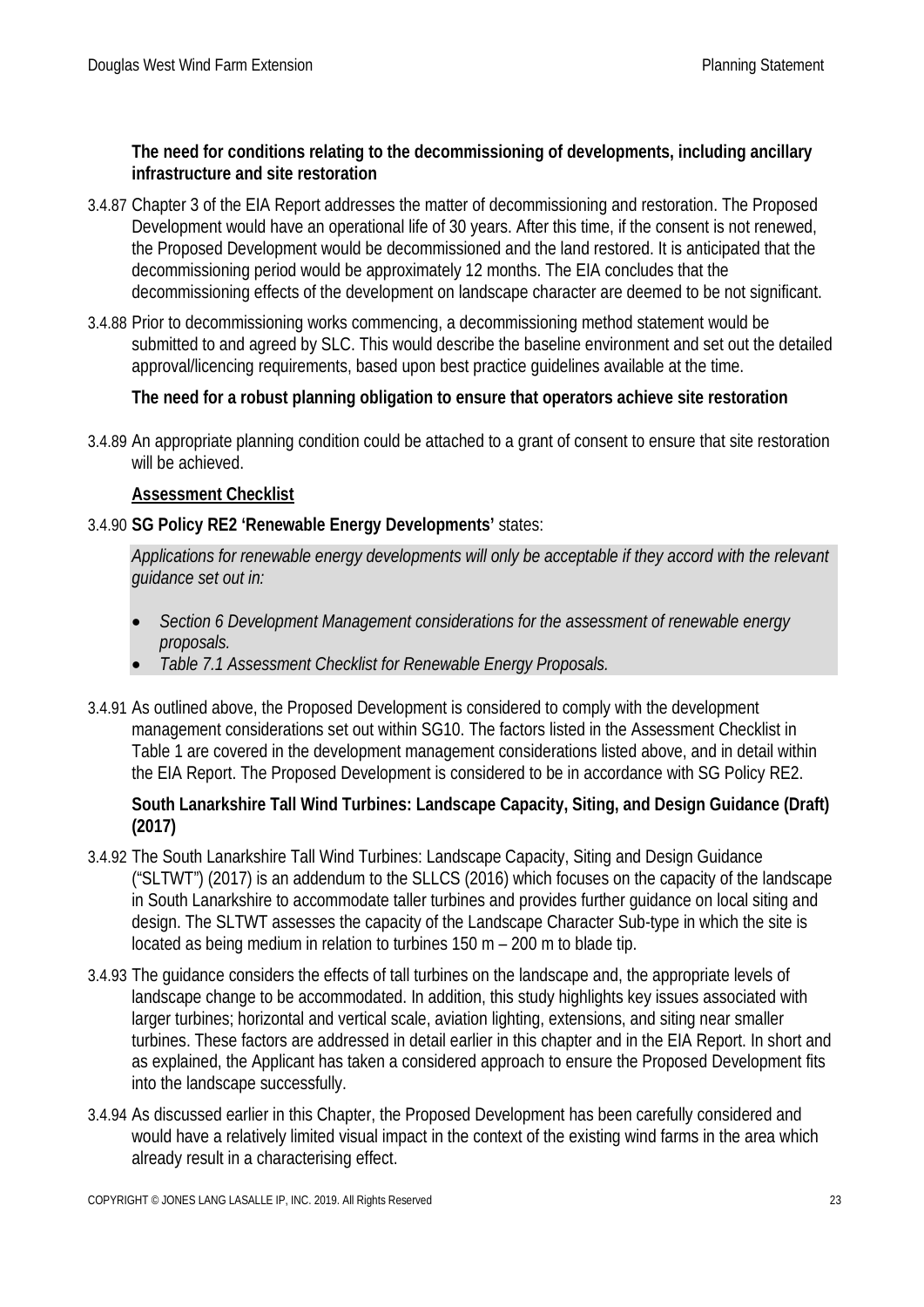#### **3.5 General LDP Policies**

- 3.5.1 This section addresses the remaining relevant LDP policies.
- 3.5.2 **Policy 1: 'Spatial Strategy'** states:

*"The South Lanarkshire Local Development Plan will encourage sustainable economic growth and regeneration, protect and enhance the built and natural environment and move towards a low carbon economy by:*

- *Supporting regeneration activities and maximising regeneration and local economic benefits;*
- *Delivery of the development proposals identified in Table 3.1 and Appendix 3.*
- *Development that accords with and supports the policies and proposals in the development plan and supplementary guidance."*
- 3.5.3 The Proposed Development has been considered above in relation to the spatial framework of SG 10 Renewable Energy which is the relevant spatial strategy approach for the siting of wind energy developments. The local economic benefits have been considered in the context of SG 10, and in Chapter 13 of the EIA Report and the details of these is further referenced below. There is the potential for considerable socio-economic benefits and the proposal can be viewed as representing sustainable economic growth. This is something that the policy seeks to encourage. The Proposed Development accords with the relevant policies of the Development Plan and relevant SG, and is in accordance in Policy 1.

#### 3.5.4 **Policy 4: 'Development Management and Placemaking'** states:

*"All development proposals will require to take account of and be integrated with the local context and built form. Development proposals should have no significant adverse impacts on the local community and where appropriate, should include measures to enhance the environment as well as address the six qualities of placemaking (as detailed in Appendix 1 of DMPDSG). When assessing development proposals, the council will ensure that:*

*"i. "There is no significant adverse impact on adjacent buildings or streetscape in terms of layout, scale, massing, design, external materials, or amenity;*

*ii. There is no significant adverse impact on landscape character, built heritage, habitats, or species including Natura 2000 sites, biodiversity, and Protected Species nor on amenity as a result of light, noise, odours, dust or particulates;*

*iii. The proposed development is accessible for all, provides suitable access and parking, encourages active travel, and has no adverse implications for public safety;*

*iv. The proposal includes appropriate integrated and accessible infrastructure, open space, green infrastructure, and landscape provision;*

*v. Sustainability issues are addressed through energy efficient design, layout, site orientation and building practices;*

*vi. The development does not result in any significant adverse impact on the water environment as required by the Water Framework Directive and related regulations and as appropriate, mitigation to minimise any adverse effects is provided, and*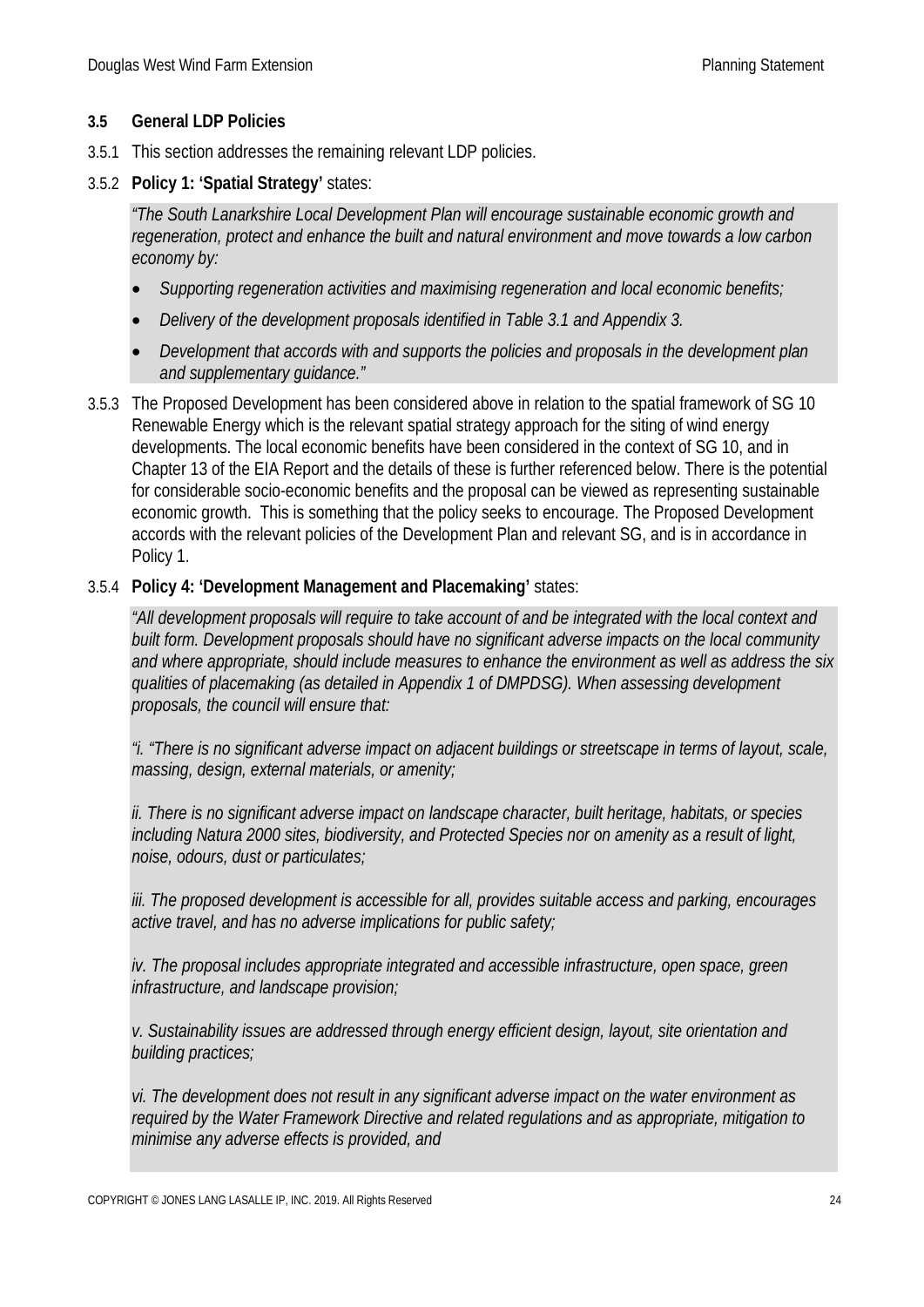*vii. There are no significant adverse effects on air quality (particularly in and around Air Quality Management Areas), or on water or soil quality, and, as appropriate, mitigation to minimise any adverse effects is provided; and*

*viii. Risks to new development from unstable land resulting from past mining activities are fully assessed and, where necessary. Mitigated prior to development."*

3.5.5 Policy 4 is a general policy which covers a number of topics which are of some relevance to the Proposed Development: design, landscape, transport, sustainability, water environment, and soil and air quality. These matters are addressed in detail above in the specific context of SG10: Renewable Energy. In addition, the EIA Report has specific chapters which deal with these matters in detail. The Proposed Development is in accordance with Policy 4.

#### **3.6 Landscape and Visual Policies**

3.6.1 Beyond Policy 19 and SG10, other landscape related policies of relevance include Policies 3 and 14.

#### 3.6.2 **Policy 3 'Green Belt and Rural Area'** states:

*"The Green Belt and rural area functions primarily for agriculture, forestry, recreation and other uses appropriate to the countryside. Development which does not require to locate in the countryside will be expected to be accommodated within the settlements identified on the proposals map, other than in the following circumstances;* 

- *i. Where it is demonstrated that there is a specific locational requirement and established need for a proposal;*
- *ii. The proposal involves the redevelopment of derelict or redundant land and buildings where significant environmental improvements can be shown;*
- *iii. The proposal is for conversion of traditional buildings and those of a local vernacular;*
- *iv. The proposal is for limited development within clearly identifiable infill, gap sites and existing building groups;*
- *v. The proposal is for extension of existing premises or uses providing it is of a suitable scale and design. Any new built form should be ancillary to the main use.*

*In the Rural Area limited expansion of an existing settlement may be appropriate where the proposal is proportionate to the scale and built form of the settlement, it is supportive of the sustainability of the settlement and a defensible settlement boundary is maintained.*

*In both the Green Belt and rural area isolated and sporadic development will not be supported.* 

*Development proposals must also accord with other relevant policies and proposals in the development plan and other appropriate supplementary guidance. Appropriate uses in the Green Belt and rural area are contained within supplementary guidance."*

3.6.3 No Green Belt would be significantly affected (either directly or indirectly) by the development. The Proposed Development is an appropriate use for the rural area / countryside and is considered to be in accordance with Policy 3.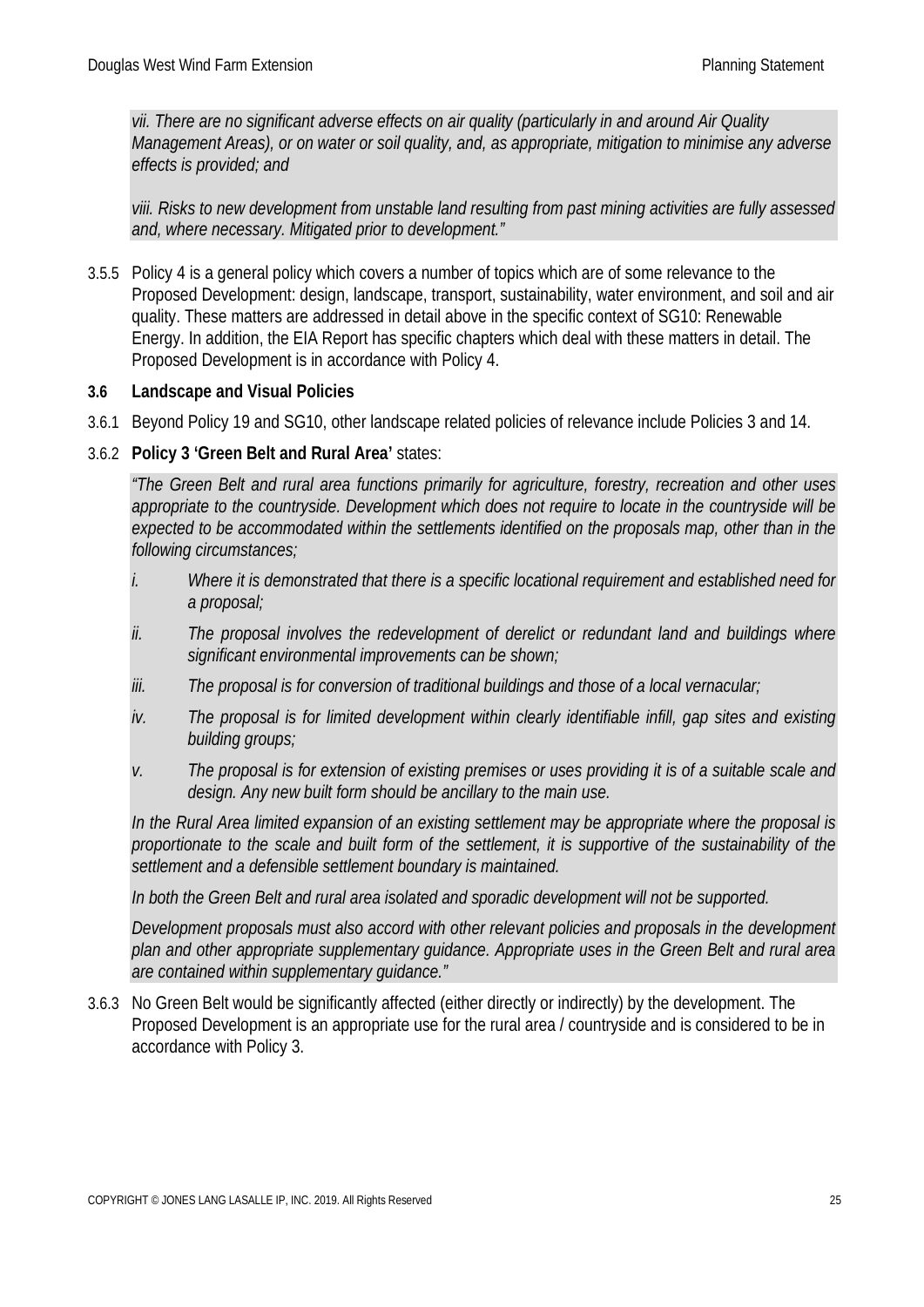#### 3.6.4 **Policy 14 'Green Network and Greenspace'** states:

*"Any development proposals should safeguard the local green network, identified on the proposals map, and identify opportunities for enhancement and/or extension which can contribute towards:*

- *i. Placemaking,*
- *ii. Mitigating greenhouse gases,*
- *iii. Supporting biodiversity,*
- *iv. Enhancing health and quality of life,*
- *v. Providing water management including flood storage, and buffer strips,*
- *vi. Providing areas for leisure activity,*
- *vii. Promoting active travel.*

*The protection and enhancement of the green network will be a core component of any masterplan, development framework site or community growth area.*

*The loss of any areas of priority greenspace, identified on the proposals map, will not be supported. Partial loss will only be considered where it can be demonstrated that:*

- *The retention or enhancement, including positive management of the areas to be retained can be best achieved by the redevelopment of part of the site which would not affect its function.*
- *There is no significant adverse impact on the landscape character and amenity of the site and surrounding area.*
- *There is no significant adverse impact on natural and/or built heritage resources including Natura 2000 sites and protected species.*
- *Compensatory provision of at least equal quality and accessibility is provided locally.*

*Any development proposals which may impact on greenspace and green networks must also accord with other relevant policies and proposals in the development plan and with appropriate supplementary guidance.* 

3.6.5 There would be no impact on the local Green Network and no loss of priority Greenspace as a result of the Proposed Development.

#### **3.7 Cultural Heritage and Archaeology**

#### 3.7.1 **Policy 15: 'Natural and Historic Environment'** states:

*The Council will assess all development proposals in terms of their effect on the character and amenity of the natural and built environment. In addition, where specific designations are affected, as Listed in Table 6.1 – Natural and Historic Environment Designations and as shown on the proposals map, the following applies:*

#### *Category 1, 2 and 3 sites*

*The Council will seek to protect important natural and historic sites and features, as listed in Table 6.1,*  and shown on the proposals map, from adverse impacts resulting from development, including *cumulative impacts.* 

*In Category 1 areas:*

*Development which could affect Special Protection Areas (SPAs) and Special Areas of Conservation (SACs) (Natura 2000 sites) will only be permitted where an appropriate assessment of the proposal*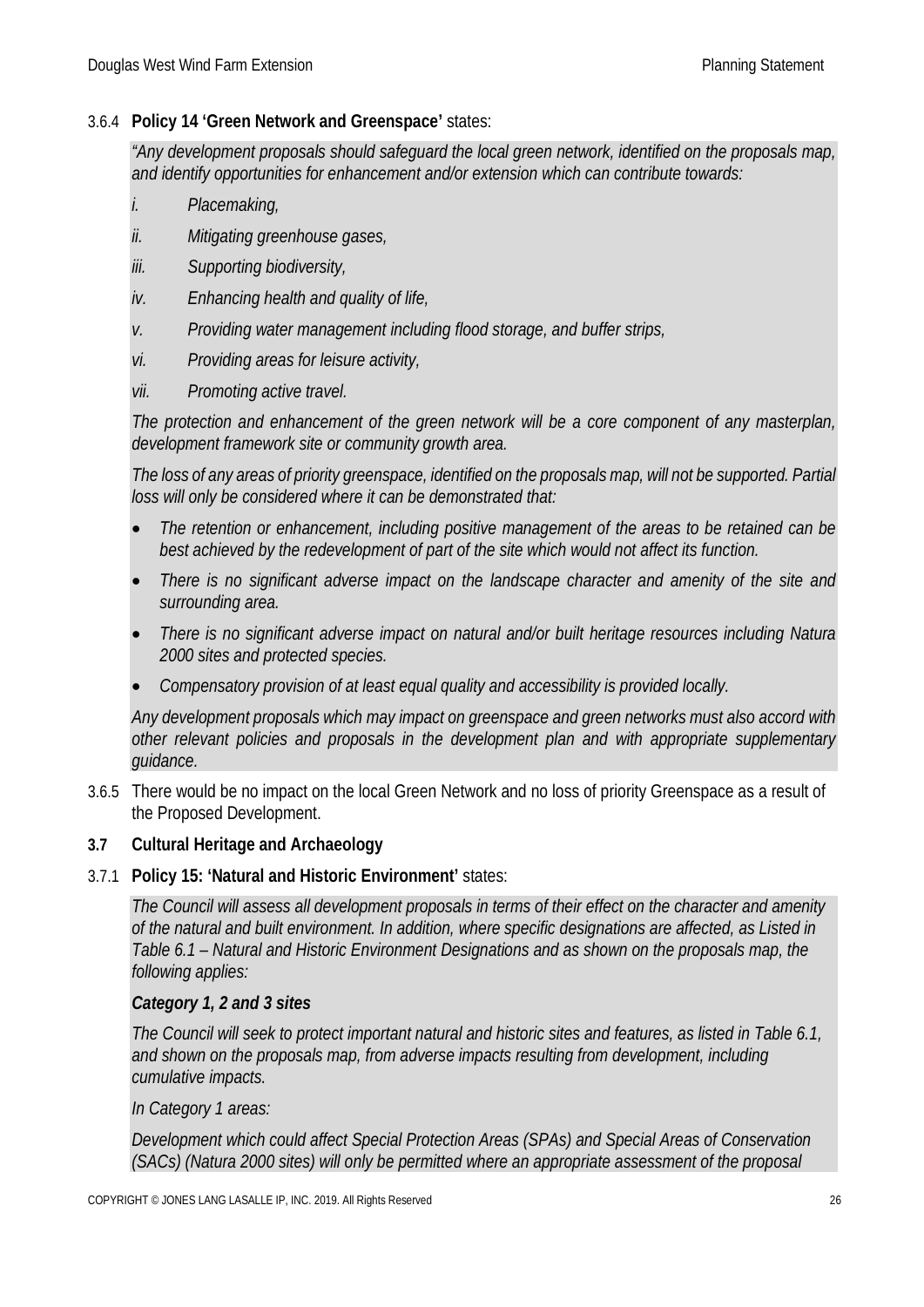*demonstrates that it will not adversely affect the integrity of the site following the implementation of any mitigation measures. Proposals where it cannot be ascertained that it would not adversely affect the integrity of the site will only be permitted where there are no alternative solutions and there are imperative reasons for overriding public interest.*

*The Council will seek to protect and preserve the Outstanding Universal Value of New Lanark World Heritage Site. Development Proposals affecting the world heritage site and its setting will be assessed against the detailed criteria set out in supplementary guidance. Development proposals within the buffer zone will be assessed for their potential impact on the site's outstanding universal value.*

*In Category 2 areas, development will be permitted where the objectives of the designation and the overall integrity of the area can be shown not to be compromised following the implementation of any mitigation measures. Any significant adverse effects must be clearly outweighed by social or economic benefits of national importance.* 

*In Category 3 areas, development which would affect these areas following the implementation of any mitigation measures will only be permitted where there is no significant adverse impact on the protected resource.* 

*Where possible, any development proposals which affect natural and historic designations should include measures to enhance the conservation value of the site affected.* 

#### *Protected Species*

*Development which will have an adverse effect on protected species following the implementation of any mitigation measures will not be permitted unless it can be justified in accordance with the relevant protected species legislation.* 

*Development proposals must also take account of other relevant policies and proposals in the development plan and appropriate supplementary guidance.*

3.7.2 Cultural heritage and archaeology matters have been addressed in detail in the context of SG10 above and the appraisal is not repeated.

#### **3.8 Ecology**

3.8.1 Ecology is included within **Policy 15 Natural and Historic Environment** as outlined above. Ecological matters have been addressed above in the context of SG10 and the appraisal is not repeated.

#### **3.9 Geology and Hydrology**

3.9.1 Hydrology, hydrogeology, geology, and soil matters are assessed within Chapter 11 of the EIA Report. In terms of hydrology and hydrogeology the following policy is relevant:

#### 3.9.2 **Policy 17: Water Environment and Flooding** states:

*Any development proposals which will have a significant adverse impact on the water environment will not be permitted. This includes engineering works, such as culverting. In determining proposals consideration shall be given to water levels, flows, quality, features, flood risk and biodiversity within the water environment. The use of buffer and no development zones will be introduced to protect the riparian*  zone. These measures have been identified as having a key role to play in ensuring that protection and *improvement of the water environment in accordance with the Water Framework Directive (WFD) and the underlying aims of River Basins Management Plans (RBMPs).*

*The avoidance principle of flood risk management as set out in the SPP must be met. Within areas identified as functional floodplain the Council will not support any development proposals except where a*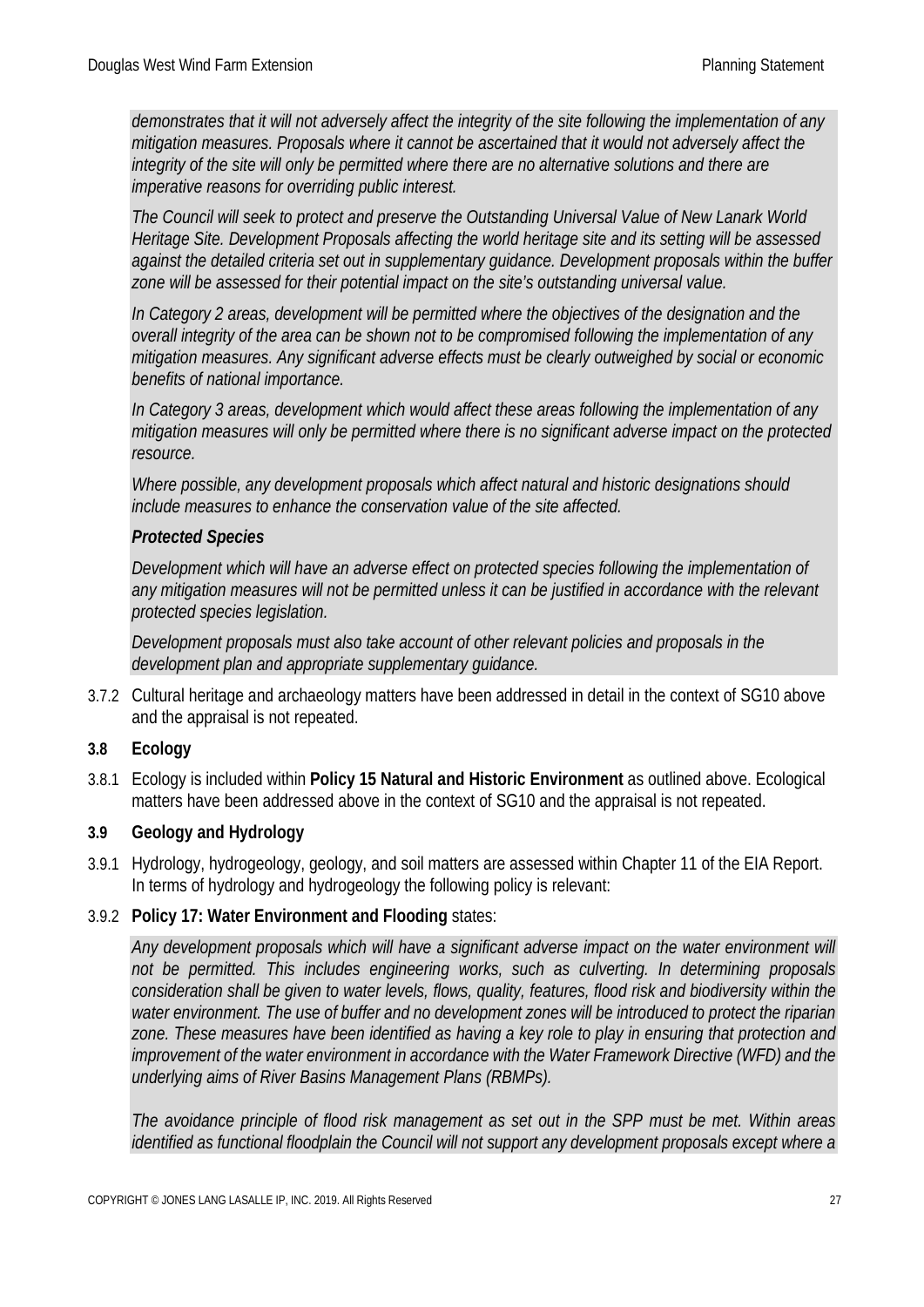*specific location is essential for operational reasons and appropriate mitigation measures can be taken that meet the principles of flood risk management.* 

*Sites where flood risk may be an issue (due to the breeching of watercourses, surface water and run off and impact of the proposal on groundwater) shall be the subject of a local flood risk management assessment. Any development where the flood risk cannot be appropriately managed to prevent a significant adverse increase in the risk of flooding, either on the site or elsewhere, will not be permitted.* 

*The plan will take a precautionary approach to managing flood risk by considering flooding from all sources and working towards sustainable flood management.* 

*Development proposals must also accord with other relevant policies and proposals in the development plan and with supplementary guidance.* 

3.9.3 The water environment and flooding have been assessed in detail in the context of SG10 above, and are referred to in detail in Chapter 11 of the EIA Report. Given this, the proposal is considered to accord with Policy 17, and the appraisal is not repeated.

#### **3.10 Access, Traffic, and Transport**

- 3.10.1 The transport assessment for the development is set out within Chapter 12 of the EIA Report entitled 'Traffic and Transport'. Relevant policies include Policy 16: Travel and Transport.
- 3.10.2 **Policy 16 'Travel and Transport'** states:

*"New development proposals, must consider, and where appropriate, mitigate the resulting impacts of traffic growth, particularly development related traffic, and have regard to the need to reduce the effects of greenhouse gas emissions and at the same time, support and facilitate economic recovery, regeneration and sustainable growth.*

*Development of walking, cycling and public transport networks which provide a viable and attractive alternative to car travel, thus reducing the effects of transport on the environment, will be supported. In addition, existing and proposed walking and cycling routes will be safeguarded, including former railway lines which can provide walking, cycling and horse riding opportunities.* 

*Development proposals must also accord with other relevant policies and proposals in the development plan and with appropriate supplementary guidance. In particular proposals must conform to the Local Transport Strategy, Core Path Plan and the Council Guidelines for Development Roads.*

3.10.3 The Proposed Development has been considered in detail in relation to access and road network matters and is considered to accord with Policy 16.

#### **3.11 Socio-economics (including Recreation and Tourism)**

3.11.1 **Policy 11: Economic Development and Regeneration'** states:

*The Council will support activities that maximise economic development and regeneration particularly through implementation of the policies in this plan and the proposals listed in Appendix 3. Priority will be given to development proposals that deliver physical and community regeneration and positively contribute to the local economy.* 

3.11.2 The Proposed Development has been considered in relation to its socio-economic impact including recreation and tourism (in EIA Report Chapter 13) and it is anticipated to make a positive contribution to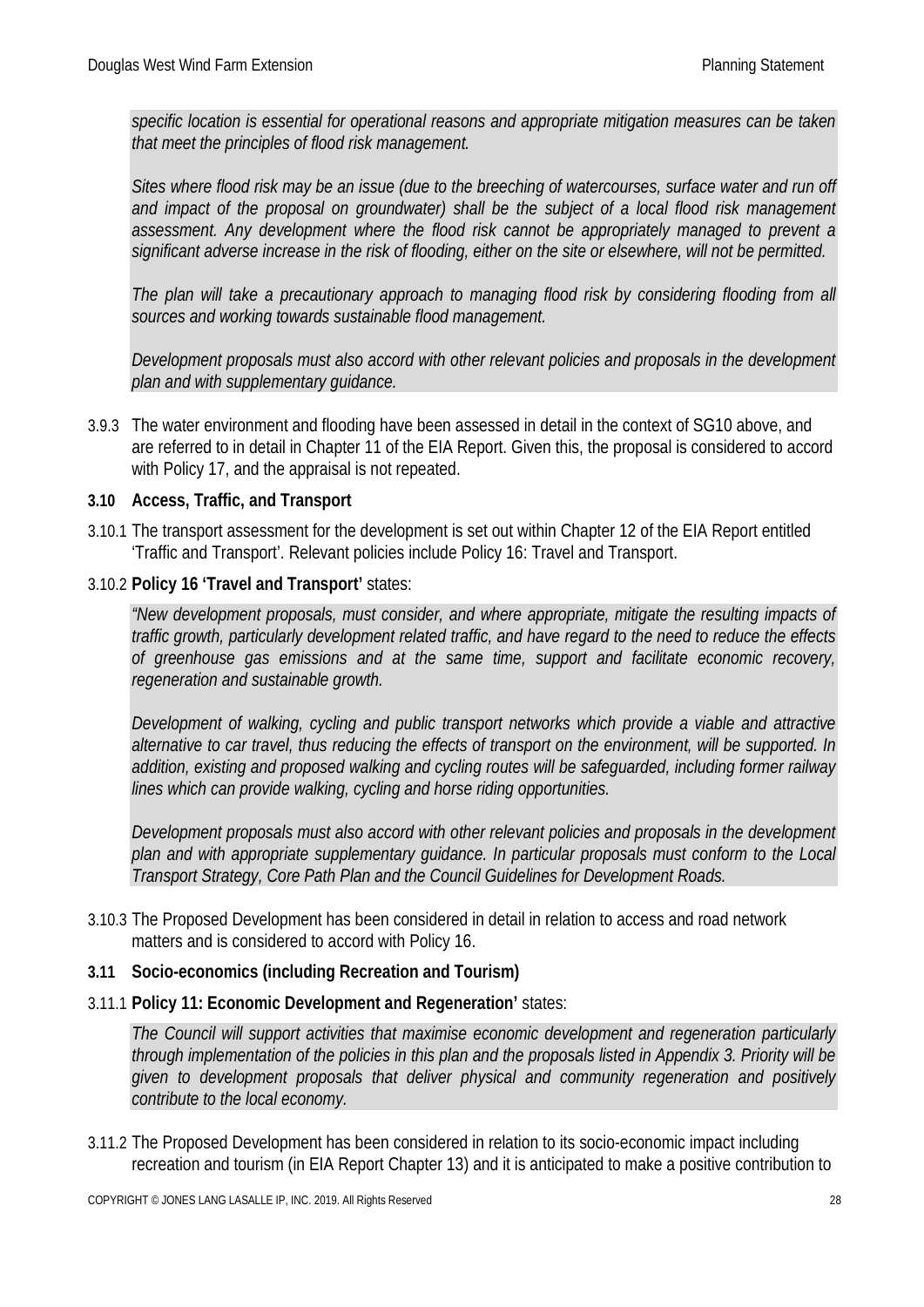the local economy. The proposal is considered to accord with Policy 11 and the appraisal is not repeated.

#### **3.12 Emerging Development Plan and Supplementary Guidance**

- 3.12.1 The current LDP was formally adopted on 29<sup>th</sup> June 2015. In accordance with requirements of the Planning Act, every Council in Scotland requires to replace its LDP at least every 5 years. SLC prepared the 'LDP2 Proposed Plan' which was approved by Planning Committee on 29th May 2018. The consultation period on the Proposed LDP2 and the Supporting Planning Guidance on Renewable Energy and associated documents took place between 27<sup>th</sup> July– 21<sup>st</sup> September 2018.
- 3.12.2 Given the stage of the proposed LDP and relevant Supplementary Guidance which are still in the consultation phase, they can only be given limited weight at this stage, however, it is considered that there are no significant changes in renewable energy policy contained within the emerging Development Plan that would alter the conclusions of this assessment.

#### **3.13 Development Plan Policy Assessment Conclusions**

- 3.13.1 The lead policies of the LDP, Policy 19 and policies within SG10 require judgement to be applied in determining acceptability of a given development, informed by a planning balance assessment. In this regard, there are no predicted effects associated with the Proposed Development which are considered to be unacceptable.
- 3.13.2 The EIA Report demonstrates that the Proposed Development has been carefully considered and is well designed and that the location has the capacity to satisfactorily accommodate it. The proposal has been prepared on the basis of a considered design approach (see Chapter 2 of the EIA Report) and has been informed by consultation and feedback from various consultees through the pre-application consultation process. The Proposed Development is considered to be in accordance with the relevant policies of the Development Plan (including the SG), insofar as this is a material matter in the consideration of this s.36 application.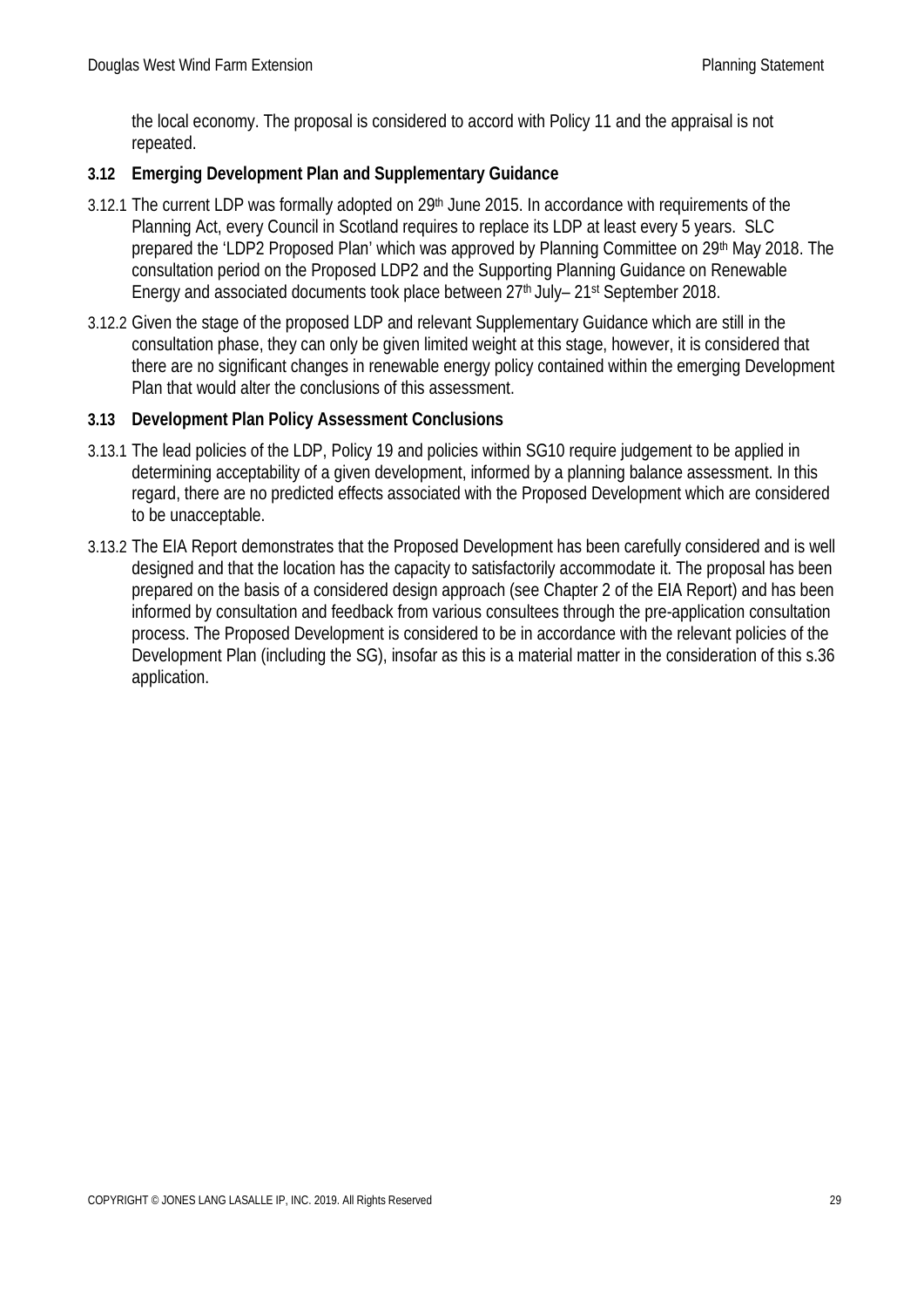# 4 National Planning Policy and Guidance

#### **4.1 Introduction**

4.1.1 Relevant national planning policy guidance and advice is addressed in this Chapter. Reference is made to the National Planning Framework, Scottish Planning Policy, and Scottish Government advice on renewable developments. National planning policy is a very important consideration: amongst other matters it sets the framework of development management factors and the approach to Spatial Frameworks for onshore wind energy.

#### **4.2 The National Planning Framework 3**

- 4.2.1 The National Planning Framework 3 ("NPF3") was published on 23 June 2014. NPF3 is a long-term strategy for Scotland and is the spatial expression of the Government's Economic Strategy and plans for development and investment in infrastructure. Together, NPF3 and Scottish Planning Policy (2014) ("SPP"), applied at the strategic and local levels, are intended to help the planning system deliver the Scottish Government's vision and outcomes for Scotland and to contribute to the Government's central purpose. SPP is further considered below.
- 4.2.2 High level support for renewables is provided through the "vision" which is referred to as *inter alia*:
	- A successful, sustainable place "*we have a growing low carbon economy which provides opportunities*…";
	- A low carbon place "*we have seized the opportunities arising from our ambition to be a world leader in low carbon generation, both onshore and offshore*…";
	- A natural resilient place "*natural and cultural assets are respected; they are improving in condition and represent a sustainable economic, environmental and social resource for the nation*…".
- 4.2.3 Further support is provided in Chapter 3 "A Low Carbon Place" which sets out the role that Planning will play in delivering the commitments set out in 'Low Carbon Scotland: The Scottish Government's Proposals and Policies'. It states:

"*the priorities identified in this spatial strategy set a clear direction of travel which is consistent with our world leading climate legalisation".* 

- 4.2.4 The introduction to Chapter 3 states that the Scottish Government's ambition "*is to achieve at least an 80% reduction of greenhouse gas emissions by 2020".*
- 4.2.5 Paragraph 3.7 states onshore wind is "*…recognised as an opportunity to improve the long term resilience of rural communities*".
- 4.2.6 Paragraph 3.8 states that the Government's aim is to meet at least 30% of overall energy demand from renewables by 2020 – this includes generating the equivalent of at least 100% of gross consumption from renewables.
- 4.2.7 Paragraph 3.9 states:

"*Our Electricity and forthcoming Heat Generation Policy Statements set out how our energy targets will*  be met. We are making good progress in diversifying Scotland's energy generation capacity, and lowering *the carbon emissions associated with it, but more action is needed. Maintaining security of supplies and addressing fuel poverty remain key objectives. We want to continue to capitalise on our wind resource…*".

4.2.8 Paragraph 3.13 adds "The low carbon energy sector is fast moving and will continue to be shaped by technological innovation and a changing environment. As a result, our strategy must remain sufficiently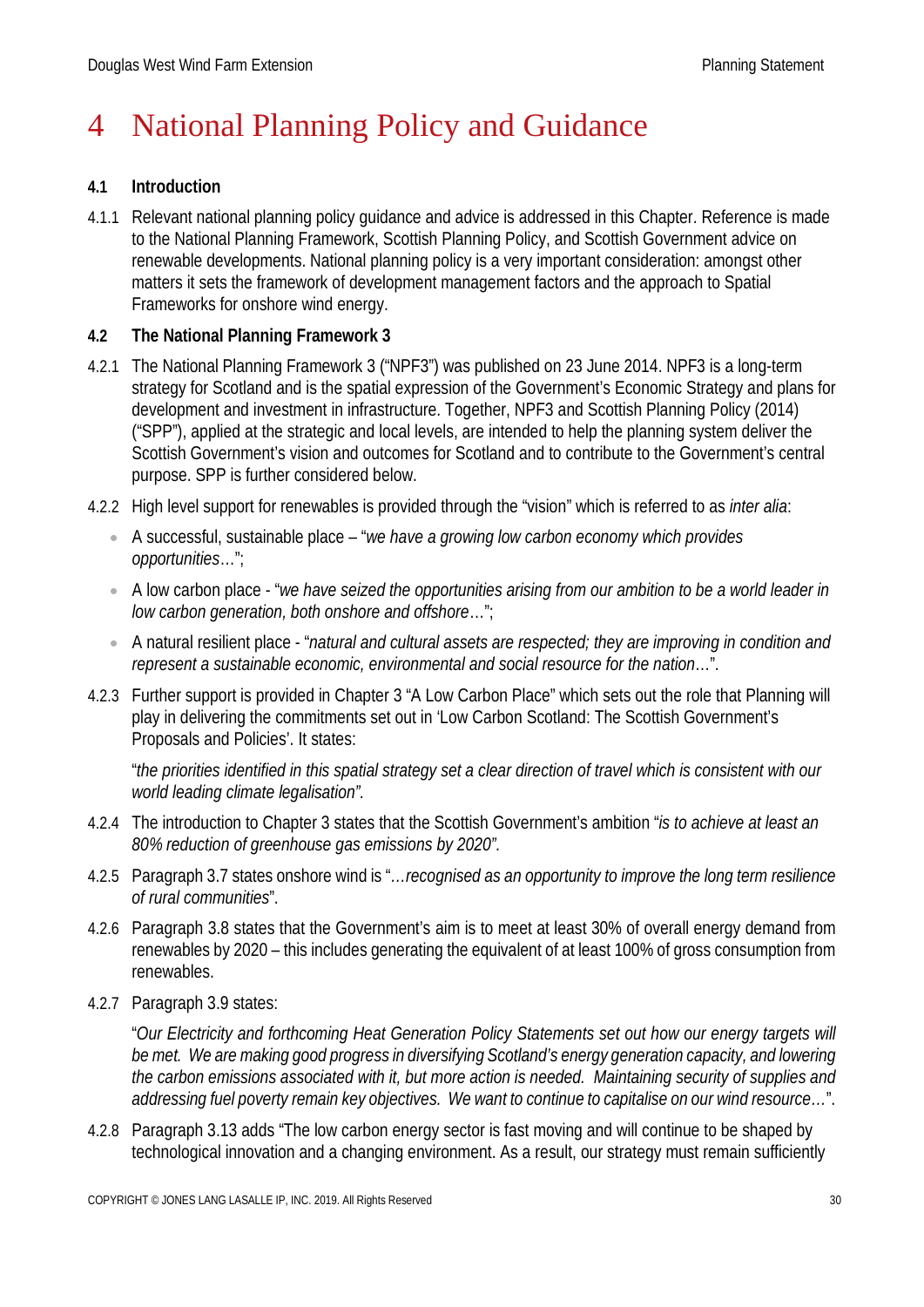flexible to adapt to uncertainty and change so we are well placed to make the most of the new opportunities that will undoubtedly emerge."

- 4.2.9 Paragraph 3.23 states that "*onshore wind will continue to make a significant contribution to diversification of energy supplies*".
- 4.2.10 In conclusion, it is clear that onshore wind development is recognised as a key technology in the energy mix which will contribute to Scotland becoming 'a low carbon place' which in turn is a key part of the 'vision' for Scotland (as set out at paragraph 1.2 of NPF3).
- 4.2.11 Furthermore, the Scottish Government has made it unequivocally clear that it wants to continue to "*capitalise on our wind resource"* and that there must be sufficient flexibility to adapt to uncertainty and change, in order to make the most of new opportunities. The Proposed Development would make a valuable contribution to the renewable electricity and energy targets as set out in NPF3 and indeed to longer term Government policy objectives and targets.

### **4.3 Scottish Planning Policy**

4.3.1 SPP was published on 23 June 2014. The purpose of SPP is to set out national planning policies which reflect Scottish Government Ministers' priorities for the operation of the planning system, and for the development and use of land.

### **Relationship of SPP to National Outcomes**

- 4.3.2 Paragraph 9 of SPP refers to 'Outcomes' as they relate to the Scottish Government's 'Purpose' "*of creating a more successful country, with opportunities for all of Scotland to flourish through increasing sustainable economic growth*…".
- 4.3.3 Paragraph 13 of SPP introduces four planning outcomes which explain "*how planning should support the vision*" for the planning system in Scotland. These are further referred to below.
- 4.3.4 Paragraph 18 makes reference to the Climate Change (Scotland) Act 2009 which has set a target of reducing greenhouse gas emissions by at least 80% by 2050, with an interim target of reducing emissions by at least 42% by 2020. SPP explains that section 44 of the 2009 Act places a duty on public bodies to act in the best way to contribute to the delivery of emissions targets as set out in the Act, and to help deliver the Scottish Government's climate change adaption programme.

### **Principal Policies of SPP**

4.3.5 SPP contains two Principal Policies, namely 'sustainability' and 'placemaking'. SPP states at paragraph 24 that:

"*the Scottish Government's commitment to sustainable development is reflected in its purpose of creating a more successful country, with opportunities for all of Scotland to flourish, through increasing sustainable economic growth".*

4.3.6 Paragraph 27 cross refers to the Government's Economic Strategy which it states "*indicates that sustainable economic growth is the key to unlocking Scotland's potential … and to achieving a low carbon economy …"*. It also makes reference to the need to maintain a high quality environment and to pass on "*a sustainable legacy for future generations".* 

### **Presumption in Favour of Development that contributes to Sustainable Development**

4.3.7 An important 'Policy Principle' in the planning system, introduced in SPP is the statement at Paragraph 27 which is as follows:

"*This SPP introduces a presumption in favour of development that contributes to sustainable development".*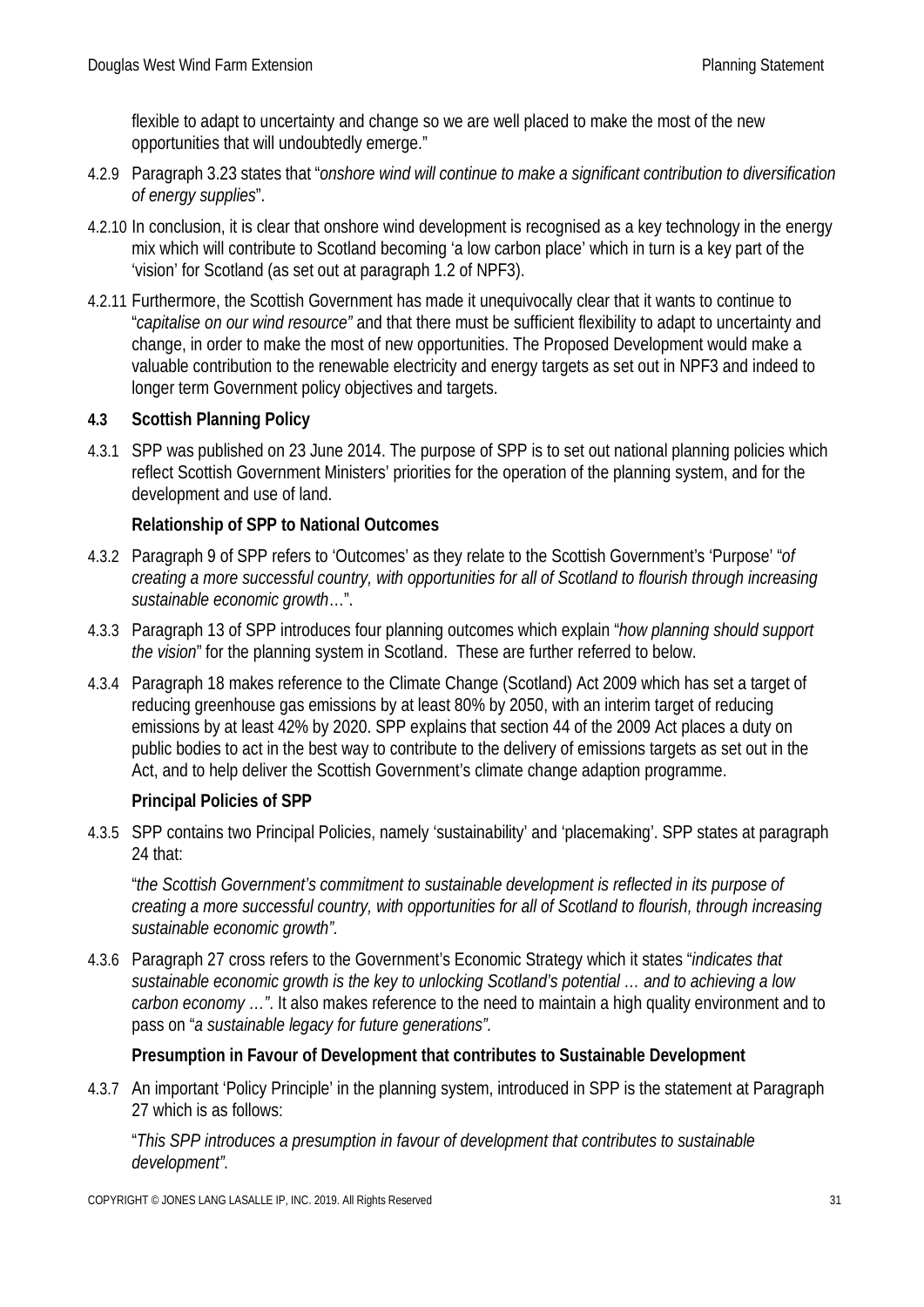4.3.8 Paragraph 28 continues and states:

*"the planning system should support economically, environmentally and socially sustainable places by enabling development that balances the costs and benefits of a proposal over the longer term. The aim is to achieve the right development in the right place; it is not to allow development at any cost".*

- 4.3.9 A presumption in favour is not a new concept to Scottish planning (albeit mirroring a similar recent change in England), but now takes on a much more prominent role in national planning policy. It is a formal policy presumption which the system has not seen since the changes made to the Town and Country Planning (Scotland) Act 1972[3.](#page-32-0) For practical purposes it is a (relatively) new approach. Although little practical guidance is available, the approach to its application in wind farm cases has been fairly consistently set out by a number of Reporters. As explained below, paragraphs 32 and 33 of SPP explain how the presumption operates.
- 4.3.10 Paragraph 29 of SPP assists by setting out that policies and decisions should be guided by a number of principles. Those are further referred to below.
- 4.3.11 The introduction of the presumption in favour of development that contributes to sustainable development has important consequences for development management practice. Paragraphs 32 and 33 of SPP explain how this Policy Principle is put into effect in development management.
- 4.3.12 Paragraph 32 states that *"the presumption in favour of sustainable development does not change the statutory status of the development plan as the starting point for decision-making*". SPP directs decision makers as follows:

"*proposals that accord with up-to-date plans should be considered acceptable in principle and consideration should focus on the detailed matters arising …*".

4.3.13 Paragraph 33 adds:

"*Where relevant policies in a development plan are out-of-date or the plan does not contain policies relevant to the proposal, then the presumption in favour of development that contributes to sustainable development will be a significant material consideration. Decision-makers should also take into account any adverse impacts which would significantly and demonstrably outweigh the benefits when assessed against the wider policies in this SPP. The same principle should be applied where a development plan is more than five years old*".

- 4.3.14 The footnote to this paragraph specifies that Development Plans or their policies should not be considered as out of date solely on the grounds that they were adopted prior to the publication of SPP.
- 4.3.15 The approach set out above, requires that in circumstances where the relevant policies are out of date, or where the Development Plan document is more than five years old, the presumption in favour of sustainable development is engaged.
- 4.3.16 Notwithstanding that the Development Plan in this case is not more than five years old the presumption is still a relevant consideration, as explained below.

<span id="page-32-0"></span><sup>&</sup>lt;sup>3</sup> The move in Scotland to the presumption being in favour of proposals which accorded with the Development Plan rather than general development is explained in the House of Lords case of City of Edinburgh Council v Secretary of State for Scotland, Revival Properties Ltd. v City of Edinburgh Council, Secretary of State for Scotland v Revival Properties Ltd [1997] 1 W.L.R. 1447.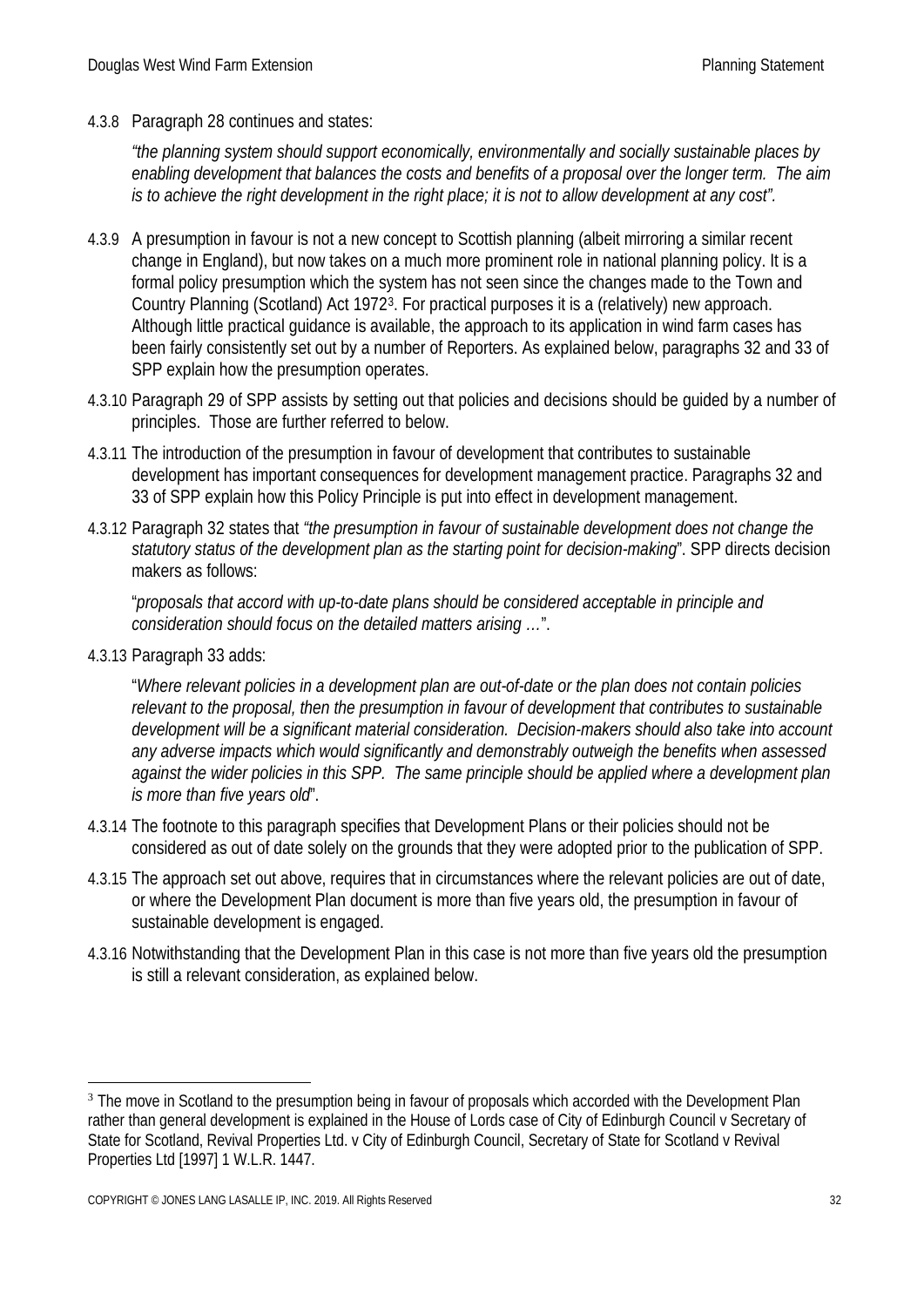#### **Relevant Appeal and Section 36 Cases and the Presumption in Favour**

- 4.3.17 In It is helpful to look at how some Reporters have handled the matter of the presumption introduced by SPP. Four cases are examined below in which the Development Plans in question were not more than five years old, but nevertheless, the Reporters applied the presumption.
- [4](#page-33-0).3.18 In the Lochend Wind Farm Appeal Decision<sup>4</sup> (11 December 2014) involving a development in Caithness, the Reporter set out at paragraph 91 of the Decision:

"*The SPP also states that there should be a presumption in favour of development that contributes to sustainable development, listing at paragraph 29 a number of principles to guide decisions. Included amongst these are supporting the delivery of infrastructure (including energy) and supporting climate change mitigation, both of which the appeal proposal would assist with. Having assessed the detailed impacts of the proposal, I find that it would not be in significant conflict with any of the other principles of sustainable development listed in the SPP. I am satisfied that this proposal is for a development which would contribute to sustainable development*."

4.3.19 In the Appeal decision for a three turbine wind farm extension at Muirhall[5](#page-33-1) in South Lanarkshire (9 July 2015), at paragraph 77 of the decision, the Reporter stated:

"*drawing together my findings on other material considerations, I note that there is strong national policy support for renewable energy regeneration, including for onshore wind farms. Moreover, as a development that contributes to sustainable development, the proposal benefits from a presumption in its favour as set out in SPP*."

4.3.20 In the Millennium Wind farm s.36 Decision (3 February 2017) the Reporter addressed the presumption in SPP. The Reporter stated at paragraph 6.19 of his Inquiry Report:

"*I turn now to the presumption in favour of development which contributes to sustainable development, and the guiding principles in paragraph 29 of SPP. My findings above show no significant conflict with any of these principles. Indeed the proposal would deliver energy infrastructure, help to mitigate climate change and, insofar as it is an extension to an existing wind farm, make the efficient use of existing capacities of land and infrastructure. I therefore conclude that the development would contribute to sustainable development and that, overall it draws strong support from SPP and NPF3*."

- 4.3.21 In the Whitelaw Brae Wind Farm (s.36 decision of 7 December 2017) the Scottish Borders LDP was not more than 5 years old however, despite that matter, the Reporters set out the provisions of SPP with regard to the presumption (at paragraph 2.14 of the Inquiry Report) where they stated that "*if the proposal was found to contribute to sustainable development, this is a matter to which a degree of positive weight should be given".*
- 4.3.22 The most recent s.36 case which deals with the presumption in detail is the Caplich decision which was issued on 27 April 2018. The Inquiry Report  $(|R|\delta)$  is informative (dated 29 November 2017).
- 4.3.23 The Reporter was very clear in setting out the approach to be taken in order to decide whether or not the presumption applies and how it should be implemented. In this regard, at paragraph 2.129 he stated:

<span id="page-33-0"></span> <sup>4</sup> DPEA Reference: PPA-270-2108.

<span id="page-33-1"></span><sup>5</sup> DPEA Reference: PPA-380-2050.

<span id="page-33-2"></span><sup>6</sup> The Scottish Ministers agreed with the Reporter's findings, reasoning and conclusions as set out in the IR and adopted them for the purposes of their own decision (Caplich, Ministers' Decision Letter, page 4). The particular paragraphs of the IR that are most relevant are 2.128 through to 2.144.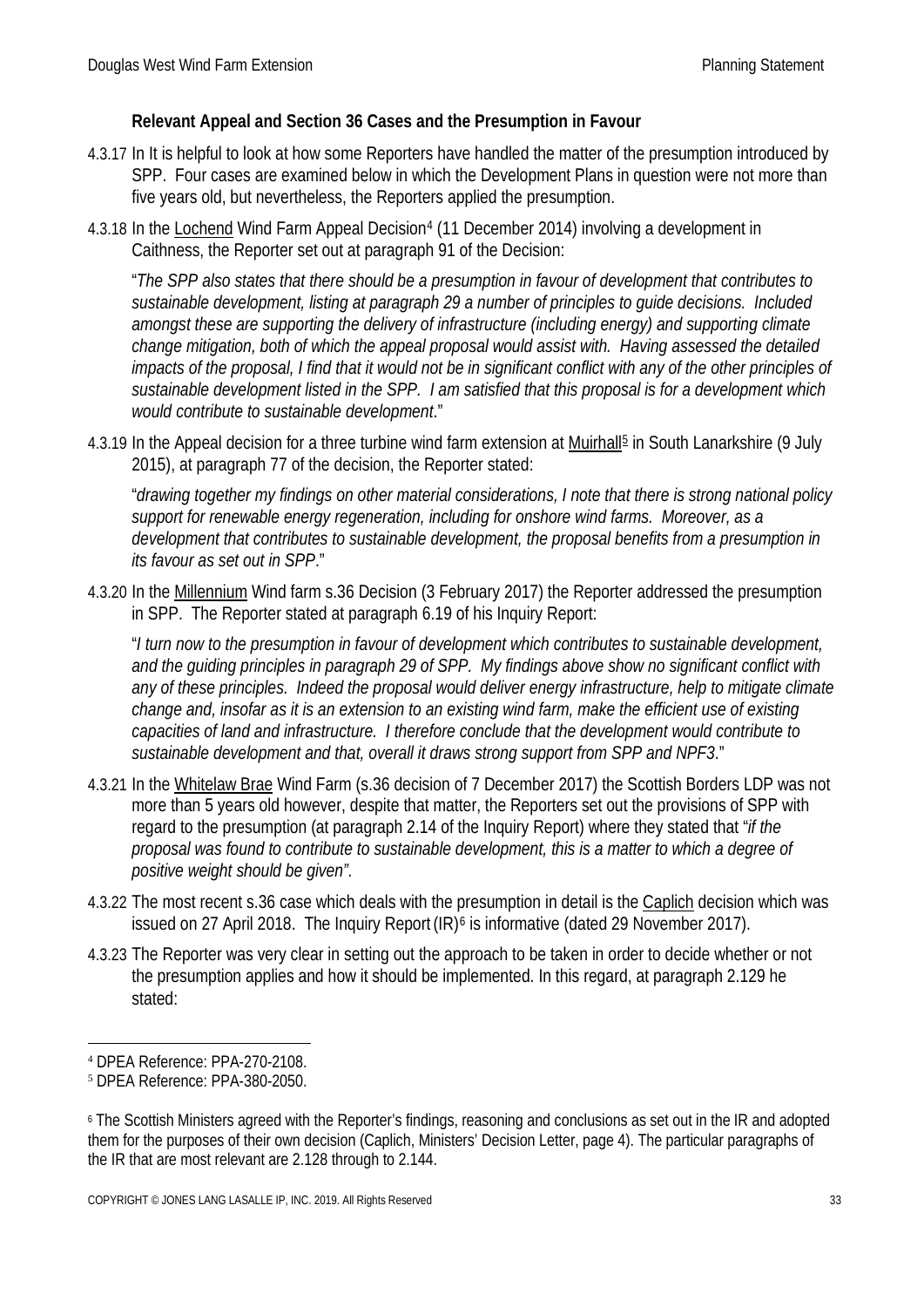"*It is of course necessary, if the presumption is to have any bearing on the determination of this application, for it to be demonstrated that what is proposed could reasonably and accurately be described as a development that would contribute to sustainable development*."

4.3.24 At paragraph 2.131 the Reporter stated that the presumption applies to all forms of development that would contribute to sustainable development, regardless of the age of content of a Development Plan, but importantly stated:

"*However, the effect of paragraphs 32 and 33 of SPP is that the age and content of the development plan may affect the weighing of a proposal's positive and negative implications in the planning balance*."

- 4.3.25 In the Caplich case, the Reporter considered whether the development should be regarded as that likely to contribute to sustainable development. He set out his reasoning (in Chapter 8 of the Inquiry Report) with specific reference to the 13 principles of sustainable development contained at paragraph 29 of SPP, and with reference to the four SPP 'planning outcomes' and the 19 assessment criteria set out at paragraph 169 of SPP.
- 4.3.26 The paragraphs that follow contain the Applicant's consideration of the Proposed Development against those provisions of SPP, in support of the Applicant's position in relation to the application of the presumption in favour.

#### **SPP Appraisal of the Proposed Development with regard to the Presumption in Favour**

4.3.27 Paragraph 29 of SPP assists by setting out that policies and decisions should be guided by a number of principles. Those of relevance are listed in Table 4.1 below together with a summary response of the extent to which the Proposed Development is consistent or otherwise with the respective principle: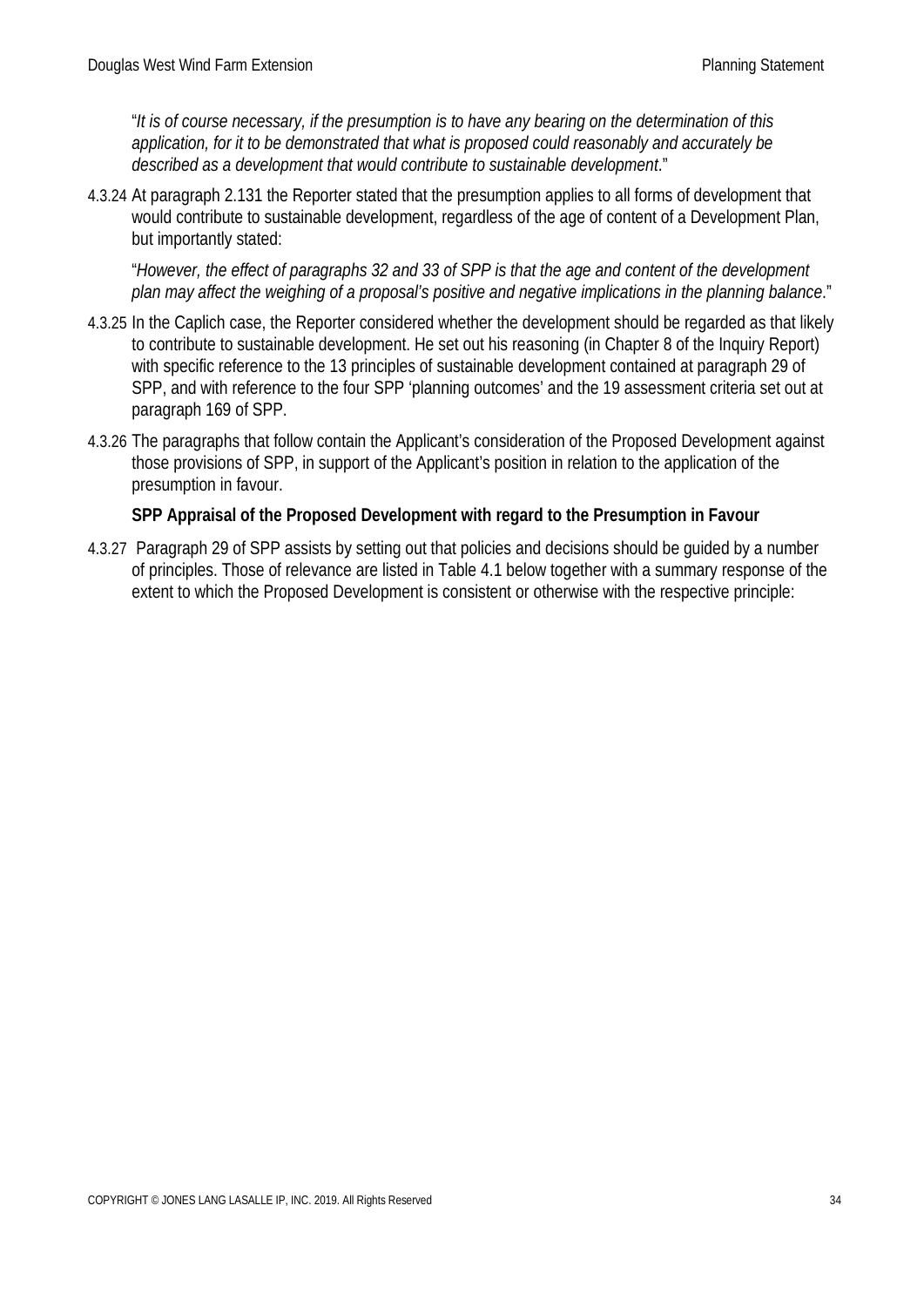|    | <b>Policy Principle</b>                                                                                                                                                                | <b>Douglas West Extension Development</b>                                                                                                                                                                                                                                                                                                                                                                                                                                                                                                                                            |
|----|----------------------------------------------------------------------------------------------------------------------------------------------------------------------------------------|--------------------------------------------------------------------------------------------------------------------------------------------------------------------------------------------------------------------------------------------------------------------------------------------------------------------------------------------------------------------------------------------------------------------------------------------------------------------------------------------------------------------------------------------------------------------------------------|
| 1. | Giving due weight to net economic<br>benefit.                                                                                                                                          | There would be net positive socio-economic effects, as summarised in Chapter 13<br>of the EIA Report.                                                                                                                                                                                                                                                                                                                                                                                                                                                                                |
| 2. | Respond to economic issues,<br>challenges, and opportunities,<br>outlined in local economic<br>strategies.                                                                             | The proposal fits with the drive to encourage renewable energy development in the<br>South Lanarkshire region as set out in the LDP.                                                                                                                                                                                                                                                                                                                                                                                                                                                 |
| 3. | Supporting good design and the six<br>qualities of successful places.                                                                                                                  | Limited relevance - but a successful layout has been achieved that fits with<br>landscape character, cumulative and local context without unacceptable effects.                                                                                                                                                                                                                                                                                                                                                                                                                      |
| 4. | Supporting delivery of<br>infrastructure, for example<br>transport, education, energy, digital<br>and water.                                                                           | The proposal would deliver energy infrastructure.                                                                                                                                                                                                                                                                                                                                                                                                                                                                                                                                    |
| 5. | Supporting climate change<br>mitigation and adaptation including<br>taking account of flood risk.                                                                                      | The proposal would help to support climate change mitigation by replacing fossil<br>fuel energy generation with renewable energy, thereby reducing emissions of<br>climate changing gases.                                                                                                                                                                                                                                                                                                                                                                                           |
| 6. | Improving health and well-being by<br>offering opportunities for social<br>interaction and physical activity,<br>including sport and recreation.                                       | The proposal would provide opportunities for walking, biking, and other outdoor<br>pursuits on access tracks.                                                                                                                                                                                                                                                                                                                                                                                                                                                                        |
| 7. | Having regard to the principles for<br>sustainable land use set out in the<br>Land Use Strategy.                                                                                       | The Scottish Land Use Strategy (2016-21) is a key commitment in the Climate<br>Change (Scotland) Act 2009. The Strategy cross refers to development plans and<br>their policies such landscape protection, biodiversity, and renewable energy<br>development which, through planning decision making are expected to help deliver<br>the Land Use Strategy. The Proposed Development would contribute positively to<br>climate change action, secures biodiversity interests, and demonstrates care for<br>the environment by being a sensibly located renewable energy development. |
| 8. | Protecting, enhancing, and<br>promoting access to cultural<br>heritage, including the historic<br>environment.                                                                         | The Proposed Development would not result in unacceptable adverse effects in<br>relation to this topic.                                                                                                                                                                                                                                                                                                                                                                                                                                                                              |
| 9. | Protecting, enhancing, and<br>promoting access to natural<br>heritage, including green<br>infrastructure, landscape and the<br>wider environment.                                      | Whilst there would be some adverse landscape effects, the landscape has the<br>capacity for the development at the scale proposed. The availability of the access<br>tracks for public recreation will enhance access to the local countryside and enable<br>promotion of various environmental topics and adventure tourism opportunities.                                                                                                                                                                                                                                          |
|    | 10. Avoiding over-development,<br>protecting the amenity of new and<br>existing development, and<br>considering the implications of<br>development for water, air and soil<br>quality. | There would be no conflict with this policy principle.                                                                                                                                                                                                                                                                                                                                                                                                                                                                                                                               |

#### **Table 4.1: SPP Policy Principles & The Proposed Development**

4.3.28 The fourth, fifth and twelfth principles in SPP relate to town centre and regeneration priorities and specifically housing, business, retail uses, and waste management and resource recovery etc and are of no relevance to the Proposed Development.

#### **SPP & National Outcomes**

- 4.3.29 Paragraph 9 of SPP refers to 'Outcomes' as they relate to the Scottish Government's 'Purpose' "*of creating a more successful country, with opportunities for all of Scotland to flourish through increasing sustainable economic growth*…".
- 4.3.30 Paragraph 10 adds that "*The Scottish Government's 16 national outcomes articulate in more detail on how the Purpose is to be achieved*". It adds that "*The pursuit of these outcomes provides the impetus*

COPYRIGHT © JONES LANG LASALLE IP, INC. 2019. All Rights Reserved 35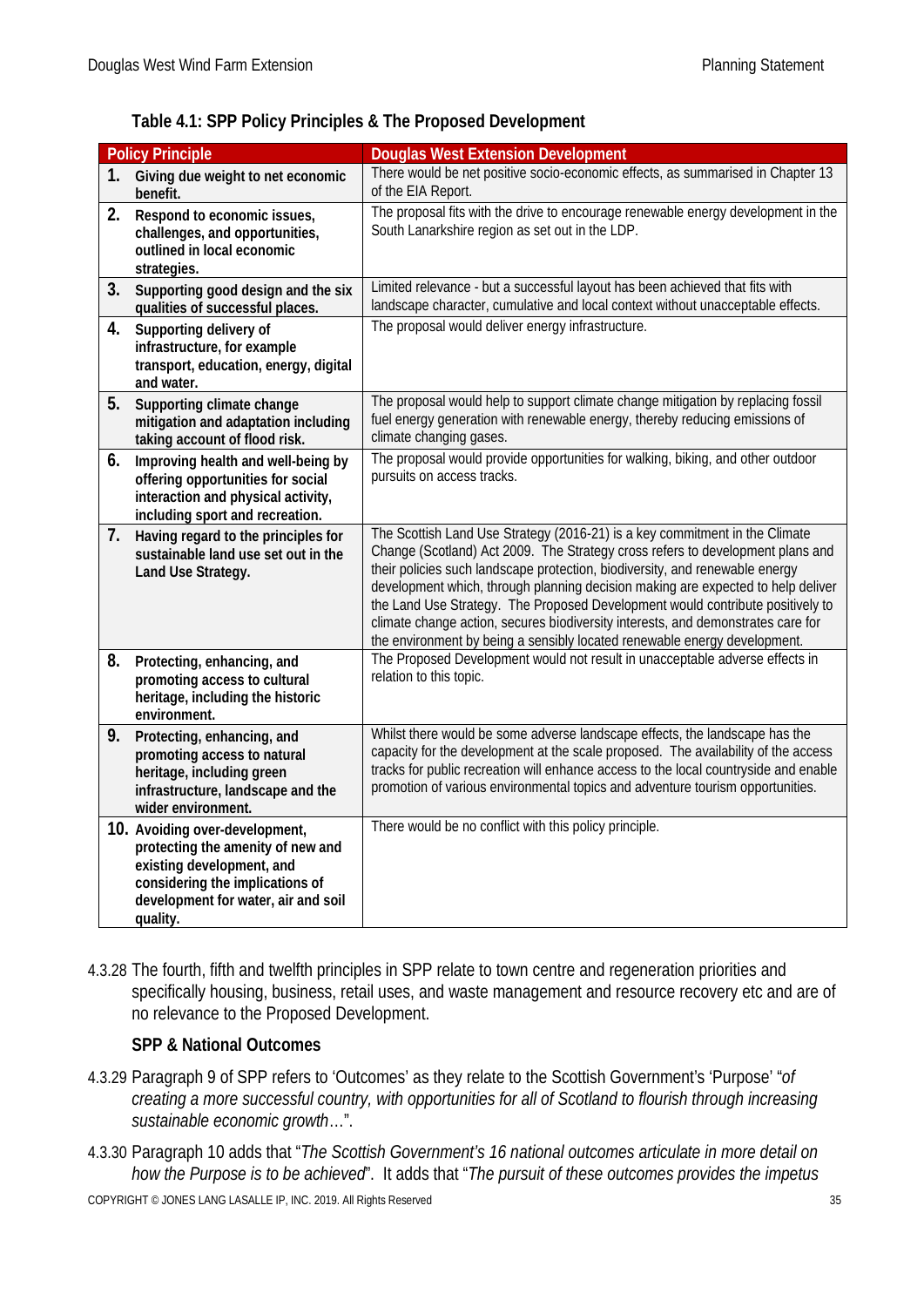*for other national plans, policies and strategies and many of the principles and policies set out in them are reflected in both SPP and NPF3*".

- 4.3.31 Paragraph 13 of SPP introduces four planning outcomes which explain "*how planning should support the vision*" for the planning system in Scotland. Three of these outcomes are particularly relevant namely:
	- Outcome 1: a successful sustainable place supporting sustainable economic growth and regeneration, and the creation of well designed, sustainable places;
	- Outcome 2: a low carbon place reducing our carbon emissions and adapting to climate change; and
	- Outcome 3: a natural, resilient place helping to protect and enhance our natural and cultural assets and facilitating their sustainable use.
- 4.3.32 In particular, the Proposed Development would assist in delivering sustainable economic growth in line with Outcome 1. The socio-economic benefits that would result from the Proposed Development have been set out in Chapter13 of the EIA Report.
- 4.3.33 Given the nature and use of the proposal, would clearly assist in achieving Outcome 2 'a low carbon place'.
- 4.3.34 The Proposed Development would also assist in achieving Outcome 3 'a natural, resilient place', by reference to paragraph 21 in particular, which deals with the concept of a natural, resilient place in a wider context than merely visual amenity or landscape character. The Proposed Development would contribute to a natural, resilient place through the part it plays in mitigating the effects of climate change.
- 4.3.35 It also needs to be noted that very few developments would be able to contribute to all four outcomes that the Proposed Development contributes positively to three (and the fourth one is not relevant) is to its credit and reinforces the engagement of the presumption[7](#page-36-0).

# **Conclusion on the SPP Presumption in Favour**

- 4.3.36 The appraisal above demonstrates that the Proposed Development would satisfy the principles set out at paragraph 29 of SPP and it would assist in delivering Outcomes 1, 2 and 3 – indicating that overall the Proposed Development is consistent with sustainable development. SPP sets out a clear presumption in favour of proposals that contributes to sustainable development. Furthermore, the Proposed Development is considered to be acceptable when considered against the development management considerations in relation to renewable energy developments as set out at paragraph 169 of SPP.
- 4.3.37 In summary, the Applicant's conclusion is that the Proposed Development is one that would contribute to sustainable development and as a result it enjoys the application of the presumption in favour which should lend considerable support in favour of a positive determination of the application – i.e. the presumption is in favour of giving consent. This is a relatively new provision of national planning policy (but not an unfamiliar concept in the planning system) and it must mean that positive support should be

<span id="page-36-0"></span> $7$  The Reporter in the Caplich case also made the point (paragraph 8.32 of the IR) that with regard to the four planning outcomes and policy principles in SPP "*the objective of any analysis of compliance….should be to see whether there is a 'broad fit' with the themes and objectives of the various outcomes and principles, rather than to test the proposal against each issue as though it were a specific policy test*". This approach is consistent with *Suffolk Coastal* UKSC with regard to the interpretation of policies in the NPPF (the equivalent of SPP in England) – i.e. they should be approached in the same way as outlined in *Tesco* – namely statements should not be construed as if they were statutory or contractual provisions (i.e. should not be too literal).

COPYRIGHT © JONES LANG LASALLE IP, INC. 2019. All Rights Reserved 36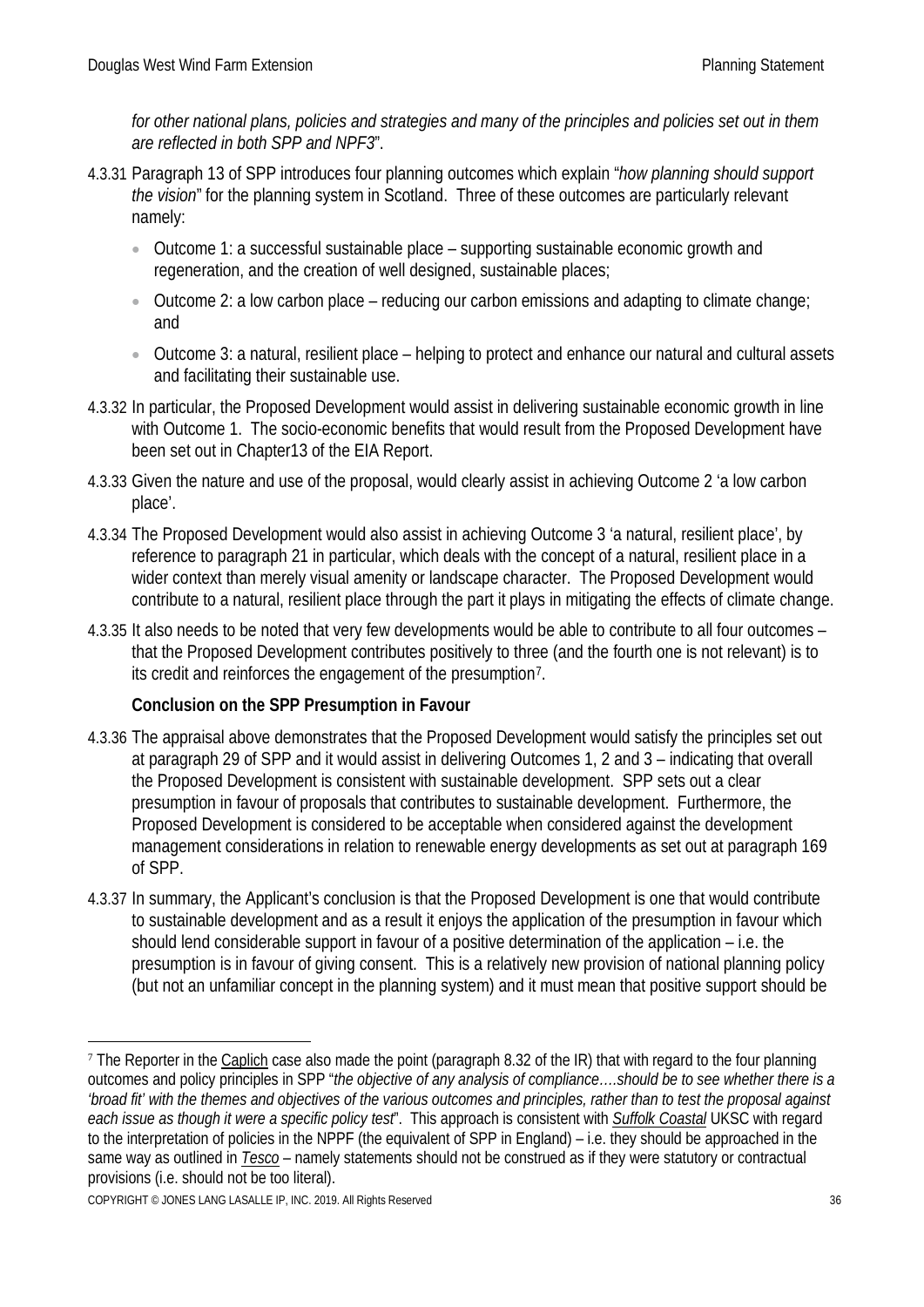given in favour of the Proposed Development, driving to the matter of giving consent unless rebutted by factors sufficient to negate the presumption.

# **SPP: Development Management for Energy Infrastructure Developments**

- 4.3.38 Paragraph 169 of SPP states that proposals for wind farms should always take into account Spatial Frameworks for wind energy developments. It adds that considerations will vary relative to the scale of a proposal and area characteristics, but are likely to include:
	- *net economic impact, including local and community socio-economic benefits such as employment, associated business and supply chain opportunities;*
	- *the scale of contribution to renewable energy generation targets;*
	- *effect on greenhouse gas emissions;*
	- *cumulative impacts – planning authorities should be clear about the likely cumulative impacts arising from all of the considerations below …;*
	- *impacts on communities and individual dwellings, including visual impact, residential amenity, noise and shadow flicker;*
	- *landscape and visual impacts, including effects on wild land;*
	- *effects on the natural heritage, including birds;*
	- *impacts on carbon rich soils, using the carbon calculator;*
	- *public access, including impact on long distance walking and cycling routes and scenic routes identified in the NPF;*
	- *impacts on the historic environment, including scheduled monuments, listed buildings and their settings;*
	- *impacts on tourism and recreation;*
	- *impacts on aviation and defence interests and seismological recording;*
	- *impacts on telecommunications and broadcasting installations, particularly ensuring that transmission links are not compromised;*
	- *impacts on road traffic;*
	- *impacts on adjacent trunk roads;*
	- *effects on hydrology, the water environment and flood risk;*
	- the need for conditions relating to the decommissioning of developments, including ancillary *infrastructure, and site restoration;*
	- *opportunities for energy storage; and*
	- *the need for a robust planning obligation to ensure that operators achieve site restoration."*
- 4.3.39 Given the findings of the EIA Report and in light of the policy appraisal set out in this Planning Statement, the Proposed Development is considered to be acceptable in terms of the above considerations.
- 4.3.40 With reference to Table 1 in SPP, the main body of the application site falls largely within a Group 3 location, with a portion of the northern part of the site falling within a Group 2 area by virtue of its proximity to the settlement of Coalburn.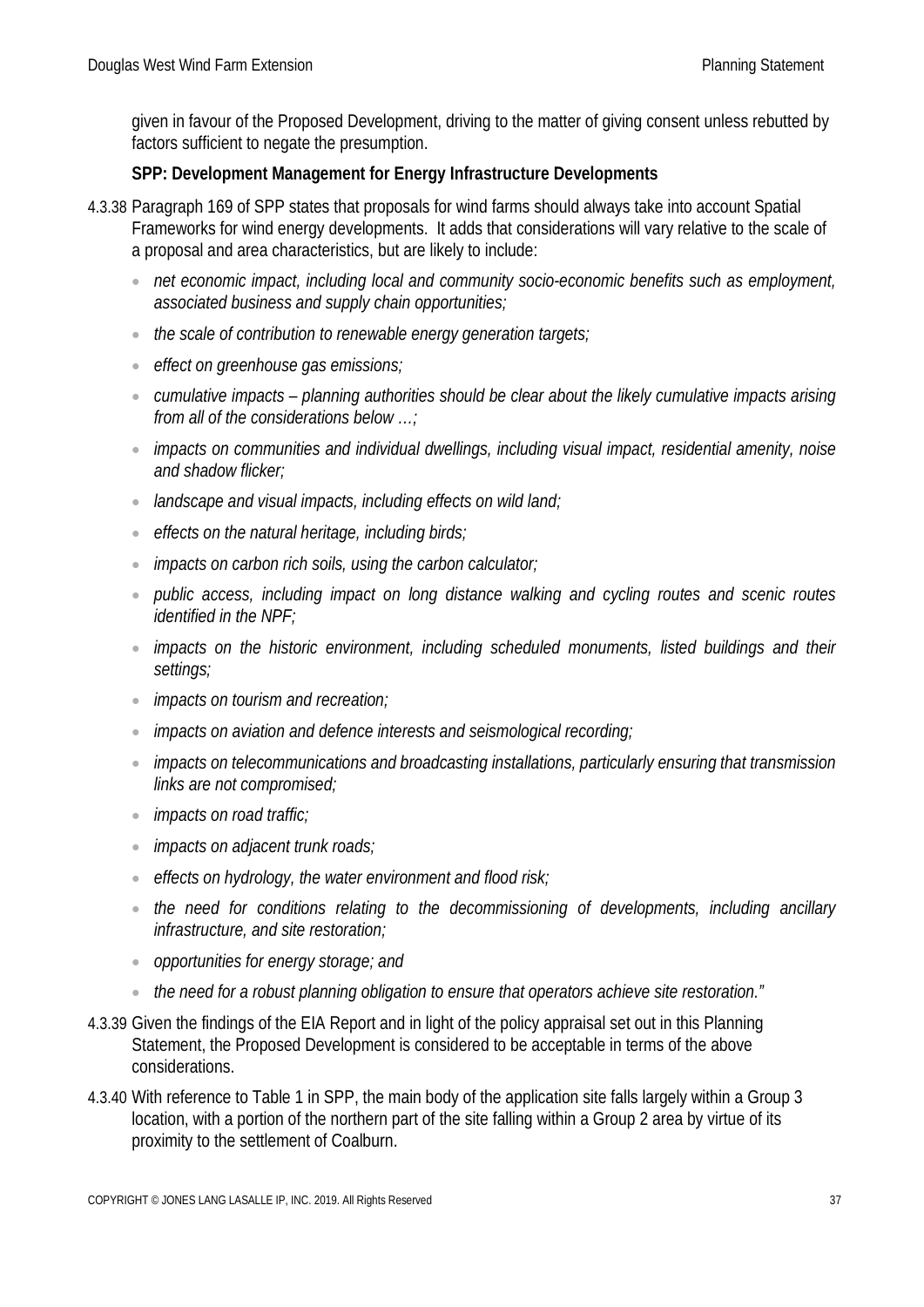- 4.3.41 However, as explained in the previous Chapter, the effects arising in relation to Coalburn, in terms of landscape and visual, noise and shadow flicker are considered to be acceptable and will not result in any significant adverse effects on the qualities of the settlement.
- 4.3.42 It is important to highlight that in terms of the Spatial Framework approach as set out in SPP, the Proposed Development site is considered to effectively function as a Group 3 location, despite having areas of Group 2 land within the application boundary. In this regard, it is noted that the majority of the proposed turbines fall within a Group 3 location (i.e. beyond 2km) and the Spatial Framework in SPP notes that the 2 km separation distance from settlements is not absolute, and development can proceed within 2 km where it can be demonstrated that the proposal will not result in *"significant adverse effects on the qualities of the settlement".* The summary assessment contained within paragraphs 3.4.12 to 3.4.15, drawn from the detailed assessments within the accompanying EIAR, confirms that the Proposed Development will not result in significant adverse effects on the qualities of Coalburn. This is particularly the case when considering cumulative scenario 1 (EIAR Chapter 6) in which the consented Dalquhandy and Douglas West Wind Farms would introduce commercial scale turbines closer to the settlement of Coalburn than the Proposed Development (refer to EIAR Figure 1.4). Therefore, the site is considered to effectively function as a Group 3 location – namely an area with potential for wind farm development and in which wind energy development is likely to be acceptable subject to consideration against development management criteria.

# **SPP Subject Policies – A Low Carbon Place**

- 4.3.43 SPP addresses 'A Low Carbon Place' as a 'subject policy' on page 36 and refers to 'delivering electricity'. Paragraph 152 refers to the NPF context and states that NPF3 is clear that planning must facilitate the transition to a low carbon economy and help to deliver the aims of the Scottish Government. It is stated that Scotland has significant renewable energy resources, both onshore and offshore.
- 4.3.44 Paragraph 153 states that terrestrial planning "*facilitates*" development of renewable energy technologies, and guides new infrastructure to appropriate locations. It adds that "e*fficient supply of low carbon and .... generation of .... electricity from renewable energy sources are vital to reducing greenhouse gas emissions*…". It explains that renewable energy also presents a significant opportunity for associated development, investment and growth of the related supply chain.
- 4.3.45 In terms of 'Policy Principles', Paragraph 154 states that the planning system should:
	- Support the transformational change to a low carbon economy, consistent with national objectives and targets, including deriving:
		- 30% of overall energy demand from renewable sources by 2020;
		- The equivalent of 100% of electricity demand from renewable sources by 2020.
	- Support the development of a diverse range of electricity generation from renewable energy technologies – including the expansion of renewable energy generation capacity;
	- Guide development to appropriate locations and advise on the issues that will be taken into account when specific proposals are being assessed.
- 4.3.46 SPP also cross refers to "*key documents"* and those of relevance include:
	- The Electricity Generation Policy Statement (EGPS);
	- The 2020 Routemap for Renewable Energy in Scotland; and
	- Low Carbon Scotland: Meeting Our Emissions Reductions Targets 2013 2027.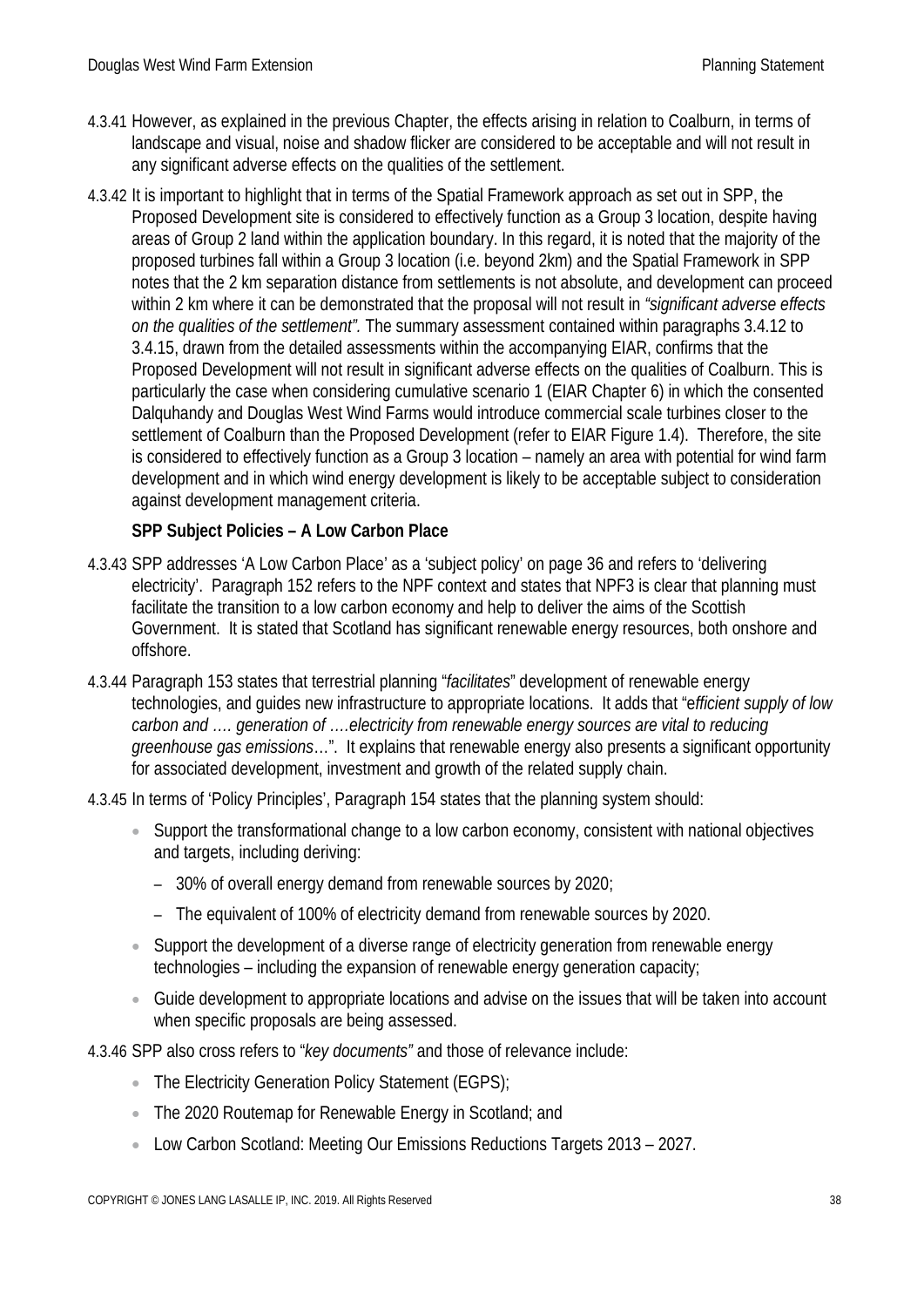4.3.47 The Proposed Development would be consistent with the 'low carbon place' subject policy and would contribute to its attainment. These renewable energy policy documents are referred to in Chapter 5 below together with more recent policy documents.

# **SPP References to Onshore Wind**

- 4.3.48 Onshore wind is specifically addressed at Paragraph 161 *et seq* of SPP. Detailed guidance is provided for Planning Authorities with regard to the preparation of Spatial Frameworks for onshore wind development.
- 4.3.49 In terms of Spatial Framework guidance, a "*community separation for consideration of visual impact*" is set out as "*an area not exceeding 2km around cities, towns and villages identified on the local development plan with an identified settlement envelope or edge*".
- 4.3.50 As with the previous SPP, this separation distance has a purpose of guiding the preparation of Spatial Frameworks and is not a requirement in terms of development management for a 'set back' to settlements, or in relation to individual properties for wind farms. Refer to paragraphs 4.3.40 to 4.3.42 above in this regard.

### **SPP: Suitable for Use in Perpetuity**

- 4.3.51 Paragraph 170 of SPP states that areas identified for wind farms should be suitable for use in perpetuity. It further adds that consents may be time limited, but nevertheless "*wind farms should … be sited and designed to ensure impacts are minimised and to protect an acceptable level of amenity for adjacent communities*".
- 4.3.52 The provision of paragraph 170 is not a new matter. Circular 4/98 in relation to the use of conditions in planning permissions sets out paragraph 105 that "the reason for granting a temporary permission can never be that a time limit is necessary because of the effect of the development on the amenity of the area".
- 4.3.53 The Applicant does not take the position that because the Proposed Development would have an operational lifetime of some 30 years that this is a factor that makes the development acceptable in amenity terms.
- 4.3.54 Furthermore, the provisions of paragraph 170 are different from the matter of reversibility. The Proposed Development would remain a reversible type of development and whether this occurs in 30 or 100 years, it remains reversible compared to most other conventional types of development.
- 4.3.55 Reversibility is an important issue. Were it otherwise, no conditions requiring decommissioning, restoration and aftercare should be imposed. Reversibility is a positive feature of wind energy development and some weight should be given to reversibility as an inherent positive attribute of this type of development (but not to the temporary nature of the consent).
- 4.3.56 Another important point to note with regard to paragraph 170 of SPP is that it further supports the Government's position that wind energy developments can play an important role in the long term renewable generation platform of the country, thereby sustaining carbon savings and renewable energy generation targets. As explained below in Chapter 5, and set out in recent Government publications (the Climate Change Plan and Energy Strategy): there are now further very challenging carbon saving and renewable energy targets set for the long term that go beyond those referenced in NPF3 and SPP. Wind farms operating on a long-term basis will clearly sustain and uphold those targets.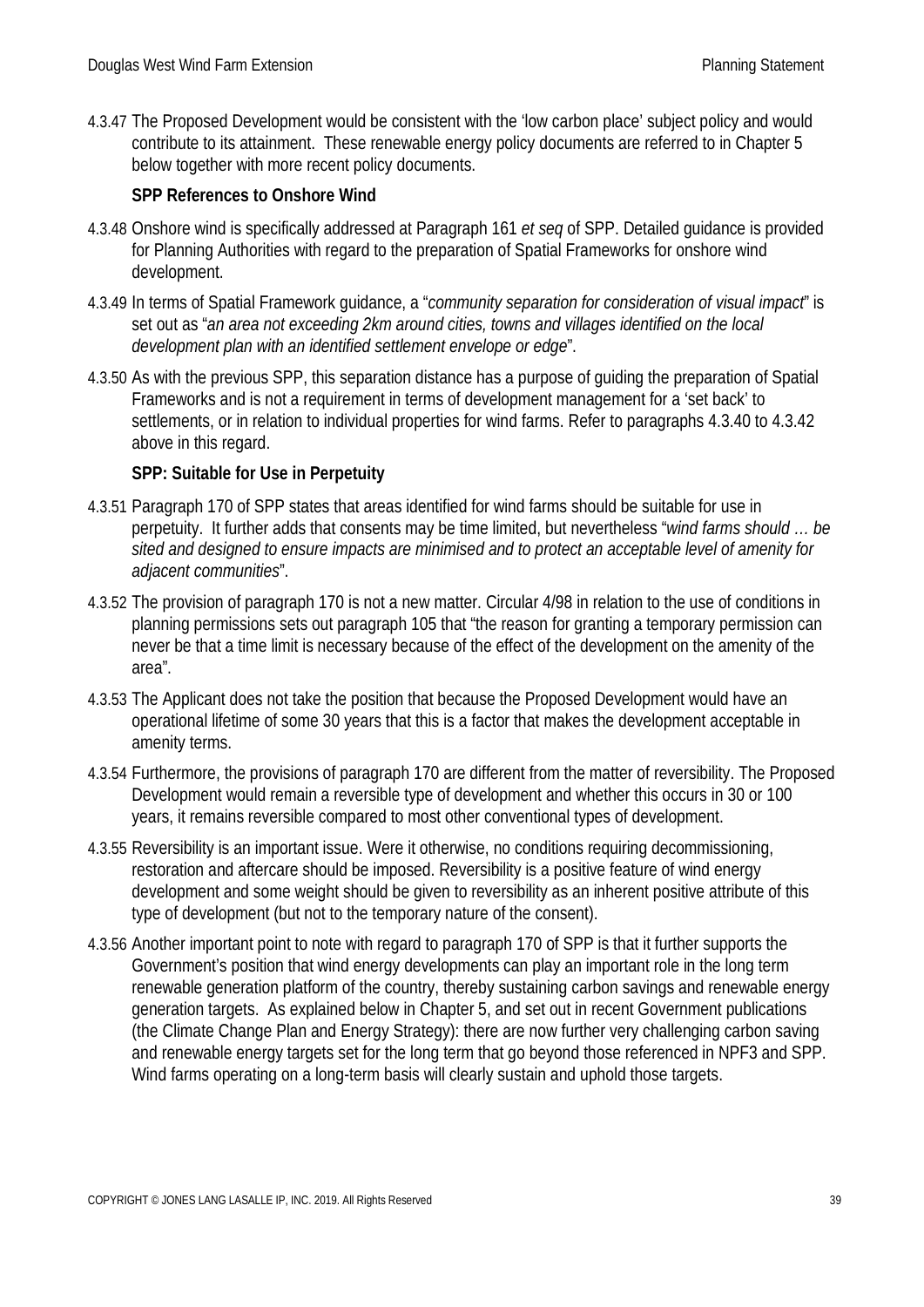### **4.4 Scottish Government Advice Notes and Renewables Guidance**

#### **Online Renewables Guidance**

- 4.4.1 The Scottish Government's online renewables guidance is dated May 2014 and is currently under review to bring it in line with SPP. No conflict is identified with the national online guidance.
- 4.4.2 In terms of environmental effects in relation to the visual component of residential amenity, it is relevant to highlight the reference to separation distances in the Onshore Wind Turbines online national guidance. This states with reference to the former paragraph 190 of SPP (2010) that the 2km distance between areas of search for wind turbines and the edge of towns, cities and villages was to reduce visual impact. However, the Guidance makes it clear that "*this 2km separation distance is a guide not a rule and decisions on individual developments should take into account specific local circumstances and geography*". Again, reference should be made to paragraphs 4.3.40 to 4.3.42 in this regard.

#### **SPP – Some Questions Answered**

- 4.4.3 On 5 December 2014, the Scottish Government released a document answering questions in relation to the SPP and onshore wind. The answers provided relate to the following topics: landscape capacity assessment; Spatial Frameworks; separation distances; areas of strategic capacity; cumulative impacts; the life span of wind farms; wild land; scenic routes; and the carbon calculator. The Proposed Development is considered to be consistent with the guidance with regard to all of these topics.
- 4.4.4 The document also provides guidance in relation to the life span of operational wind farms and refers to the matter of sustaining targets in the long term. In relation to paragraph 170 of SPP and specifically to 'use in perpetuity', the document states:

"*Even where an individual wind farm proposal may have an operational life span specified by condition the site should be suitable for use as a wind farm in other respects. The identification of an operational lifespan, commonly spanning 25 years for wind turbines, should not be used as a mitigation for negative impacts arising from the operation of the wind turbine[8.](#page-40-0) This is to ensure that developments which will*  be in place for an inter-generational length of time are appropriately sited and designed to have *acceptable impacts.*

*The permanent suitability of a site for wind farm use is important as it has a relationship to the potential repowering of a site and the expectation that a wind farm in use today will in principle be acceptable in the long term if reconfigured.*

*Identifying sites that are suitable for permanent use is important to ensure that we not only meet our targets for renewable electricity generation but can sustain them in the future*."

# **Spatial Planning for Onshore Wind Turbines – Natural Heritage Considerations – Guidance**

4.4.5 SNH published a policy document on the topic of spatial planning in June 2015 entitled 'Spatial Planning for onshore Wind Turbines – Natural Heritage Considerations – Guidance'. The document replaces the SNH 'Strategic Locational Guidance' for onshore wind farms. The guidance also makes the links between the SPP section on onshore wind (paras 161-172) and other parts of the policy which relate to natural heritage. The guidance states in the introduction on page 3:

COPYRIGHT © JONES LANG LASALLE IP, INC. 2019. All Rights Reserved 40

-

<span id="page-40-0"></span><sup>8</sup> Note – as explained above – this is entirely consistent with the advice in Circular 4/98 paragraph 105 regarding the use of temporary planning permissions and matters of amenity.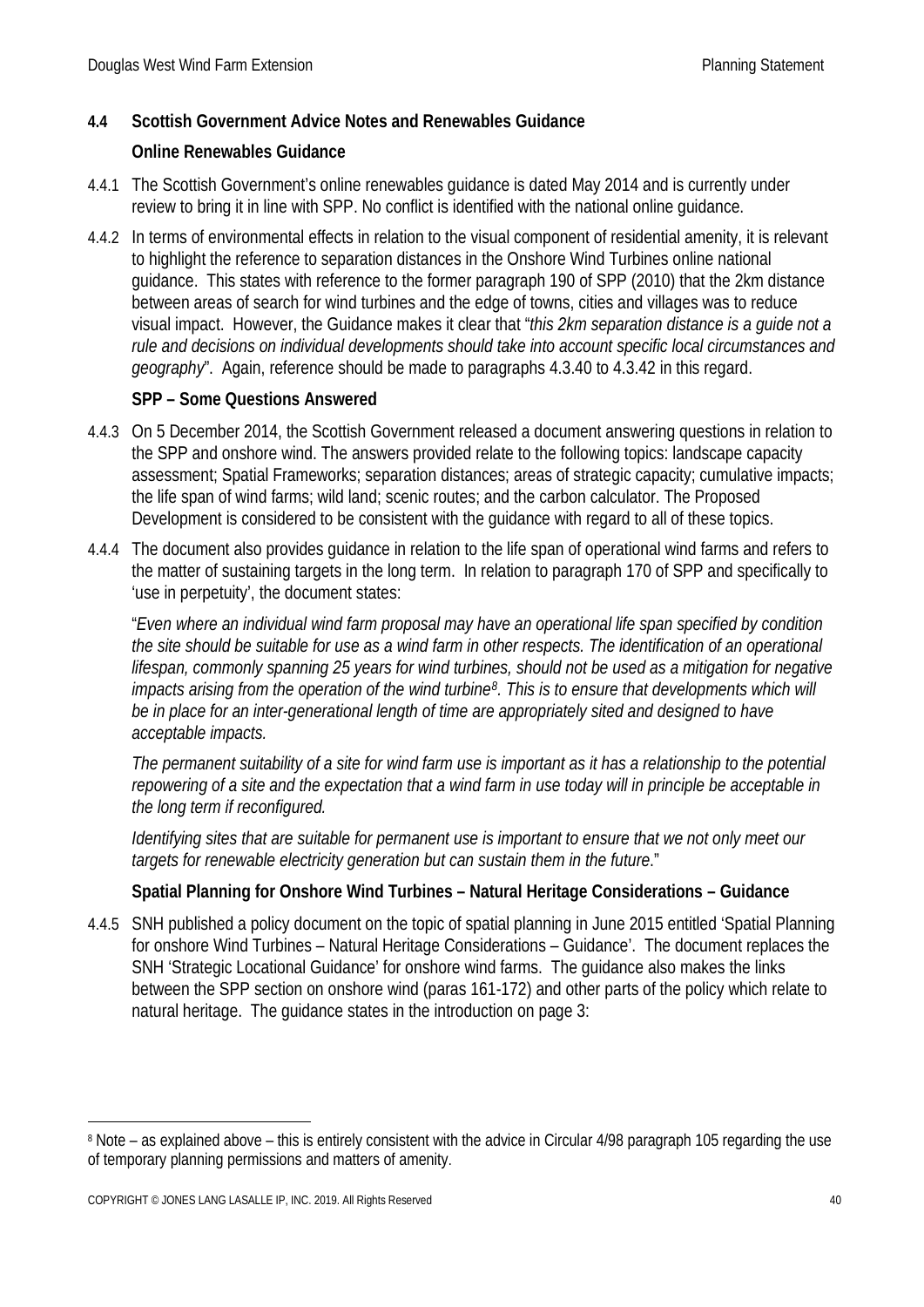"*SPP identifies a clear need for wind energy development to be accommodated in appropriate locations across Scotland to meet energy generation targets and mitigate climate change. Most planning authorities should therefore assume that there will be a future level of landscape change within some of their areas from wind turbines; obvious exclusions will include the National Park Authorities and the most densely populated areas. This guidance seeks to help planning authorities plan for this change and is focused on helping to guide development to the right locations (SPP para 39)."*

#### **4.5 Conclusions on National Planning Policy & Guidance**

- 4.5.1 NPF3 and SPP set out a strong position of support in relation to renewable energy and renewable energy targets and recognise the significant energy resource provided by onshore wind. This is clearly not at any cost and development continues to be guided to appropriate locations and environmental effects need to be judged to be acceptable.
- 4.5.2 It is considered that the Proposed Development would satisfy the principles set out at paragraph 29 of SPP and it would assist in delivering Outcomes 1, 2 and 3 – indicating that the proposal is consistent with sustainable development. SPP also sets out a clear presumption in favour of proposals that contribute to sustainable development. Furthermore, the Proposed Development is considered to be acceptable when considered against the development management considerations in relation to renewable energy developments as set out at paragraph 169 of SPP.
- 4.5.3 For the reasons set out above, the Proposed Development site can reasonably be regarded as a Group 3 location in which wind farms are likely to be acceptable subject to consideration of the criteria at paragraph 169 of SPP with regard to specific site and design approach circumstances.
- 4.5.4 It is considered that the Proposed Development is appropriately sited and would provide a significant contribution to renewable energy and carbon reduction targets, as well as providing a range of socioeconomic benefits to the local area. The Proposed Development draws support from both NPF3 and SPP and related national guidance and benefits from the presumption in favour of development that contributes to sustainable development.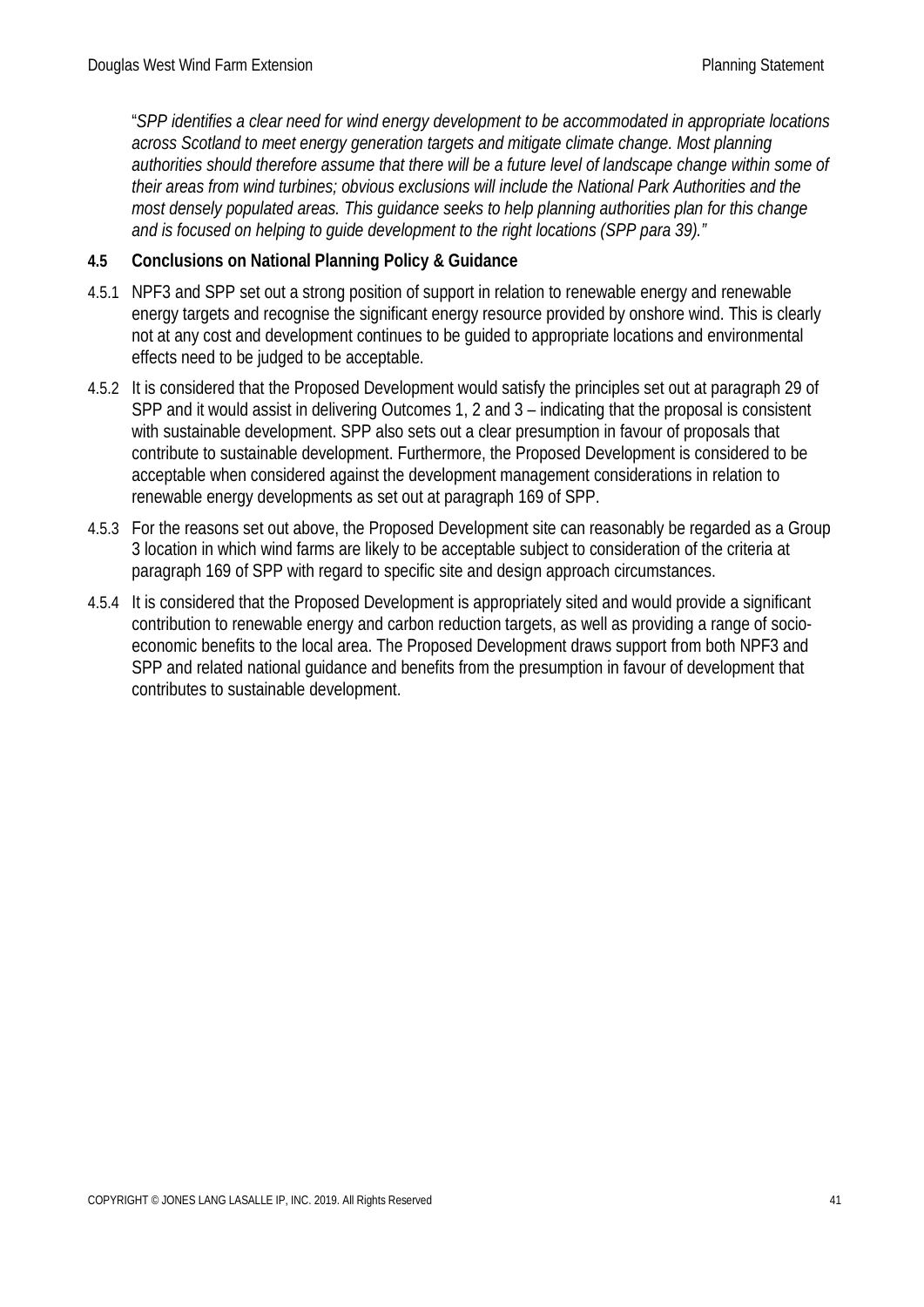# 5 The Renewable Energy Policy Framework

#### **5.1 Introduction**

- 5.1.1 This Chapter explains the need case for the Proposed Development in terms of international, UK and Scottish Government renewable energy policy. This element of the policy framework constitutes an important material consideration. Reference is made below to:
	- International and European energy policy;
	- UK energy policy; and
	- Scottish Government energy policy associated targets.

### **5.2 International Policy Considerations**

### **International Agreements and Obligations – The COP21 UN Paris Agreement**

- 5.2.1 The Paris Agreement (12 December 2015) sets out (page 2) that it "*emphasises with serious concern*" the need to hold the increase in global average temperature to "*well below 2oC*" above pre-industrial levels and to pursue "*efforts to limit the temperature increase to 1.5C*". In order to achieve this long term temperature target, the text states "*parties aim to reach global peaking of greenhouse gas emissions as soon as possible*". The document also includes a ratcheting mechanism on climate action, with countries having to communicate nationally determined contributions to reducing global emissions. The first global "stocktake" is to take place in 2023 and will follow every five years thereafter.
- 5.2.2 It is clear that moving to a low carbon economy is now a globally shared goal and will require absolute emission reduction targets. For the first time, some 195 countries, including the world's largest emitters have now committed to act together to address climate change and to be held equally accountable. Countries will also be legally obliged to make new post-2030 commitments to reduce emissions every five years.

#### **The IPCC SR1.5 Report**

- 5.2.3 The Intergovernmental Panel on Climate Change (IPCC) published a 'Special Report on the impacts of global warming of 1.5°C above pre-industrial levels and related global greenhouse gas emission pathways' in response to an invitation contained in the Decision of the Conference of Parties of the United Nations Framework Convention on Climate Change to adopt the Paris Agreement. The IPCC accepted the invitation in April 2016 and the Special Report known as 'SR1.5' was published in October 2018.
- 5.2.4 The report concludes that human-induced warming reached approximately 1°C above pre-industrial levels in 2017 and at the present rate, global temperatures would reach 1.5°C around 2040. This is illustrated in the graph below.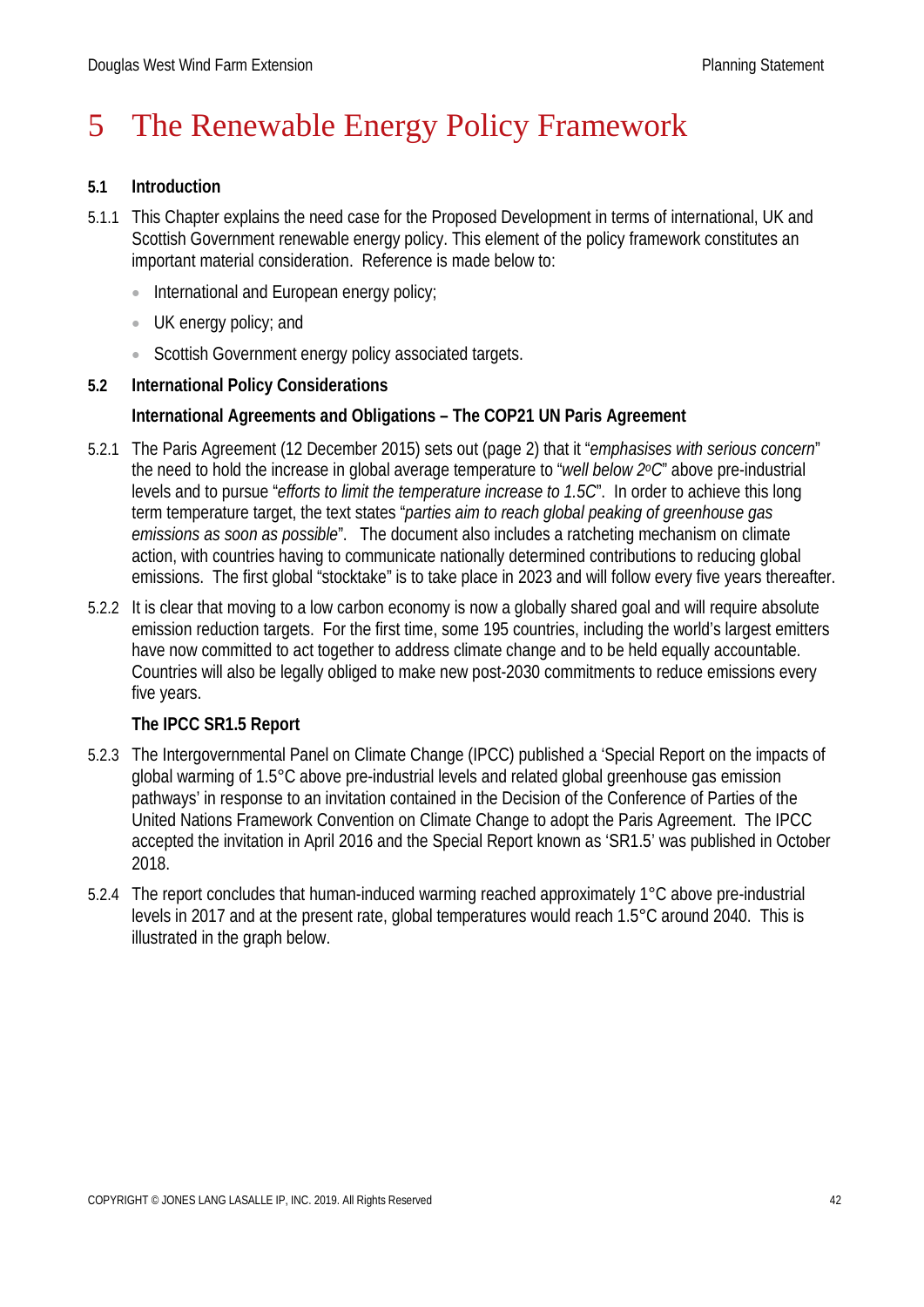#### **Figure 5.1: Levels of Human-induced Warming Above Pre-Industrial Levels**



# FAQ1.2 How close are we to  $1.5^{\circ}$ C?

Human-induced warming reached approximately 1°C above pre-industrial levels in 2017

Source: IPPC (2018)

- 5.2.5 The report makes it clear that "*delayed action, limited international cooperation, and weak or fragmented policies that lead to stagnating or increasing greenhouse gas emissions would put the possibility of limiting global temperature rise to 1.5°C above pre-industrial levels out of reach" and that "warming will not be limited to 1.5°C or 2°C unless transformations in a number of areas achieve the required greenhouse gas emissions reductions. Emissions would need to decline rapidly across all of society's main sectors, including buildings, industry, transport, energy, and agriculture, forestry and other land use*."
- 5.2.6 Actions that can reduce emissions are referenced and these include, for example, phasing out coal in the energy sector, increasing the amount of energy produced from renewable sources and electrifying transport.
- 5.2.7 The report finds that limiting global warming to 1.5°C would require "*rapid and far-reaching*" transitions in land, energy, industry, buildings, transport, and cities and will require "*unprecedented changes*".
- 5.2.8 Scottish Government climate change policy is referenced below, however in response to this latest IPPC report, the Scottish Government has stated that in relation to this landmark report, it will seek updated advice from the Committee on Climate Change on meeting the 1.5oC target.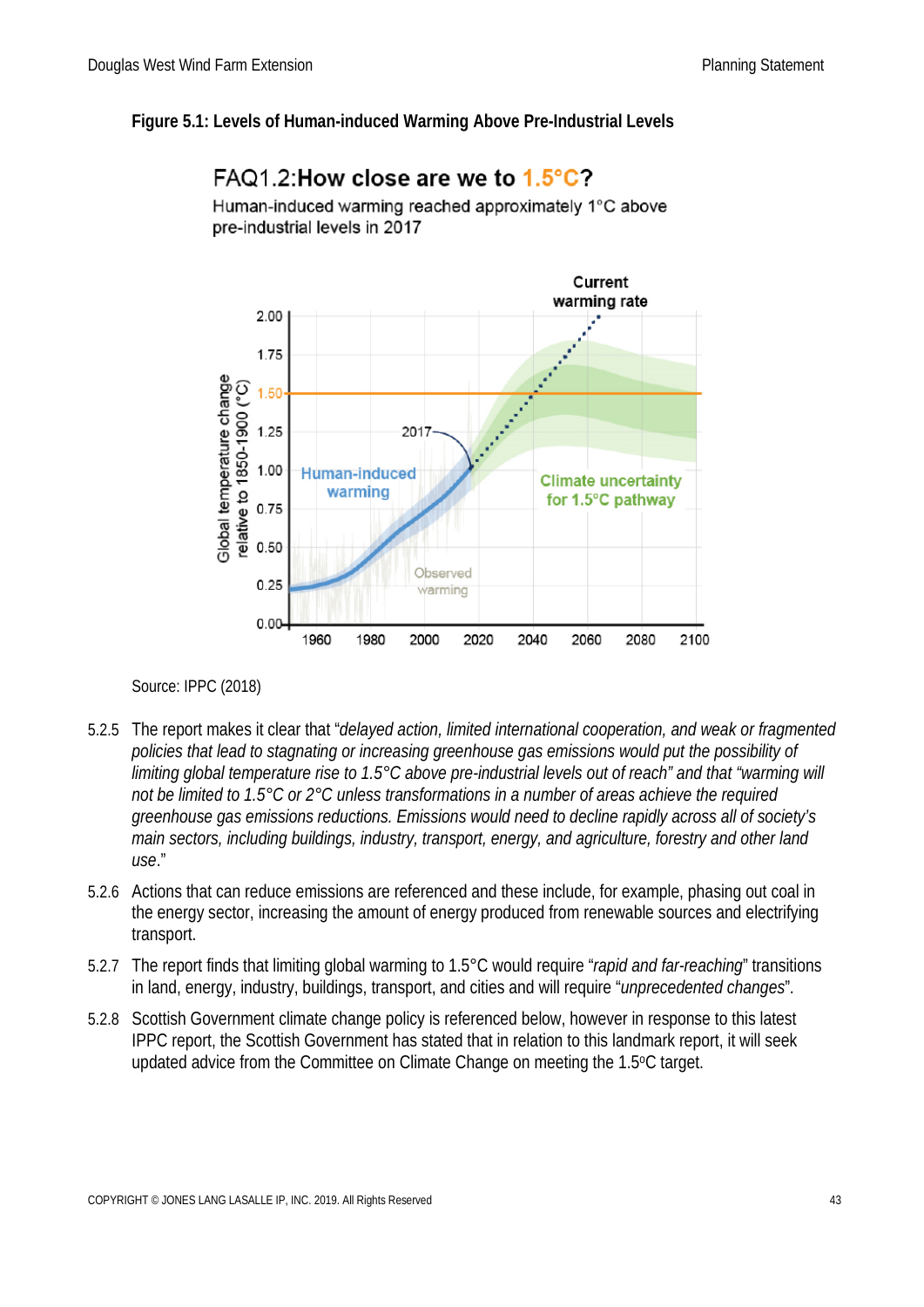# **EU Policy Targets**

- 5.2.9 In January 2008 the European Commission (EC) published a '20-20-20' targets package. This included proposals for:
	- A reduction in the EU's greenhouse gas emissions of at least 20% below 1990 levels;
	- Increasing the proportion of final EU energy consumption from renewable sources to 20%; and
	- A 20% reduction in primary energy use compared with projected levels, to be achieved by improving energy efficiency.
- 5.2.10 These targets are to be achieved by 2020, as set out in the EU Renewable Energy Directive (March 2009[9](#page-44-0)). The 20% is split between Member States. For the UK, the EC's obligations include 16% reduction in UK greenhouse gas emissions by 2020 and for 15% of all energy consumed in the UK to come from renewable sources by 2020.
- 5.2.11 The position as of the end of 2017 (the full year for which figures are available) was that renewable energy only accounted for approximately 10.2% of energy consumption in the UK, well short of the 15% target<sup>[10](#page-44-1)</sup>.

# **5.3 United Kingdom Energy Policy**

- 5.3.1 Energy policy is a matter reserved to the Westminster Parliament. The UK Government therefore retains control of the overall direction of energy policy including the attainment of UK national targets on renewable energy generation.
- 5.3.2 Although the overarching position in the UK is that energy policy is not a devolved matter, major policy documents such as the UK Renewable Energy Roadmap have embraced actions across the UK as a whole. Such documents have also made clear that the Devolved Administrations play an important role in the attainment of overall UK and European targets for renewable electricity. While some of the devolved administrations do not have the core competencies over energy policy, it has not prevented them issuing a range of policy statements and 'Routemaps' for renewable energy and the low carbon agenda for their own territory. The Scottish Government has been engaged in policy making over successive Governments on the topic of renewable energy and there is no evidence that they have been at all trammelled in this activity by Whitehall or Westminster.
- 5.3.3 In the Corlic Hill Wind Farm Appeal decision<sup>11</sup> (17 May 2016) the Reporter examined the position of the UK with regard to European renewable energy targets in some detail. In summary, the Reporter stated that it was necessary to take into account UK Government energy policy in his planning determination. In terms of whether or not the UK was likely to miss its binding European renewable energy and greenhouse gas emission targets for 2020 the Reporter stated at paragraph 24:-

<span id="page-44-0"></span><sup>-</sup><sup>9</sup> Following Brexit the UK would be released from its renewable energy targets under the EU Renewable Energy Directive. The availability of funding from EU institutions may impact the deployment of capital intensive projects such as offshore wind. However, given that the UK would still be bound by national and international de-carbonisation obligations (see above), it is anticipated that renewable and low carbon energy development would continue to form part of UK Government climate change policy. However, for present purposes the UK remains part of the EU and the above legal obligations related to the 2020 and related targets remain fully in place.

<span id="page-44-1"></span><sup>10</sup> DECC, Digest of UK Energy Statistics (July 2018), Chapter 6. Onshore wind remains the leading technology in terms of UK renewable capacity, at 31.7% recorded for 2017.

<span id="page-44-2"></span>COPYRIGHT © JONES LANG LASALLE IP, INC. 2019. All Rights Reserved 44 <sup>11</sup> Corlic Hill Wind Farm Appeal Decision – An 8-turbine scheme by Greenock, Inverclyde. Decision dated 17 May 2016. DPEA ref: PPA-280-2022. The paragraphs of relevance in this Decision Letter are 20 through to 25.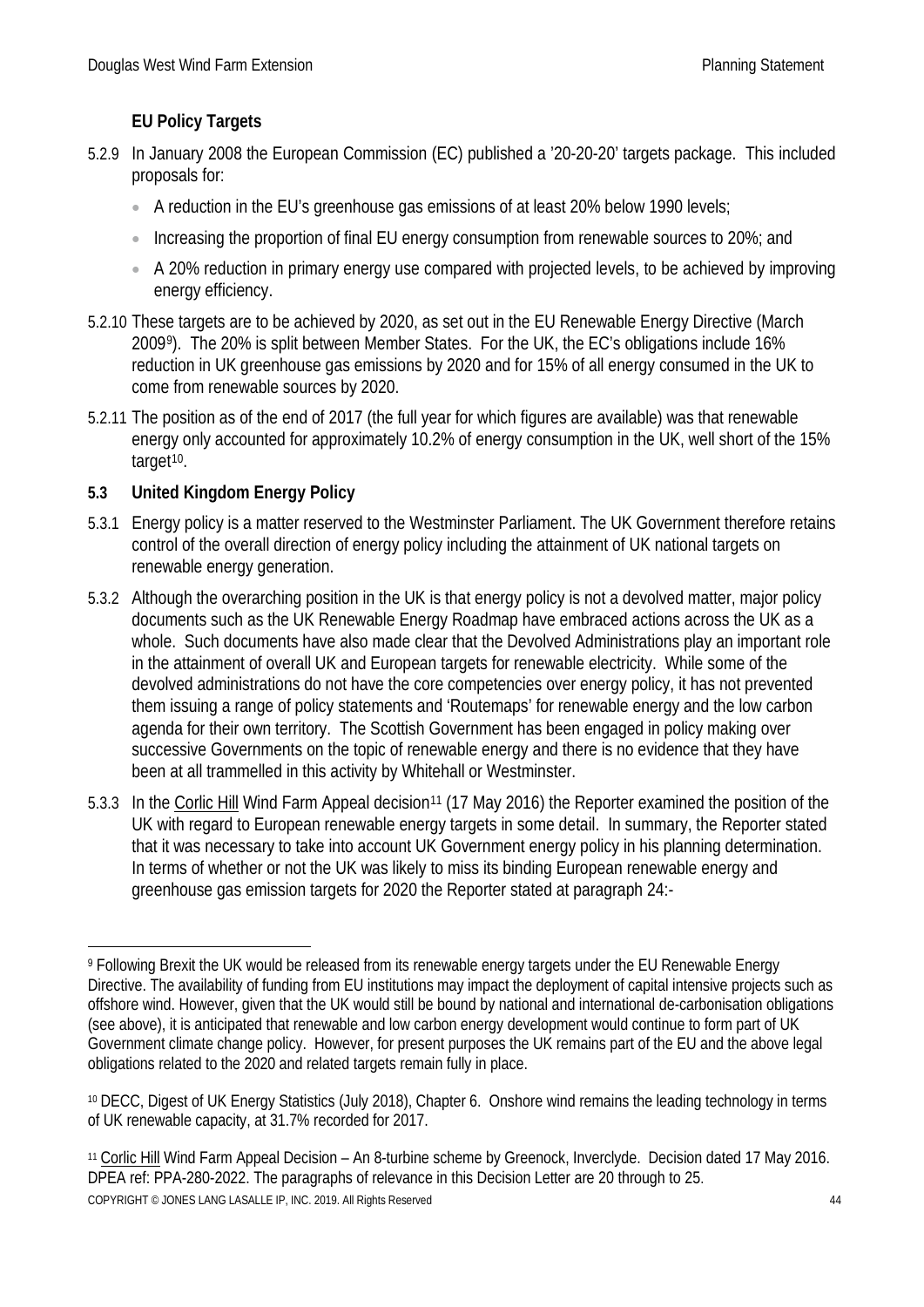"*However, as the planning authority accepts, these targets are not caps. There would clearly be public*  benefit in avoiding the potentially very significant fines that could be levied against the UK in the event *that binding targets were not met. However, of much greater public benefit, in my view, is the proposal's potential contribution to the ultimate goal of the targets, which is to achieve significant reductions in greenhouse gas emissions and the development of an extensive and effective renewable energy infrastructure. The proposal would contribute to such benefits regardless of whether it is required in order to achieve the UK 2020 targets*."

# **The UK Renewable Energy Strategy (2009)**

- 5.3.4 The UK Renewable Energy Strategy ("UKRES") sets out the means by which the UK can meet the legally binding target of 15% of energy consumption from renewable sources by 2020<sup>[12](#page-45-0).</sup> It presents a 'lead scenario' that more than 30% of electricity should be generated from renewables by 2020[13.](#page-45-1)
- 5.3.5 The Strategy was published by the UK Government: however, the policies to meet the 2020 targets will be taken forward in England, Scotland and Wales, Great Britain or on a UK-wide basis as appropriate and in accordance with each devolution arrangement. The document makes it clear that each of the Devolved Administrations is setting out its own plan to increase renewable energy use and that *"the UK Government and the Devolved Administrations are working together to ensure that our plans are aligned".*

# **The UK Renewable Energy Roadmap: Updates (2012 & 2013)**

- 5.3.6 The UK Renewable Energy Roadmap Update of 2012 emphasised that there was an urgent need for new large scale renewable energy projects to ensure the 2020 targets were met, as well as wider decarbonisation and ambitions (para 2.5). It also made it clear that the central ranges of renewable deployment as set out in the Roadmap of 2011 "*did not represent technology specific targets or the level of our ambition*". Specifically (para 2.10) it made clear that the reference in the Roadmap 2011 of potentially having in place 13 Giga Watts ("GW") of onshore wind capacity by 2020 did not represent a technology specific target.
- 5.3.7 On 6 November 2013 the former Coalition Government published an update to the UK Renewable Energy Roadmap following publication of the original document in 2011. Onshore wind is referred to on page 44. Paragraph 114 states that "*onshore wind, as one of the most cost effective and proven renewable energy technologies, has an important part to play in a responsible and balanced UK energy policy*".

# **The UK Clean Growth Strategy (2017)**

- 5.3.8 The UK Government published the Clean Growth Strategy 'Leading the Way to a Low Carbon Future' in October 2017. The Clean Growth Strategy (CGS) defines 'clean growth' as "*growing our national income while cutting greenhouse gas emissions. Achieving clean growth, while ensuring an affordable energy supply for businesses and consumers, is at the heart of the UK's Industrial Strategy*".
- 5.3.9 The introduction refers to the 2015 Paris Agreement and states that the actions and investments that will be needed to meet the Paris commitments will ensure the shift to clean growth will be at the forefront of policy decisions made by Government in coming decades.
- 5.3.10 Background reference is made to the 2008 Climate Change Act which committed the UK to reducing greenhouse gas emissions by at least 80% by 2050 when compared to 1990 levels and the associated carbon budgets. The Government states that in order to meet the 4th and 5th carbon budgets (covering

COPYRIGHT © JONES LANG LASALLE IP, INC. 2019. All Rights Reserved 45

<span id="page-45-0"></span><sup>-</sup><sup>12</sup> Renewable energy accounted for 10.2% of UK energy consumption in 2017 (Source: DECC, Digest of UK Energy Statistics (DUKES) July 2018).

<span id="page-45-1"></span><sup>13</sup> The contribution of all renewables to UK electricity generation was 29.3% in 2017, (*Ibid*).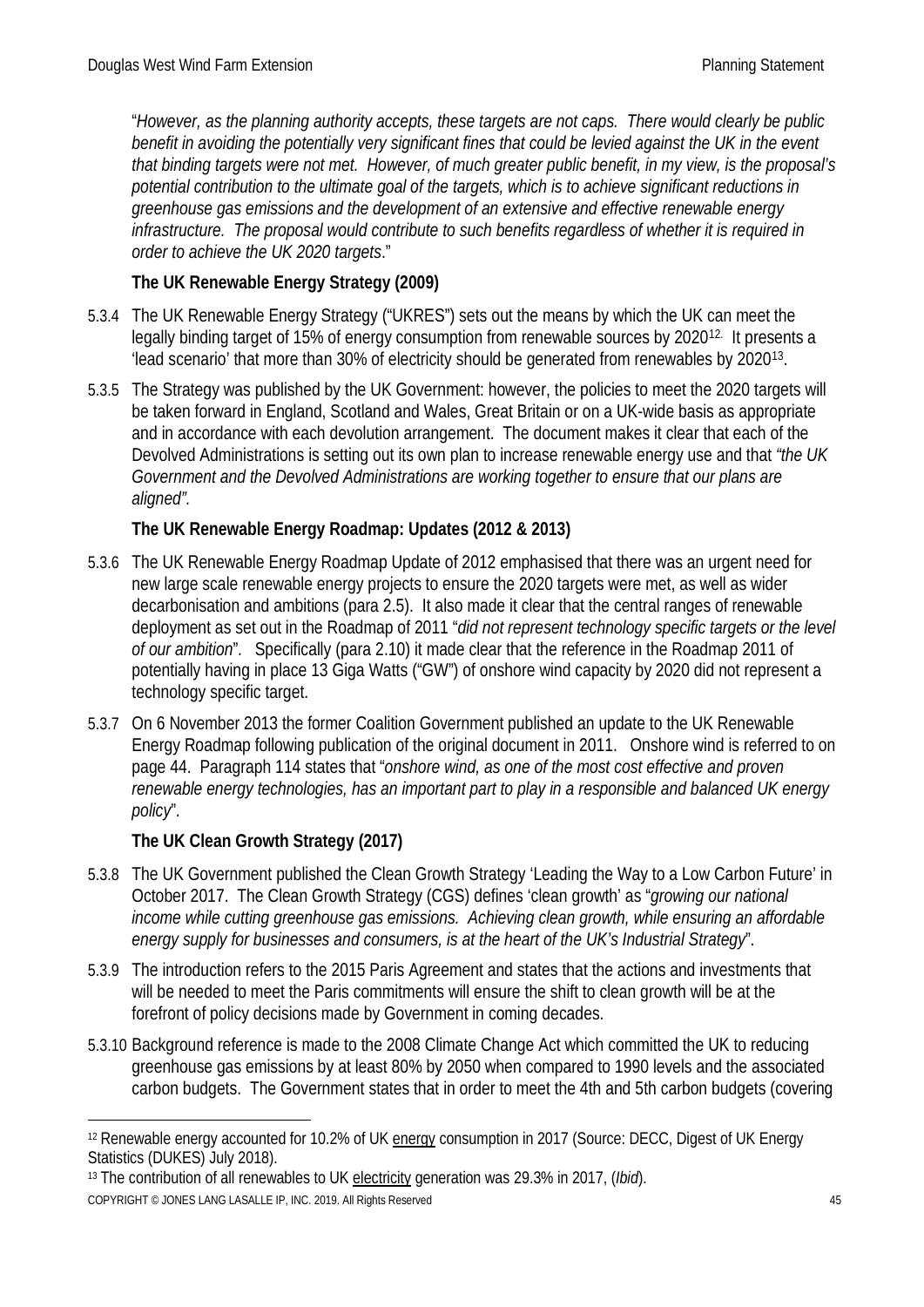the periods 2023 – 2027 and 2028-2032) "*we will need to drive a significant acceleration in the pace of decarbonisation and in this strategy we have set out stretching domestic policies that keep us on track to meet our carbon budgets*".

5.3.11 The CGS sets out a comprehensive set of policies and proposals that aim to accelerate the pace of clean growth i.e. to deliver increased economic growth and decreased emissions. It adds "*in order to meet these objectives the UK will need to nurture low carbon technologies, processes and systems that are as cheap as possibl*e".

# **The UK Industrial Strategy (2017)**

- 5.3.12 The Industrial Strategy White Paper entitled 'Building a Britain fit for the Future' was published by the UK Government in November 2017. The Strategy's overall aim is to create an economy that boosts productivity and earning power throughout the UK. What is termed 'grand challenges' are set to put the UK at the forefront of the industry of the future and one of these is entitled 'clean growth'. The Government states that "*we will maximise the advantages for UK industry from the global shift to clean growth*".
- 5.3.13 The 'key policies' in the strategy relate to ideas, people, the business environment, places and infrastructure. Clean growth is addressed at page 42 *et seq* and it is set out that "*we will maximise the advantages for UK industry – through leading the world in the development, manufacture and use of low carbon technologies, systems and services which cost less than high carbon alternatives*".

#### **Conclusions on UK Energy Policy**

- 5.3.14 UK energy policy, as summarised above is a reserved matter and remains the responsibility of the UK Government. At a UK level there are clear renewable energy, electricity and carbon emission saving targets for 2020, but also stretching in the long term to 2050 and beyond.
- 5.3.15 It is relevant to take UK energy policy into account and as the Reporter in the Corlic Hill Wind Farm Appeal decision set out, wind farm proposals will contribute to the wider public benefit in terms of renewable energy and electricity generation regardless of whether or not they are required in order to achieve UK targets by 2020. The Reporter in the Corlic Hill decision also made clear at paragraph 25 of the decision letter for that scheme that:

"*it is clear that the UK Government is less willing to provide financial support to onshore wind energy than before. However, that shift in policy does not amount to an instruction that such proposals should no longer be permitted. In any event, although energy policy is a reserved matter, climate change and planning policy are not. My role in this proposal is to determine whether planning permission should be granted. Therefore while I have had regard to UK energy policy and to the evidence of performance against binding European targets, I have also had regard to Scottish climate change and planning policy and to Scottish targets…*"

#### **5.4 Scottish Government Policy and Renewable Energy Generation Targets**

- 5.4.1 In recent years there has been a large number of Scottish Government policy documents (as well as statute) on the topic of climate change and renewable energy. In this section the following documents are referred to, with key policy objectives and targets highlighted:
	- The Climate Change (Scotland) Act 2009;
	- The 2020 Routemap for Renewable Energy in Scotland (2011);
	- The Electricity Generation Policy Statement (2013):
	- The 2020 Routemap for Renewable Energy in Scotland Updates (2013 & 2015);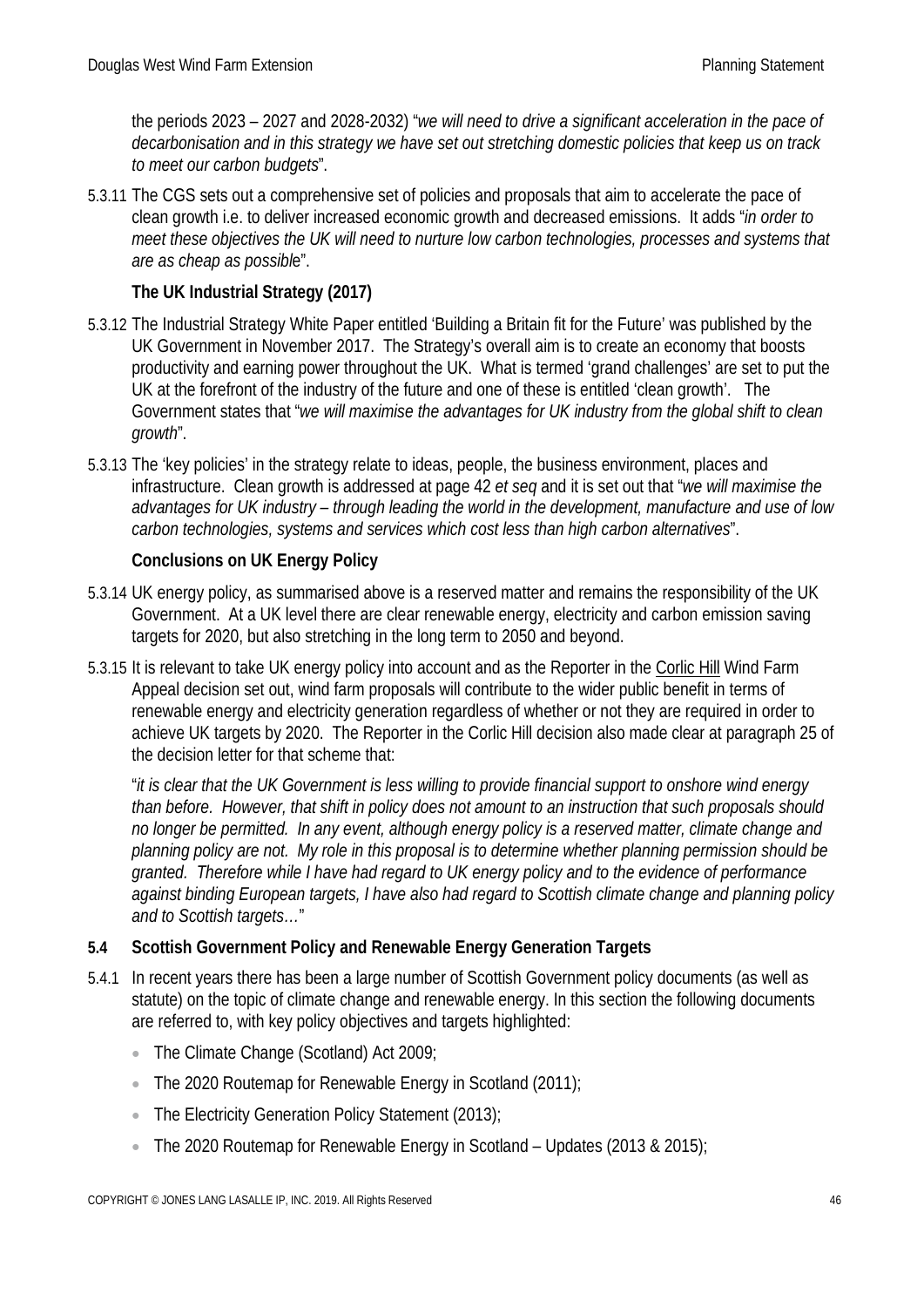- The Scottish Energy Strategy (2017);
- The Onshore Wind Policy Statement (2017);
- The Climate Change Plan (2018); and
- The Climate Change (Emissions Reduction Targets) (Scotland) Bill 2018.
- 5.4.2 Figure 5.2 illustrates a 'timeline' of key Scottish and UK Government renewable energy policy documents.

**Figure 5.2: Key Scottish and UK Renewable Energy Policy Documents and Milestones**



Source: JLL

# **The Climate Change (Scotland) Act 2009**

- 5.4.3 The 2009 Act is the key legislation in Scotland dealing with climate change and carbon targets. Part 1 of the Act creates the statutory framework for greenhouse gas house emission reductions by setting an interim 42% reduction target for 2020 and an 80% reduction target for 2050. To help ensure the delivery of these targets, the Act also requires that the Scottish Ministers set annual targets in secondary legislation, for Scottish emissions from 2010 to 2050. Part of the Act also places climate change duties on Scottish public bodies.
- 5.4.4 The Scottish Government has now published its third Climate Change Plan (2018), setting out proposals and policies to drive emissions down by 66% by 2032.
- 5.4.5 The Scottish Government in 2017 set out proposals for a Climate Change Bill to contain more ambitious targets for the reduction of greenhouse gas emissions and ensure that obligations set under the Paris Agreement are met. The draft Bill was published in June 2017.
- 5.4.6 The Climate Change Plan sits alongside the Scottish Government's new Energy Strategy which was published in December 2017. Together these documents provide the Government's national level strategic framework to guide the transition for a low carbon Scotland. These more recent documents are referred to below.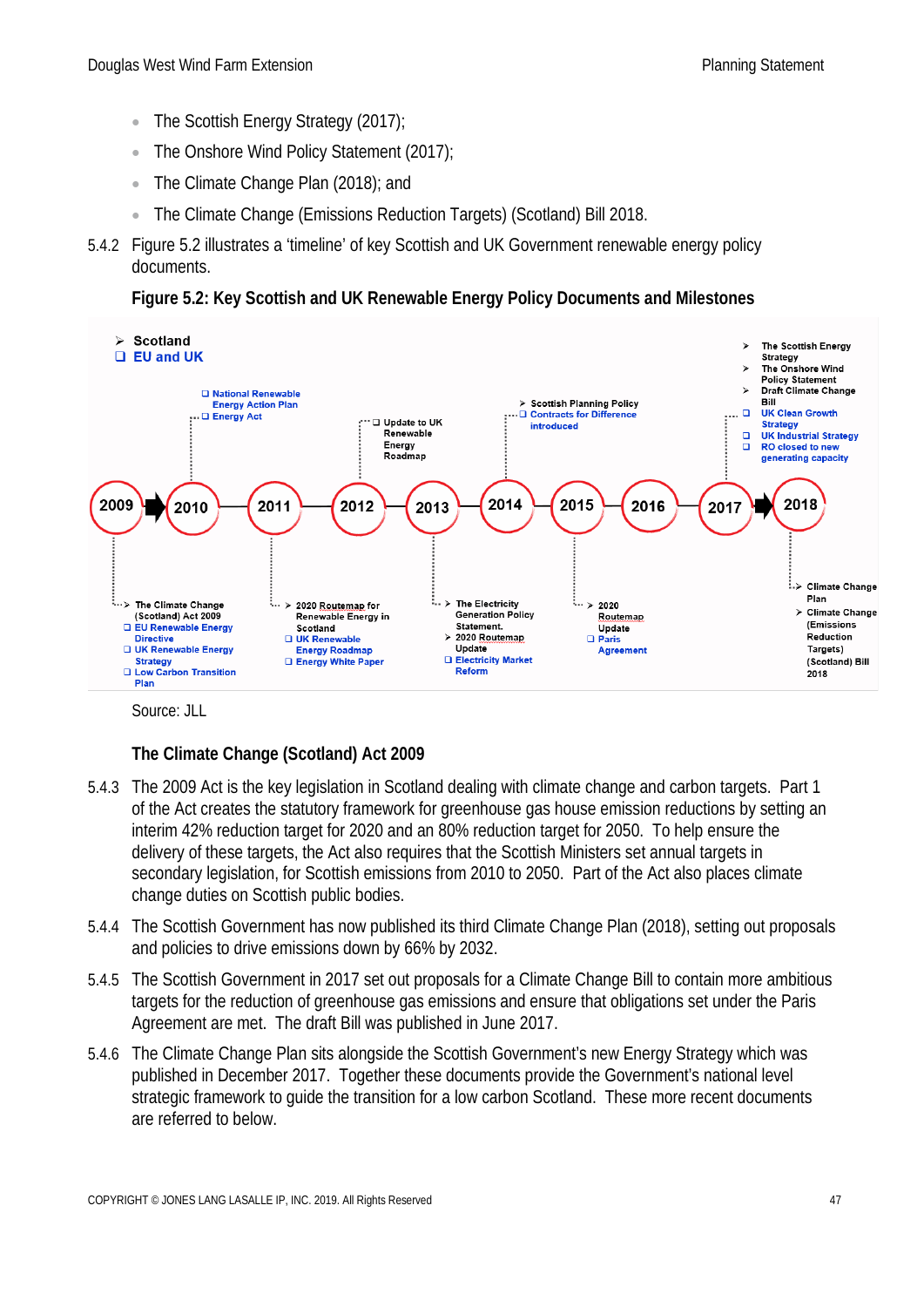### **The 2020 Routemap for Renewable Energy in Scotland (2011)**

- 5.4.7 The Scottish Government published the 2020 Routemap in July 2011. The Executive Summary states that the Government is aiming to make Scotland *"the renewables powerhouse of Europe".*
- 5.4.8 Chapter 1 states that the renewables target of 100% equates to the equivalent of c.16 GW of installed capacity and to meet the target will "*demand a significant and sustained improvement over the deployment levels seen historically*" (page 26).
- 5.4.9 The Routemap also provided an increase in the Scottish Government's overall renewable energy target to 30% by 2020.
- 5.4.10 Chapter 3 of the Routemap provides a specific routemap for 'Onshore Wind' and is entitled 'Sectoral Routemaps'. The introduction notes that:

*"The Government is committed to the continued expansion of portfolio of onshore wind farms to help meet renewables targets… Onshore wind turbines can make a very large contribution to the progress to Scotland's renewable electricity target and help establish Scotland's reputation as rapidly becoming the green powerhouse of Europe thanks to its underlying political commitment to make it happen."* (page 66)

### **The Electricity Generation Policy Statement (2013)**

- 5.4.11 The Scottish Government published the Electricity Generation Policy Statement ("EGPS") on 28 June 2013. The EGPS examines the way Scotland generates electricity and considers the changes necessary to meet the various targets in the sector set by Government. Paragraph 2 states that the report is built upon a sustainable, low carbon vision of Scotland's energy future and it states, "*the need for a rapid expansion of renewable electricity across Scotland*…".
- 5.4.12 Paragraph 8 states that the report will assist the Scottish Government to comply with further statutory requirements under the Climate Change Scotland Act 2009. It also reiterates in paragraph 9 that the Government is committed to securing the transition to a low carbon economy, which is one of the six 'strategic priorities' laid out in the Government's Economic Strategy.
- 5.4.13 The report summarises the Scottish Government's targets and these are set out as *inter alia*:
	- Delivering the equivalent of at least 100% of gross electricity consumption from renewables by 2020 as part of a wider, balanced electricity mix;
	- Enabling local and community ownership of at least 500 MW of renewable energy by 2020; and
	- Seeking increased interconnection and transmission upgrades capable of supporting projected growth and renewable capacity.
- 5.4.14 The report highlights that these targets underpin the Government's vision of a stable and desirable future generation mix for Scotland, built around the following key principles (paragraph 4):
	- a secure source of electricity supply which can be largely de-carbonised by 2030; and
	- which achieves the greatest possible economic benefit and competitive advantage for Scotland including opportunities for community ownership and community benefits.
- 5.4.15 Paragraph 14 states that the 2020 target:

*"…is a challenge – to the energy supply sector, to our renewables industry and innovators, and to Scotland's communities; it is both a statement of intent and a rallying call, embodying our firm belief that Scotland can and must exploit its huge renewables potential to the fullest possible extent – to help meet demand here and across Europe. It is as much about the value and importance of the journey as it is about the destination."*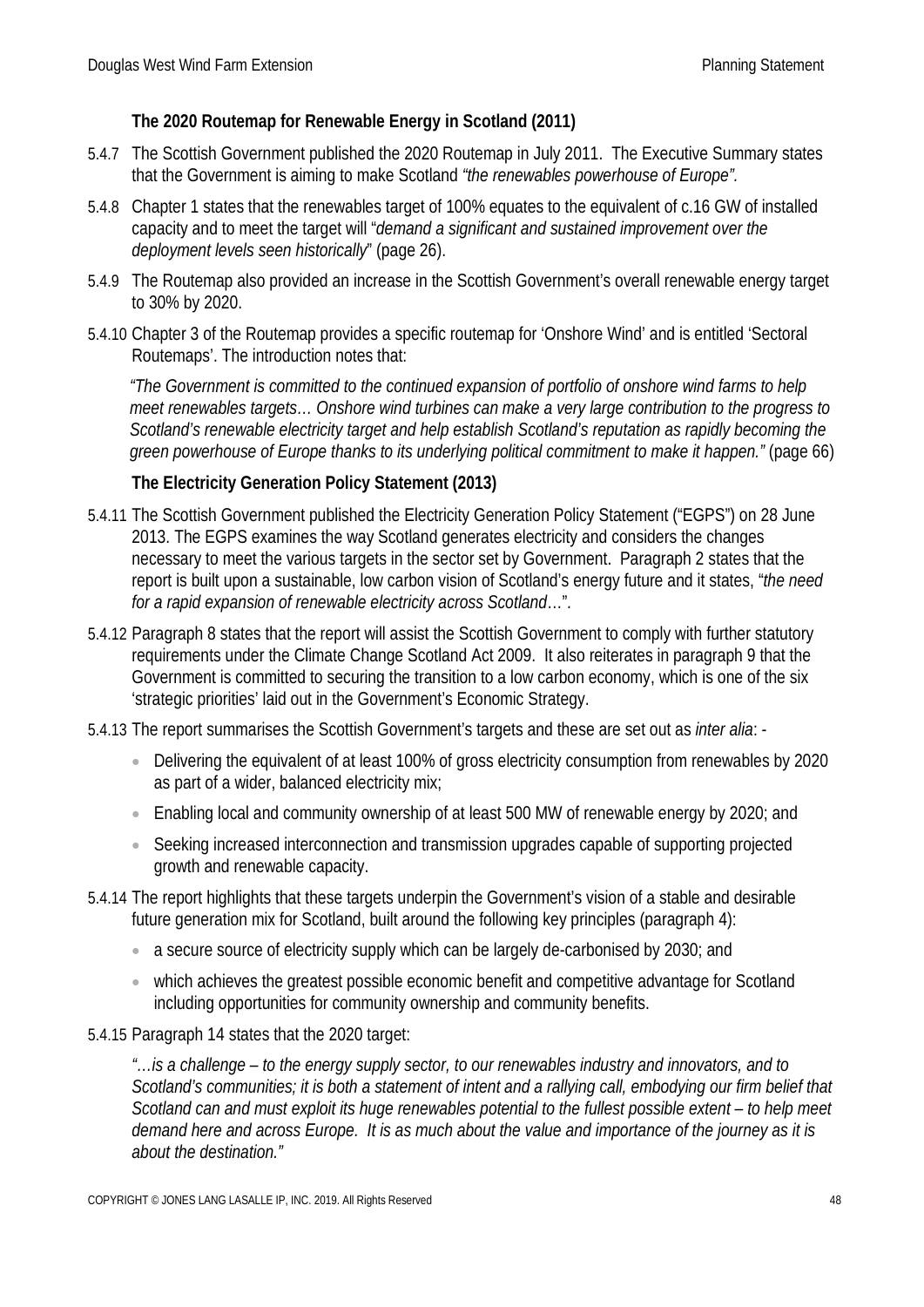- 5.4.16 Paragraph 17 states that the Government estimates that the 100% target will require around 14-16GW of installed capacity to be deployed.
- 5.4.17 Page 11 of the report explains that the UK target is to produce 15% of all energy from renewable sources and an estimated 30% of electricity from renewable sources by 2020 and that this:

*"…will require connection to Scotland's energy resource and we will continue to work to connect Scotland to an ever more integrated UK and EU market".*

5.4.18 The report cross refers to the 2020 Routemap for renewable energy in Scotland. Paragraph 32 reiterates the EU context and states that Scotland has the potential to make a "*major contribution to the EU's overall renewables target*".

### **The 2020 Routemap for Renewable Energy in Scotland – Updates (2013 & 2015)**

- 5.4.19 The Routemap Update was published in December 2013. The Ministerial Forward states that *"Renewable energy is a central element of our strategy for a successful Scotland. Scotland's vast renewable energy resources create major job and investment opportunities and – as part of wider, balanced energy mix – will deliver secure, low carbon and cost-effective energy supplies"* (page 3).
- 5.4.20 A further Routemap Update was published on 17 September 2015. The report provides statistics on deployment of renewables and provides sectoral updates. Page 13 states that "*onshore wind has a pivotal role in delivering our 2020 renewables targets…*".

### **The Chief Planner Letter to All Heads of Planning (November 2015)**

- 5.4.21 A letter from the Scottish Government Planning and Architecture Division to all Heads of Planning entitled 'Energy Targets and Scottish Planning Policy' was published on 11 November 2015.
- 5.4.22 It sets out that despite some changes to UK policy, the Scottish Government's policy remains unchanged and that it "*supports new on-shore renewable energy developments, including onshore wind farms and particularly community-owned and shared ownership schemes*". Importantly, it adds that "*this policy support continues in the situation where renewable energy targets have been reached*".
- 5.4.23 In the letter, the Chief Planner re-emphasises that the Scottish Government's SPP (2014) and Electricity Generation Policy Statement (2013) set out the Scottish Government's current position on onshore wind farms. With regard to the 100% of gross electricity consumption from renewables target by 2020, it adds that the target is a statement of intent and that it is known that Scotland has the potential resource to deliver and exceed it. The letter adds that there is no cap on the support for renewable energy development, including onshore wind once the target has been reached.
- 5.4.24 Chapter 6, below, sets out further information on the Applicant's approach to shared ownership. The Heads of Planning Letter emphasises the importance of the opportunity presented by shared ownership. Whilst it highlights that ownership *per se* of any development is not a 'material consideration', paragraph 169 of SPP makes it clear that socio economic benefits *"are relevant material considerations in the determination of planning applications for renewable energy applications*". The Heads of Planning Letter makes it clear that "*it is our expectation that such considerations are addressed in the determination of applications for renewable energy technologies*".
- 5.4.25 The letter makes specific reference to the Government's related guidance on 'Good Practice Principles for Shared Ownership' and states that the guidance is designed to assist Planning Authorities, communities and developers *"in considering a shared ownership renewable energy project within the planning system".*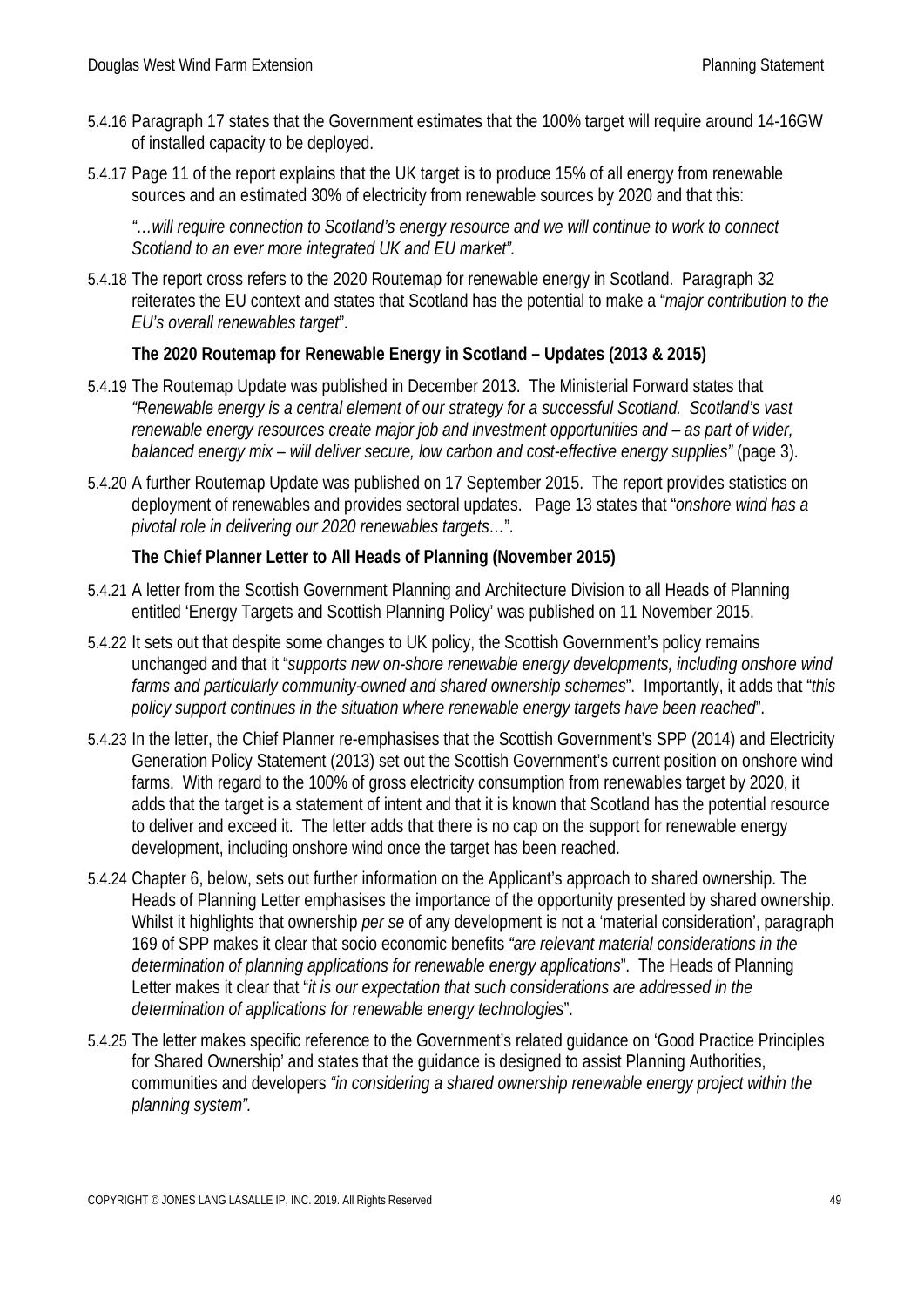# **The Scottish Energy Strategy (2017)**

- 5.4.26 The Scottish Energy Strategy (SES) sets a 2050 vision for energy in Scotland as "*a flourishing, competitive local and national energy sector, delivering secure, affordable, clean energy for Scotland's households, communities and businesses*". The vision is guided by three core principles namely:
	- A whole system view;
	- An inclusive energy transition; and
	- A smarter local energy model.
- 5.4.27 The 2050 vision is expressed around six priorities including:

"*Renewable and low carbon solutions – we will continue to champion and explore the potential of Scotland's huge renewable energy resource, and its ability to meet our local and national heat, transport and electricity needs – helping to achieve our ambitious emissions reduction targets*."

5.4.28 The strategy also contains new whole system targets for 2030 as follows: -

- The equivalent of 50% of the energy for Scotland's heat, transport and electricity consumption to be supplied from renewable sources;
- An increase by 30% in the productivity of energy use across the Scottish economy.
- 5.4.29 The longer-term target is further articulated on page 34 where it is stated: "*Scotland's long-term climate change targets will require the near complete decarbonisation of our energy system by 2050, with renewable energy meeting a significant share of our needs*".
- 5.4.30 The new 50% target is illustrated in Figure 5.3 below.

# **Figure 5.3: The Make Up of the new 2030 Scottish Renewable Energy Target**



Source: Scottish Energy Strategy (2017), page 35.

5.4.31 The text supporting Figure 5.3 states "*Scottish Government analysis underpinning this target shows that renewable electricity – which has already outperformed our interim 2015 target of 50% – could rise to over 140% of Scottish electricity consumption, ensuring its contribution to the wider renewable energy target for 2030. This assumes a considerably higher market penetration of renewable electricity than*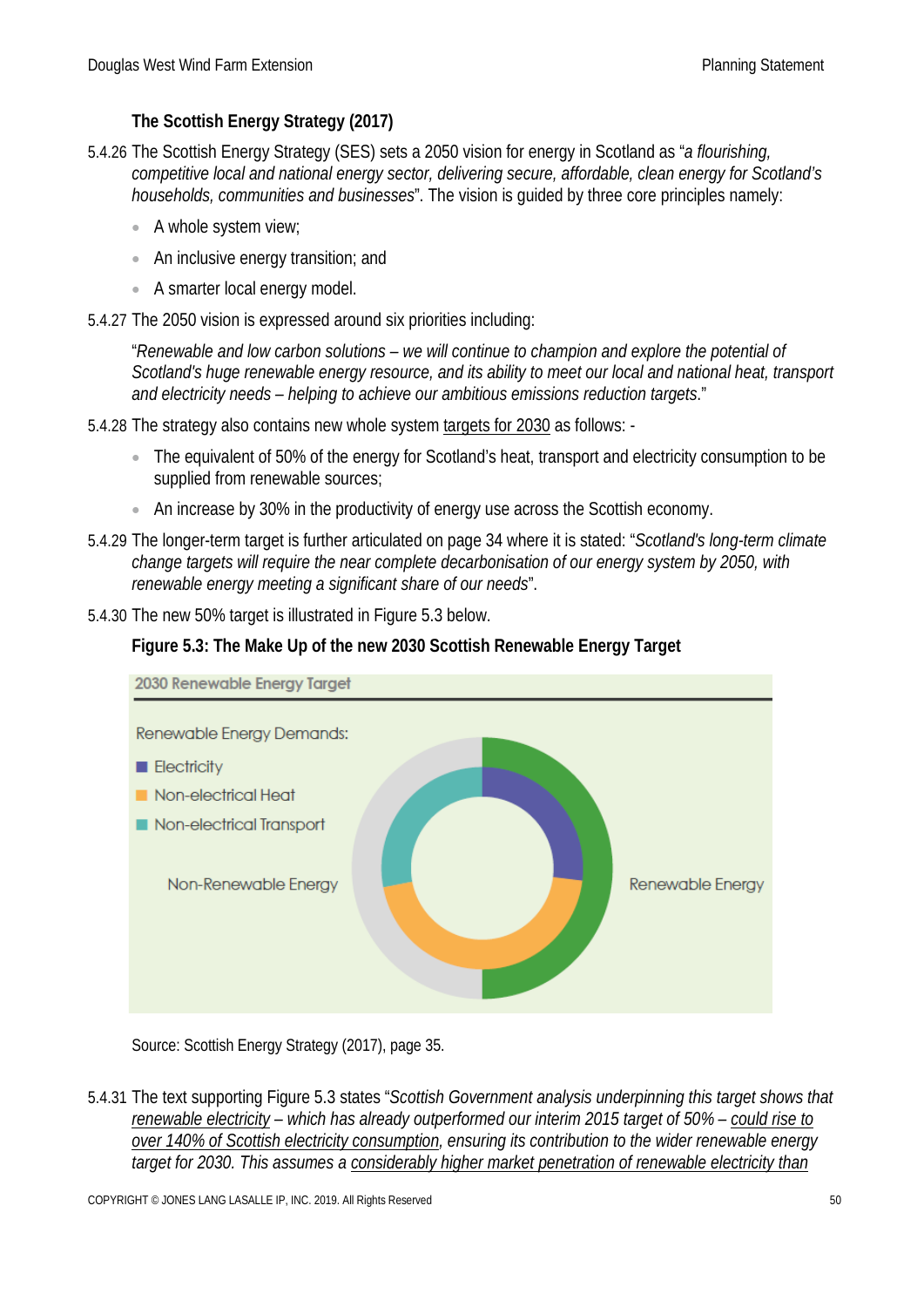*today – requiring in the region of 17 GW of installed capacity in 2030 (compared to 9.5 GW in June 2017)....*" (underlining added)

5.4.32 This increase in renewable generation will require an almost doubling of current capacity.

Scotland in 2050 – Two Energy System Scenarios

- 5.4.33 The SES sets out two illustrative scenarios for the whole energy system in 2050 consistent with the Government's climate change targets (page 24-25). These illustrate how low carbon electricity and hydrogen could be used to meet demand across the industry, services, residential and transport sectors. The SES stresses that these are illustrative and designed to assist understanding of what infrastructure and behaviours might be required under different future scenarios.
- 5.4.34 It is set out that the energy system in 2050 will probably include aspects of both scenarios and it is recognised that given the likely pace of technological change across the energy sector over the next three decades, this will have a huge bearing on the energy system. Both scenarios represent radical changes to the energy system and would require sustained investment, high levels of public acceptance and support across wider society.
- 5.4.35 Given the strength of the renewable sector in Scotland it is not surprising that the SES sets out that renewable and low carbon energy will provide the foundation of the future energy system and it is also recognised that this sector and approach offers a huge opportunity for economic and industrial growth.

**Figure 5.4: Scenarios for 2050 in the Scottish Energy Strategy**



Source: JLL, with targets taken from Scottish Energy Strategy (2017), pages 26-29.

5.4.36 Renewable electricity will play a fundamental role for the primary energy generation under all scenarios. In the 'Hydrogen' scenario the currently demonstrated viable hydrogen source is through electrolysis using (renewable) electricity. The Proposed Development would make a valuable contribution to both scenarios and a hybrid approach, particularly given the proximity to 3R Energy's consented industrial land at J11 of the M74 where a hydrogen transport hub linked to the local wind farms is being considered.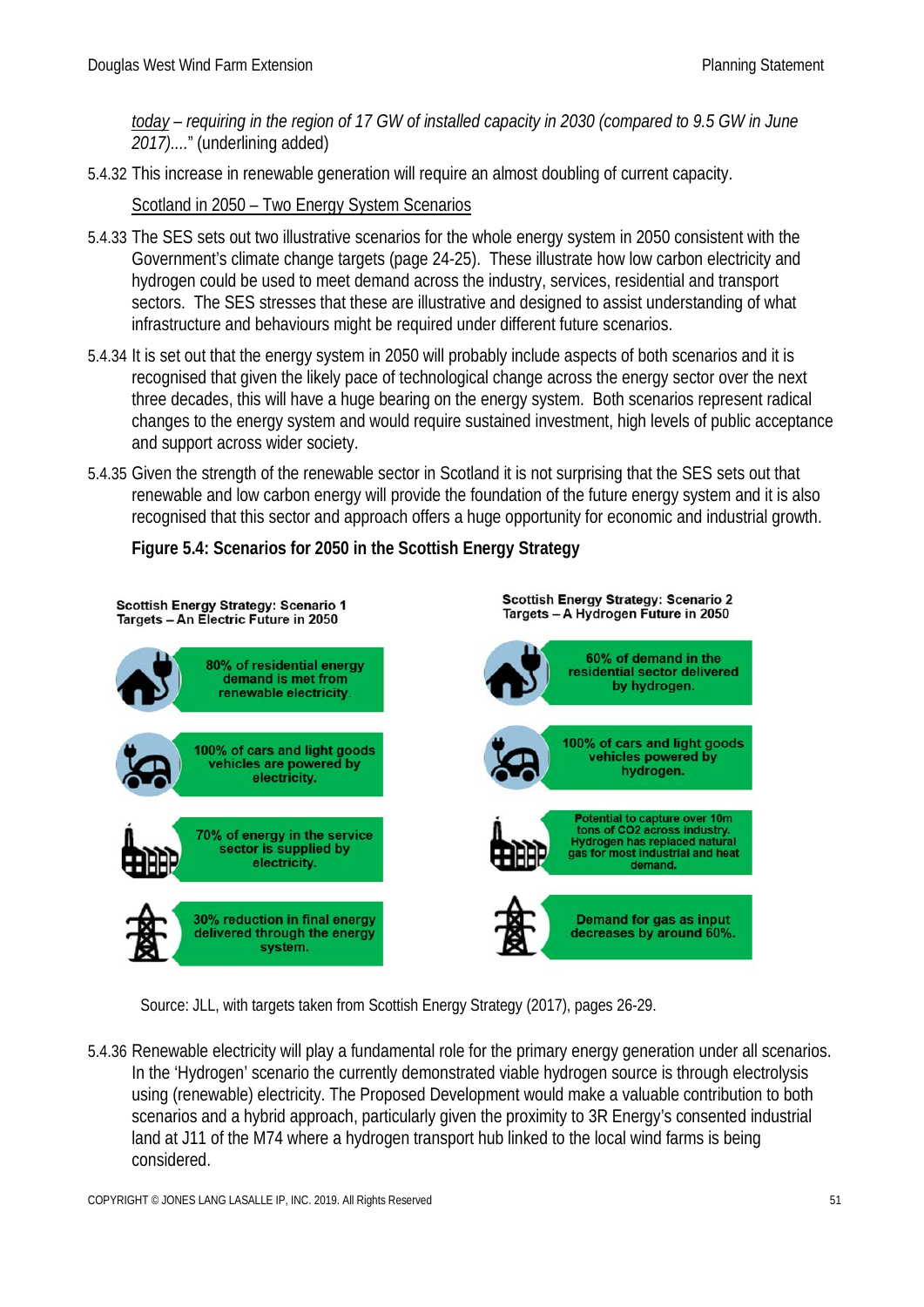### Scottish Energy Strategy – Onshore Wind

- 5.4.37 The SES refers to "Renewable and Low Carbon Solutions" as a strategic priority (page 41) and states "*we will continue to champion and explore the potential of Scotland's huge renewable energy resource, and its ability to meet our local and national heat, transport and electricity needs – helping to achieve our ambitious emissions reduction targets*".
- 5.4.38 Onshore wind is identified as a key technology and the SES states "*we will push for UK-wide policy support for onshore wind, and take action of our own to prioritise and deliver a route to market – combined with a Land Use Planning approach which continues to support development while protecting our landscapes*".
- 5.4.39 The Government has highlighted the importance of the need for onshore wind to have a route to market and the importance of this consideration is clearly emphasised in the final SES.
- 5.4.40 The SES goes on to set out what is termed the "Opportunity" for onshore wind and there is explicit recognition that onshore wind is amongst the lowest cost forms of power generation of any kind which will allow it to contribute to one of six priorities, which is "*to protect consumers from excessive or avoidable costs*" (Page 8). It is also recognised as "*a vital component of the huge industrial opportunity that renewables create for Scotland*". Reference is made to the employment levels and economic activity derived from onshore wind and the SES sets out that the Government is "*determined to build on these strengths*".
- 5.4.41 The SES sets out the Government's clear position on onshore wind namely:

"*Our energy and climate change goals mean that onshore wind must continue to play a vital role in Scotland's future – helping to decarbonise our electricity, heat and transport systems, boosting our economy, and meeting local and national demand*.

*That means continuing to support development in the right places, and – increasingly – the extension and replacement of existing sites with new and larger turbines, all based on an appropriate, case by case assessment of their effects and impacts.*

*And it means developers and communities working together and continuing to strike the right balance between environmental impacts, local support, benefits, and – where possible – economic benefits deriving from community ownership*." (underlining added)

5.4.42 The SES adds:

"*This can be done in a way which is compatible with Scotland's magnificent landscapes, including our areas of wild land. This means that the relevant planning and consenting processes will remain vitally important. A major review of the Scottish planning system is well underway, and will continue as now to fully reflect the important role of renewable energy and energy infrastructure, in the right places*".

- 5.4.43 The SES goes on to cross refer to further detail in relation to onshore wind as contained within the Onshore Wind Policy Statement ("OWPS") which has been published alongside the SES. The SES therefore, in addition to setting new stretching renewable energy and electricity targets, gives unequivocal strong policy support for the further development of onshore wind. In essence there is a renewed and enhanced impetus being imparted, rather than just a continuation of previous support.
- 5.4.44 Page 69 references "near term actions" for onshore wind including:
	- "*Build on the positive and practical provision for onshore wind in our planning system under the next National Planning Framework and Scottish Planning Policy.*
	- *Implement the new Onshore Wind Policy Statement, which underlines the continued importance of this established, low cost resource*".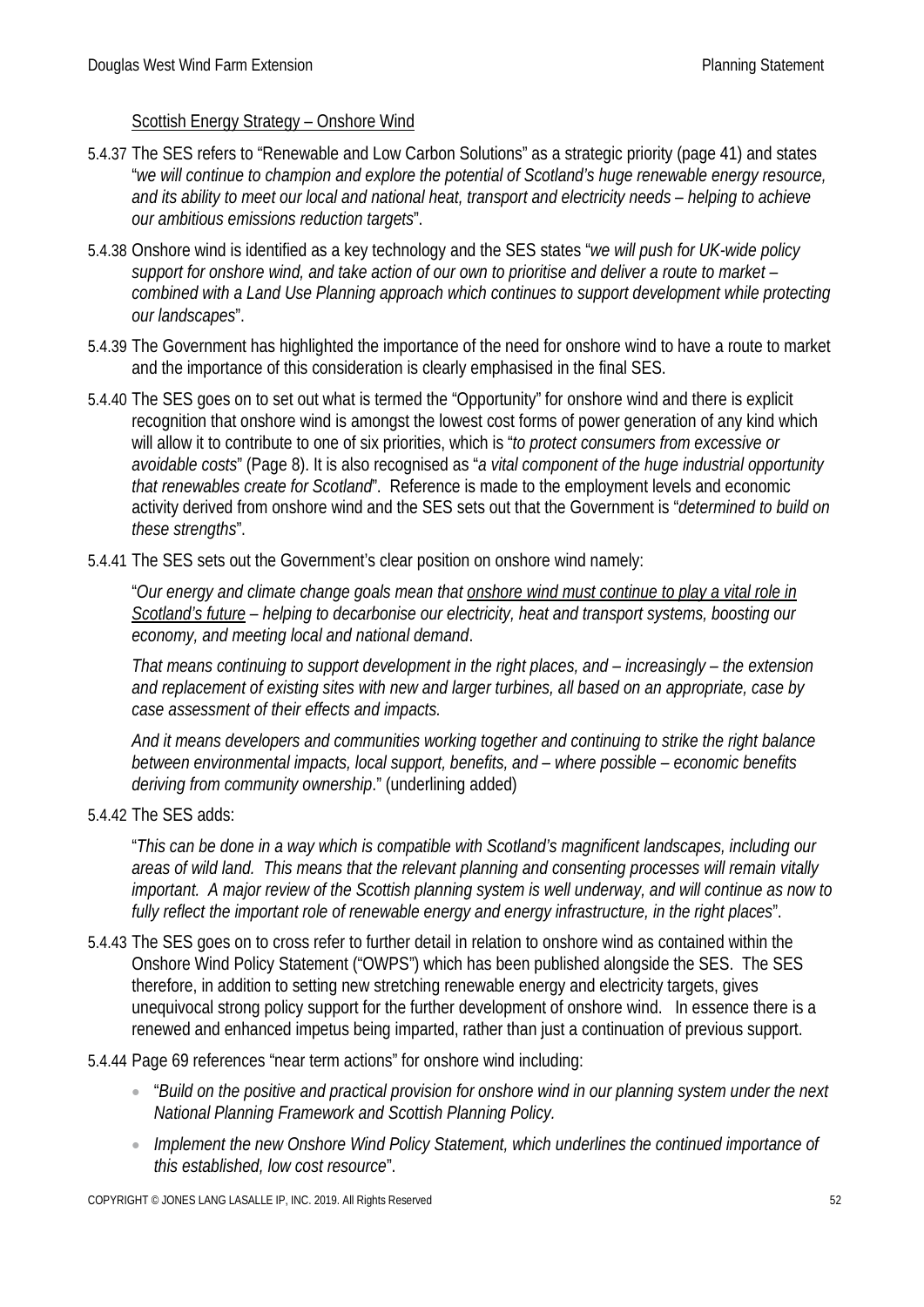5.4.45 On the basis of the near term actions for onshore wind in the SES (see above), it can be anticipated that these new national planning policy documents, with their enhanced status, will reflect this strong support for onshore wind now set out in the SES and OWPS.

# **The Onshore Wind Policy Statement (2017)**

- 5.4.46 The OWPS sets out the up to date national policy position in relation to onshore wind. The Ministerial Foreword sets out that "*there is no question that onshore wind is a vital component of the huge industrial opportunity that renewables more generally create for Scotland*".
- 5.4.47 It adds "*our energy and climate change goals mean that onshore wind will continue to play a vital role in Scotland's future – helping to substantively decarbonise our electricity supplies, heat and transport systems, thereby boosting our economy*".
- 5.4.48 Key relevant provisions of the statement are set out below.
- 5.4.49 Chapter 1 is entitled 'Route to Market' and it sets out (paragraph 2) that onshore wind, as a mature and established technology, is now amongst the lowest cost forms of generating electricity, renewable or otherwise. It adds "*we expect onshore wind to remain at the heart of a clean, reliable and low carbon energy future in Scotland*".
- 5.4.50 Establishing a route to market is essential to enable wider deployment and an increased contribution from onshore wind. In a subsidy free context, it will be the larger scale developments that can capture a good wind resource, and which have cost effective grid connection arrangements which will make a valuable early contribution to targets.
- 5.4.51 Paragraph 3 continues: "*In order for onshore wind to play its vital role in meeting Scotland's energy needs, and a material role in growing our economy, its contribution must continue to grow. Onshore wind generation will remain crucial in terms of our goals for a decarbonised energy system, helping to meet the greater demand from our heat and transport sectors, as well as making further progress towards the ambitious renewable targets which the Scottish Government has set*".
- 5.4.52 The statement therefore makes it very clear that onshore wind is expected to make a significant contribution to Scotland's energy needs including renewable targets into the long term. A number of parties opposed to onshore wind farms have in recent years continued to advance an argument that because Scotland's 2020 target in relation to the generation of renewable electricity could be within reach, that less weight should be placed on the contribution and benefits that could arise from onshore wind energy. The Chief Planner Letter on energy targets of November 2015 rejected such an approach. Now the Government's OWPS very clearly demonstrates that it does not support such a position being taken whatsoever – onshore wind is viewed as having a vital role in terms of the attainments of the Government's environmental and economic goals.
- 5.4.53 Paragraph 4 of Chapter 1 states that given the recognised contribution that onshore is expected to make to Scotland's future energy and renewable targets "*this means that Scotland will continue to need more onshore wind development and capacity, in locations across our landscapes where it can be accommodated*". This statement not surprisingly therefore continues the current approach as set out in SPP that, whilst there is a very strong need case for further onshore wind development, environmental considerations are factors to be taken into account in the operation of the planning system. This principle is reflected throughout the OWPS.
- 5.4.54 Paragraph 8 of Chapter 1 emphasises the industrial opportunity presented by a growing onshore wind sector and it states that "*the extent to which we can continue to capture these benefits, remains a top priority for Scottish Ministers*".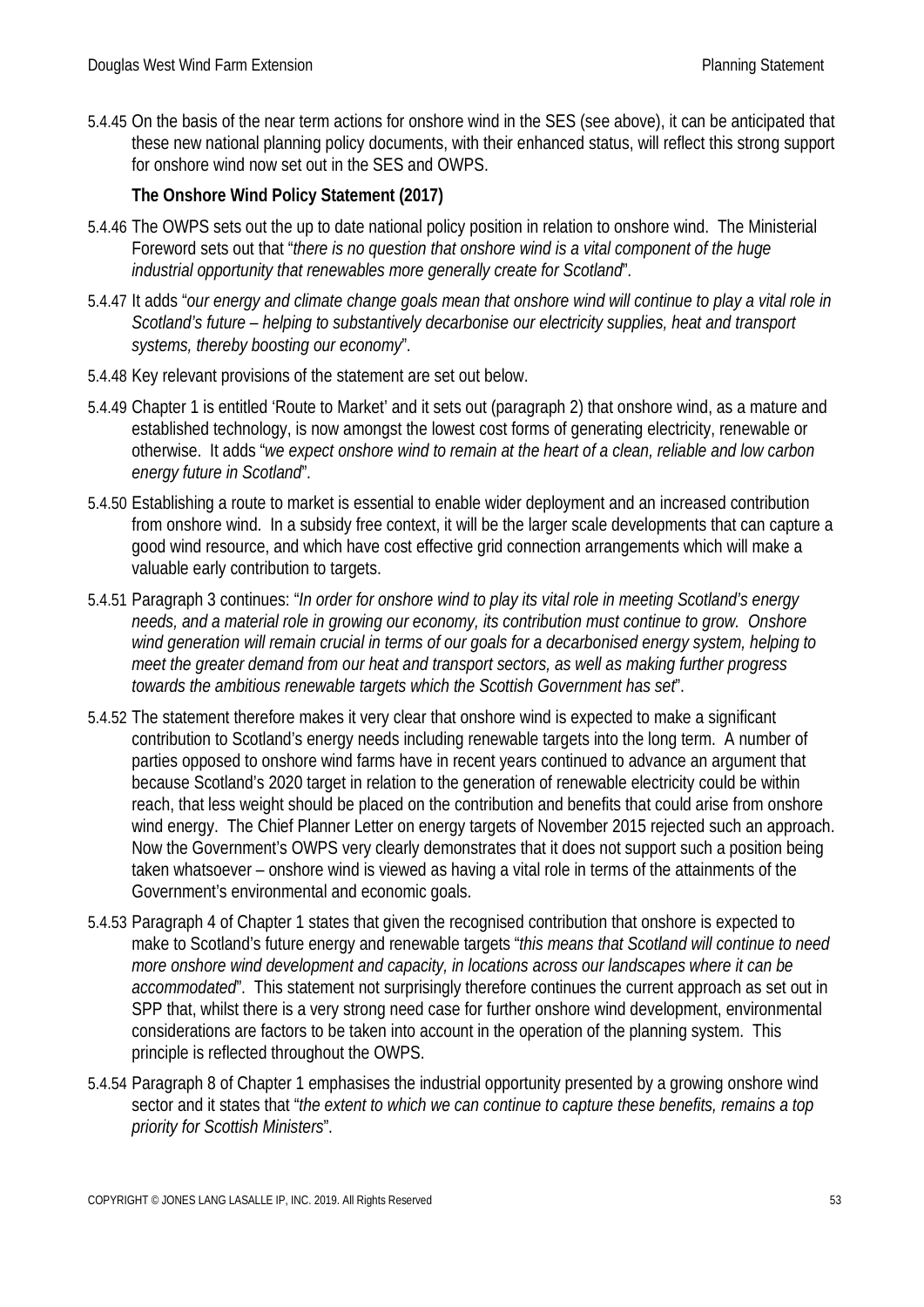- 5.4.55 The document makes a number of references to the industrial operations (tower manufacture) of CS Wind in Campbeltown which it states, "*serves as a reminder of Scotland's ability to serve these markets – we are determined to build upon that, and to continue to attract investment in jobs to Scotland*". The role of onshore wind in sustaining and further growing the supply chain for the sector is therefore a very important consideration and this is recognised in SPP at paragraph 169.
- 5.4.56 Importantly and given the recognition that onshore wind is amongst the lowest cost forms of generating electricity, paragraph 13 makes it clear that the Government's position is that they wish to "*ensure that consumers are able to benefit from the low cost contribution onshore wind can make to a decarbonised energy future – but at no additional cost to their energy bills*".
- 5.4.57 One of the key questions posed in the draft OWPS was whether the matter of efficiency should be a material consideration in the section 36 application process. The Government decided not to pursue this matter but at paragraph 32 sets out that they "*continue to invite applicants to explain clearly how environmental impacts have been balanced against energy yield during design iteration, and reported as part of the information provided in support of applications*".
- 5.4.58 The design approach for the Douglas West Extension has sought to achieve a well-designed development with acceptable impacts whilst generating a significant and valuable contribution to renewable energy and electricity targets. The Proposed Development is anticipated to have a high capacity factor[14](#page-54-0) of more than 32%[15.](#page-54-1) The Scottish average capacity factor is 27% and that figure has been used in the carbon balance exercise, thereby making figures relating to payback periods very conservative.
- 5.4.59 The Applicant notes there is a significant difference in the energy generation output of the 200m turbines compared with smaller turbines. This energy generation balanced against a range of environmental and socio-economic considerations has led the Applicant to proceed with the Proposed Development as set out in the EIAR. Therefore, the output and contribution to various targets that this particular development can make is an important consideration.
- 5.4.60 Paragraph 23 states that the Scottish Ministers "*acknowledge that onshore wind technology and equipment manufacturers in the market are moving towards larger and more powerful (i.e. higher capacity) turbines and that these – by necessity – will mean taller towers and blade tip heights*".
- 5.4.61 Chapter 3 of the OWPS addresses 'a strategic approach to development' and states that whilst this was a key matter posed in the draft OWPS in terms of whether a new strategic approach to wind farm site development should be taken in Scotland, Scottish Ministers have taken the view that the current system described in the consultation as "business as usual" continues to represent an effective and efficient process for considering applications for developments in excess of 50MW.
- 5.4.62 The business as usual approach encompasses the Table 1 Spatial Framework methodology which guides the location of acceptable development – again, the consistency of the Proposed Development to the Spatial Framework as set out in the Development Plan and in SPP has been fully explained – the Proposed Development site can be regarded as a Group 3 location.

<u>.</u>

<span id="page-54-0"></span><sup>14</sup> Capacity or 'load factor' is the amount of electricity generated from a Wind Farm compared with the amount that such turbines would have generated had they been available for the whole of a year and running continually and at maximum output. It should also be noted that the capacity factor figure for the Proposed Development site is robust – being based on several years of on-site met data.

<span id="page-54-1"></span><sup>15</sup> Precise capacity factors and wind data are commercially sensitive and will vary depending on the turbine model, heights and blade dimensions ultimately selected.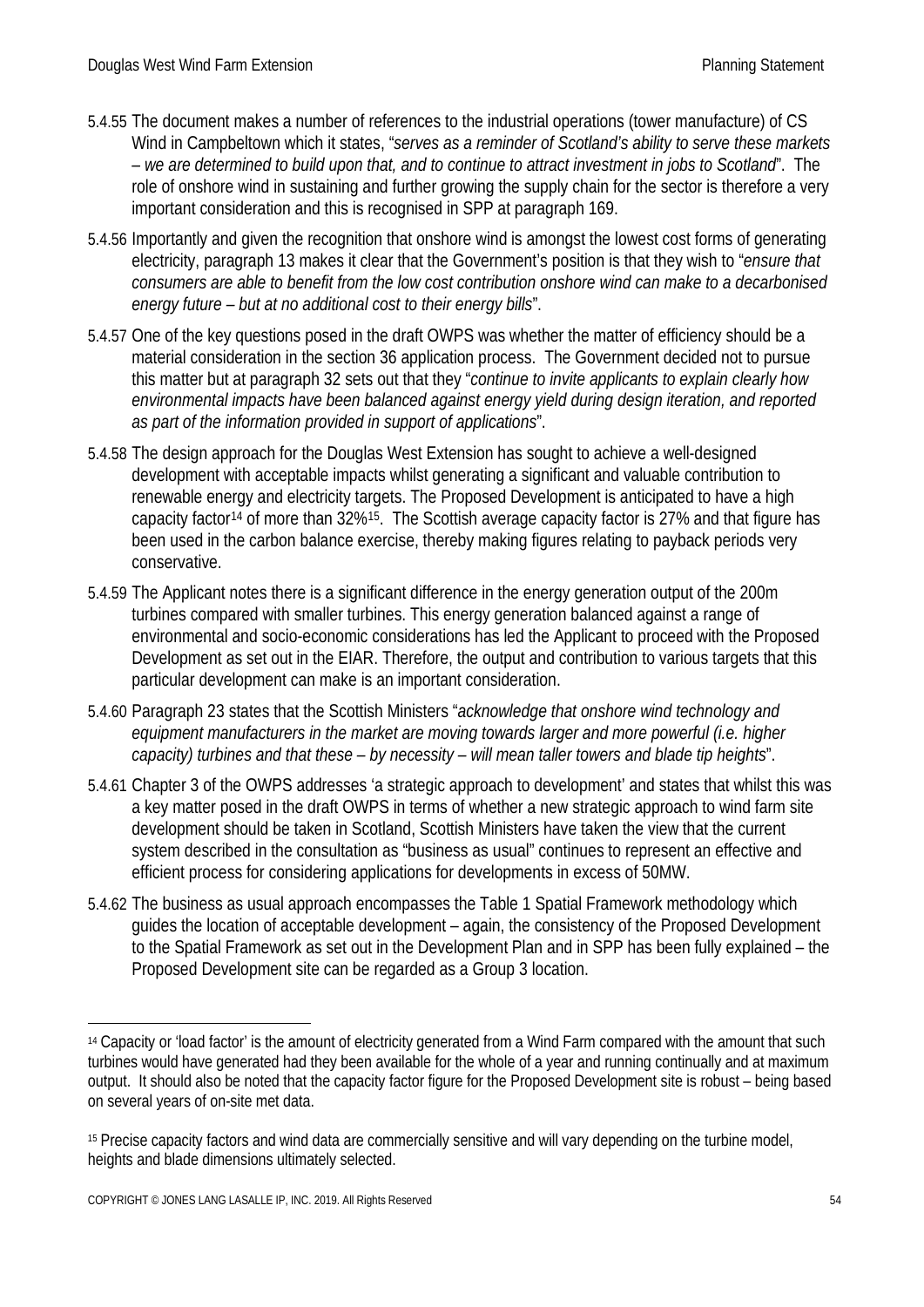# **The Climate Change Plan (2018)**

- 5.4.63 The Scottish Government published a draft Climate Change Plan ("CCP") 'the draft Third Report on Policies and Proposals 2017 – 2032 (RPP3)' on 19 January 2017 under the provisions of the Climate Change (Scotland) Act 2009.
- 5.4.64 A final version of the CCP was published in early 2018 and is intended to be the last produced under the 2009 Act. Future CCPs are to be developed following the passage through the Scottish Parliament of the proposed Climate Change Bill (see below) and it will be at that stage Scottish Ministers will consider what policies and proposals are necessarily to deliver against the new targets.
- 5.4.65 The finalised Climate Change Plan (CCP) was published in late February 2018. Part One sets out the context for the Scottish Government's climate change proposals and policies. It illustrates the emissions reductions pathway to 2032 and the crucial roles that will be played by local authorities and the wider public sector (and the planning system) and communities to reduce emissions by 66% by 2032.
- 5.4.66 The CCP confirms the Scottish Government supports the Paris Agreement, which sets the standard for the international response to climate change.
- 5.4.67 In terms of the electricity sector, the CCP states that:
	- By 2032, Scotland's electricity system will supply a growing share of Scotland's energy needs and by 2030, 50% of all Scotland's energy needs will come from renewables (page 15).
	- By 2032, Scotland's electricity system will be largely decarbonised and be increasingly important as a power source for heat and transport.
	- Electricity will be increasingly important as a power source for heat and in transport to charge Scotland's growing fleet of ultra-low emission vehicles.
- 5.4.68 The CCP states "*Our decarbonisation pathway towards 2032 will be a challenging one, requiring collective efforts from all sectors of the society, but addressing climate change is both a moral and economic imperative, and the Scottish Government is determined to contribute to the global effort for the benefit of our own citizens, and humanity in general*". (page 19)
- 5.4.69 The 'vision' set out is that by 2032, Scotland will have reduced its emissions by 66% against 1990 levels. It adds that "*this will be an enormous transformational change*" (page 22) (underlining added).
- 5.4.70 The CCP states that later in 2018, the Scottish Government will introduce a new Climate Change Bill with even more ambitious targets than those prescribed by the 2009 Act and, in so doing, Scotland will become one of the first countries in the world to legislate to support the aims of the Paris Agreement (page 27).
- 5.4.71 Chapter 1 addresses electricity and states "*our ambition for the electricity sector, as set out in this chapter, is consistent with the Scottish Government's Energy Strategy published in December 2017. In 2032, Scotland's electricity system will be largely decarbonised. The system will be powered by a high penetration of renewables, with security of supply and system resilience aided by a range of flexible and responsive technologies*" (page 67).
- 5.4.72 Policy proposals include:
	- Policy Outcome 1: "*From 2020 onwards, Scotland's electricity grid intensity will be below 50 grams of carbon dioxide per kilowatt hour. The system will be powered by a high penetration of renewables, aided by a range of flexible and responsive technologies*" (page 69) (underlining added).
	- Policy Outcome 2: "*Scotland's energy supply is secure and flexible, with a system robust against fluctuations and interruptions to supply*" (page 74).

COPYRIGHT © JONES LANG LASALLE IP, INC. 2019. All Rights Reserved 55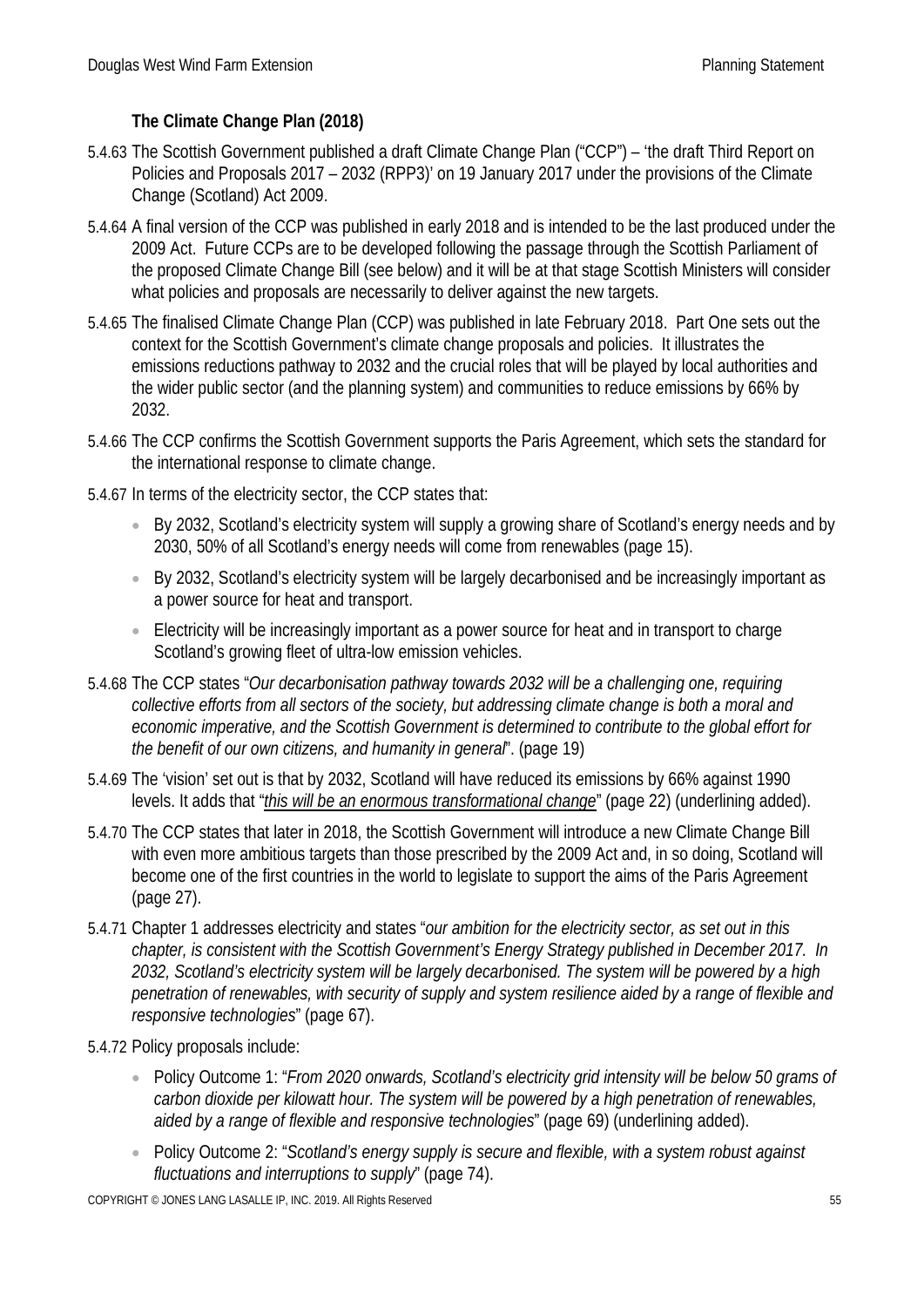- 5.4.73 Reference is made to the SES which the CCP states contains proposals that will increase the level of renewable electricity generation, including new targets and commitments to continue supporting the key renewable generation technologies. These include:
	- A new renewable, all energy consumption target of 50% by 2030, covering electricity, heat and transport; and
	- Renewed efforts to secure routes to market (page 74).
- 5.4.74 'Implementation indicators' for policy outcomes 1 and 2 include:
	- Increase the amount of electricity generated from renewable sources in Scotland.
	- Increase the installed capacity of sites generating electricity from renewable sources in Scotland. By 2030, it is expected that the installed capacity of renewable electricity generation sources will be between 12GW and 17GW.
	- Increase total community and locally owned renewable energy capacity.
	- Increase total renewable capacity in Scotland by planning stage.
	- Increase the share of electricity generated from renewable sources, as a proportion of total electricity generated in Scotland.

### **Figure 5.5: Extract Illustration from the CCP of 'Ambitions in the Electricity Sector'**



Source: CPP (2018)

# **The Climate Change (Emissions Reduction Targets) (Scotland) Bill (2018)**

- 5.4.75 On 23 May 2018 the Climate Change (Emissions Reduction Targets) (Scotland) Bill was introduced to Parliament. The primary objective of the Bill is to raise the ambition of the greenhouse gas emissions reduction targets as set out in the Climate Change (Scotland) Act 2009 (The 2009 Act) and associated Regulations.
- 5.4.76 The Policy Memorandum for the Bill sets out at paragraph 4, that the 2009 Act established Scotland as a world leader in tackling climate change and in response to the United Nations Framework Convention and Climate Change Paris Agreement, the Bill re-affirms the Scottish Government's commitment to remain "*at the forefront of global ambition*".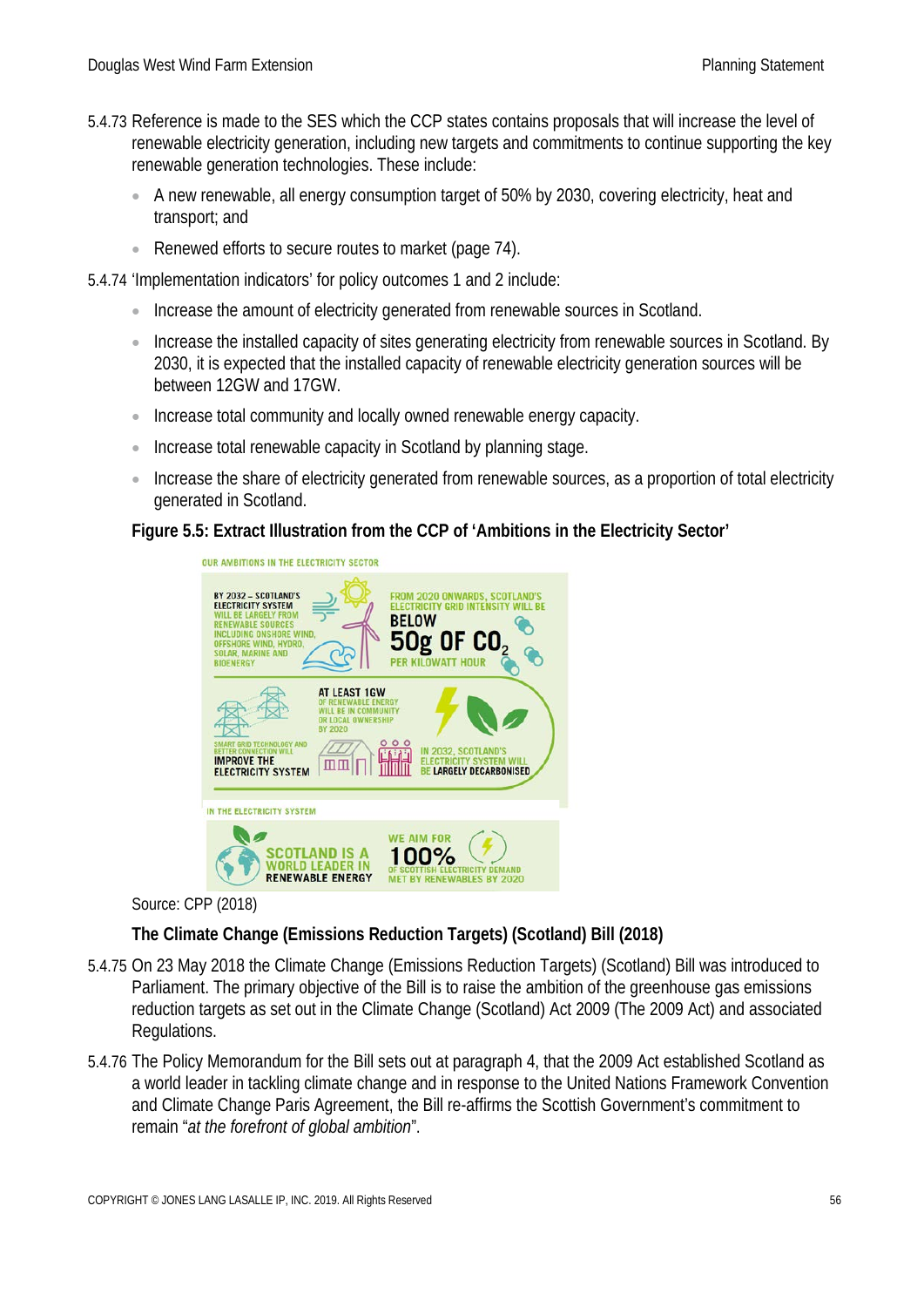- 5.4.77 The Bill increases the target levels for 2020 and 2050 and introduces interim targets for 2030 and 2040. The interim and 2050 target levels proposed are as follows: -
	- A 56% reduction by 2020;
	- A 66% reduction by 2030;
	- A 75% reduction by 2040; and
	- A 90% reduction by 2050.
- 5.4.78 The Memorandum sets out that "*these target levels are arguably the most ambitious legislative targets in the world…*..".
- 5.4.79 The Memorandum also makes it clear that the Scottish Minsters are committed to achieving net zero emissions as soon as possible, and putting a target year into effect as soon as there is sufficient evidence that doing so would be credible.
- 5.4.80 Paragraph 45 of the Memorandum adds that the 90% target is both ambitious and credible and achieving the annual targets that lead to it "*will require challenging actions across all sectors of the Scottish Economy to reduce emissions*…..".
- 5.4.81 The latest addition to the large body of relevant legislative and policy documents with regard to renewable energy and climate change, namely the very recent Climate Change Bill, further demonstrates the Scottish Government's scale of ambition and commitment to that overall policy objective. The Proposed Development would clearly contribute to the attainment of such goals.
- 5.4.82 The proposed Bill is expected to become legislation in early 2019.
- **5.5 Progress to the Scottish 2020 Renewable Energy & Electricity Targets**

#### **Renewable Energy**

5.5.1 The Scottish Government's target is to achieve 30% of total Scottish energy use from renewable sources by 2020. The Government's recently published 'Energy Statistics for Scotland' (December 2018) show that in 2017, 20% of total Scottish energy consumption came from renewable sources. This is illustrated in Figure 5.6 below.

#### **Figure 5.6: Performance against the 2020 & 2030 Renewable Energy Targets**



Source: Scottish Government (2018)

COPYRIGHT © JONES LANG LASALLE IP, INC. 2019. All Rights Reserved 57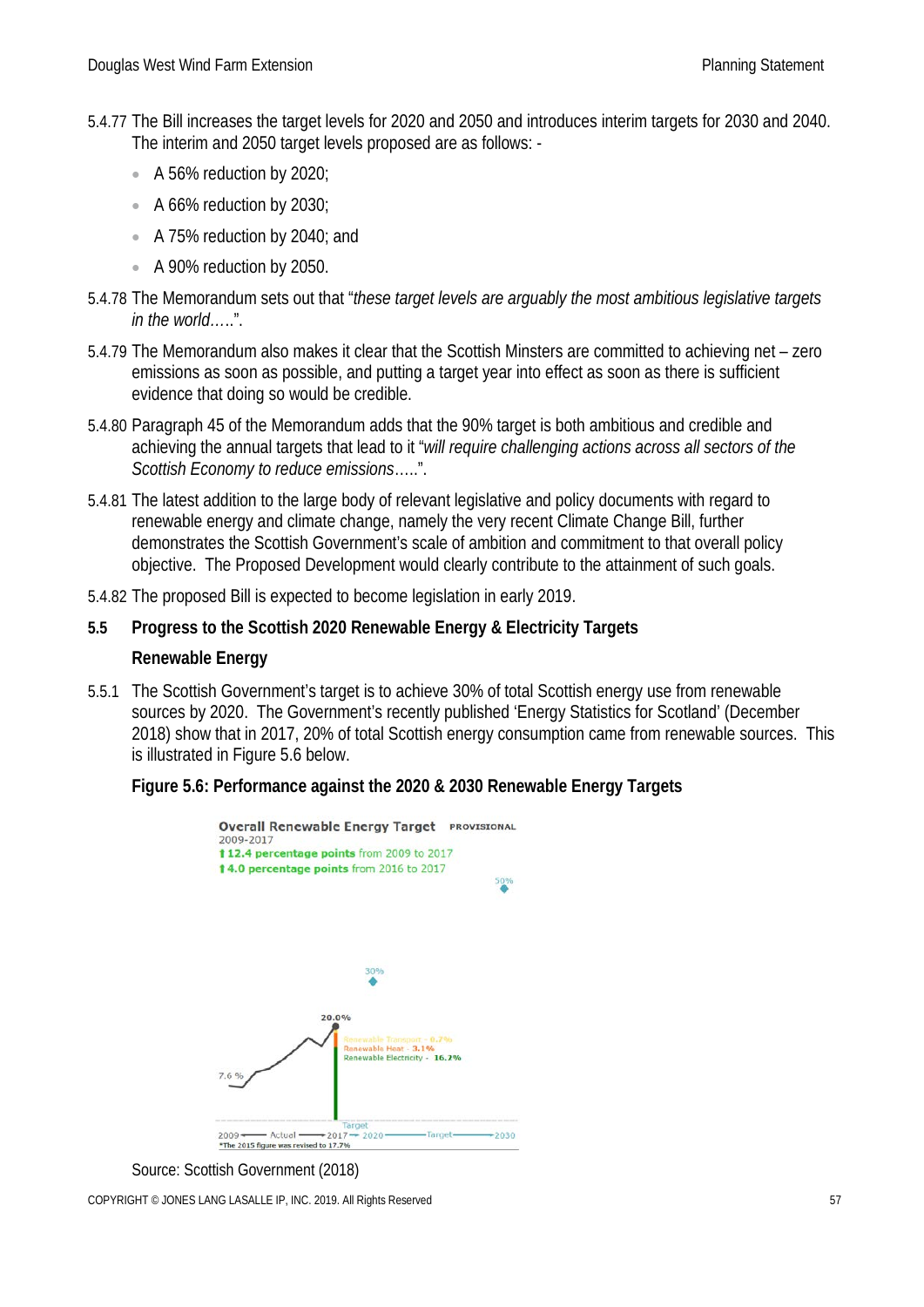# **Renewable Electricity**

- 5.5.2 As noted above, the '2020 Routemap for Renewable Energy in Scotland' published in 2011 states that the 2020 target of delivering the equivalent of 100% of Scottish electricity consumption from renewables will demand a significant and sustained improvement over the deployment levels seen historically.
- 5.5.3 The 2020 100% electricity target equates to around 16GW of installed renewables capacity. The Scottish Government estimates that in 2017, renewable sources generated the equivalent of approximately 70.1% gross electricity consumption<sup>16</sup>. This is illustrated in Figure 5.7 below.

#### **Figure 5.7: Performance against 2020 Renewable Electricity Target: 2005 - 2017**

| <b>Renewable Electricity Target</b><br>2005-2017                                               | <b>FINAL</b> |
|------------------------------------------------------------------------------------------------|--------------|
| <b>154.6 percentage points</b> from 2005 to 2017<br>t 15.7 percentage points from 2016 to 2017 | 100%         |
| 70.1%<br>15.5%                                                                                 |              |
| Actual<br>2005                                                                                 | Target       |

Source: Scottish Government (2018)

- 5.5.4 Figures released from the Scottish Government<sup>[17](#page-58-1)</sup> show that as of September 2018, Scotland had 10.5GW of installed (operational) renewable electricity generation capacity, with an additional 8.6 GW of capacity either under construction or consented. Figure 5.8 below illustrates Scotland's renewable capacity by stage in the planning process.
	- **Figure 5.8: Renewable Capacity in Scotland by Planning Stage, as of June 2018**



<span id="page-58-1"></span><span id="page-58-0"></span> <sup>16</sup> Scottish Government, Energy Statistics for Scotland, (December 2018). <sup>17</sup> *ibid*.

COPYRIGHT © JONES LANG LASALLE IP, INC. 2019. All Rights Reserved 58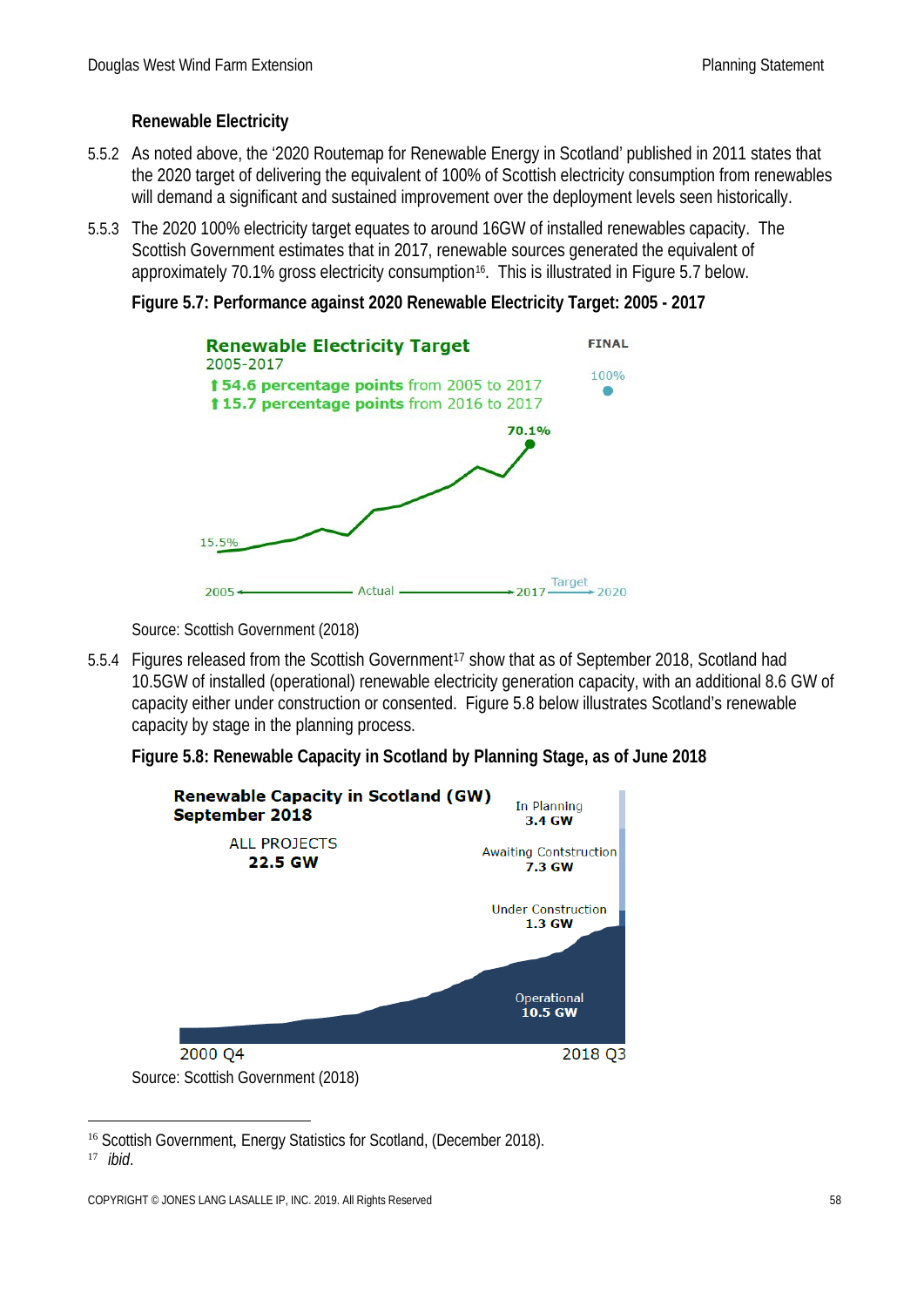- 5.5.5 Figure 5.8 illustrates that there remains a significant shortfall against the Scottish 2020 renewable electricity generation target as the 'operational' and 'under construction' figures together only amount to 11.8GW. The Proposed Development (whilst it is acknowledged would not become operational until shortly after 2020) would still make a valuable contribution to what remains an unmet and uncapped target for 2020 which is c.16GW.
- 5.5.6 As explained above, there also remains a significant shortfall against the UK targets for 2020 in terms of renewable electricity and energy generation, to which the Proposed Development would contribute.
- 5.5.7 The Reporter in the Caplich s.36 decision, in addressing overall conclusions and recommendations, made reference to relevant International, UK and Scottish policy on renewable energy. At paragraph 8.5 he stated, "*International Agreements on renewable energy delivery and greenhouse gas emissions to which the UK is a signatory, some of which will remaining binding irrespective of European Union membership, will pose a significant challenge going forward*".
- 5.5.8 The Reporter went on to make reference to UK and Scottish Government targets and to the view that greater weight should be given to Scottish Government policy and stated at paragraph 8.7 *"that being the case, the contribution this proposal would make to these targets is a factor in its favour, to which significant weight should be attached*".
- 5.5.9 The Reporter added at paragraph 8.9 "*in any event, there can be no doubt that the targets are minimum levels to be achieved rather than caps that must not be exceeded. The Scottish Government has made it clear that it will continue to support the principle of onshore wind, even if or when current targets are met*".
- 5.5.10 The decision also confirms that national planning policy as set out in NPF3 and SPP confirms the commitment to making Scotland a low carbon place and a world leader in low carbon energy generation including in relation to onshore wind. Paragraph 8.10 of the decision states that "*the proposal's contribution to such commitments is a factor in its favour that must be taken into account*".

# **5.6 Conclusions on Renewable Energy Policy**

- 5.6.1 There is a range of relevant UK and Scottish renewable energy policy documents, a number of which commit Scotland and the UK to international obligations in relation to climate change action.
- 5.6.2 The very recent SES sets out that onshore wind is recognised as a key contributor to the delivery of renewable energy targets - specifically the new 2030 50% energy from renewable sources target. The Government has set out that this may require in the region of 17GW of installed renewables capacity by 2030 (SES, page 34). Furthermore, the Government's 2020 renewable electricity target remains unmet and has been supplemented by these new stretching targets.
- 5.6.3 Onshore wind is expected to make a valuable and important contribution to both of the energy scenarios set for 2050 as set out in the SES.
- 5.6.4 One of the key messages in the OWPS is the recognition that onshore wind is to play a "vital role" in meeting Scotland's energy needs and a "material" role in growing the economy and that the technology remains "crucial" in terms of Scotland's goals for an overall decarbonised energy system and to attain the ambitious renewable targets. These have been updated by the Scottish Government as expressed in the new SES and are set for 2020, 2030 and 2050.
- 5.6.5 In the Applicant's view, the language on the role of onshore wind in these documents is demonstrably stronger than that in the current NPF and SPP. Even if a view is taken that the language is no different, the context within which the NPF / SPP policy statements were given is demonstrably different by way of more stretching targets and no subsidy or certainty on route to market. The increased importance of the contribution that onshore wind is expected to make to targets and meeting future energy needs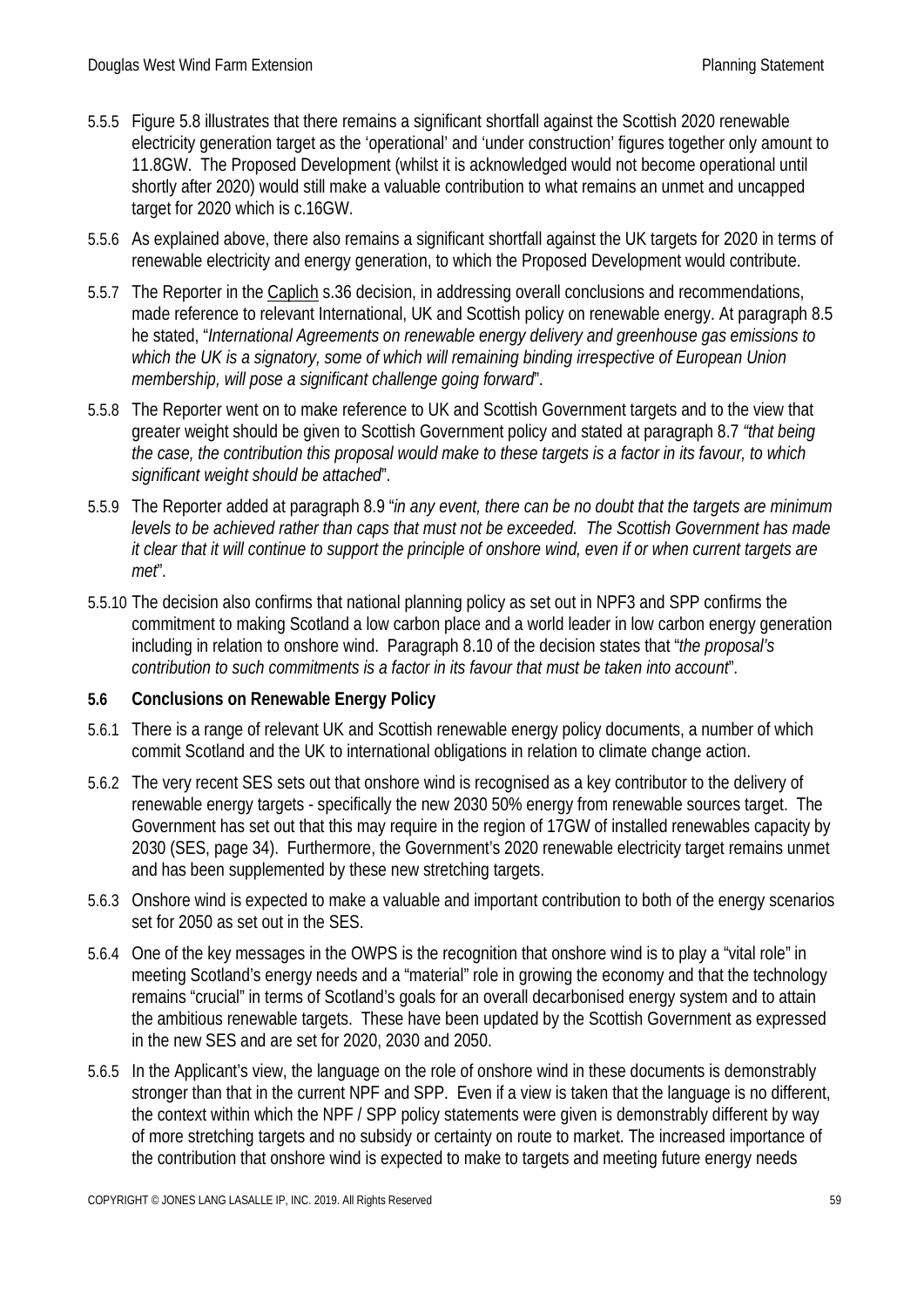should be afforded substantial weight. If the weight has not increased as a result of these recent Scottish Government policy documents and the new stretching targets, then the statements have been made in vain and the targets will risk not being met.

- 5.6.6 In practice, the introduction of significantly more ambitious targets and the need to switch transport to greater use of electricity set against a situation where the easier onshore wind sites have been developed, will inevitably result in a shift in the balancing exercise that has to be undertaken in assessing proposals. This is a highly relevant factor in reaching a decision on the acceptability.
- 5.6.7 The OWPS also makes specific reference to the move "*towards larger and more powerful (i.e. higher capacity) turbines and that these by necessity – will mean taller towers and blade tip heights*". Notice is therefore given of market reality and the benefits larger turbines can bring in terms of energy yield and consequent larger contribution to targets. Furthermore, the Proposed Development is capable of being delivered subsidy free – this is a key challenge the Scottish Government has set for the industry, namely for subsidy free wind farms to be developed in Scotland, taking advantage of effective sites with excellent wind resources.
- 5.6.8 Overall, both documents represent the leading edge of Government policy for the technology and land use proposed. Whilst the SES and the OWPS are yet more evidence of a continuum of ever stronger positive advice on onshore wind development as part of the Scottish Government's renewables strategy, the latest documents go further.
- 5.6.9 The new target to procure 50% of Scottish energy requirements from renewables by 2030 is important, implying as it does that renewable electricity may need to generate 140% of Scotland's electricity needs in order for the energy target to be met. This statement by the Scottish Government has implications for the approach to be taken to schemes such as the Douglas West Extension.
- 5.6.10 In short, when the SES, OWPS, Climate Change Plan and all related updated challenging targets are taken into account, and when these policy statements are considered in the round, with the language used, read always in their proper context, it is considered that the need case has been materially strengthened.
- 5.6.11 In the recent Pencloe Wind Farm s.36 decision (6th December 2018), the Reporter set out in the Inquiry Report his conclusions on Scottish Government energy policy with regard to onshore wind (paragraph 9.7):

"*I see no sign that the Scottish Government is slackening the pace; rather, the latest policy statements on energy and onshore wind indicate that the effort is being intensified. The latest target of generating 50% of energy from renewable sources by 2030 is a deliberately challenging one, which may require around 17GW of installed capacity by that date. The newly adopted Scottish Energy Strategy and the accompanying Onshore Wind Policy Statement are explicit that onshore wind will continue to play a vital role in that regard.* (underlining added)

*The Scottish Government's latest energy strategy expects onshore wind to help decarbonise Scotland's electricity, heat and transport systems, boost the economy, and meet demand*".

- 5.6.12 Scottish renewable energy and electricity targets for 2020 and 2030 have now been updated as set out in the SES published in December 2017.
- 5.6.13 The Climate Change Scotland Act 2009 set world leading greenhouse gas emissions reduction targets, including a target to reduce emissions by 80% by 2050.
- 5.6.14 The Government published a final Climate Change Plan in February 2018 and a new Climate Change Bill in May 2018 setting out even more ambitious targets - this includes increasing the 2050 target to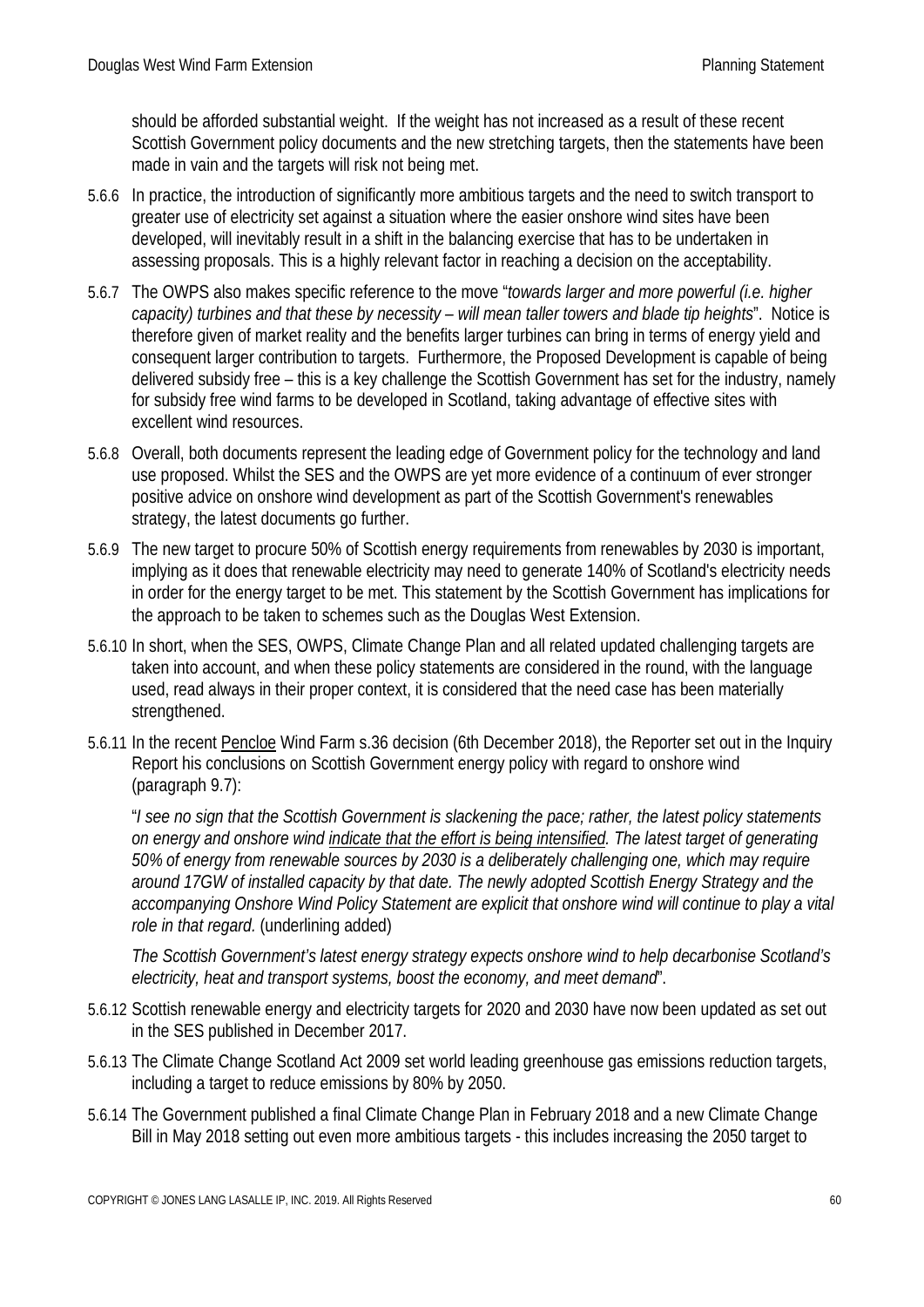90% emissions reduction and making provisions for a net / zero greenhouse gas emissions target to be set on a credible and costed pathway.

- 5.6.15 As a result of the publication in October 2018 of IPPC 'Special Report 1.5', the Scottish Government has stated that in relation to this landmark report, it will seek updated advice from the Committee on Climate Change on meeting the 1.5oC target, which could involve even more stringent emission reduction targets.
- 5.6.16 In summary, both the SES and OWPS are material considerations in the determination of the application and as the most recent expressions of Scottish Government policy on renewable energy, it is respectfully submitted that the SES and OWPS and the new targets set out in the new Climate Change Plan and Climate Change Bill must be afforded substantial weight.
- 5.6.17 A summary of the new Scottish energy, electricity and climate change targets is provided below in Table 5.1.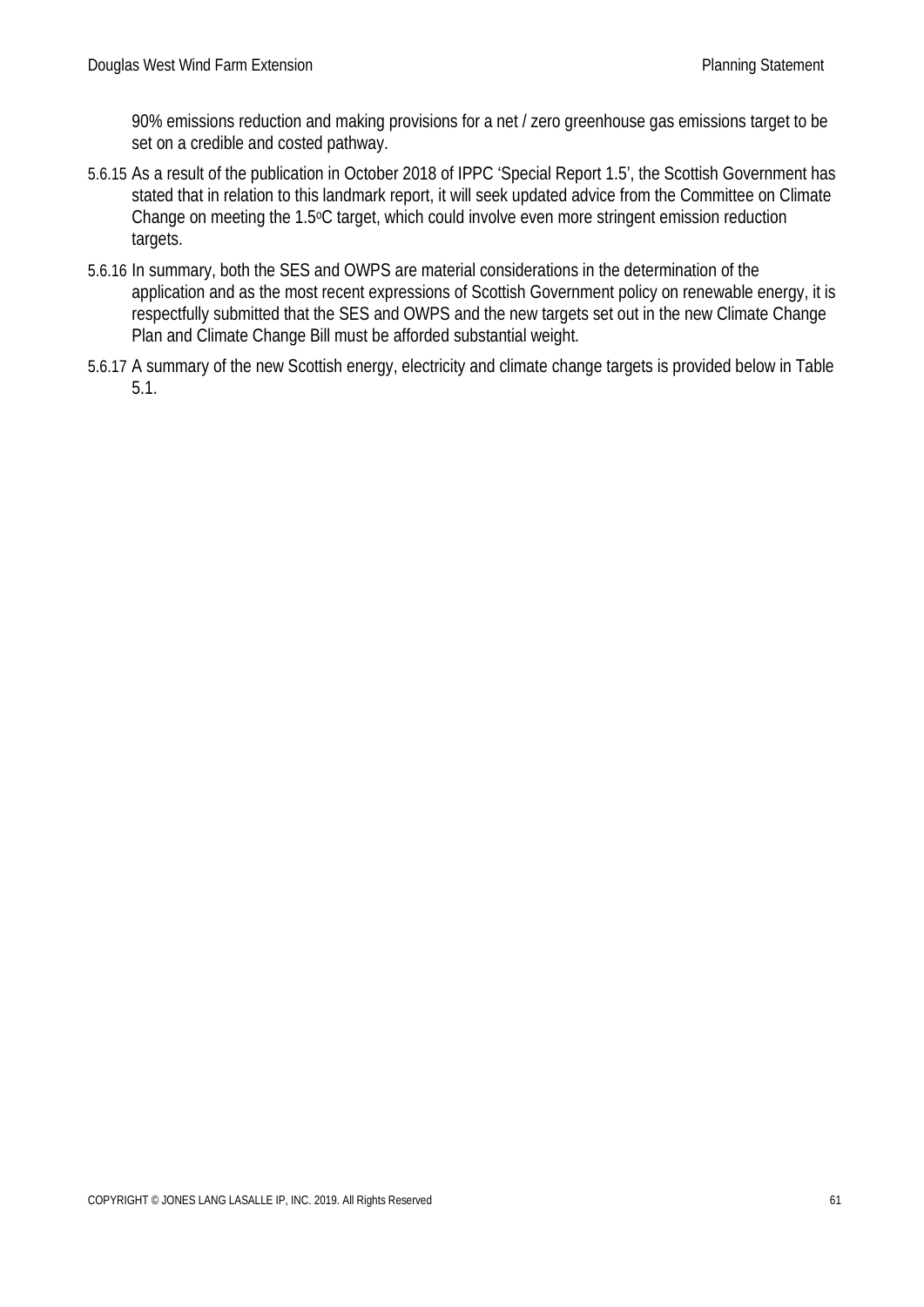# **Table 5.1: Summary of Scottish Energy, Electricity & Climate Change Targets**

New targets introduced from December 2017.

| <b>Target</b>                                                                        | <b>Target</b><br>Year | <b>Current</b><br><b>Position</b>              | <b>Source / Notes</b>                                                                              |  |  |  |
|--------------------------------------------------------------------------------------|-----------------------|------------------------------------------------|----------------------------------------------------------------------------------------------------|--|--|--|
| <b>Renewable Energy</b>                                                              |                       |                                                |                                                                                                    |  |  |  |
| 30% of total energy use from renewable<br>sources                                    | 2020                  | 17.8%<br>(2015)                                | Scottish Energy Strategy (SES) (2017)                                                              |  |  |  |
| 50% of total energy use from renewable<br>sources                                    | 2030                  | 17.8%<br>(2015)                                | SES (2017)                                                                                         |  |  |  |
| <b>Renewable Electricity</b>                                                         |                       |                                                |                                                                                                    |  |  |  |
| Meet 100% of electricity demand from<br>renewables                                   | 2020                  | 69%<br>(2017)                                  | 2020 Routemap for Renewable Energy in<br>Scotland (2011)<br>Scottish Energy Statistics (June 2018) |  |  |  |
| 100% Target is circa 16GW                                                            | 2020                  | 11.9GW                                         | Scottish Energy Statistics (June 2018)                                                             |  |  |  |
| Renewable energy may need to generate 140%<br>of Scotland's electricity needs        | 2030                  | 11.9 GW                                        | Would require c.17GW installed renewable<br>electricity capacity by 2030 SES (2017)                |  |  |  |
| <b>Climate Change</b>                                                                |                       |                                                |                                                                                                    |  |  |  |
| Interim reduction of greenhouse gas emissions<br>by at least 42% from 1990 baseline. | 2020                  | $-37.6%$<br>(2015)                             | Climate Change (Scotland) Act 2009                                                                 |  |  |  |
| Reduction of greenhouse gases by 80%.                                                | 2050                  | 37.6%<br>(2015)                                | Climate Change (Scotland) Act 2009                                                                 |  |  |  |
| Reduce carbon emissions by 66% against 1990<br><b>levels</b>                         | 2032                  | 37.6%                                          | Climate Change Plan (2018)                                                                         |  |  |  |
| Reduce carbon emissions by 90% against 1990<br><b>levels</b>                         | 2050                  | 37.6%                                          | <b>Climate Change (Emissions Reduction</b><br>Targets) (Scotland) Bill (2018)                      |  |  |  |
| Reduce Scotland's electricity grid intensity<br>below 50gCO2 / KWh by 2020           | 2020                  | 150g CO <sub>2</sub> /<br><b>KWh</b><br>(2015) | Climate Change Plan (2018)                                                                         |  |  |  |
| <b>Shared Ownership</b>                                                              |                       |                                                |                                                                                                    |  |  |  |
| Achieve 1 GW of community and locally owned<br>renewable energy                      | 2020                  | 716 MW<br>(June 2017)                          | SES (2017)                                                                                         |  |  |  |
| Achieve 2 GW of community and locally owned<br>renewable energy                      | 2030                  | <b>716 MW</b><br>(June 2017)                   | SES (2017)                                                                                         |  |  |  |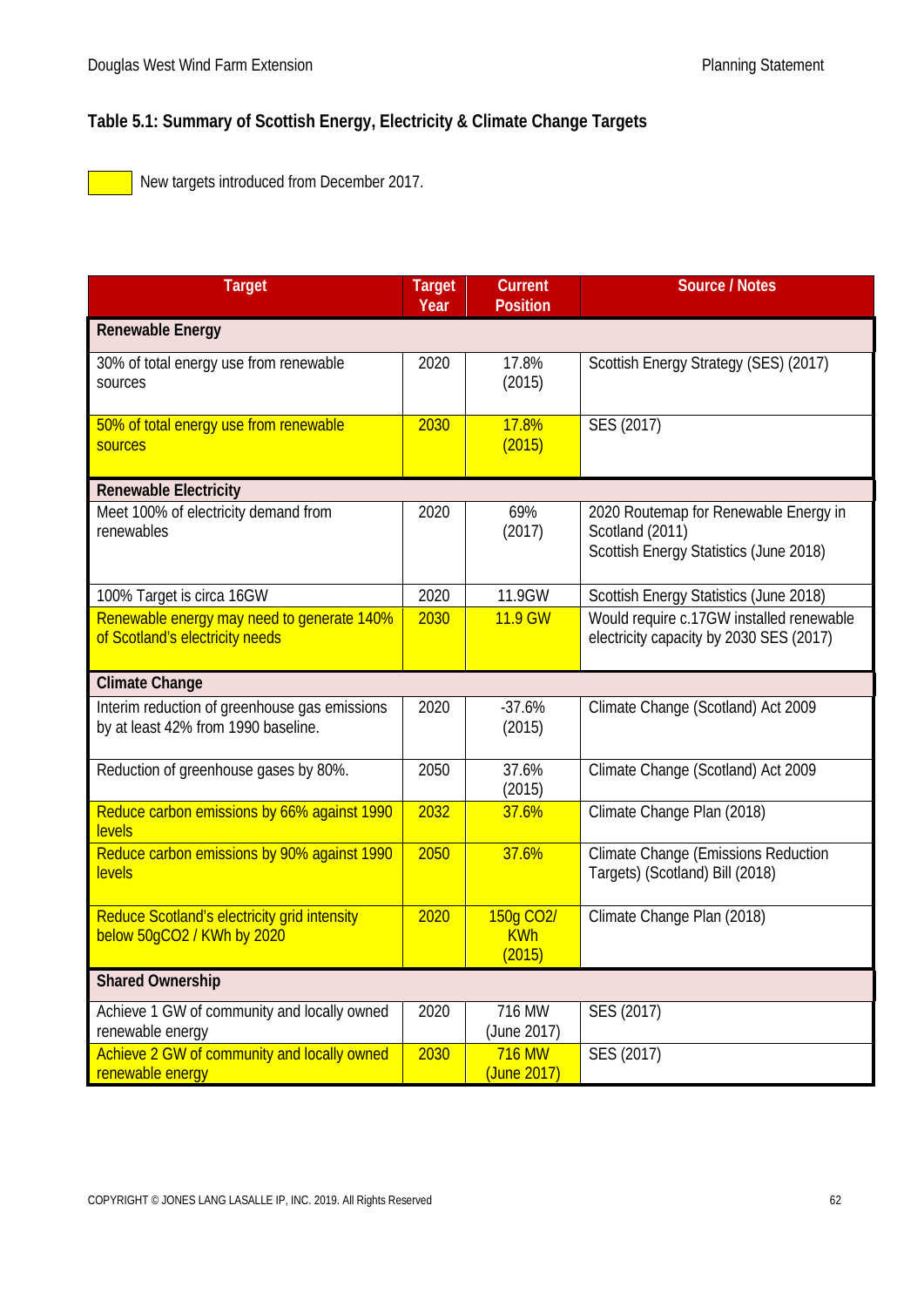# 6 The Benefits of the Development

# **6.1 Summary of the Benefits of the Development**

6.1.1 There are a number of benefits that would arise from the Proposed Development. The main benefits are summarised below:

# Energy Benefits

- The Proposed Development would contribute to the attainment of the UK and Scottish Government policies of encouraging renewable energy developments; and in turn contribute to the achievement of UK and Scottish Government targets for renewable electricity generation. The Proposed Development, with an installed capacity of approximately 78 MW, would make a valuable contribution to such unmet targets. The Government has confirmed its long-term commitment to the decarbonisation of electricity generation and the proposal would help advance this policy objective.
- Furthermore, the UK legally binding target of 15% of energy to come from renewables by 2020 (and the Scottish Government target of 50% by 2030) remain major challenges. At the end of 2017, renewable energy accounted for only 10.2% of energy consumption in the UK and 17.8% in Scotland against these respective targets.
- Given the wind resource on the site, the potential electricity generation will be of the order of 220 Gigawatt Hours ("GWh") per annum (depending on the turbine selected). The extension of Douglas West Wind Farm will therefore make an important contribution to Scotland's 2017-2032 Climate Change Plan's renewable energy target of "*wholly decarbonised electricity supply*" by 2030.
- The generation of renewable electricity which would be sufficient to provide electricity to power the equivalent of approximately 57,000 [18](#page-63-0) UK households, in terms of their electricity consumption per annum.
- The Proposed Development is expected to save approximately 101,522 tonnes of carbon dioxide per annum, resulting in a total of nearly 3.05 million tonnes over the 30-year lifetime of the development, through displacing carbon-emitting generation.
- The Proposed Development is capable of operating on a subsidy free basis<sup>19</sup>, consistent with the objective and challenge for this type of onshore wind operation set out in the Government's OWPS.

<span id="page-63-0"></span><sup>18</sup> Based on average annual electricity consumption per household in the UK quoted by RenewableUK in 2017, of 3900 kW.

<span id="page-63-1"></span><sup>&</sup>lt;sup>19</sup> The Reporter in the Fauch Hill Appeal Decision Notice of 13 June 2018, in his consideration of the benefits of the proposed 12 turbine, 48MW project, made specific reference to the subsidy free nature of the proposed development and at paragraph 76 stated in the context of the Onshore Wind Policy Statement: "*The fact that this proposal could be delivered without public subsidy is a further attribute that finds support in these latest expressions of Scottish Government policy".*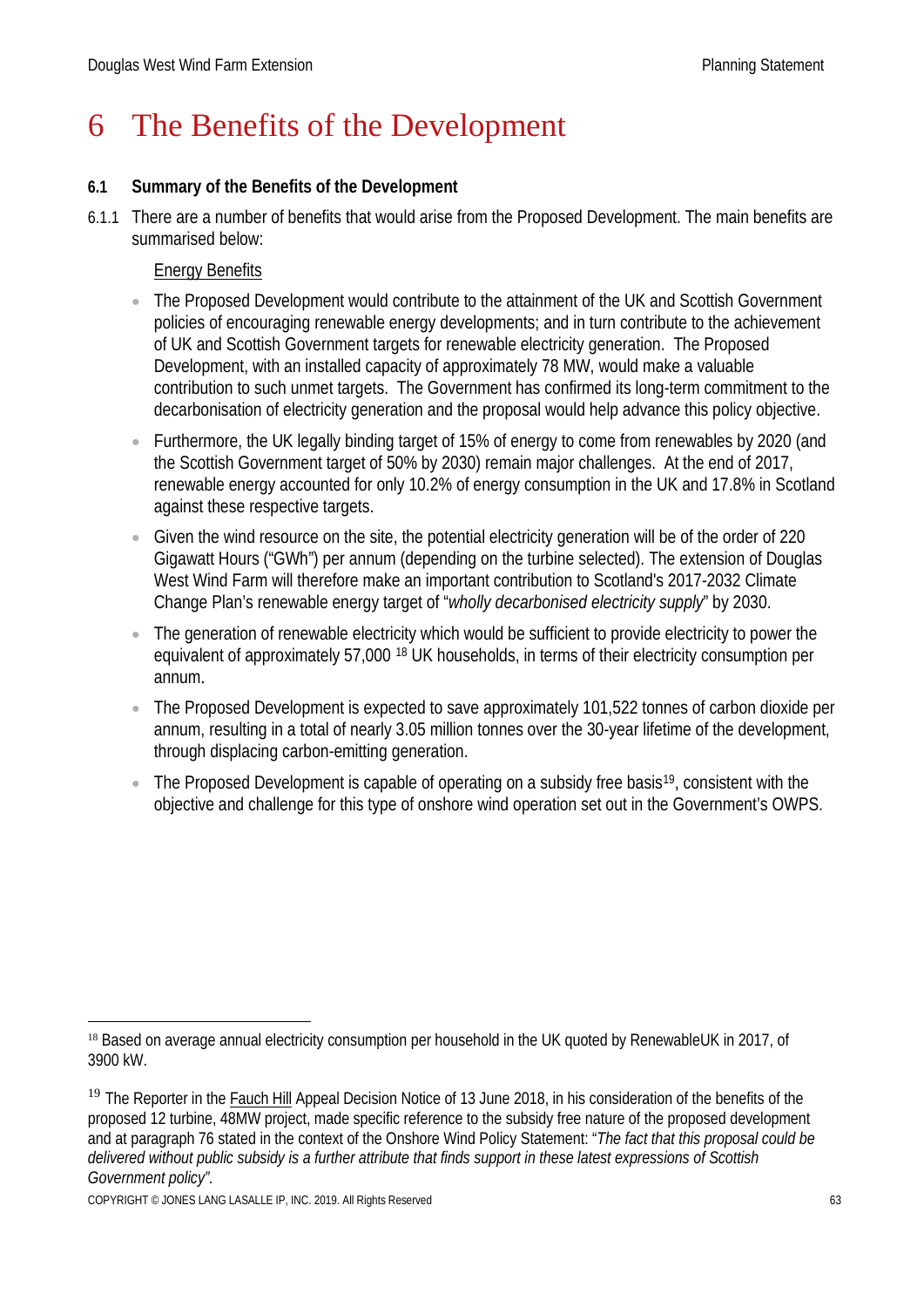| Characteristic                                         | Proposed<br>Development @<br>200m to tip | Proposed<br>Development @<br>175m to tip | Proposed<br>Development<br>@ 150m to<br>tip |
|--------------------------------------------------------|------------------------------------------|------------------------------------------|---------------------------------------------|
| Number of Wind Turbines                                | 13                                       | 13                                       | 13                                          |
| Maximum Tip Height                                     | 200 m                                    | 175 m                                    | 150 m                                       |
| <b>Turbine Capacity</b>                                | 6 MW each                                | 4.3 MW each                              | 3.8 MW each                                 |
| <b>Overall Wind Farm</b><br>Capacity                   | <b>78 MW</b>                             | 55.9 MW                                  | 49.4 MW                                     |
| <b>Total Power Generation</b><br>p.a.                  | <b>220 GWh</b>                           | 158 GWh                                  | 139GWh                                      |
| Community Benefit p.a.                                 | £390,000                                 | £279,500                                 | £247,000                                    |
| <b>Community Benefit Total</b><br>$(30 \text{ years})$ | £11.7 m                                  | £8.38 m                                  | E7.4 m                                      |

| Table 6.1: Comparison of Turbine Heights / Energy / Community Benefit |  |  |
|-----------------------------------------------------------------------|--|--|
|                                                                       |  |  |
|                                                                       |  |  |
|                                                                       |  |  |

6.1.2 Table 6.1 above highlights the significant benefits of the 200m to tip turbines in comparison with the other tip height scenarios of 150m and 175m tested by the Applicant during the design iteration process (refer to EIA Report Chapter 2 for further details). The 200m turbines generate significantly more renewable energy per annum (58% more than the 150 m turbines and 39% more than the 175 m turbines). This in turn generates a substantially higher community benefit income per annum for the local area (£143,000 a year more than the 150 m turbines and £110,500 a year more than the 175 m turbines).

#### Socio-Economic Benefits

- Total construction and development cost on the Proposed Development is estimated at £104.3 million. Of this, Scotland could secure up to 38% of the total capex, worth up to £39.9 million.
- During the development and construction phase, the Proposed Development is expected to contribute:
	- £15.9 million and 141 job years of employment in South Lanarkshire; and
	- £42.8 million and 393 job years in Scotland (including South Lanarkshire).
- During each year of the operational phase of the Proposed Development, it is expected to generate:
	- £0.7 million and 5 jobs in South Lanarkshire; and
	- £1 million and 8 jobs in Scotland (including South Lanarkshire).
- Wider benefits for the local and regional area from the operational phase include:
	- The Applicant has committed to contributing £5,000 per MW per year in Community Benefit Funding payments, which would amount to approximately £390,000 per year. This would result in a lifetime contribution of £11.7 million. Community benefit funding will focus on the delivery of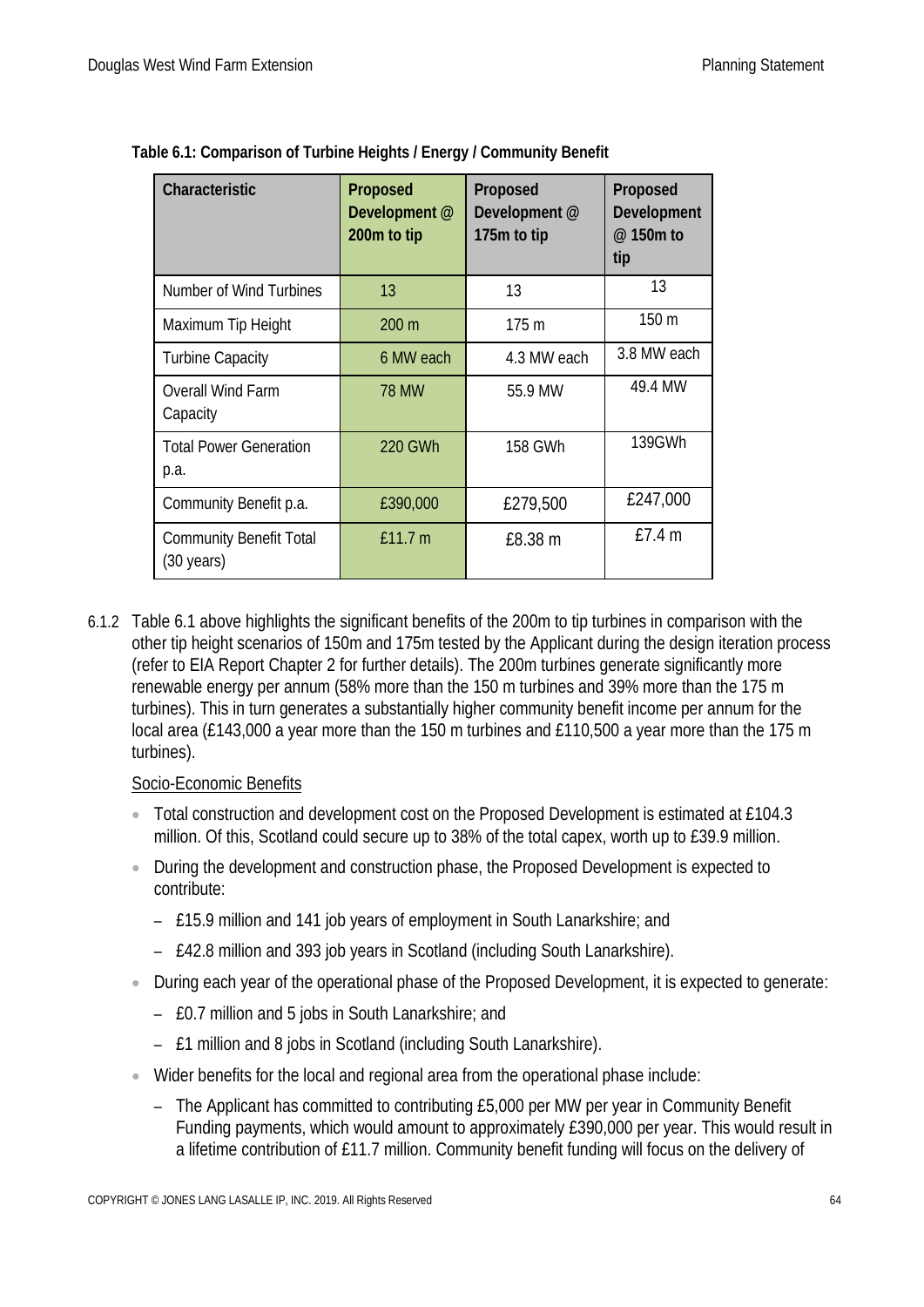strategic projects for the local area and enable local communities to meet the objectives of their community action plans (all as part of a coordinated Community-Led Investment Strategy).

- From the Community Benefit Fund, it is anticipated that the Proposed Development will fund a full-time Local Development Officer who would significantly increase the capacity of the local communities in the Douglas Valley to deliver on their priorities and be dedicated to the task of delivering the Community-Led Investment Strategy for each village.
- Non-domestic Rates which will benefit the public sector: estimated at around £800,000 per year, £24.1 million over 30 years will arise from the Proposed Development; and
- The Applicant has also indicated an offer of shared ownership to the local community, of up to a 5% revenue share in the Proposed Development. This provides an opportunity for local communities to invest in the wind farm and invest returns in the local area, generating substantial social and economic benefits. This is referred to in detail below.
- The Applicant is a part of a family group of companies based in Lanark that employs local people, has a significant landholding in the Douglas Valley, and who has a long-term commitment to working with the local communities to deliver a substantial community benefit package and to maximise opportunities for the local area from their projects.
- To support delivery of the Community-Led Investment Strategy, the Applicant proposes to establish a new Douglas Valley Development Trust which would receive Community Benefit income from the Proposed Development (in addition to the Hagshaw Hill Repowering project) which would be used to facilitate delivery of the Community-Led Investment Strategy for the local villages in the area.
- There are a range of public access and outdoor recreational opportunities existing on 3R Energy's landholding (refer to EIAR Appendix 1.1) which the Applicant is keen to enhance as part of the Proposed Development. This includes: developing bike trails; building on existing marketed walks in the locale, signposting and visitor information; and plans for promoting an Adventure Tourism offering around Douglas and Coalburn.
- 6.1.3 In terms of economic effects, the first criterion at paragraph 169 of SPP with regard to the consideration of wind farm proposals is that there should be consideration of "*net economic impact, including local and community socio-economic benefits such as employment, associated business and supply chain opportunities*".
- 6.1.4 Recent decisions help illustrate the importance that Reporters and the Scottish Ministers have placed on socio-economic benefit considerations. In the Fauch Hill Appeal Decision Notice dated 13 June 2018, the Reporter, with regard to a 12 turbine, 48MW project, at paragraph 55 considered that in his view there would be significant socio-economic benefits that would be delivered by the proposed scheme and he stated:

"*Therefore, having regard to the proposal's likely net economic effects, as SPP requires me to do, I am confident that the outcome of this proposal would be positive and significantly so at a national level*".

6.1.5 In the Chirmorie s.36 decision of 16 March 2018 Scottish Ministers addressed economic benefits (page 11) and with regard to this 21-turbine scheme, the Minister stated:

> "*Significant economic benefits to Scotland are anticipated through investment in construction and employment, and there are also anticipated economic benefits to the country arising from the production of electricity – through its export, which is an important economic aspiration for Scotland, and through the fact that it will support security of supply which is essential to the country's economic well-being*".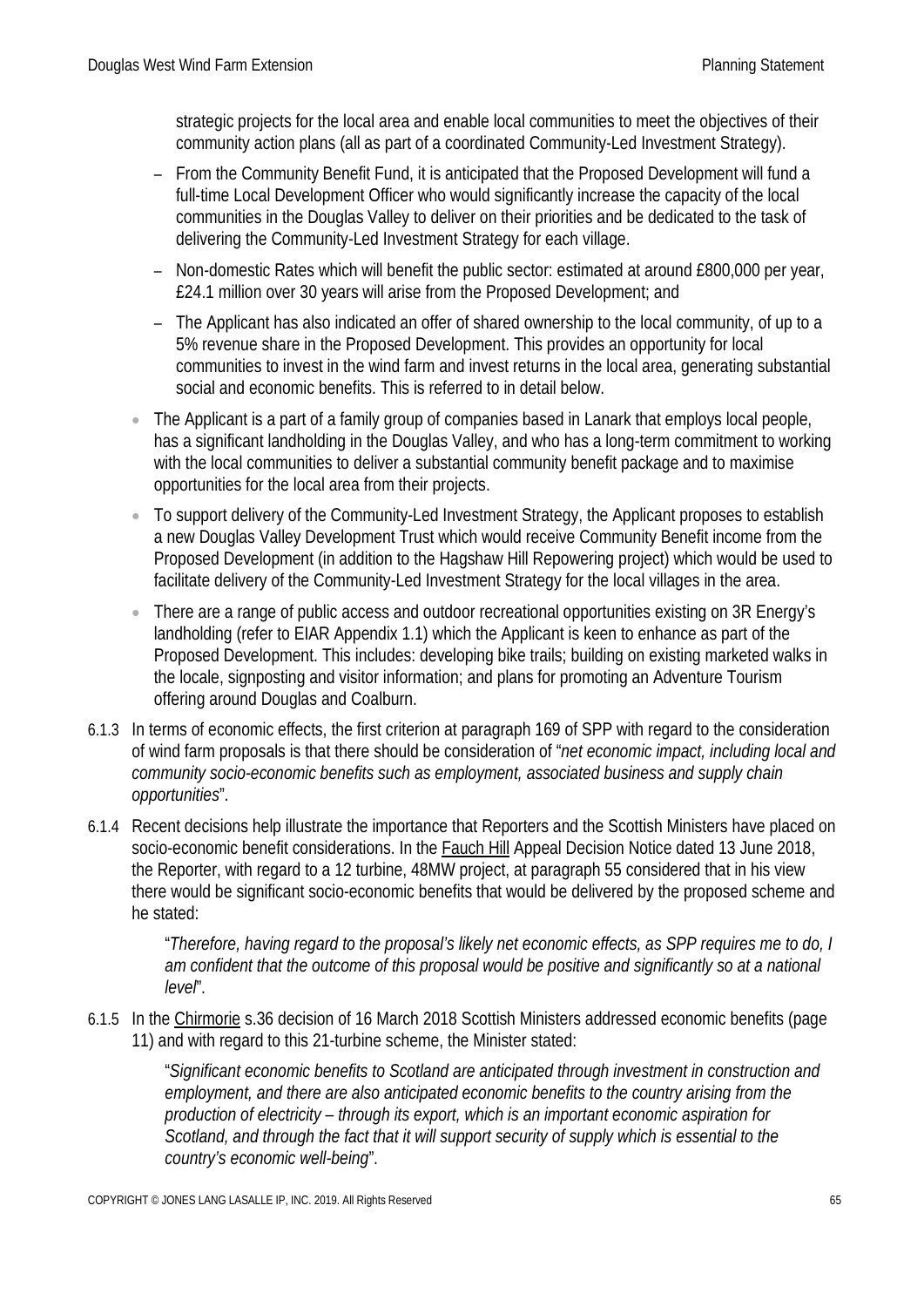6.1.6 When these benefits are considered overall in the planning balance that has to be struck: particularly in relation to energy generation, as a result of the taller 200m turbines, the conclusion is reached that they collectively outweigh the relatively limited visual harm to the local area which has been summarised in Chapter 3 above and which is explained in detail within the landscape and visual impact assessment in the EIA Report.

# **6.2 Shared Ownership**

# **The Applicant's Shared Ownership Offer**

- 6.2.1 The Applicant is in ongoing discussions with the local community, and has made an offer of shared ownership to local community groups whereby they could acquire up to a 5% revenue share in the Proposed Development. Should consent be granted by Ministers the Applicant intends to offer the local community the opportunity to invest in the development through an appropriate legal entity.
- 6.2.2 The socio-economic impact of the shared ownership scheme could support up to 8 jobs and GVA of up to £340,000 per year.

# **Shared Ownership Policy Framework**

- 6.2.3 This section sets out the applicable national policy and guidance relevant to shared ownership. Reference is made to:
	- SPP (2014);
	- The Scottish Government's Good Practice Principles for Shared Ownership of Renewable Energy Developments (2015);
	- The Chief Planner Letter to Heads of Planning (November 2016);
	- The Scottish Energy Strategy (2017); and
	- The Onshore Wind Policy Statement (2017).

# **Scottish Planning Policy**

- 6.2.4 Paragraph 169 of SPP sets out the development management policy criteria that decision makers should apply when considering applications for onshore wind energy development. The first criterion at paragraph 169 is as follows: -"*net economic impact, including local and community socio economic benefits such as employment, associated business and supply chain opportunities*".
- 6.2.5 As can be seen, a key and the first policy consideration is the "*net economic impact*" which would arise from a proposed development. Revenue and consequent benefits arising from shared ownership would all be 'net' additional benefits, i.e. there would not be displacement of other activity or investment.

# **Good Practice Principles for Shared Ownership of Onshore Renewable Energy Developments**

- 6.2.6 The Scottish Government published a policy document entitled 'Good Practice Principles for Shared Ownership of Onshore Renewable Energy Developments' on 15 September 2015. The document sets out at Section 1 that the Scottish Government wishes to see all renewable energy projects making an offer of shared ownership where appropriate. It adds that making an offer of shared ownership is encouraged as good practice.
- 6.2.7 Chapter 5 refers to paragraph 169 of SPP and states: "*where a community group is involved in the project from an early stage, and will receive long term socio economic benefits over the lifetime of the project, the developer may wish to include the expected net economic benefits in a planning application*" (page12).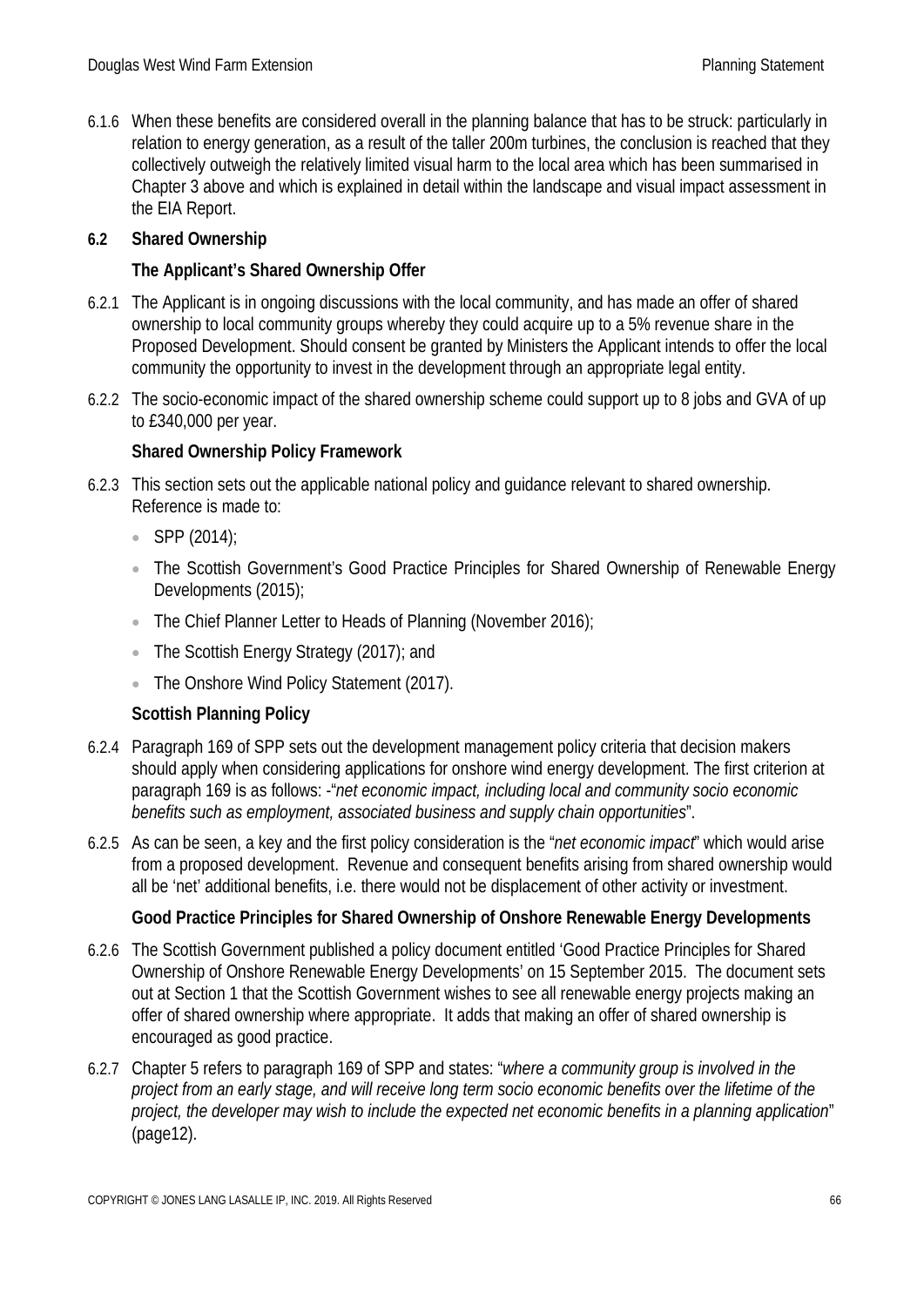- 6.2.8 The document also states that: "*by creating a clear link between shared ownership and the resulting socio-economic impacts which are a material consideration, projects may benefit from the emphasis on community participation, compared to a project of similar environmental impact*" (Page14).
- 6.2.9 The document then goes on to state: *"where a planning application provides evidence of the following points there will be greater certainty that the expected benefit to the economy from the proposed shared ownership arrangement will be delivered.*
	- *Well-progressed shared ownership opportunity*
	- *Identified partner organisation*
	- *Quantified and evident local benefits including:*
		- *Defined income to community for lifetime of the project*
		- *Community plans and projects in place to deliver local objectives using long-term revenue*." (Page 14).

### **The Chief Planner Letter on Energy Target and Shared Ownership**

6.2.10 The Chief Planner letter dated 11 November 2015 deals with energy targets but also provides a position on shared ownership. It states, in terms of economic benefits arising from renewables projects, that "*It is our expectation that such considerations are addressed in the determination of applications for renewable energy technologies*…" and that in terms of the guidance in SPP that *"It is designed to assist planning authorities, communities and developers in considering a shared ownership renewable energy project within the planning system*".

### **Scottish Energy Strategy & Onshore Wind Energy Policy Statement - Shared Ownership Targets**

- 6.2.11 The SES specifically refers to shared ownership at page 43 and states that Government wants "*to see a significant increase in shared ownership of renewable energy projects in Scotland – putting energy into the hands of local communities, and delivering a lasting economic asset to communities across Scotlan*d".
- 6.2.12 It sets out that the ambition remains to ensure that by 2020 at least half of newly consented renewable energy projects have an element of shared ownership.
- 6.2.13 The document states that shared ownership will play a key part in helping to meet Government targets of 1GW of community and locally owned energy by 2020 and 2GW by 2030. It adds "*we expect community involvement in onshore wind developments to continue to play a vital role in reaching these target*s".
- 6.2.14 The SES notes that the 'Good Practice Principles for Shared Ownership in relation to onshore Renewable Energy Developments' is under review and this is to take place during the course of 2018.
- 6.2.15 The OWPS addresses shared ownership in Chapter 7. Paragraph 84 states that the Government's ambition is to see "*a significant increase in shared ownership of renewable energy projects in Scotlan*d" and the targets as set out in the SES are repeated.
- 6.2.16 It adds that the new CARES (Community and Renewables Energy Scheme) Contract up to 2020 is supporting shared ownership "*as a top prior*ity".
- 6.2.17 Paragraph 90 of the OWPS cross refers to the Chief Planner letter of 2015 which it states set out that:

"…*ownership itself is not a material consideration in determining the acceptability of development proposals and planning terms. However, this also clarified that the net economic impact, including the community socio-economic benefits such as employment, associated businesses and supply chain*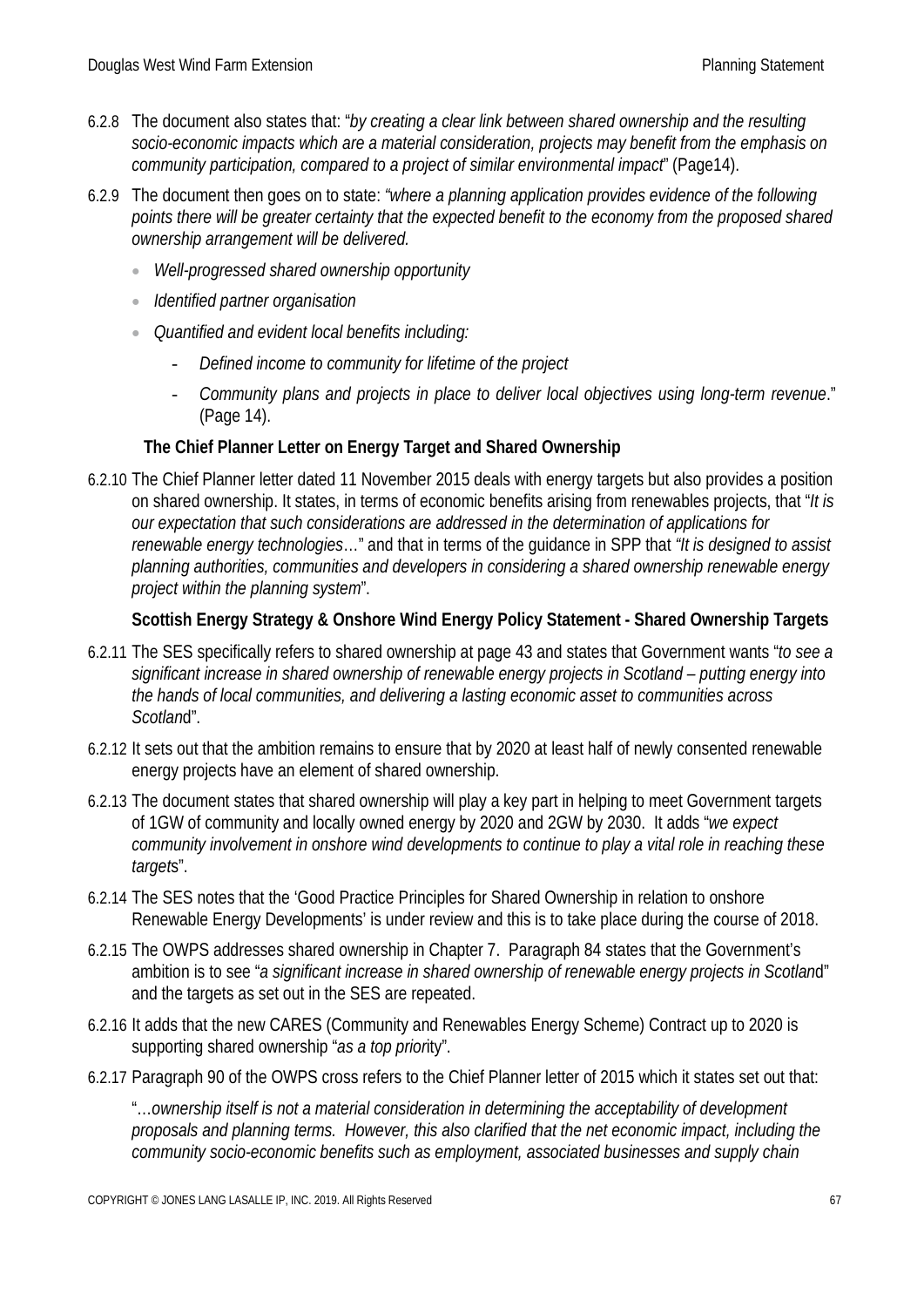*opportunities are relevant considerations and these are aspects that Ministers are keen to see strengthened in future projects*."

# **Relevant Appeal and s.36 Decisions in relation to Shared Ownership**

- 6.2.18 It is helpful to examine recent cases in which Reporters have considered the matter of shared ownership.
- 6.2.19 In the Larbrax Wind Farm Appeal (eight wind turbines, 21st October 2016) which was upheld, at paragraph 53 the Reporter addressed the matter of shared ownership and stated:

"*I have given some weight to the appellant's intention to offer shared-ownership, as this is a matter to which the Scottish Government has paid particular attention recently. Its Good Practice Principles for Shared Ownership of Onshore Renewable Energy Developments expects developers to provide evidence of a commitment to offer shared ownership. It is not necessary for full details of this to be worked out at the planning application or appeal stage. In this instance, the appellant has taken the shared ownership proposal beyond an initial concept and has had discussions with the community. This is evidence of the commitment to shared-ownership*."

- 6.2.20 As demonstrated by the above, some weight was given to the appellant's offering of shared ownership and it is noted that full details do not have to be worked out at the planning application or appeal stage. In this instance, the developer had agreed heads of terms with three receiving Community Councils and evidence of such an agreement was submitted during the appeal process to demonstrate the extent of the community ownership offering.
- 6.2.21 In the South Kyle s.36 Wind Farm recommendation report (consent granted by the Scottish Ministers) the Reporters note the applicant's offer of 5% community shared ownership on the basis of the shared revenue model. The Reporters state:

"*We conclude that, in accordance with section 5 of the good practice principles, the applicant's offer to allow the community to obtain a share of the proposed development is a matter to which we must have regard. A distinction is made in that document between community shared-ownership proposals and offers simply to pay a sum of money to the community. The good practice principles document confirms that shared ownership should become the norm in renewable energy projects in the future and NPF3 states that local and community ownership and small-scale generation can have a lasting impact on rural Scotland, building business and community resilience and providing alternative sources of income"* (paragraph 4.80).

6.2.22 The Scottish Ministers' decision letters highlight that regard must be had to shared ownership offers when considering the planning balance of onshore wind projects.

#### **Conclusions – Shared Ownership**

- 6.2.23 The national planning policy position is supportive of shared/community ownership. It is not the ownership itself that is the material matter but the net economic benefits that could arise from such ownership. Scottish Government targets for shared/community ownership are also ambitious, as confirmed in the recent SES and OWPS. Onshore wind is the technology that is expected to make the most substantial contribution to those targets.
- 6.2.24 It is clear therefore, that the Scottish Government's position is that giving the community who will receive the economic benefit a stake in a development, creates a link between the development and the benefits such that they [the benefits] would be material considerations.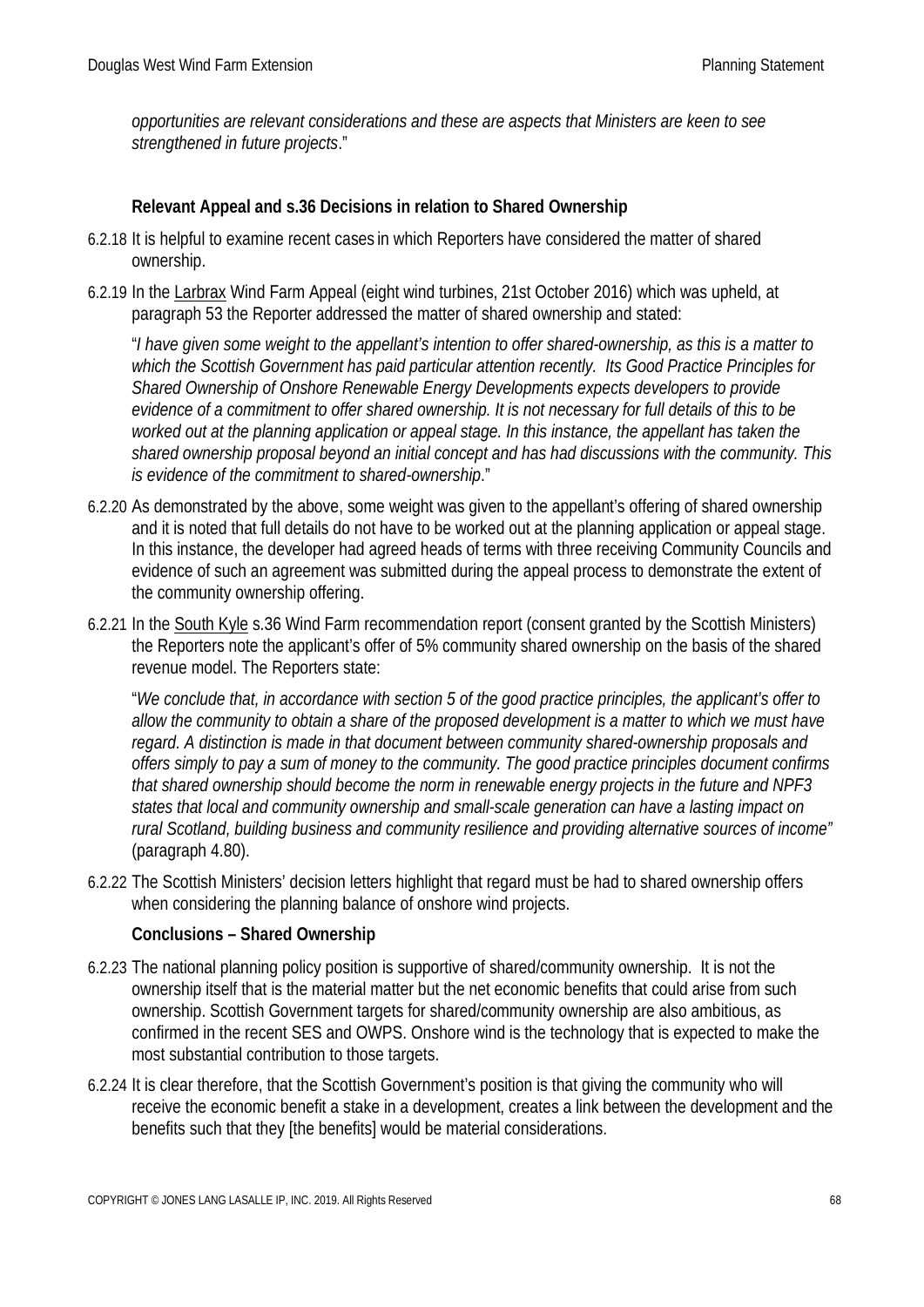- 6.2.25 Therefore, in the circumstances of this case, there would be additional net socio-economic benefits that would arise because the wind farm could generate additional income (over and above the Community Benefit Funding) that could flow to community groups over the lifetime of the Proposed Development, should the shared ownership offer be taken up. In this regard the approach would be consistent with paragraph 169 of SPP where it states that a consideration in the assessment of wind energy developments will be net economic impact "*including local and community socio-economic benefits*…".
- 6.2.26 In conclusion it is considered that the approach to shared ownership and benefits is consistent with the Scottish Government's policy approach which seeks to make it clear that links between ownership and benefits can be material considerations in certain circumstances. Even although the Applicant's approach to shared ownership is at a relatively early stage, this is a material benefit that should attract weight. It is an important matter – brought to the attention of Heads of Planning in the Chief Planner's Letter and is highlighted in both the SES and OWPS. A key point arising is that this commitment from the Applicant should result in 'benefit' to projects in the planning system and this is made clear in the good practice guidance.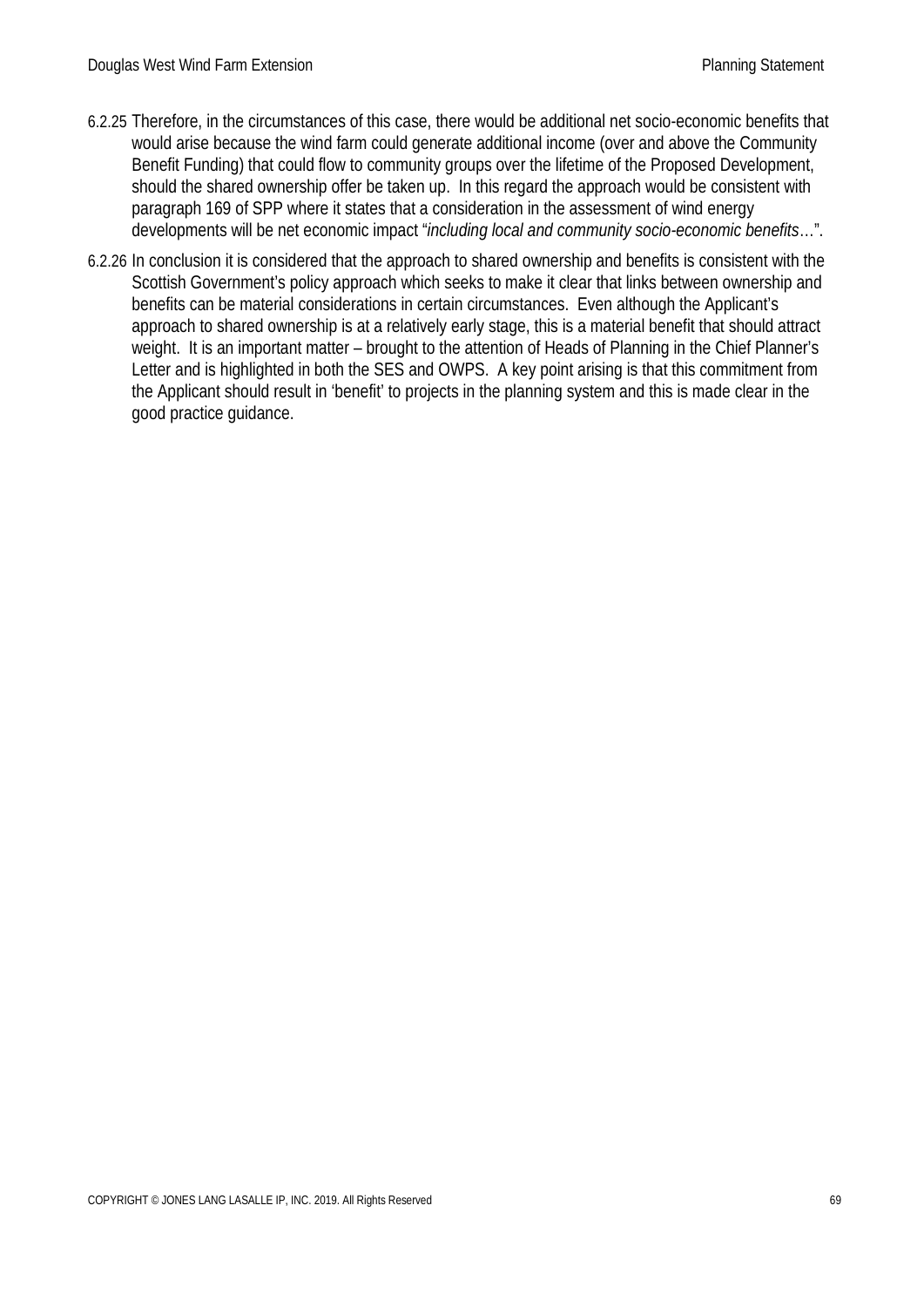# 7 Conclusions

# **7.1 The Electricity Act 1989**

- 7.1.1 Reference has been made to the statutory context for the application. The Proposed Development requires to be considered under the terms of the 1989 Act, in particular the Schedule 9 duties.
- 7.1.2 Paragraph 3(2) of Schedule 9 to the 1989 Act provides a specific statutory requirement on the Scottish Ministers to have regard to various matters when considering development proposals. The information that is contained within the individual topic sections of the EIA Report documentation for the Proposed Development addresses these. It is acknowledged that the Proposed Development would give rise to some significant landscape and visual effects, however it is considered the landscape is able to accommodate the predicted change.
- 7.1.3 The significant additional benefits arising from the Proposed Development (as set out in Chapter 6) are considered to far outweigh any landscape and visual effects of the proposed scheme. Importantly, regard must also be had to the fact that Douglas West is already an established consented and operational wind farm location.
- 7.1.4 It is considered that the detailed work undertaken for the EIA confirms that the Proposed Development is environmentally acceptable. On this basis the Applicant has provided the detailed information which demonstrates how the duties under Schedule 9 of the Electricity Act in this regard are met.
- 7.1.5 These duties apply whatever the relevant local policy circumstances expressed through a Development Plan may be. Therefore, the approach required in this case is fundamentally different to the approach for planning decisions under s.25 of the 1997 Act. As has been explained, there is no primacy of the Development Plan in an Electricity Act case. Development Plan policies are relevant to understanding in a local context, the generic duties under Schedule 9 to the Electricity Act and they have been addressed. The Proposed Development is found to be in accord with the Development Plan.

# **7.2 The Renewable Energy Policy Framework**

- 7.2.1 As has been explained, the Proposed Development would result in an installed electricity generating capacity of approximately 78 MW. The resultant environmental benefits that would flow from this in terms of carbon dioxide and other greenhouse gas emission savings have been set out.
- 7.2.2 It is very important to take into account the renewable energy policy considerations which have been outlined in some detail. Given the scale of the Proposed Development, it would clearly make a valuable contribution to the attainment of renewable energy and electricity targets at both the Scottish and UK levels. The evidence clearly shows that there remains a considerable shortfall in terms of these targets.
- 7.2.3 Beyond the specific targets, it is important to remember that these are not capped, and as the Scottish Government set out in its Energy Generation Policy Statement "*it is as much about the value and importance of the journey as it is about the destination*". The Government's position is that Scotland "*can and must exploit its huge renewables potential to the fullest possible extent* …". The Proposed Development achieves that objective, in a way that results in acceptable environmental effects. It thereby satisfies the national planning policy principle of being the right development in the right place, as set out in SPP.
- 7.2.4 Reference has been made to recent Scottish Government publications, namely Climate Change Plan, Energy Strategy and the Onshore Wind Policy Statement. These documents, amongst other relevant matters, make it very clear that "*securing a route to market for onshore wind of all scales is a priority of the Scottish Government*". The Proposed Development is one of increasingly few onshore wind energy projects that is viable on a subsidy free basis – the Government is aiming to meet the challenge of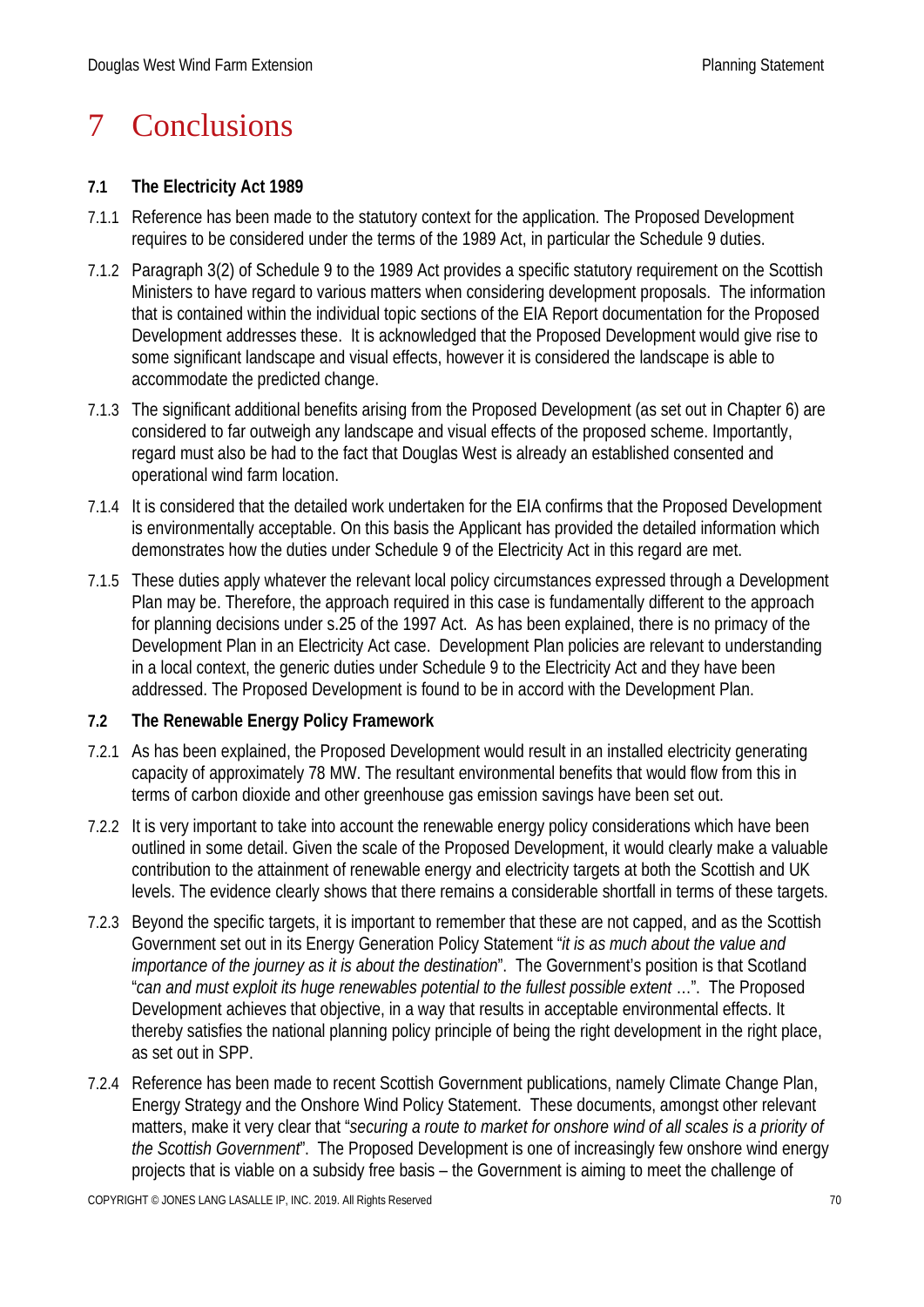"*delivering onshore wind without subsidy*". Indeed, it is noteworthy in this regard that turbines have now been ordered (April 2019) for the adjoining Douglas West Wind Farm which will become one of the first large scale wind projects in the UK to be delivered without public subsidy.

# **7.3 National Planning Policy & Guidance**

- 7.3.1 NPF3 and SPP set out a strong position of support in relation to renewable energy and renewable energy targets and recognise the significant energy resource that can be realised by onshore wind. This is clearly not at any cost and development continues to be guided to appropriate locations. As per SPP, the Proposed Development site is located within, what is in effect a Group 3 "*area with potential for wind farm development"* where *"wind farms are likely to be acceptable, subject to detailed consideration against identified policy criteria*". The Proposed Development has been assessed against the relevant policy criteria and is considered to be acceptable.
- 7.3.2 A further important point in terms of national planning policy is the presumption in favour of development that supports sustainable development: the Proposed Development draws support from that policy principle.
- 7.3.3 A new national policy matter is the Government's policy guidance in relation to shared ownership and how this provides a link such that community socio-economic benefits become material in planning decision making. This is a new and important consideration. It links to the consideration of community socio-economic benefits at paragraph 169 of SPP. The additional revenue generated by the Proposed Development could provide the financial resources necessary for local community interests to achieve local socio-economic and regeneration projects.
- 7.3.4 Given the Applicant's proposal and commitment to shared ownership, it is a matter that can properly be taken into account as a consideration and weighs in favour of the Proposed Development. The Proposed Development can draw significant support from the provisions of both NPF3 and SPP.

# **7.4 Overall Conclusion**

- 7.4.1 The UK Government's objective is to cut carbon emissions whilst also delivering electricity to consumers at the lowest cost. As such, it is large onshore wind sites with excellent wind resource, readily available infrastructure such as a proximate grid connection and limited environmental impacts that are likely to be able to proceed to implementation in an increasingly competitive environment, and therefore contribute to the Scottish Government's and the UK Government's targets and policy objectives.
- 7.4.2 The Proposed Development is located on such a site and enjoys a consent for the Existing Development adjacent – this is a very important material consideration that should be afforded substantial weight. Chapter 6 of the Planning Statement has set out a wide range of socio-economic and environmental benefits that would arise over and above the renewable energy and climate change advantages that the Douglas West Extension project would deliver.
- 7.4.3 As set out in the introduction, the Proposed Development has been formulated through a carefully considered design and EIA approach, building on the design principles and established infrastructure of the Existing Development. The environmental effects of the Proposed Development, both on its own and cumulatively, have been found to be within acceptable limits. Through a new generation of larger and more efficient turbines, Douglas West can: substantially increase its contribution to national energy and carbon reduction targets and significantly enhance the community benefits delivered to the local area.
- 7.4.4 The overall conclusion reached is that that the Proposed Development satisfies the terms of paragraph 3 of Schedule 9 of the 1989 Act, while also taking into account other policy considerations including those which are relevant in the Development Plan and related Supplementary Guidance. The Proposed Development also accords with all relevant aspects of National Planning and Renewable Energy policy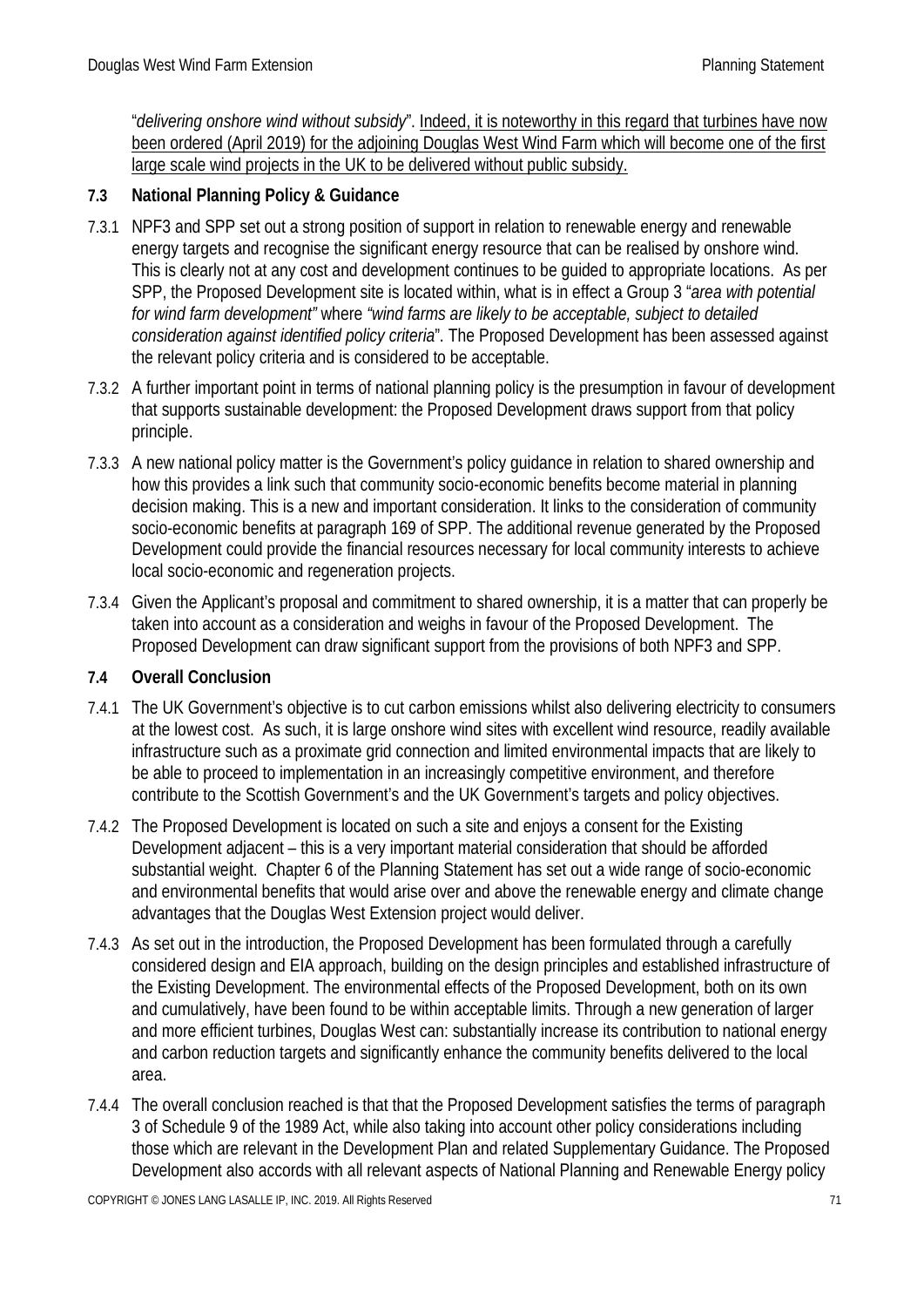and guidance. On this basis, it is respectfully recommended that Section 36 consent be given with a direction that deemed planning permission should be granted for the Proposed Development.